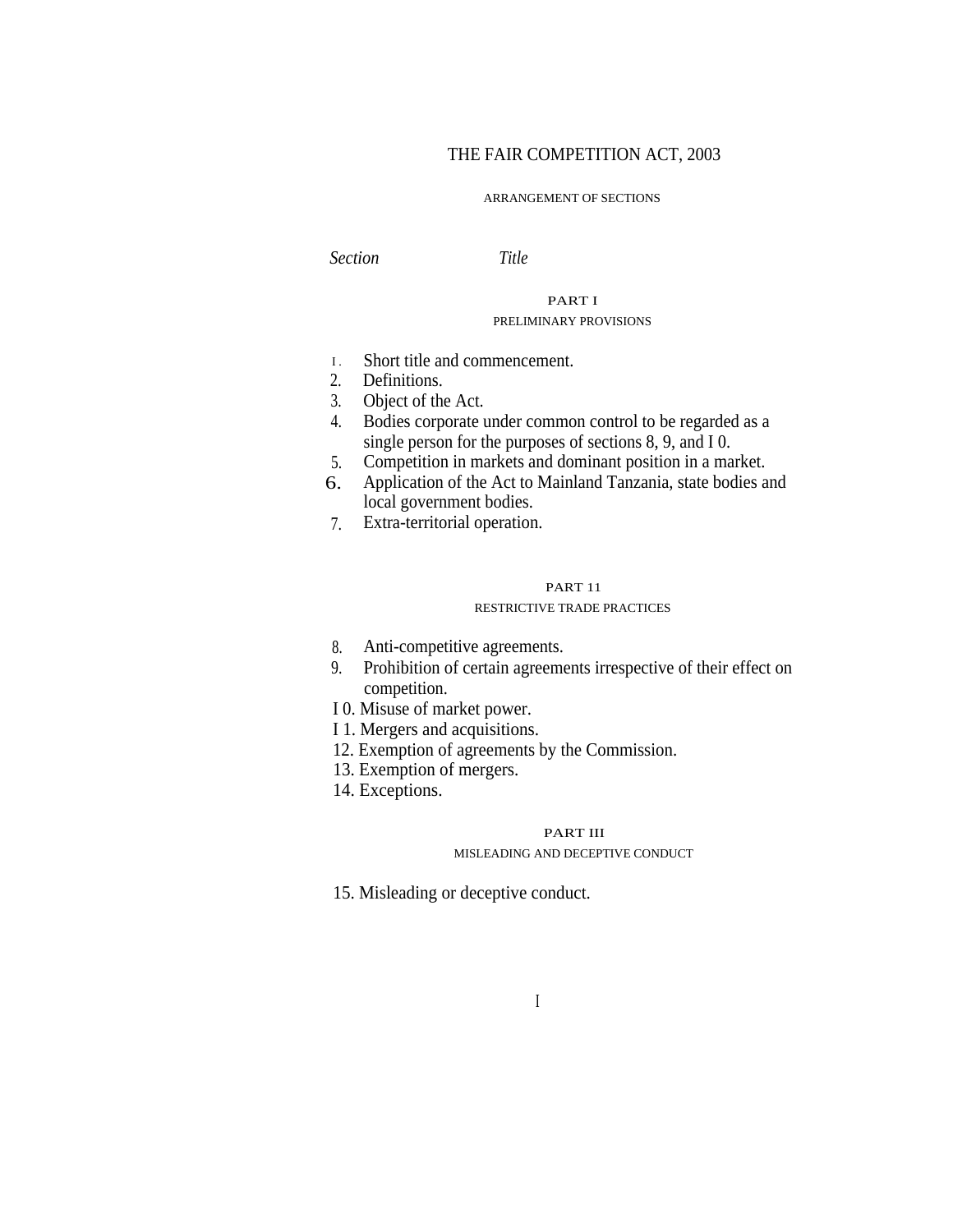20. Misleading representations about certain business activities.

2 1. Application of provisions of Part III to prescribed information providers.

#### PART IV

#### UNFAIR BUSINESS PRACTICE'S

- 22. Bait Advertising.
- 23. Accepting payment without intending or being able to supply as ordered.
- 24. Harassment and coercion.

#### PART V

#### UNCONSCIONABLE CONDUCT

25. Unconscionable conduct.

# PART VI

## IMPLIED CONDITIONS IN CONSUMER CONTRACTS

- 26. Conflict of laws.
- 27. Application of provisions not to be excluded or modified.
- 28. Limitation of liability for breach of certain conditions or warranties.
- 29. Implied undertakings as to title, encumbrances and quiet possession.
- 30. supply by description.
- 3 1. implied undertakings as to quality and fitness.
- 3 2. Supply by sample.
- 33. Liability for loss or damage from breach of certain contracts.
- 34. Warranties in relation to the supply of services.
- 35. Rescission of contracts.
- 36. Standard form contracts.

# PART V11

#### MANUFACTURER'S OBLIGATIONS

- 37. Definitions.
- 38. Actions in respect of unsuitable goods.
- 39. Actions in respect of false descriptions.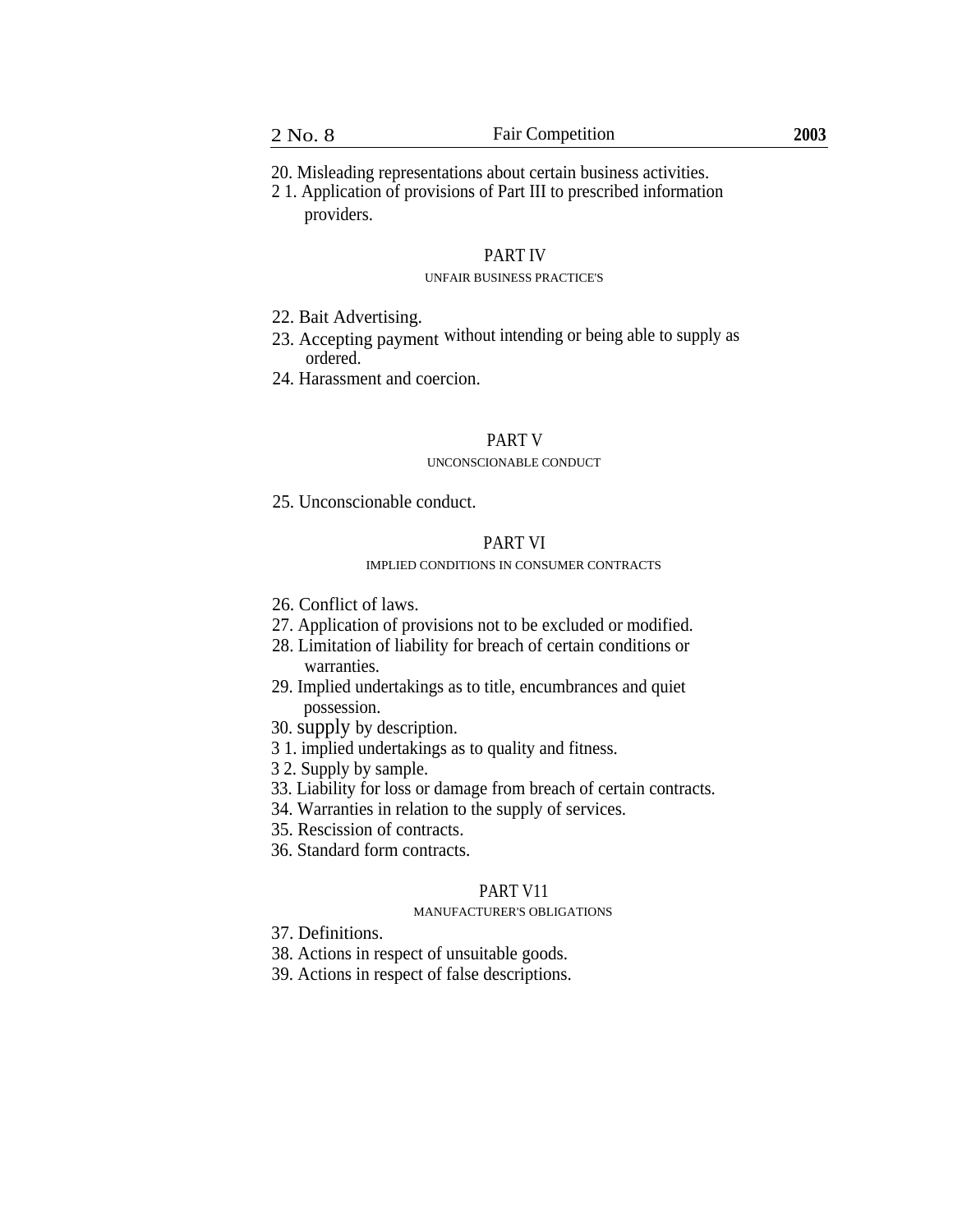- 40. Actions in respect of goods of unmerchantable quality.
- 41. Actions in respect of non-correspondence with samples etc.
- 42. Actions in respect of failure to provide facilities for repairs or parts.
- 43. Actions in respect of non-compliance with express warranty.
- 44. Right of seller to recover against manufacturer or importer.
- 45. Time for commencing actions.
- 46. Application of this Part not to be excluded or modified.
- 47. Limitation in certain circumstances of liability of manufacturer to a seller.

#### PART VIII

#### PRODUCT SAFETY AND PRODUCT INFORMATION

- 48. Warning notice to public.
- 49. Product safety standards and unsafe goods.
- 50. Product Information.
- 51. Power of Minister to declare product safety information standards.
- 52. Copies of certain notices to be given to supplier or be published in certain newspapers.

# PART IX

# PRODUCT RECALL

- 53. Compulsory product recall.
- 54. Compliance with product recall order.
- 55. Loss or damage caused by contravention of product recall order.
- 56. Notification of voluntary recall.

# PART X

#### OFFENCES, PENALTIES AND REMEDIES

- 57. Person involved in an offence.
- 58. Compliance orders and compliance agreements.
- 59. Compensatory orders.
- 60. Offences.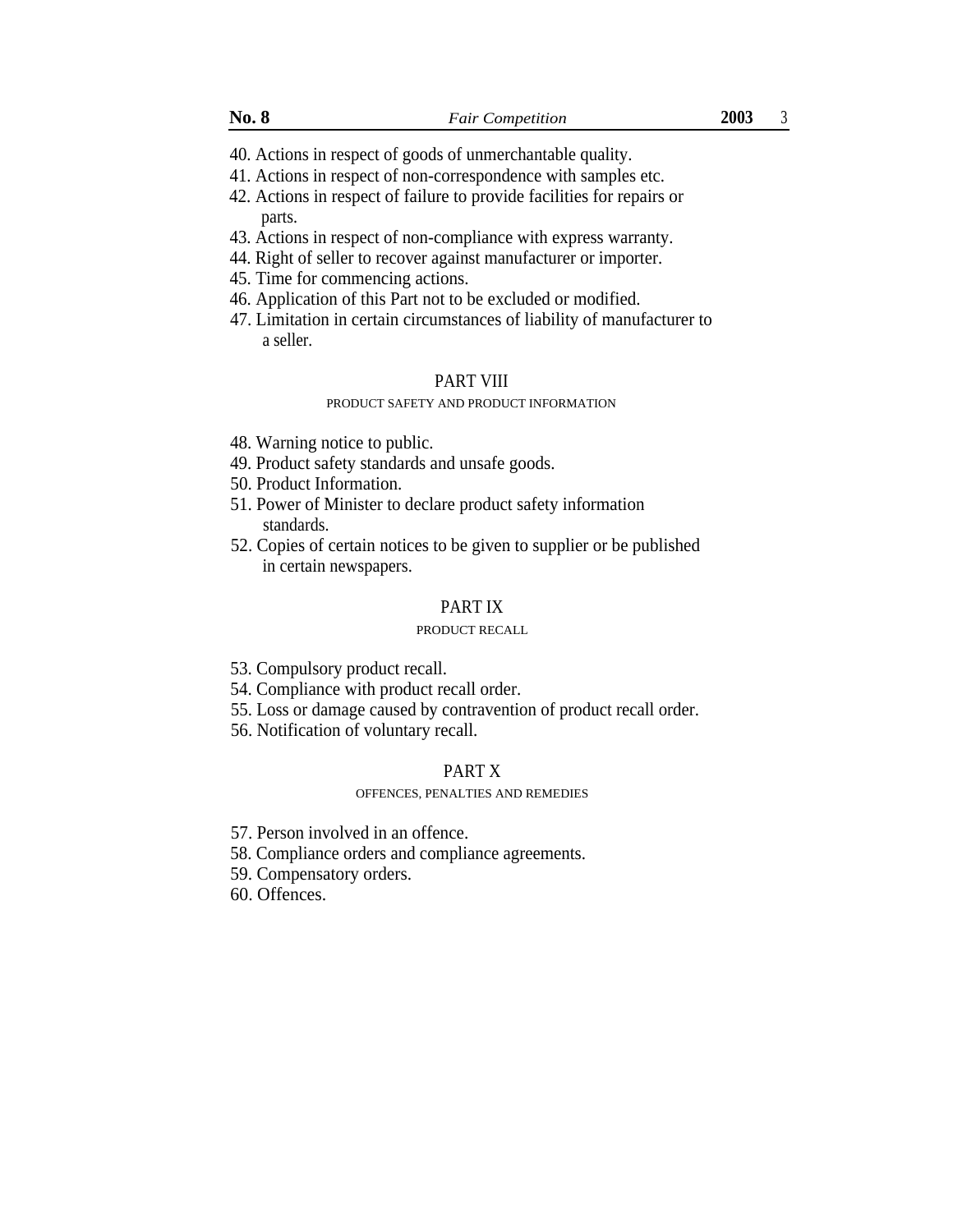# PART XI

# APPEALS TO THE FAIR COMPETITION TRIBUNAL

61. Appeals against decisions of the Commission.

## PART XII

#### FAIR COMPETITION COMMISSION

- 62. Establishment of the Commission.
- 63. Appointment of members.
- 64. Removal of members.
- 65. Functions of the Commission.
- 66. Conflicts of interest.
- 67. Code of Conduct.
- 68. Power to hold inquiries.
- 69. Initiating a complaint.

70. Interim relief.

- 71. Power to obtain information.
- 72. Employees and Consultants.
- 73. Meetings of the Commission.
- 74. Delegation.
- 75. Establishment of divisions of the Commission.
- 76, Confidentiality.
- 77. Public register.
- 78. Funds of the Commission.
- 79. Accounts and financial audit.
- 80. Performance audit.
- 8 1. Annual report.
- 82. Budget.

# PART XIII

#### FAIR COMPETITION TRIBUNAL

- 83. Establishment of the Fair Competition Tribunal and a nomination committee.
- 84. Judgment and Orders of Tribunal.
- 85. Functions of Tribunal.
- 86. Registrar and other staff of the Tribunal.
- 87. Financial arrangements of the Tribunal.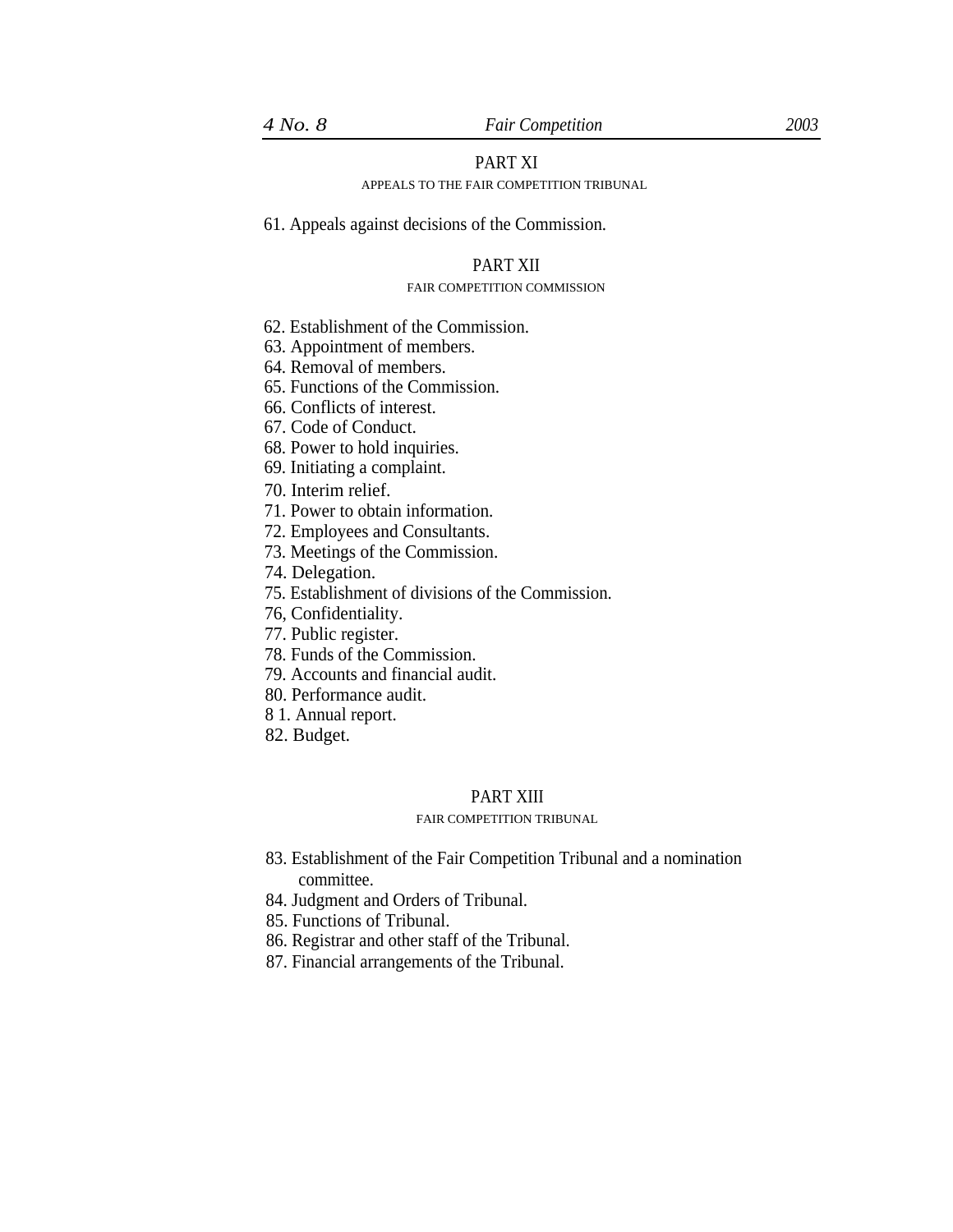*88.* Obstruction of Tribunal.

*89.* Rules of Tribunal.

- *90.* Procedure on appeals to the Tribunal.
- *91.* Stay of the Commission's orders pending determination of appeal.

#### PART XIV

## NATIONAL CONSUMER ADVOCACY COUNCIL

- *92.* Establishment of the Council.
- *93.* Functions and powers of the Council.
- *94.* Proceedings of the Council.
- *95.* Funds of the Council and Annual Report.

# *PART XV*

#### INCONSISTENCY WITH OTHER LAWS

*96.* Inconsistency with other laws.

# PART XVI

#### MISCELLANEOUS PROVISIONS

*97.* Functions of the Minister. *98.* Regulations. *99.* Rules. 100. Savings and provisions I 0 1. Rights of employees. *102.* Repeal of Act *No.4* of *1994.*

# PART XVII

# CONSEQUENTIAL AMENDMENTS

AMENDMENT OF THE SURFACE AND MARINE TRANSPORT REGULATORY AUTHORITY ACT, *2001*

*103.* Construction.

*104.* Amendment of section *3.*

*105.* Amendment of section *4*

-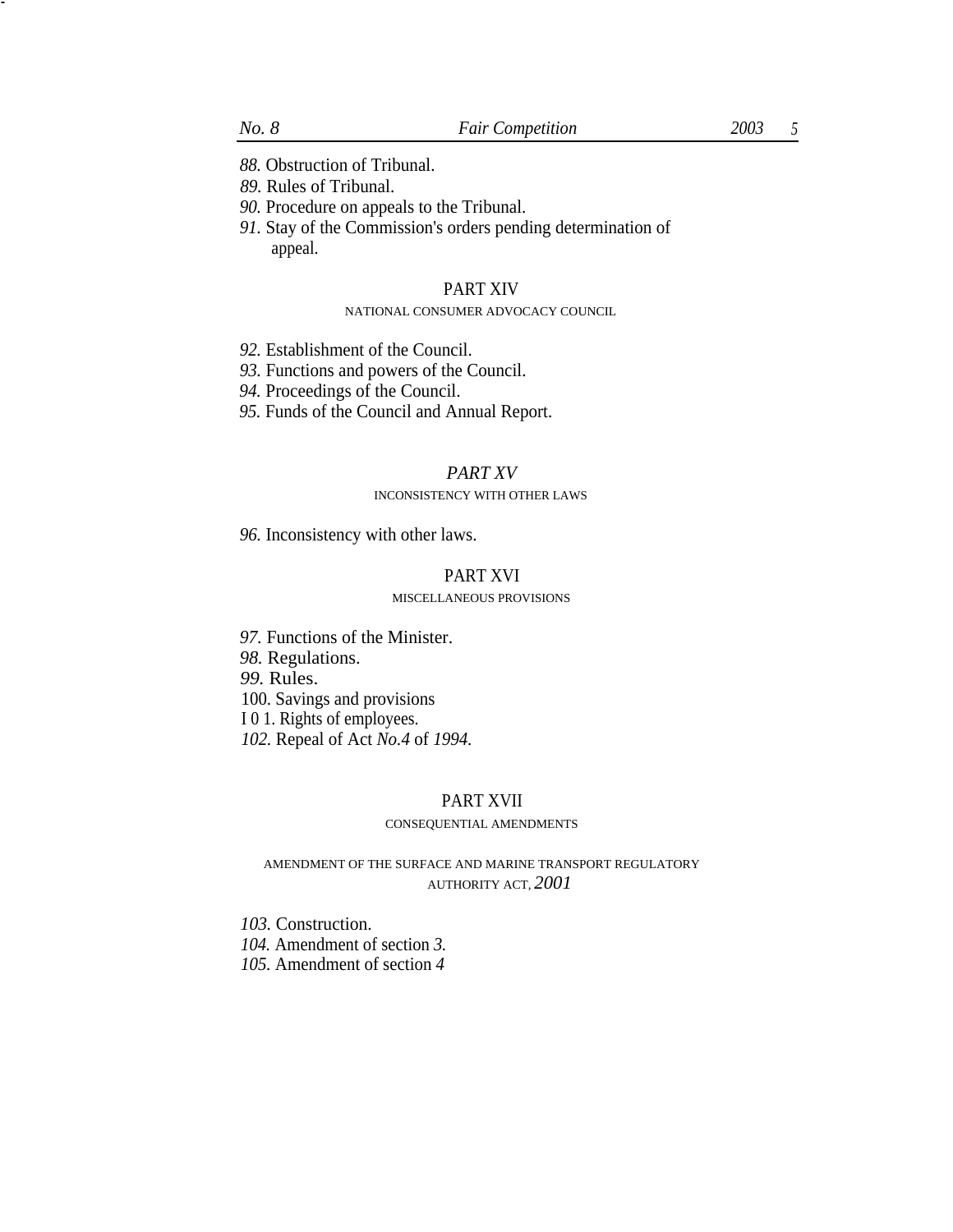106. Amendment of section 6. 107. Amendment of section 7. 108. Amendment of section 9. 109. Amendment of section I 1 I I 0. Amendment of section 13 1 1 1. Amendment of section 14 112. Amendment of section 17. I 1 3. Amendment of section 20. 114. Amendment of section 26. 11 5. Amendment of section 27. 1 1 6. Amendment of section 28. I 1 7. Amendment of section 29. 11 8. Amendment of section 30. I 1 9. Amendment of section 3 3. 120. Amendment of section 34. 121. Amendment of section 36. 122. Amendment of section 39. 123. Amendment of section 42. 124. Amendment of section 43.

- 125. Amendment of section 45.
- 126. Amendment of section 46.

## AMENDMENT OF THE ENERGY AND WATER UTILITIES REGULATION AUTHORITY ACT, 2001

127. Construction.

- 128. Amendment of section 3
- 129. Amendment of section 5.
- 130. Amendment of section 7.
- 13 1. Amendment of section 8.
- 132. Amendment of section 9.
- 133. Amendment of section 1 1.
- 134. Amendment of section 12.
- 135. Amendment of section 14.
- 136. Amendment of section 15.
- 137. Amendment of section 17.
- 138. Amendment of section 18.
- 139. Amendment of section 21.
- 140. Amendment of section 24.
- 141. Amendment of section 27.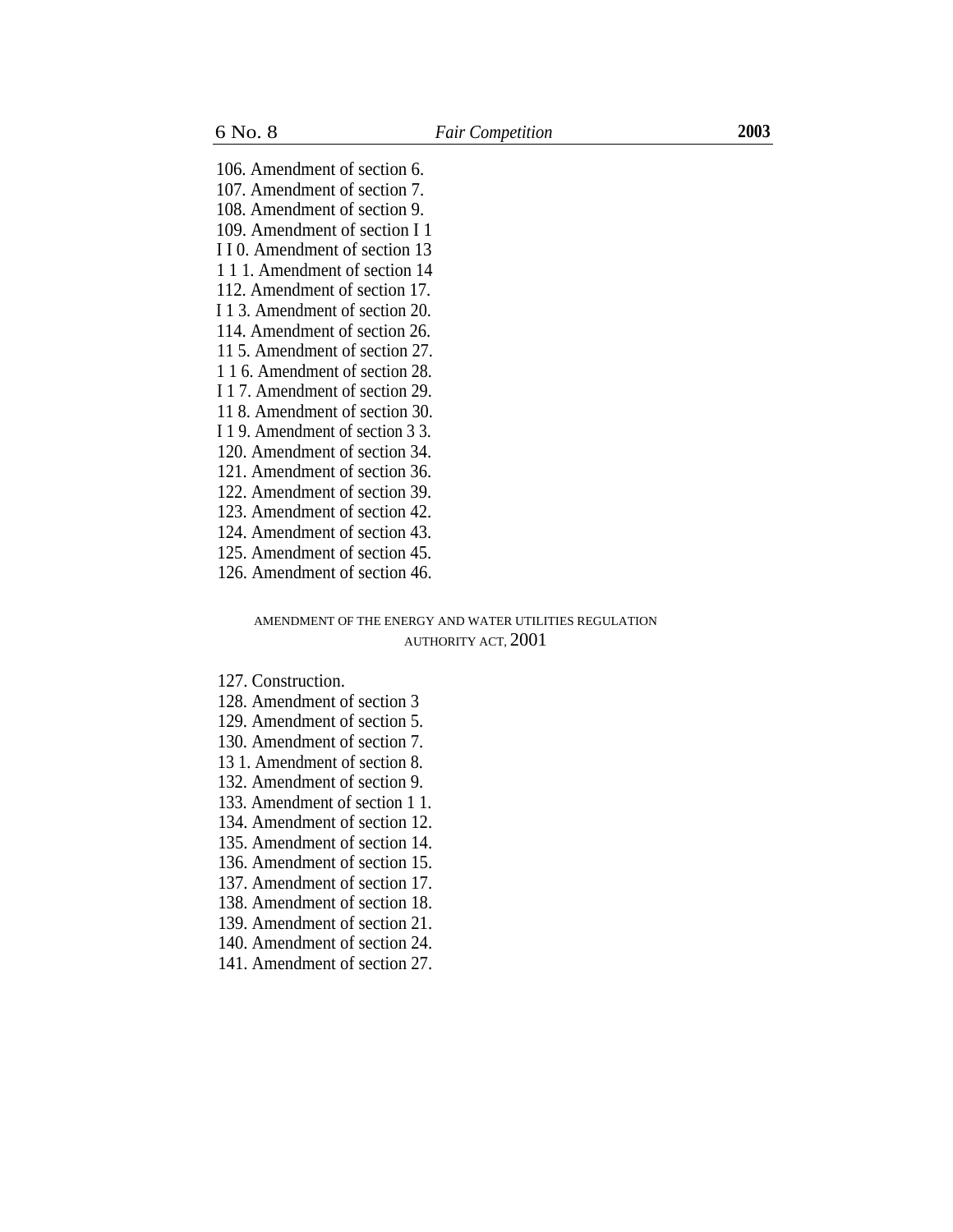*142.* Amendment of section *29. 143.* Amendment of section *30. 144.* Amendment of section *32. 145.* Amendment of section *34. 146.* Amendment of section *35. 147.* Amendment of section *36. 148.* Amendment of section *40. 149.* Amendment of section *4 1. 150.* Amendment of section *43. 15 1.* Amendment of section *44.*

- *152.* Amendment of section *45.*
- *153.* Amendment of section *47.*
- *154.* Amendment of section *48.*

FIRST SCHEDULE

THE NOMINATION COMMITTEE

SECOND SCHEDULE

QUALIFICATIONS AND FUNCTIONS OF THE DIRECTOR-GENERAL

 $\overline{\phantom{a}}$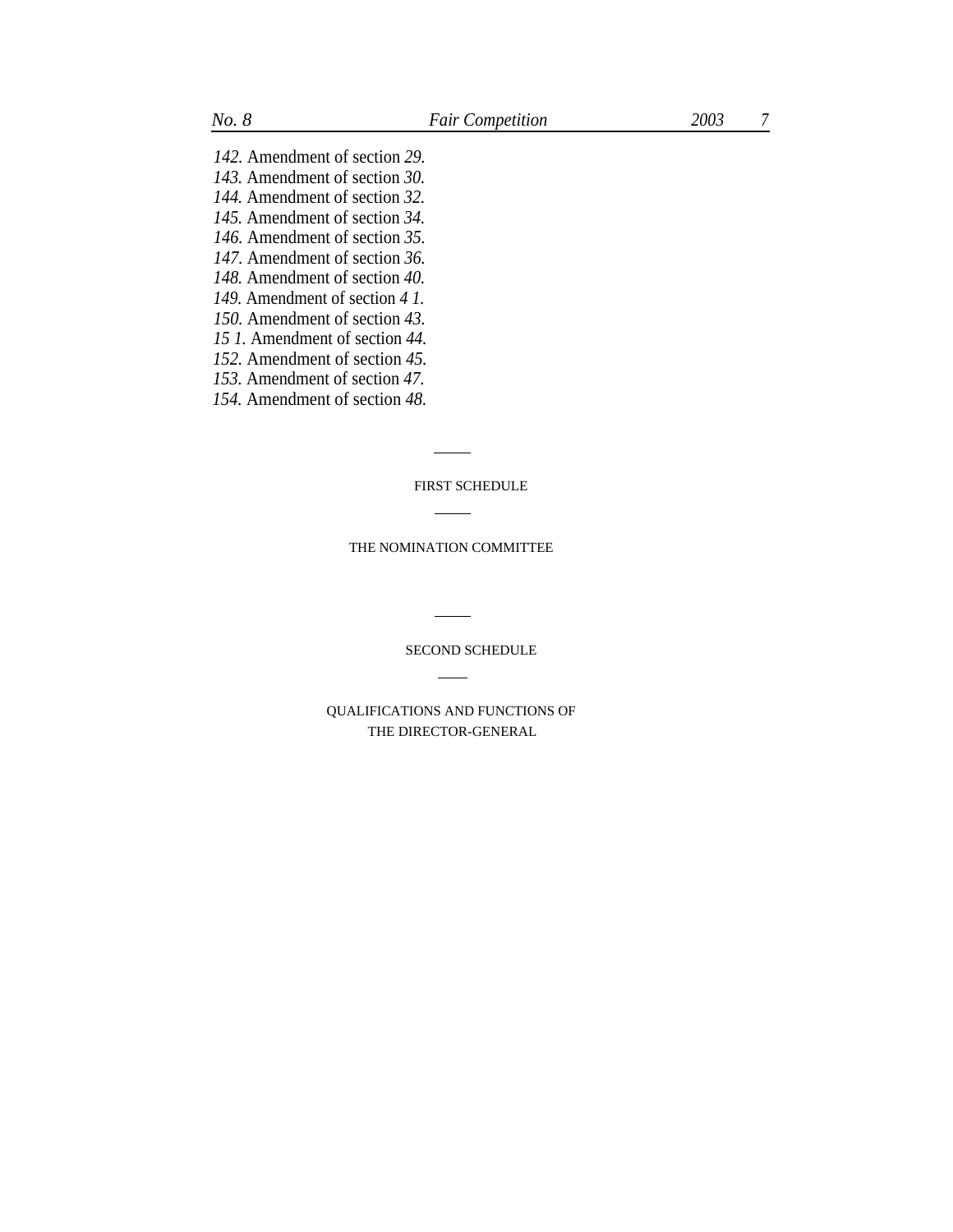# THE UNITED REPUBLIC OF TANZANIA



*No. 8* OF 2003

I ASSENT,

*President* -------------------------------------------- -------------------------------------------- 23rd May, 2003,

# **An Act to promote and protect effective competition in trade and commerce, to protect consumers from unfair and misleading market conduct and to provide for other related matters.**

ENACTED by the Parliament of the United Republic of Tanzania.

PART I PRELIMINARY PROVISIONS

| 1.-(I) This Act may be cited as the Fair Competition Act, 2003.                                                                                                                                  | Short title                     |
|--------------------------------------------------------------------------------------------------------------------------------------------------------------------------------------------------|---------------------------------|
| (2) This Act shall come into operation upon such date as the Minis-<br>ter may, by notice published in the Gazette appoint.<br>(3) The Minister may appoint different dates for the commencement | and<br>$Com-$<br>mence-<br>ment |
| of different parts or provisions.                                                                                                                                                                |                                 |
| 2. In this Act, unless the context requires otherwise:<br>"acquire" includes:                                                                                                                    | Defini-<br>tions                |
| (a) acquire by purchase, exchange, lease, hire, hire-purchase or gift;<br>and                                                                                                                    |                                 |

(b) in relation to services, accept,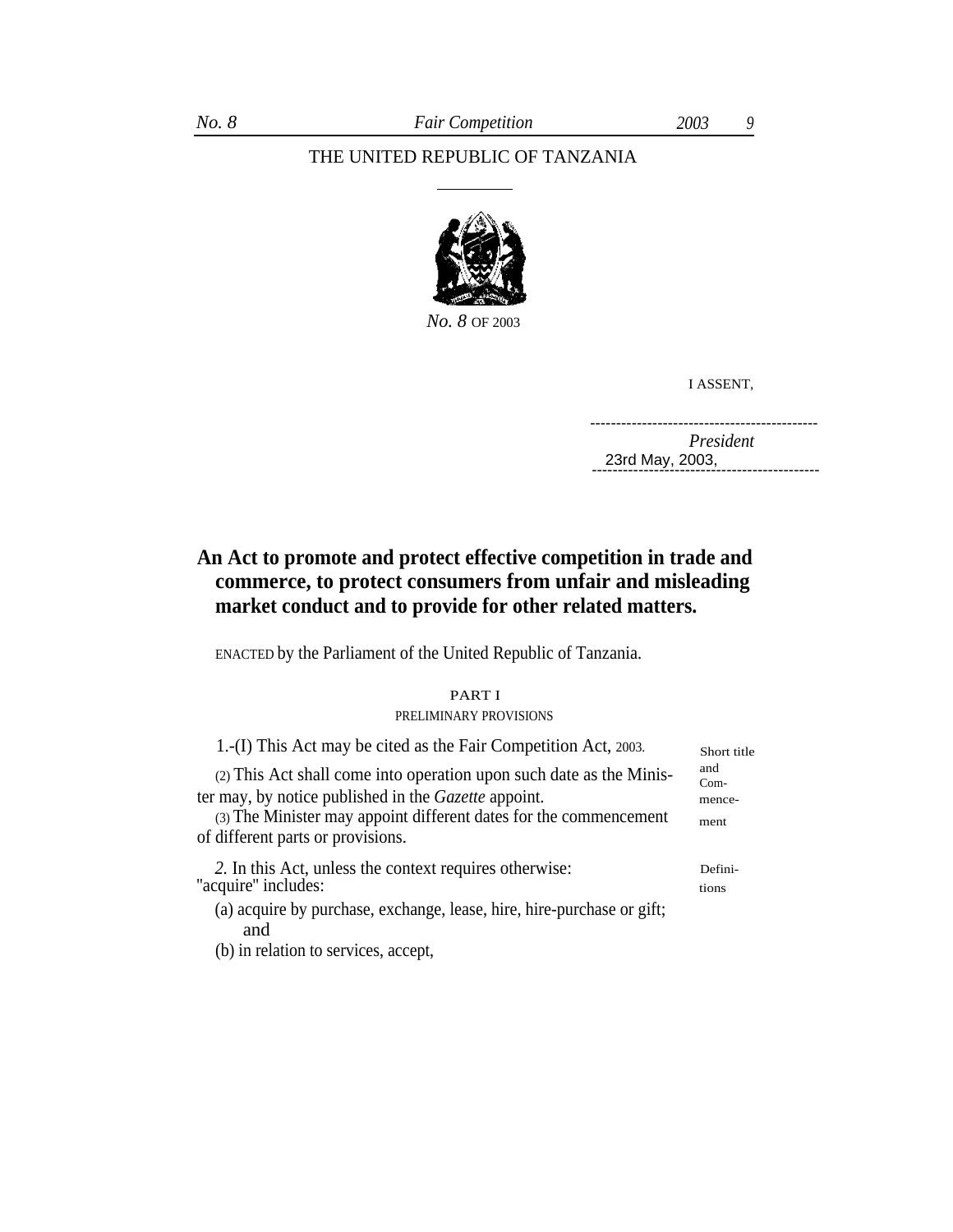and ''acquirer'' has a corresponding meaning.

"acquisition'' in relation to shares or assets means acquisition, either alone or jointly with another person, of any legal or equitable interest in such shares or assets but does not include acquisition by way of charge only.

"agreement'' means any agreement, arrangement or understanding between two or more persons, whether or not it is:

(a) formal or in winting; or

(b) intended to be enforceable by legal proceedings,

and includes a decision of an association.

"asset'' includes any real or personal property, whether tangible or

intangible, intellectual property, goodwill, chose in action, right, licence, cause of action or claim and any other asset having a commercial value.

"association'' means a body or person (whether incorporated or not) which

is formed for the purposes of furthering the interests of its members or of persons represented by its members.

"commission'' means the Fair Competition Commission established by section 62:

"competition'' has the meaning provided in section 5.

"competition'' ''market'' and ''dominant position in a market'' are economic concepts and, subject to the provisions of this Act, shall be interpreted accordingly.

"competitor'' has the meaning provided in section 5.

"conduct'' includes doing or refusing to do any act, refraining (otherwise than inadvertently) from doing any act, making it known an act will not be done, making an agreement or giving effect to an agreement.

"consumer'' includes any person who purchases or offers to purchase goods or services otherwise than for the purpose of resale but does not include a person who purchases any goods or services for the purpose of using them in the production or manufacture of any goods or articles for sale.

"customer'' includes any person who purchases or offers to purchase goods or services unless the context indicates otherwise.

''Council'' means the National Consumer Advocacy Council established by section 92.

''Director General'' means the Director-General appointed under section **62(7);**

''dominant position in a market'' has the meaning provided for in section 5 and ''dominance'' has a corresponding meaning.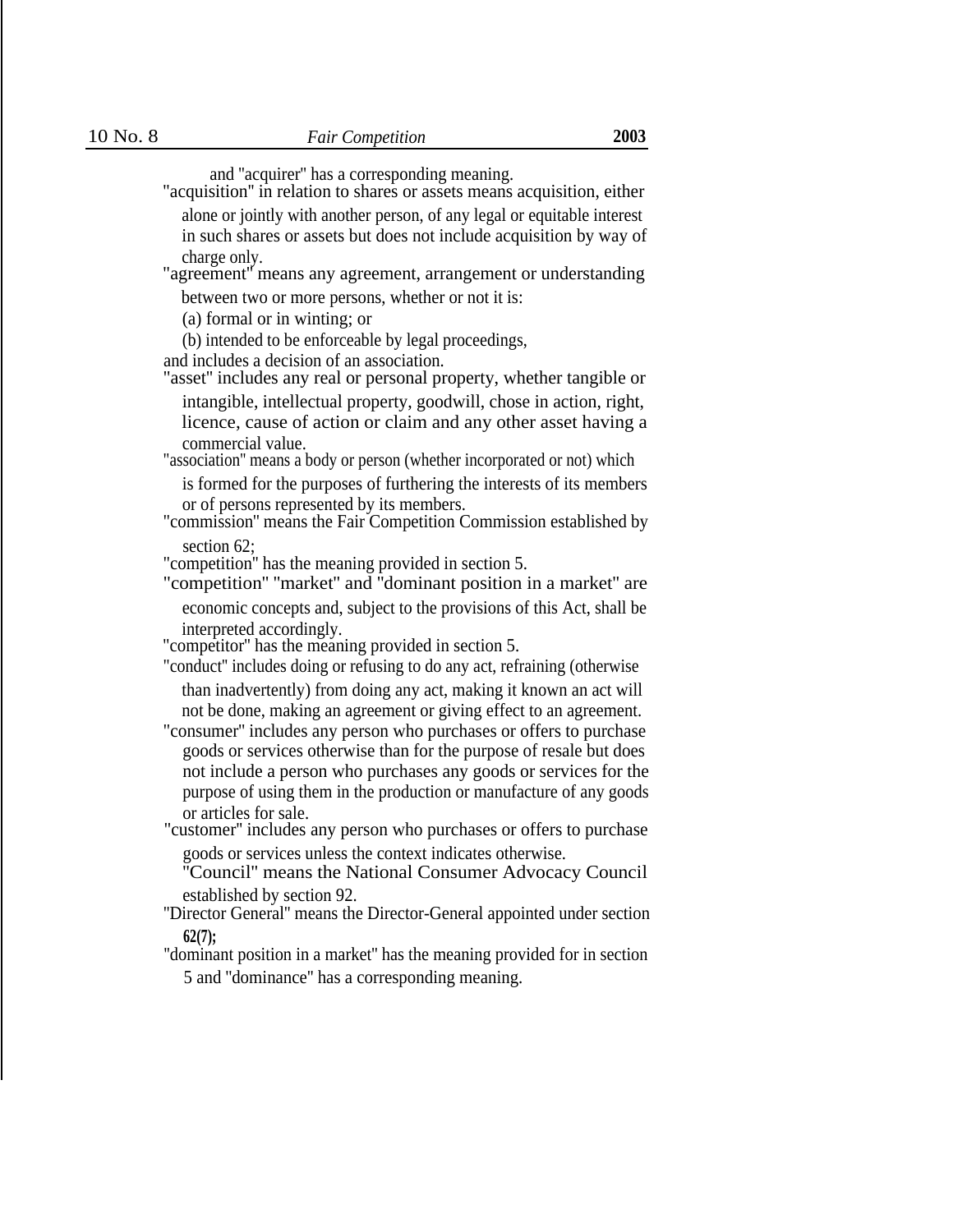**'**'EWURA'' means the Energy and Water Utilities Regulatory **Authority.**

"EWURA Act" means the Energy and Water Utilities Regulatory <sub>Act</sub> Authority Act, 200 1.

No.11 of

"give effect to", in relation to an agreement, includes do an act or thing  $_{2001}$ 

in pursuance of or in accordance with or enforce or purport to enforce. ''goods'' include but not limited to**;**

(a) ships, aircraft and vehicles;

(b) animals, including fish;

(c) minerals, trees and crops, whether on, under, or attached to land or not; and

(d) gas and electricity.

''intermediate goods'' means goods used as inputs in manufacturing.

''licence'' means a licence, permit or authority that allows the licensee to

supply or acquire goods or services or to carry on any other activity. ''local government body'' means a body established by or under a law for the purposes of local government.

''make'', in connection with an agreement, means make, enter into or

arrive at.

''manufacture'' or ''manufacturing'' includes any artificial process which

transforms goods in order to add value to them for the purpose of resale and any operation of packing or repacking not linked to a form of transportation within a single enterprise.

''market'' has the meaning provided for in section 5.

- ''member'', in connection with the Commission, means the Chairman and any other member of the Commission.
- "merger'' means an acquisition of shares, a business or other assets, whether inside or outside Tanzania, resulting in the change of control of a business, part of a business or an asset of a business in Tanzania.
- ''Minister'' means the Minister for the time being responsible for the Commission.
- "person'' means any natural or legal person, irrespective of its legal status.

''public register'' means the public register required to be kept by the Commission under section 77.

''regulatory body'' means any one of EWURA, SUMATRA, the Tanzania Communications Regulatory Authority, the Civil Aviation Authority or such other utility or transport regulatory authorities;

''sale'' includes an agreement to sell or offer for sale, and an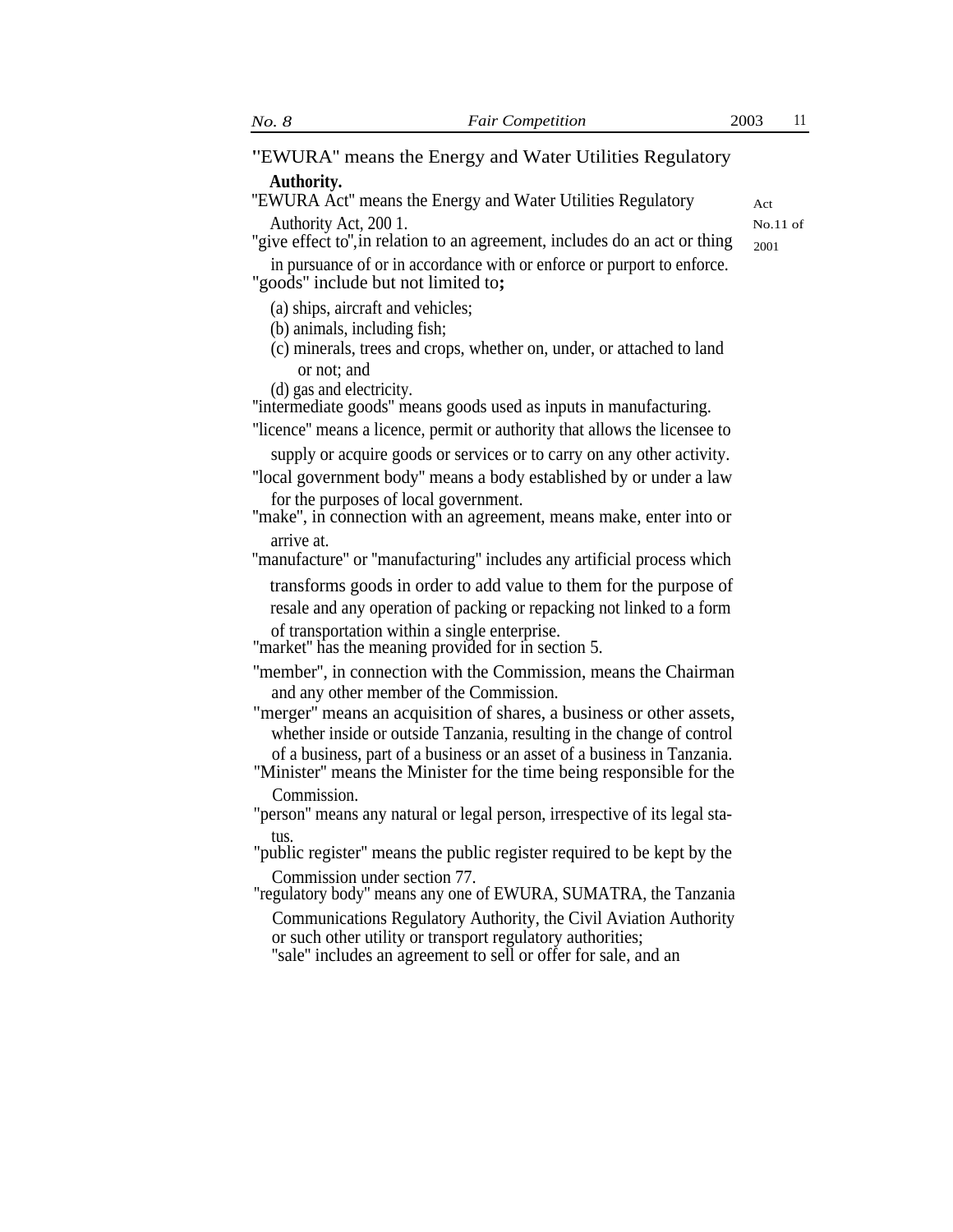"offer for sale'' shall be deemed to include the exposing of goods for

sale, the furnishing of a quotation, whether verbally or in writing, and any other act or notification whatsoever by which willingness to enter into any transaction for sale is expressed.

"service'' includes any rights (including interests in, and rights in relation to, real or personal property), benefits, privileges or facilities and, without limiting the generality of the foregoing, includes the rights, benefits, privileges or facilities provided, granted or conferred under any contract for or in relation to:

(a) the performance of work, including work of a professional nature, whether with or without the supply of goods;

(b) the provision of, or the use or enjoyment of facilities for, amusement, entertainment, recreation, education or instruction;

(c) insurance;

(d) banking;

(e) the lending of money,

and any right, benefit or privilege for which remuneration is payable in the form of a royalty, tribute, levy or similar charge, but does not include the performance of work or the supply of goods under a contract of employment

"State" means the Mainland Tanzania.

# "**state body'' means:**

- (a) a body corporate established by or under a law for a purpose of the State; or
- (b) a body corporate in which the State or a body corporate referred to in (a) has a controlling interest.
- ''SUMATRA'' means the Surface and Marine Transport Regulatory Authority.

Act No.9 "SUMATRA Act " means the Surface and Marine Transport Regulatory of 2001 Authority Act, 2001.

supply includes:

- (a) in relation to goods, supply or re-supply by way of sale, exchange, lease, hire or hire purchase; and
- (b) in relation to services, provide, grant or confer,

and ''supplier'' has a corresponding meaning.

''trade'' includes commerce.

''Tribunal'' means the Fair Competition Tribunal established by section 83.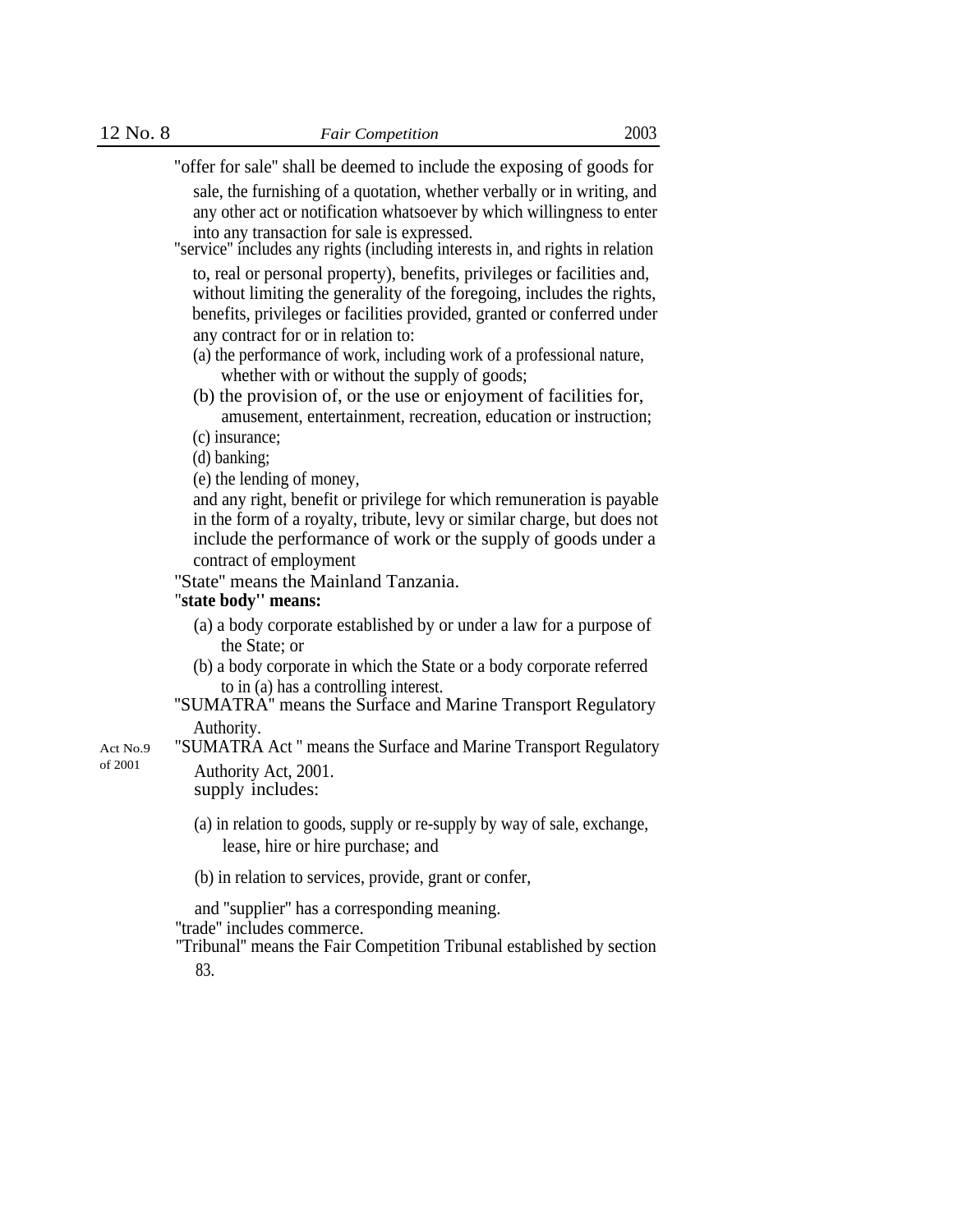3. The object of this Act is to enhance the welfare of the people of Object of Tanzania as a whole by promoting and protecting effective competition the Act **in markets and preventing** unfair and misleading market conduct **throughout** Tanzania in order to:

- (a) increase efficiency in the production, distribution and supply of goods and services;
- (b) promote innovation;
- (c) maximise the efficient allocation of resources; and
- (d) protect consumers.

4.-(I) For the purposes of sections 8, 9 and I 0, if a body corporate controls another body corporate, the bodies corporate shall be regarded as a single person. Bodies corporate under common

(2) A body corporate shall control another body corporate within  $\frac{\text{control to}}{\text{be}}$ the meaning of sub-section  $(1)$  if the first-mentioned body corporate:

- (a) owns or controls a majority of the shares carrying the right to vote at a general meeting of the other body corporate;
- for the (b) has the power to control the composition of a majority of purposes the board of directors or other governing organ of the other of body corporate; or sections 8, 9, and
- has the power to make decisions in respect of the conduct  $10$ of the affairs of the other body corporate. (c)

5.-(I) The expressions referred to under Part 11 in accordance to this section shall be interpreted in accordance with this section.

(2). "Competition" means competition in a market in Tanzania and dominant refers to the process whereby two or more persons: position

- (a) supply or attempt to supply the same or substitutable goods  $\frac{1}{2}$  in a market or services to the persons in the same relevant geographical market; or
- (b) acquire or attempt to acquire the same or substitutable goods or services from the persons in the same relevant geographical market.

(3) A person is a competitor'' of another person if they are in competition with each other or would, but for an agreement to which the two persons are parties, be likely to be in competition with each other.

Cornpetition in markets

regarded as a

single person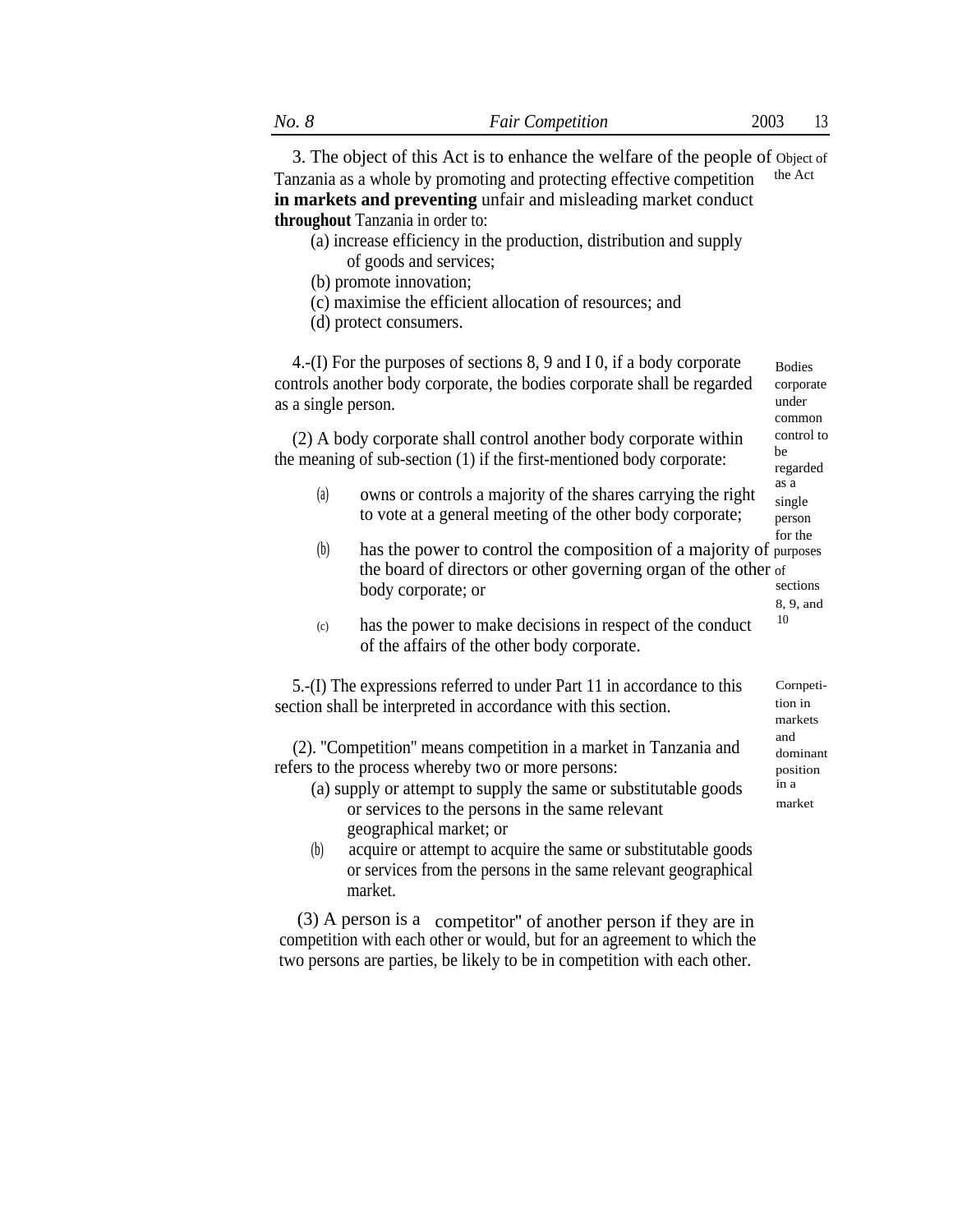(4) ''Market'' means a market in Tanzania or a part of Tanzania and refers to the range of reasonable possibilities for substitution in supply or demand between particular kinds of goods or services and between suppliers or acquirers, or potential suppliers or acquirers, of those goods or services.

(5) In defining markets, assessing effects on competition or determining whether a person has a dominant position in a market, the following matters, in addition to other relevant matters, shall be taken into account:

- competition from imported goods and services supplied by persons not resident or carrying on business in Tanzania; and (a)
- (b) the economic circumstances of the relevant market including the market shares of persons supplying or acquiring goods or services in the market, the ability of those persons to expand their market shares and the potential for new entry into the **market.**

(6) A person has a dominant position in a market if both (a) and (b) apply:

- acting alone, the person can profitably and materially restrain or reduce competition in that market for a significant period of time; and (a)
- (b) the person's share of the relevant market exceeds 35 per cent.

6.-(I) This Act shall apply to Mainland Tanzania, state bodies and local government bodies in so far as they engage in trade.

(2) Notwithstanding the provisions of sub-sections (1), the State shall not be liable to any fine or penalty under this Act or be liable to be prosecuted for an offence against this Act.

govern- (3) For the purposes of this section, without affecting the meaning of "trade" in other respects -

> (a) the sale or acquisition of a business, part of a business or an asset of a business carried on by the State, a State body or a local government body constitutes engaging in trade; and

Application of the Act to Mainland Tanzania, state bodies and local bodies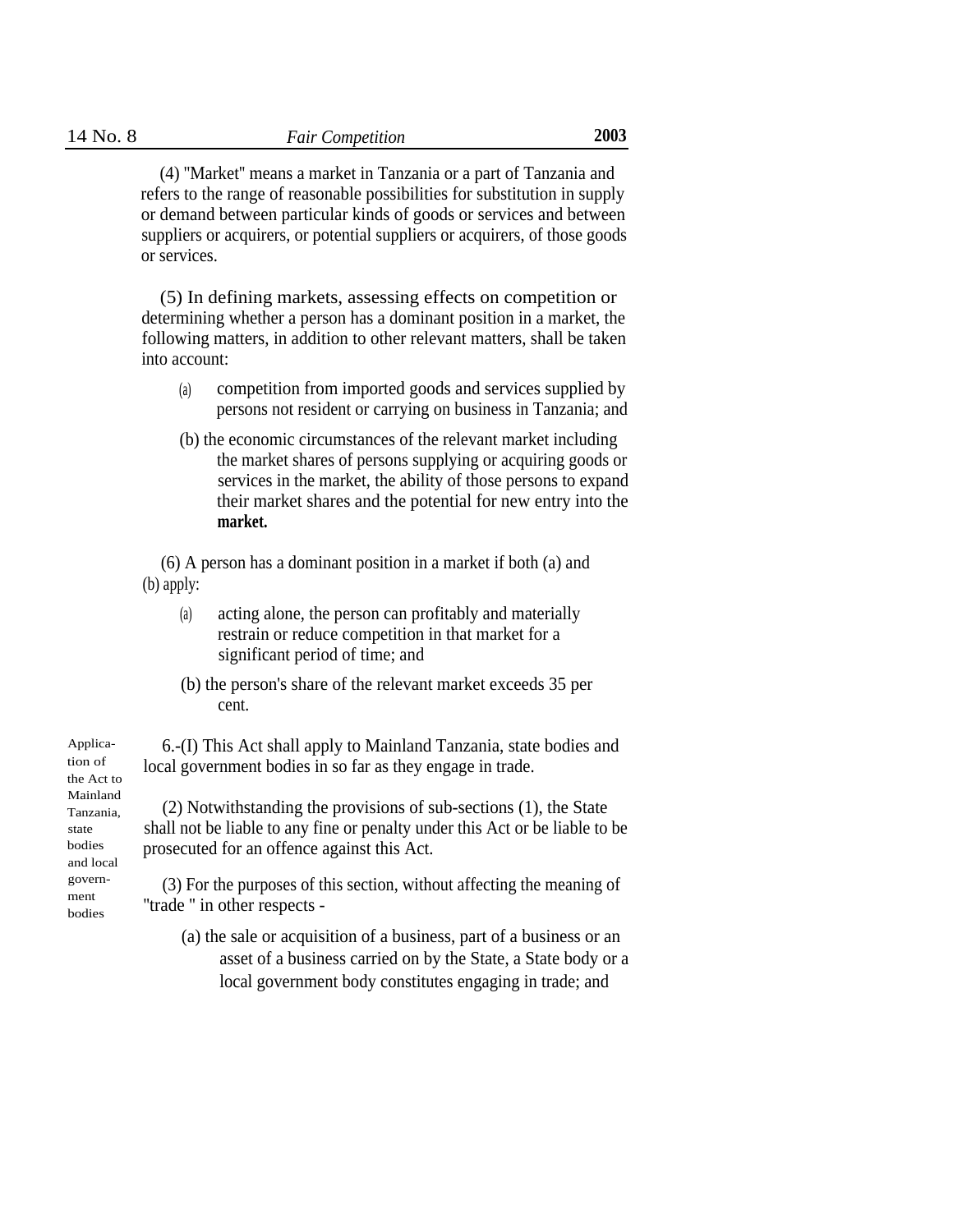- (b) the following do not constitute engaging in trade:
	- (i) the imposition or collection of taxes;
	- (ii) the grant or revocation of licences, permits and authorities;
	- (iii) the collection of fees for licences, permits and authorities;
	- (iv) internal transactions within the Government, a State body or a local government body.
- 7. This Act shall apply to conduct outside mainland Tanzania: Extra-
	- (a) by a citizen of Tanzania or a person ordinarily resident in Tanzania;
	- (b) by a body corporate incorporated in Tanzania or carrying on business within Tanzania;
	- (c) by any person in relation to the supply or acquisition of goods or services by that person into or within Tanzania; or
	- (d) by any person in relation to the acquisition of shares or other assets outside Tanzania resulting in the change of control of a business, part of a business or an asset of a business, in Tanzania.

# PART 11

#### RESTRICTIVE TRADE PRACTICES

8.-(l) A person shall not make or give effect to an agreement if the object, effect or likely effect of the agreement is to appreciably prevent, restrict or distort competition.

(2) An agreement in contravention of this section is unenforceable ments except to the extent the provisions of the agreement causing it to be in contravention of the section are severable from the other provisions of the agreement.

(3) Unless proved otherwise, it shall be presumed that an agree**ment does** not have the object, effect or likely effect of appreciably preventing, restricting or distorting competition if none of the parties to the agreement has a dominant position in a market affected by the agree

Anticompetifive agree-

-

territorial operation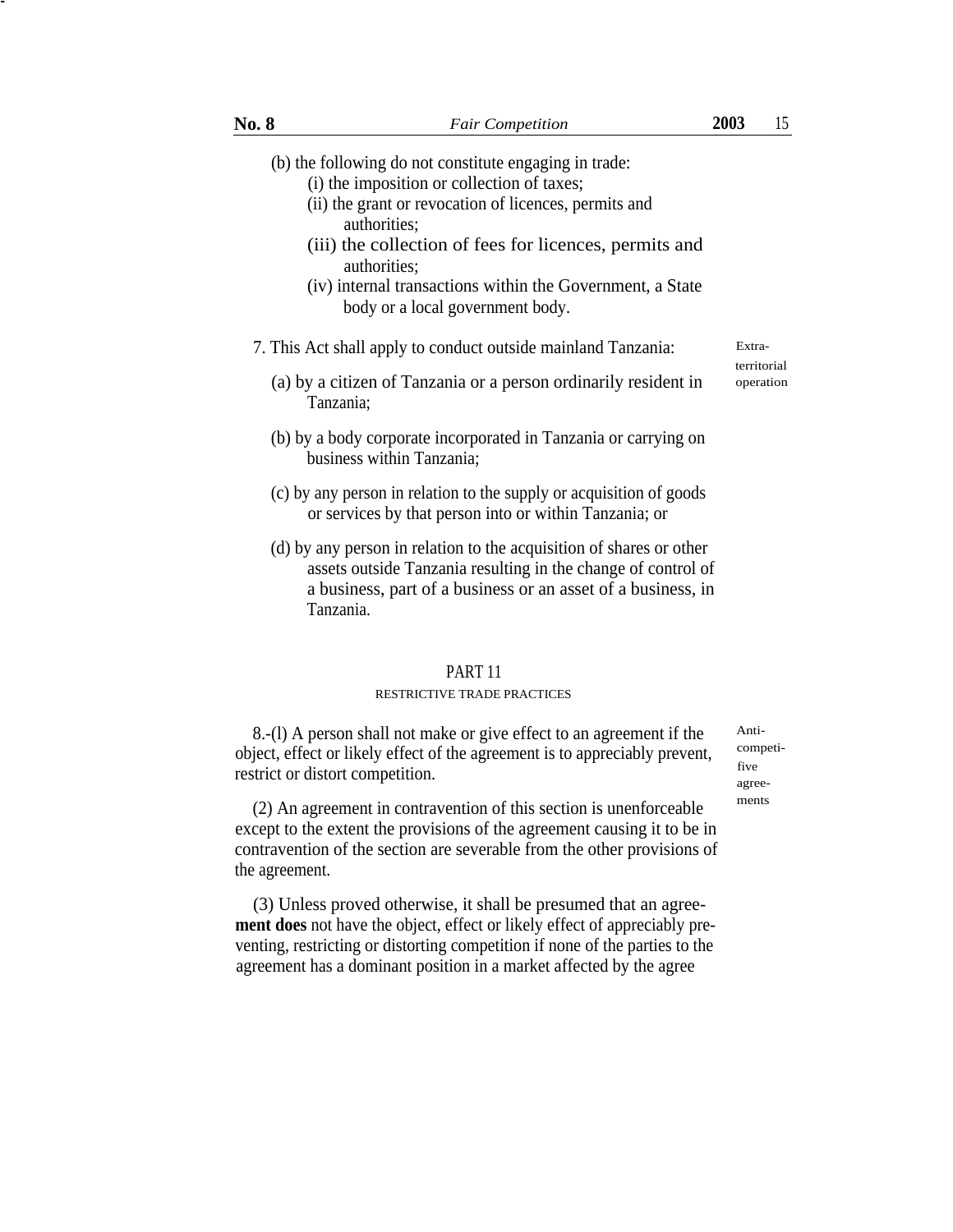ment and either (a) or (b) applies:

- (a) the combined shares of the parties to the agreement of each market affected by the agreement is 35 per cent or less; or
- (b) none of the parties to the agreement are competitors.

(4) For the purposes of this section, in determining whether the effect or likely effect of an agreement is to appreciably prevent, restrict or distort competition, the fact that similar agreements are widespread in a market affected by the agreement shall be taken into account.

(5) This section does not apply to an agreement to the extent it provides for a merger.

(6) For the purposes of sub-section (1), an object is the object of an agreement if it is a significant object of the agreement even if it is only one of a number of objects of the agreement.

(7) Any person who intentionally or negligently acts in contravention of the provisions of this section, commits an offence under this Act.

tion of certain agreements irrespective of

Prohibi- 9.-(I) A person shall not make or give effect to an agreement if the object, effect or likely effect of the agreement is:

(a) price fixing between competitors;

- (b) a collective boycott by competitors; or
- (c) collusive bidding or tendering.

# their  $\text{effect on}$  (2) In this section:

competi-<br>
(a) "price fixing between competitors" means to fix, restrict or control the prices, tariffs, surcharges or other charges for, or the terms or conditions upon which, a party to an agreement supplies or acquires, or offers to supply or acquire, goods or services, in competition with any other party to the agreement;

(b) ''collective boycott by competitors'' means:

(i) to prevent a party to an agreement from supplying goods or services to particular persons, or acquiring goods or services from particular persons, in competition with any other party to the agreement; or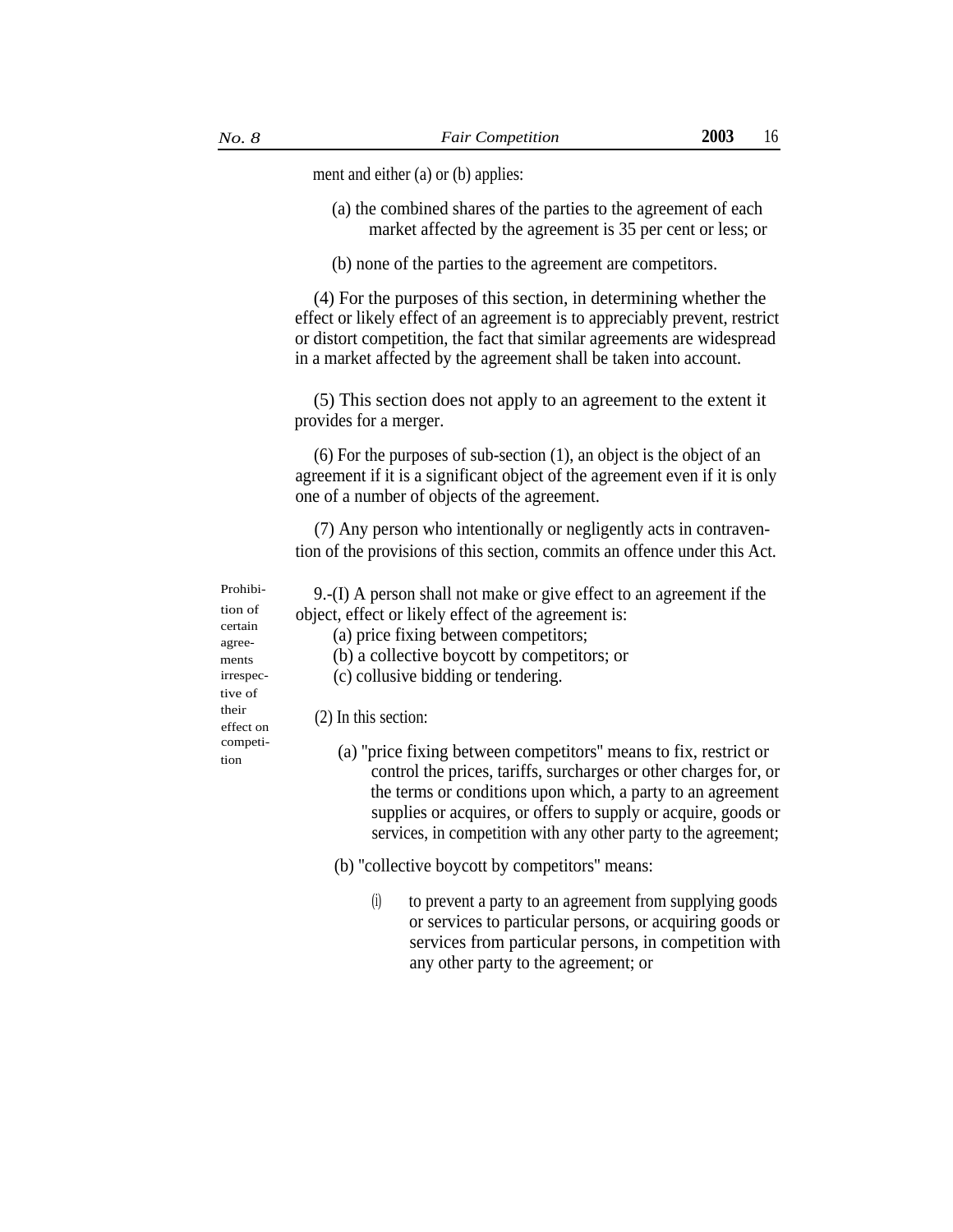- (ii) to restrict or control the terms and conditions on which, or the circumstances in which, a party to an agreement supplies goods or services to particular persons, or acquires goods or services from particular persons, in competition with any other party to the agreement;
- (c) ''output restrictions between competitors'' means to prevent, **restrict or** control the production by a party to an agreement of goods or services to be supplied in competition with any other party to the agreement;
- (d) " Collusive bidding or tendering" means:
	- (i) to fix or control the prices or terms or conditions of any bid or tender by any of the parties to an agreement at an auction or in any tender or other form of bidding, in competition with any other party to the agreement; or
	- (ii) to prevent a party to an agreement from making a bid or tender at an auction or in any tender or other form of bidding, in competition with any other party to the agreement.

(3) An agreement in contravention of this section is unenforceable except to the extent the provisions of the agreement causing it to be in contravention of the section are severable from the other provisions of the agreement.

(4) Any person who intentionally or negligently acts in contravention of the provisions of this section, commits an offence, under this Act.

 $10-(1)$  A person with a dominant position in a market shall not Misuse use his position of dominance if the object, effect or likely effect of the conduct is to appreciably prevent, restrict or distort competition.

of market power

(2) If the Commission has granted an exemption under section 12 for an agreement, conduct of a person in making or giving effect to that agreement is not prohibited by this section during the period of the exemption.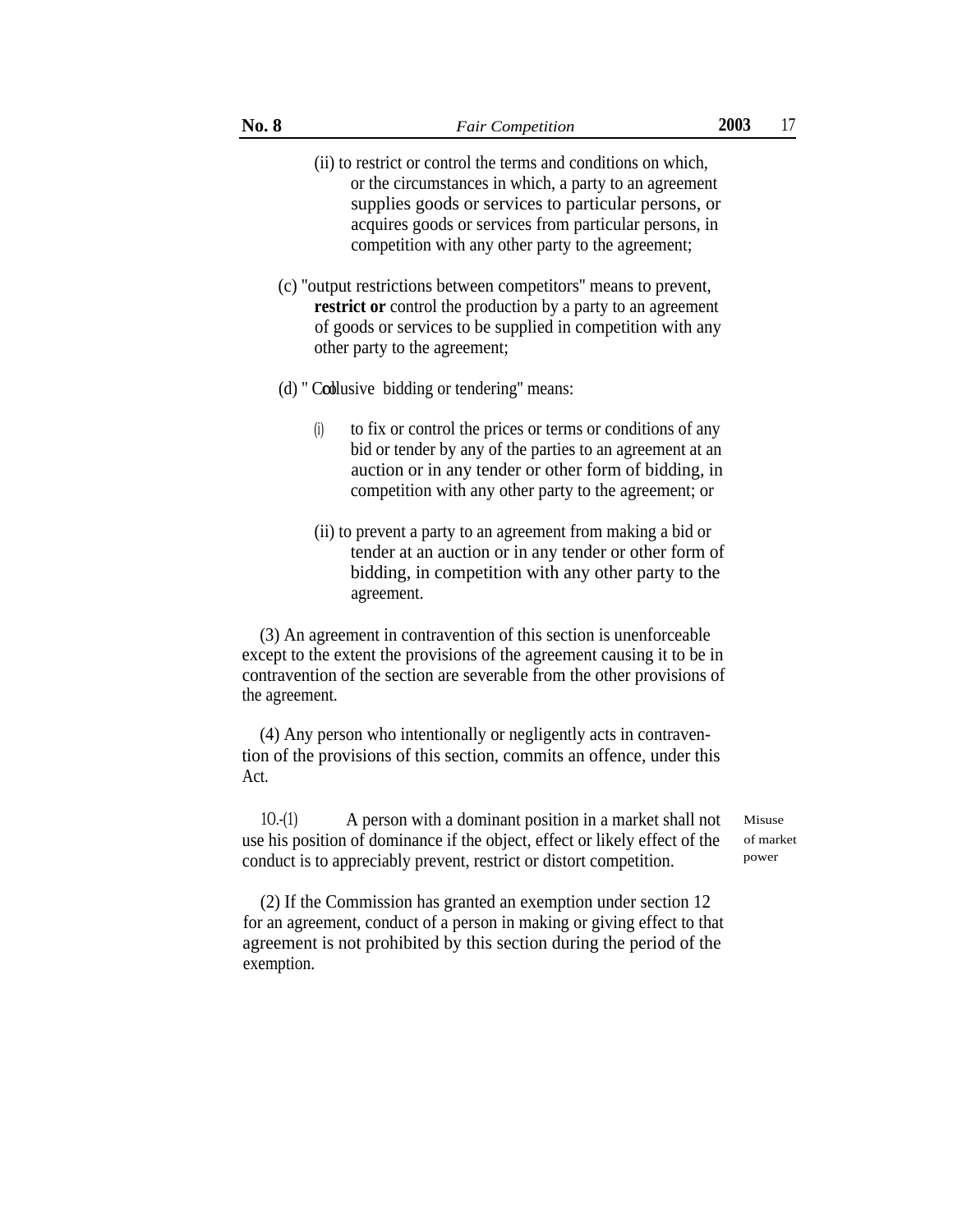Mergers and acquisi-

(3) For the purposes of sub-section (1), an object is the object of conduct if it is a significant object of the conduct even if it is only one of a number of objects

(4) Any person who intentionally or negligently acts in contravention of the provisions of this section, commits an offence.

11.-(1) A merger is prohibited if it creates or strengthens a position of dominance in a market.

tions (2) A merger is notifiable under this section if it involves turnover or assets above threshold amounts the Commission shall specify from time to time by Order, in the *Gazette,* calculated in the manner prescribed in the Order.

> (3) if, within 14 days after receipt of a notification of a merger under sub-section (2), the Commission determines that the proposed merger should be examined, the merger shall be prohibited for a period of 90 days thereafter or such further period as the Commission determines under sub-section (4), unless the Commission earlier determines the merger should not be prohibited.

(4) The Commission may extend the period of 90 days referred to in sub-section (3) -

- for such further period not exceeding 30 days as the Commission sees fit; and (a)
- (b) in addition, where the Commission determines its consideration of the merger has been delayed in obtaining information from any of the parties to the proposed merger, for such further period as the Commission considers it has been so delayed.

(5) Without limiting the operation of sub-section (1), a person shall not give effect to a notifiable merger unless it has, at least 14 days before doing so, filed with the Commission a notification of the proposed merger supplying such information as the Commission may by Order require to be included in such notification.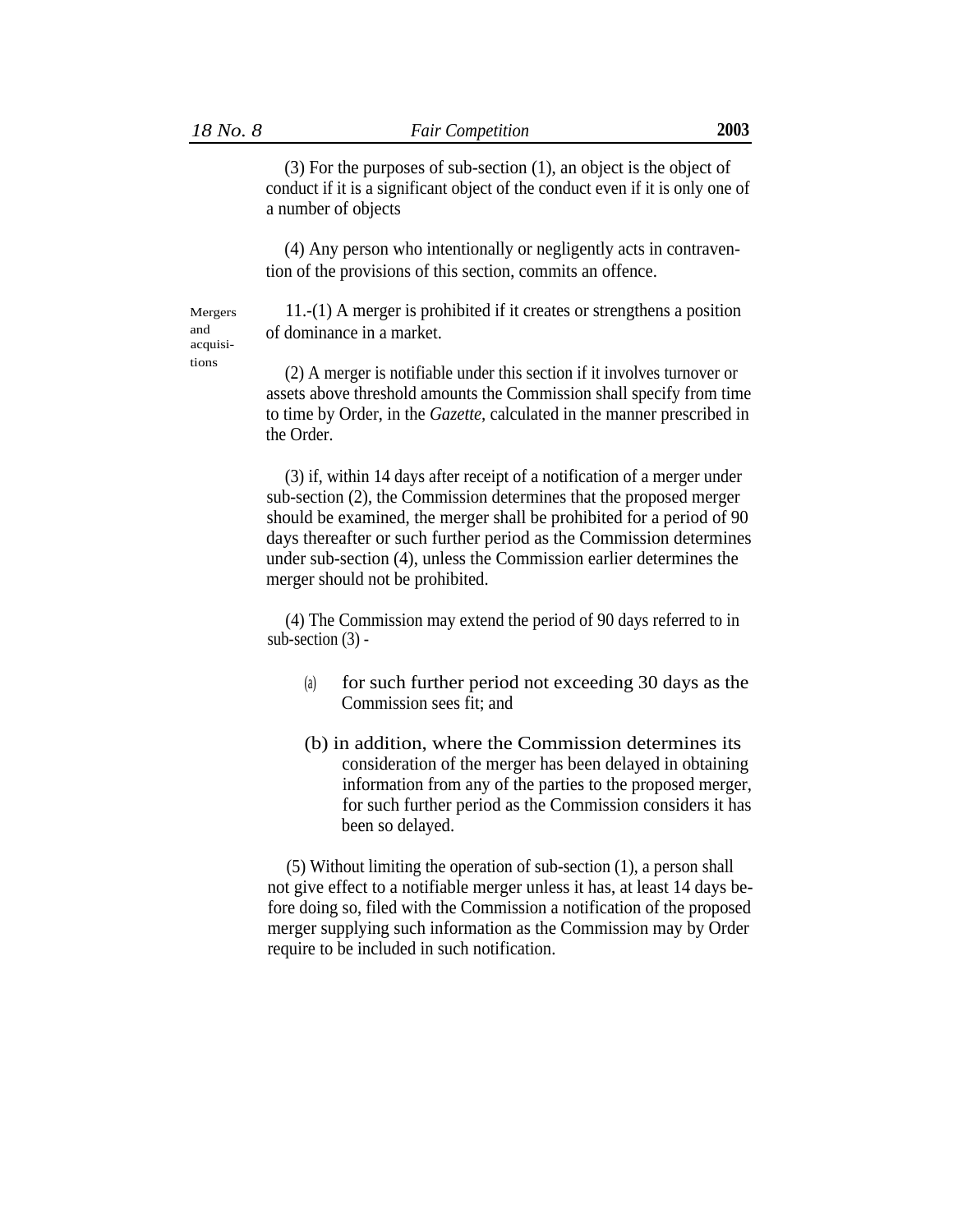(6) Any person who intentionally or negligently acts in contraven**tion** of the provisions of this section, commits an offence under this Act.

12.-(I) The Commission may, upon the application of a party to an agreement, grant an exemption for that agreement, either unconditionally or subject to such conditions as the Commission sees fit, if the Commission is satisfied in all the circumstances that both paragraph (a) and (b) apply:

- (a) the agreement either contravenes section 9 or has, or is likely to have, the effect of appreciably preventing, restraining or distorting competition; and
- (b) the agreement results or is likely to result in benefits to the public in one or more of the following ways:
	- (i) by contributing to greater efficiency in production or distribution;
	- (ii) by promoting technical or economic progress;
	- (iii) by contributing to greater efficiency in the allocation of resources; or
	- (iv) by protecting the environment;

and the agreement:

- (v) prevents, restrains or distorts competition no more than is reasonably necessary to attain the benefits; and
- (vi) the benefits to the public resulting from the agreement outweigh the detriments caused by preventing, restraining or distorting competition.

(2) The Commission may grant a block exemption, either unconditionally or subject to such conditions as the Commission sees fit, for all agreements falling within a class of agreements if the Commission is satisfied in all the circumstances that paragraph (a) of sub-section (1) shall not apply to the class of agreements.

(3) When granting an exemption under this section, the Commission shall fix a period, not exceeding 5 years from the date the exemption is **granted,** as the period of the exemption.

(4) An agreement exempted under this section is not prohibited by section 8 or section 9 during the period of the exemption.

 $\cdot$  r-

Exemption of agreements by the Commission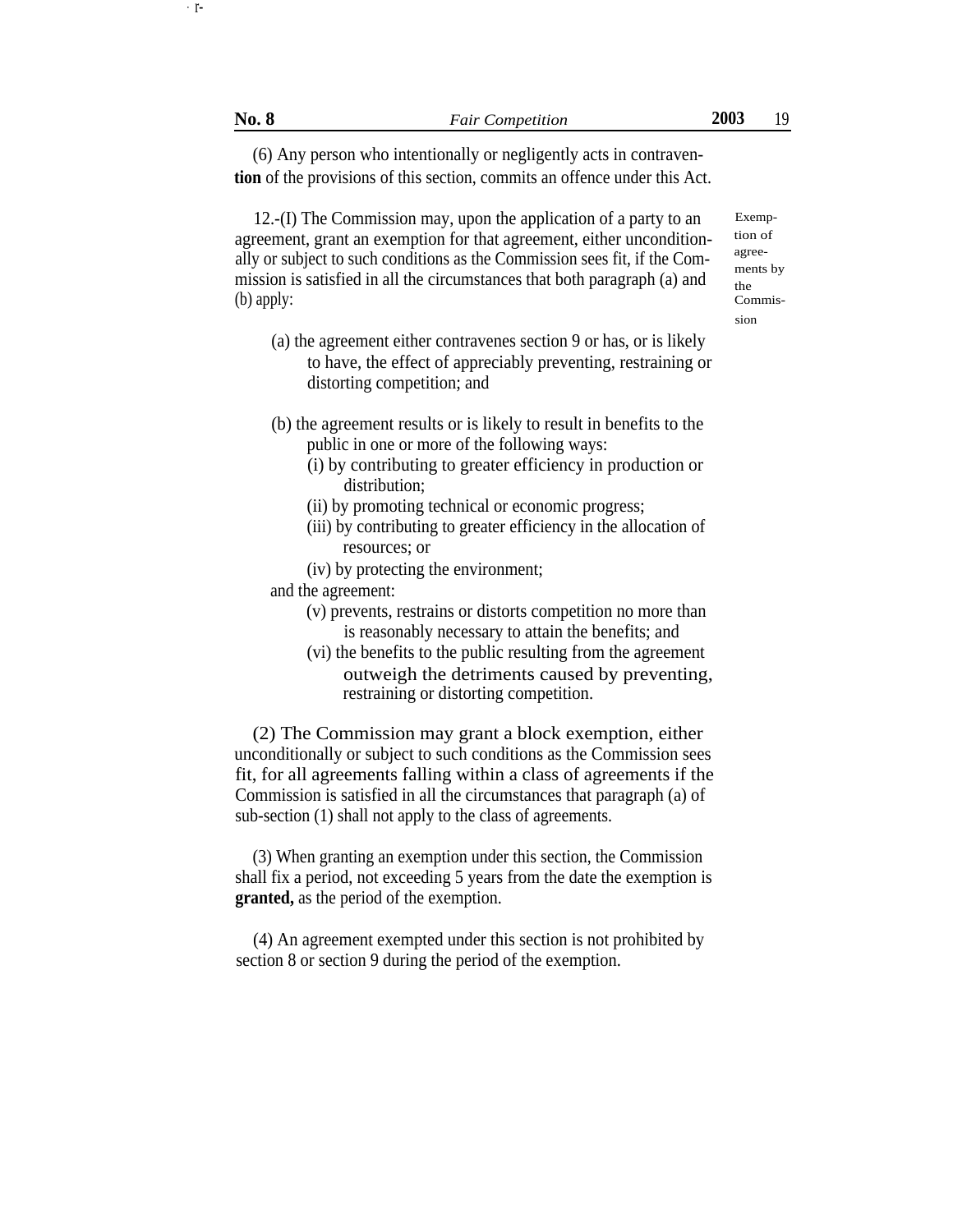(5) For the purposes of this section, ''agreement'' includes proposed agreement and 'party' includes party to a proposed agreement.

(6) The Commission may revoke or vary an exemption at any time during the period of the exemption if it is satisfied that circumstances since the grant of the exemption have materially changed or the exemption was granted wholly or partly on the basis of false, misleading or incomplete information.

tion of mergers

Exemp-  $13-(I)$  The Commission may, upon the application of a party to a merger, grant an exemption for that merger, either unconditionally or subject to such conditions as the Commission sees fit, if the Commission is satisfied in all the circumstances that paragraph (a) and either paragraph (b) or (c) applies:

- the merger is likely to create or strengthen a position of dominance in a market; (a)
- (b) the merger results or is likely to result in benefits to the public in one or more of the following ways:
	- by contributing to greater efficiency in production or distribution; (i)
	- (ii) by promoting technical or economic progress;
	- (iii) by contributing to greater efficiency in the allocation of resources; or
	- (iv) by protecting the environment and the merger:
	- (v) prevents, restrains or distorts competition no more than is reasonably necessary to attain those benefits; **and**
	- (vi) the benefits to the public resulting from the merger outweigh the detriments caused by preventing, restraining or distorting competition;
- in the case of a merger resulting in the change of control of a business, the business faces actual or imminent financial failure and the merger offers the least anti-competitive alternative use of the assets of the business. (c)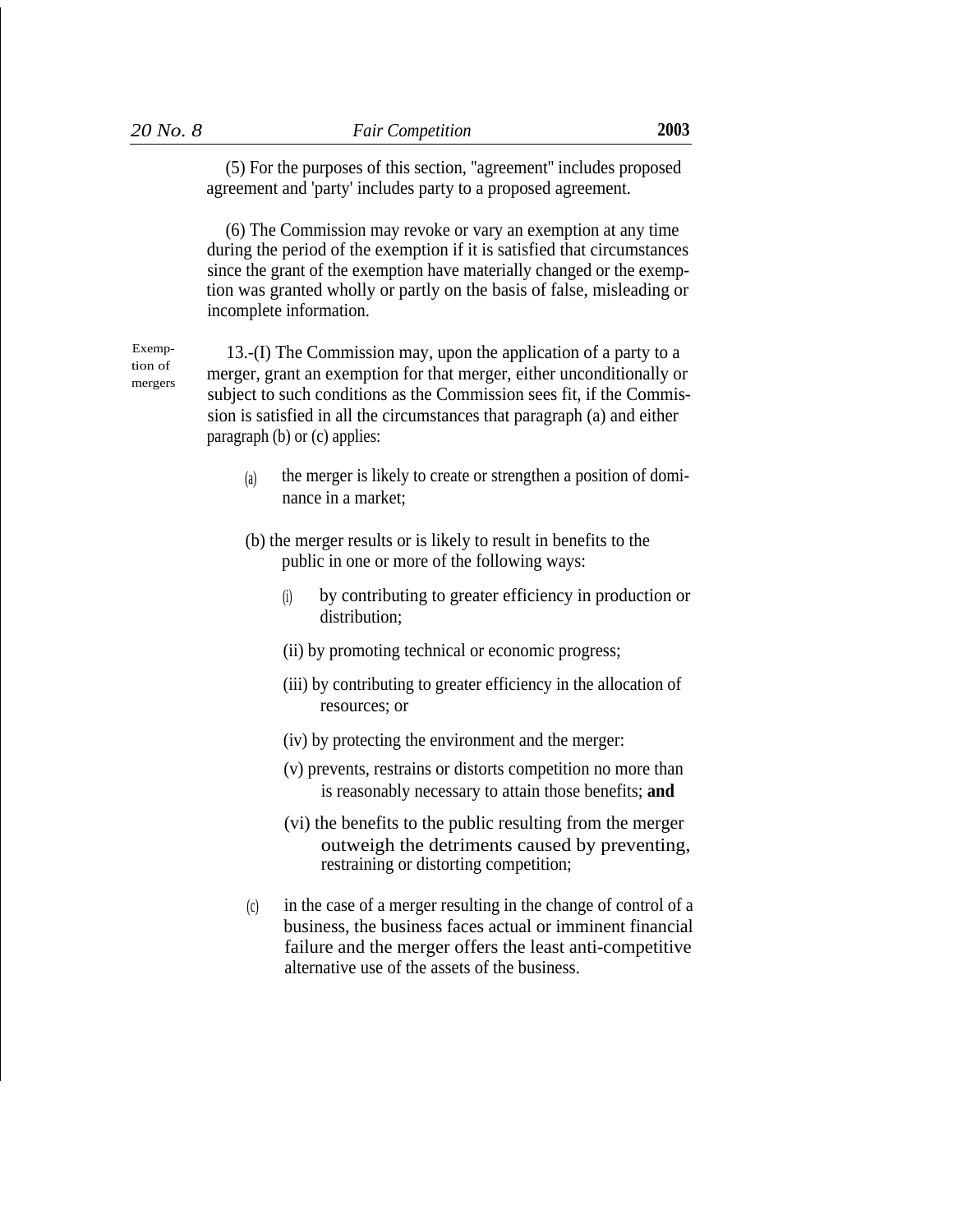(2) When granting an exemption under this section the Commission shall fix a period, not exceeding one year from the date the exemption is **granted,** as the period of the exemption.

(3) A merger exempted under this section is not prohibited by section I 1 during the period of the exemption.

(4) The Commission may revoke or vary an exemption at any time during the period of the exemption if it is satisfied that circumstances since the grant of the exemption have materially changed or the exemption was granted wholly or partly on the basis of false, misleading or incomplete information.

14.-(l) This Part shall not prohibit an agreement to the extent it relates to the remuneration, conditions of employment, hours of work or working conditions of employees.

Exceptions

(2) This Part shall not prohibit an agreement to the extent it provides for compliance with or application of standards of dimension, design, quality or performance prepared or approved by the Tanzania Bureau of Standards or any other association, institution or body prescribed by regulations.

(3) This Part shall not prohibit an agreement to the extent it relates to the export of goods from Tanzania or the supply of services outside Tanzania if such particulars of the agreement as the Commission may by Order require are filed with the Commission within 21 days after it is made.

(4) Sub-section (3) shall cease to apply to an agreement if the Commission decides the agreement may have an effect on competition in Tanzania and notifies the parties to the agreement of that decision.

(5) If it is necessary to do so in order to comply with the obligations of the United Republic under an agreement with the government of an**other country,** the particular agreement or conduct, or agreements or conduct of particular kind, shall be excluded from the prohibitions in this Part.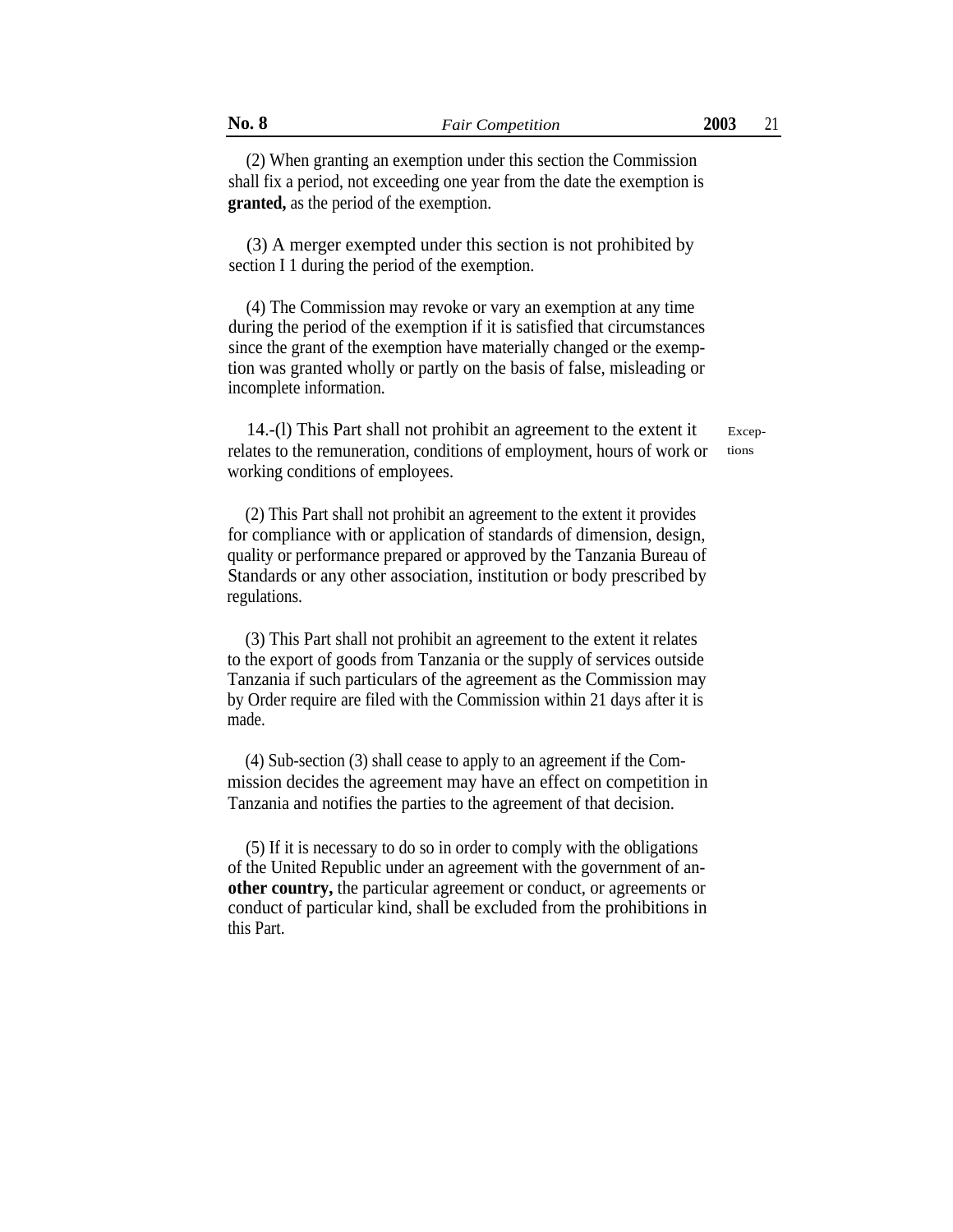# PART III

# MISLEADING AND DECEPTIVE CONDUCT

| Mislead-<br>ing or<br>deceptive<br>conduct           | 15.-(I) No person shall, in trade, engage in conduct that is mislead-<br>ing or deceptive or is likely to mislead or deceive.                                                            |
|------------------------------------------------------|------------------------------------------------------------------------------------------------------------------------------------------------------------------------------------------|
|                                                      | (2) Nothing in this Part shall be taken as limiting by implication the<br>generality of subsection (1).                                                                                  |
| False or<br>mislead-<br>ing<br>represent-<br>tations | 16. No person shall, in connection with supply or possible supply of<br>goods or services or in connection with the promotion by any means of<br>the supply or use of goods or services: |
|                                                      | falsely represent that goods are of a particular standard,<br>(a)<br>quality, grade, composition, style or model or have had a<br>particular history or particular previous use;         |
|                                                      | (b) falsely represent that services are of a particular standard<br>quality or grade;                                                                                                    |
|                                                      | falsely represent that goods are new;<br>(c)                                                                                                                                             |
|                                                      | (d) falsely represent that a particular person has agreed to acquire<br>goods or services;                                                                                               |
|                                                      | represent that goods or services have sponsorship, approval,<br>(e)<br>performance characteristics, accessories, uses or benefits they<br>do not have;                                   |
|                                                      | represent that he has a sponsorship, approval or affiliation he<br>(f)<br>does not have;                                                                                                 |
|                                                      | (g) make a false or misleading representation with respect to the<br>price of goods or services;                                                                                         |
|                                                      | (h) make a false or misleading representation concerning the<br>availability of facilities for the repair of goods or of spare<br>parts for goods;                                       |
|                                                      | make a false or misleading representation concerning the place<br>(i)<br>of origin of goods;                                                                                             |

0) make a false or misleading representation concerning the need for any goods; or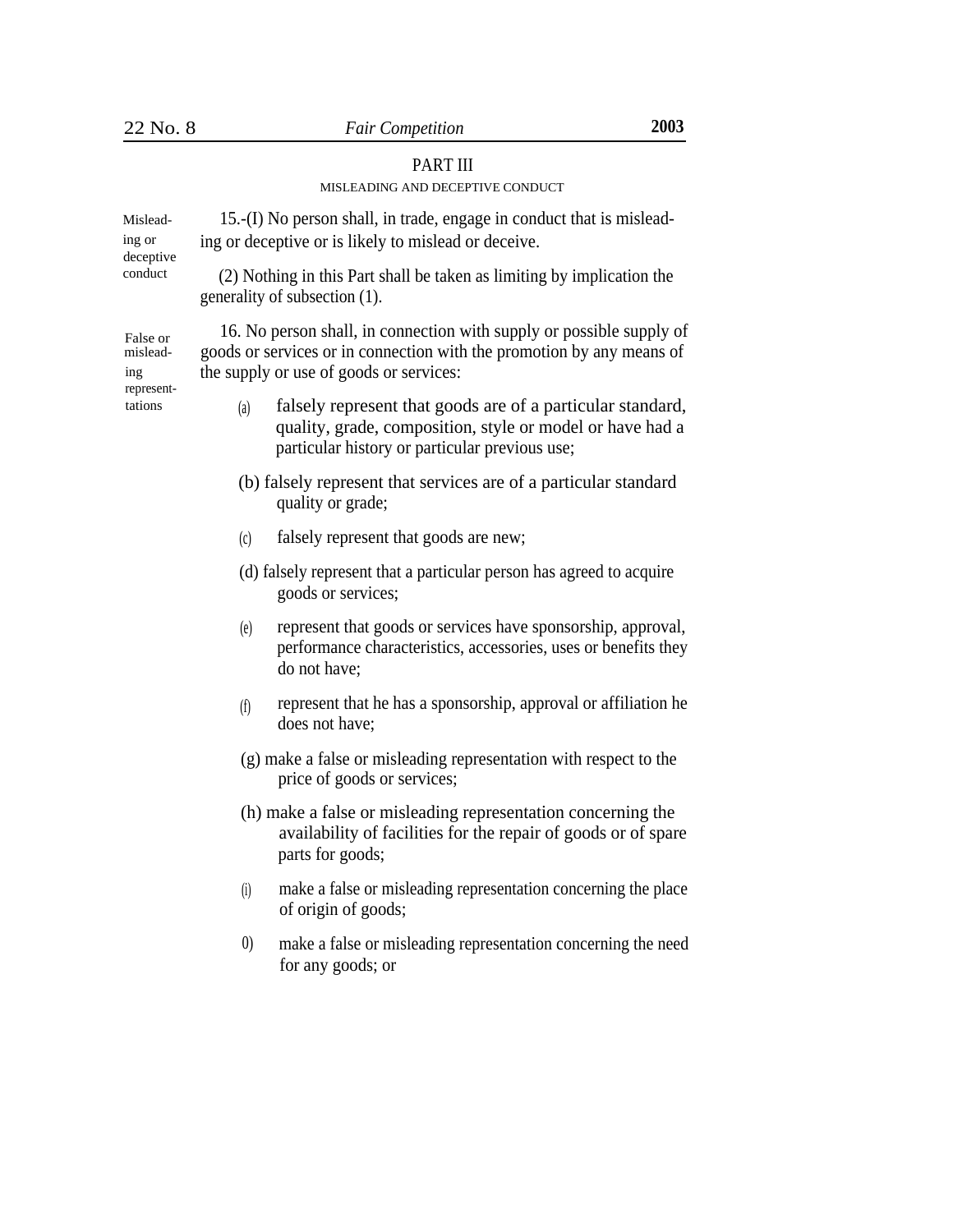# (k) make a false or misleading representation concerning the existence, exclusion or effect of any condition, warranty, guarantee right or remedy.

17. No person shall, in connection with the supply or possible supply Cash of goods or services or in connection with the promotion by any means of the supply or use of goods or services, make a representation with respect to an amount that, if paid, would constitute a part of the consideration for the supply of the goods or services unless he also specifies the cash price for the goods or services.

> 18. No person shall engage in conduct that is liable to mislead the public as to the nature, the manufacturing process, the characteristics, the suitability for their purpose or the quantity of any goods.

> 19. No person shall, engage in conduct that is liable to mislead the public as to the nature, the characteristics, the suitability for their purpose or the quantity of any services.

 $20.-(I)$  No person shall, make a representation that is false or mis- $M$ <sup>Islead-</sup> leading in a material particular concerning the profitability or risk or any other material aspect of any business activity that he has represented as one that can be, or can be to a considerable extent, carried on at or from a person's place of residence.

(2) Where a person, invites, whether by advertisement or otherwise, persons to engage or participate, or to offer or apply to engage or participate, in a business activity requiring the performance by the persons concerned of work, or the investment of moneys by the persons concerned and the performance by them of work associated with the investment, he shall not make, with respect to the profitability or risk or any other material aspect of the business activity, a representation that is false or misleading in the material particular.

Misleading conduct in relation to services

ing representations about certain business activities

price to be stated in certain circurnstances

Misleading conduct in relation to goods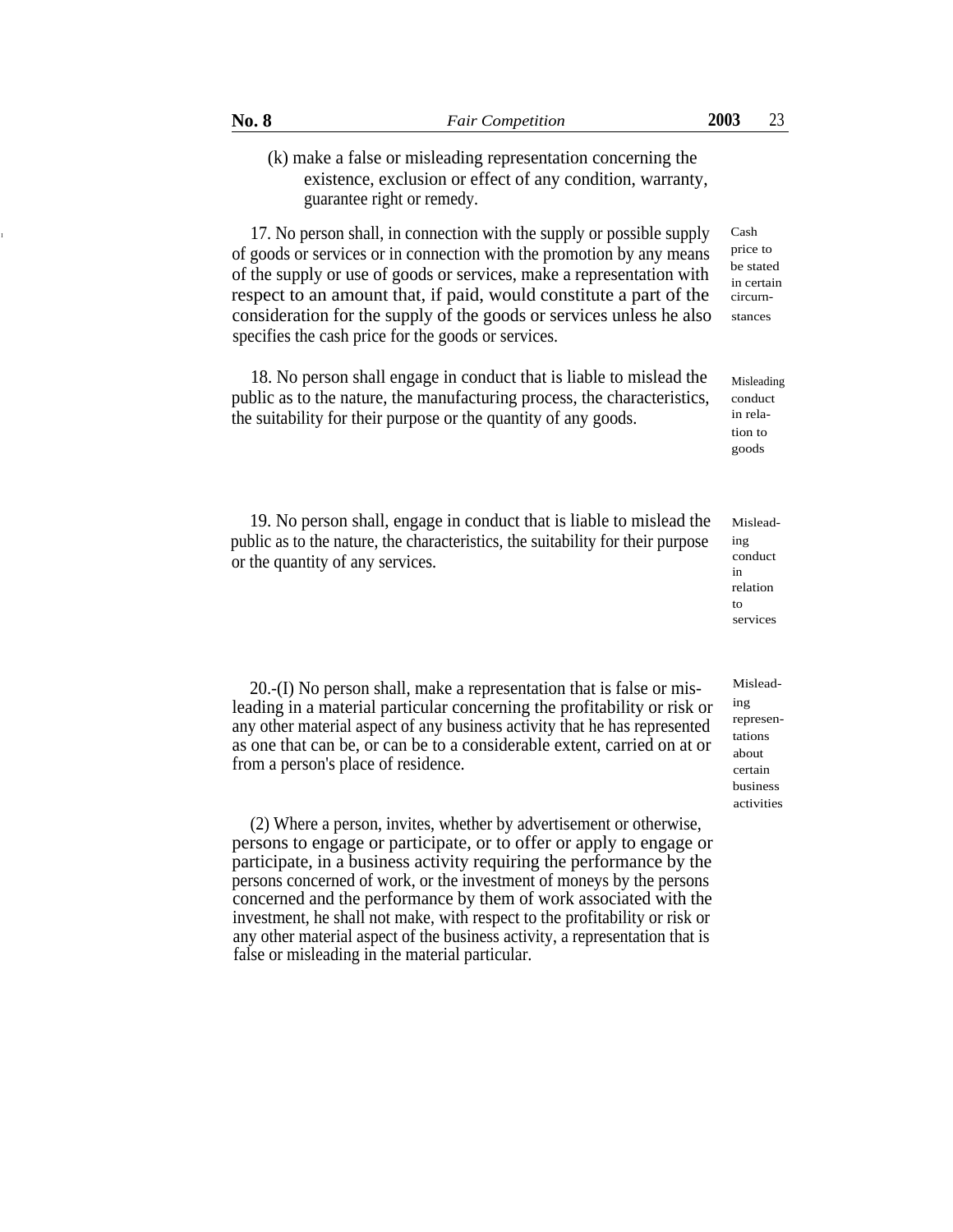| Applica-<br>tion of<br>provi-<br>sions of<br>Part III to<br>pre-<br>scribed<br>informa-<br>tion<br>providers | 21.-(I) This Part does not apply to a prescribed publication of matter<br>by a prescribed information provider, other than:                                     |
|--------------------------------------------------------------------------------------------------------------|-----------------------------------------------------------------------------------------------------------------------------------------------------------------|
|                                                                                                              | a publication of matter in connection with:<br>(a)                                                                                                              |
|                                                                                                              | (i) the supply or possible supply of goods or services; or                                                                                                      |
|                                                                                                              | (ii) the promotion by any means of the supply or use of<br>goods or services,<br>where:                                                                         |
|                                                                                                              | (iii) the goods or services were relevant goods or services,<br>in relation to the prescribed information provider; or                                          |
|                                                                                                              | (iv) the publication was made on behalf of, or pursuant to a<br>contract, arrangement or understanding with:                                                    |
|                                                                                                              | a person who supplies goods or services of that<br>(a)<br>kind; or                                                                                              |
|                                                                                                              | body corporate that is related to a body corporate<br>(b)<br>that supplies goods or services of that kind; or                                                   |
|                                                                                                              | (b) a publication of an advertisement.                                                                                                                          |
|                                                                                                              | (2) For the purposes of this section, a publication by a prescribed<br>information provider is a prescribed publication if-                                     |
|                                                                                                              | in any case - the publication was made by the prescribed<br>(a)<br>information provider in the course of carrying on a business<br>of providing information; or |

(b) in the case of a person who is a prescribed information provider by virtue of paragraph (a), (b) or (c) of the definition of prescribed information provider in sub-section (3) (whether or not the person is also a prescribed information provider by virtue of another operation of that definition) - the publication was by way of radio or television broadcast by the prescribed **information** provider.

**(3) In** this section:

''prescribed information provider'' means a person who carries on a business of providing information.

''relevant goods or services'' in relation to a prescribed information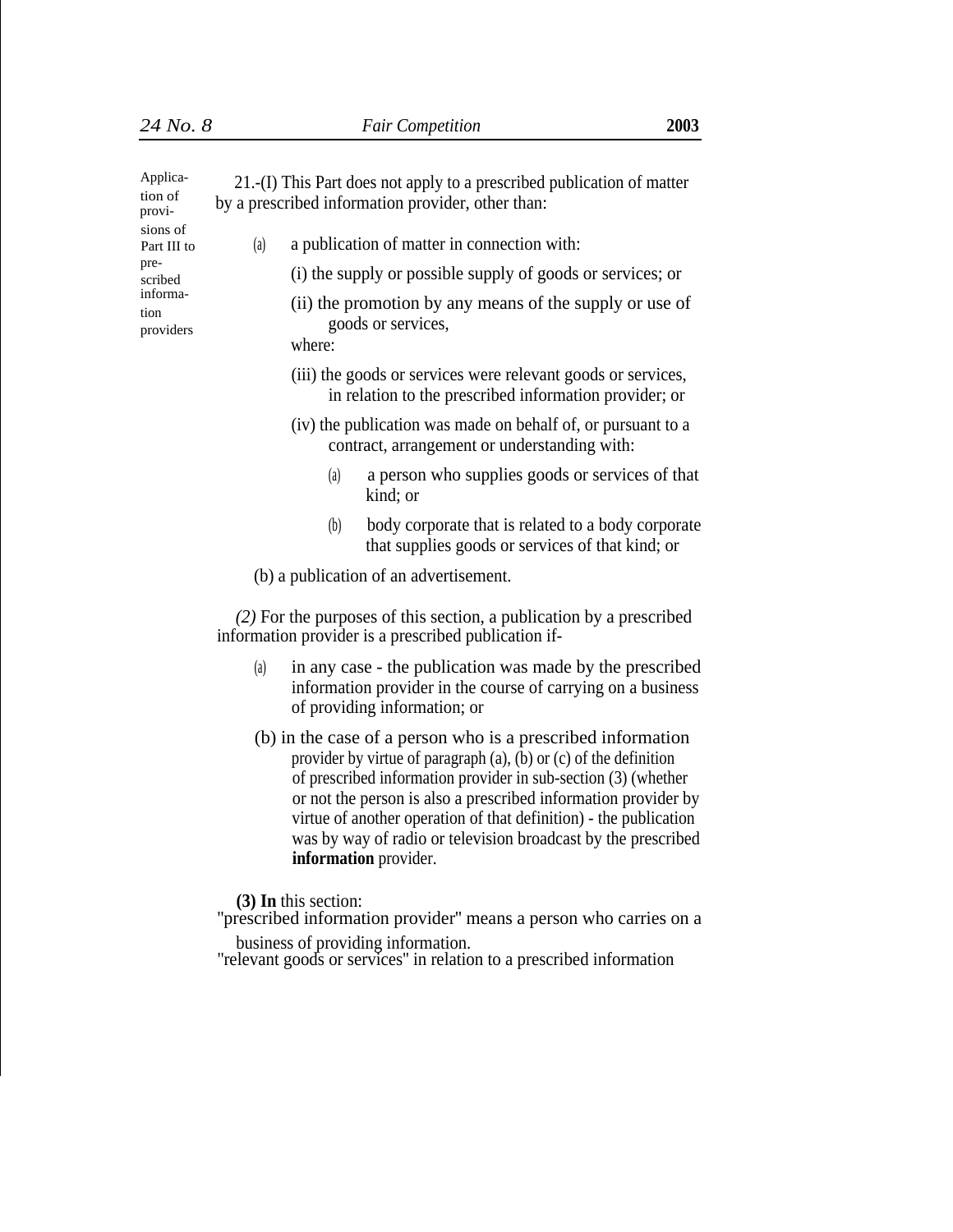provider, means goods or services of a kind supplied by the prescribed information provider or, where the prescribed information provider is a body corporate, by a body corporate that is related to the prescribed information provider.

# PART IV

#### UNFAIR BUSINESS PRACTICES

22.-(I) No person shall advertise goods or services for supply at a specified price if there are reasonable grounds, of which he is aware, or ought reasonably to be aware, for believing that he will not be able to offer for supply those goods or services at that price for a period that is, and in quantities that are, reasonable having regard to the nature of the market in which he carries on business and the nature of the advertisement.

Bait Advertising

(2) Any person who has, in trade, advertised goods or services for supply at a specified price shall offer such goods or services for supply at that price for a period that is, and in quantities that are, reasonable having regard to the nature of the market in which he carries on business and the nature of the advertisement.

(3) In a prosecution of a person in relation to a failure to offer goods or services to a person (in this sub-section referred to as the 'customer') in accordance with sub-section (2), it is a defence for that person if he establishes that:

- (a) he offered to supply or to procure another person to supply goods or services of the kind advertised to the customer within a reasonable time, in a reasonable quantity and at the advertised price; or
- (b) he offered to supply immediately, or to procure another person to supply within a reasonable time, equivalent goods or services to the customer in a reasonable quantity and at the price at which the first-mentioned ''goods'' or ''services'' were advertised, and, in either case, where the offer was accepted by the customer, he has so supplied, or procured another person to supply, goods or services.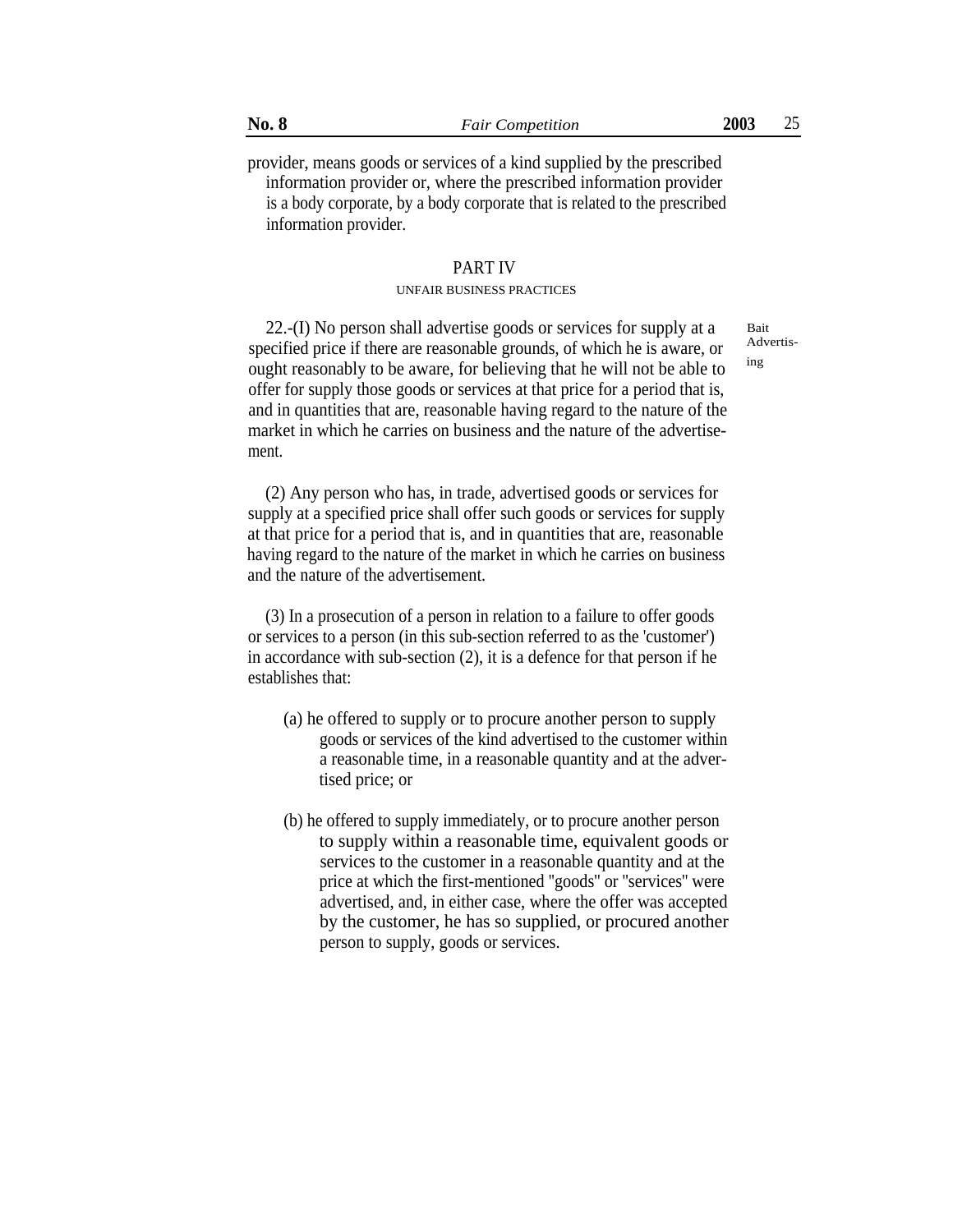| 26 No. 8                                                                                         | 2003<br><b>Fair Competition</b>                                                                                                                                                                                                                                     |  |
|--------------------------------------------------------------------------------------------------|---------------------------------------------------------------------------------------------------------------------------------------------------------------------------------------------------------------------------------------------------------------------|--|
| Accept-<br>ing<br>payment<br>without<br>intending<br>or being<br>able to<br>supply as<br>ordered | 23. No person shall accept payment or other consideration for<br>goods or services where, at the time of the acceptance:                                                                                                                                            |  |
|                                                                                                  | (a)<br>he intends:<br>(i) not to supply the goods or services; or<br>(ii) to supply goods or services materially different from<br>the goods or services in respect of which the payment<br>or other consideration is accepted; or                                  |  |
|                                                                                                  | (b) there are reasonable grounds, of which he is aware or ought<br>reasonably to be aware, for believing that he will not be able<br>to supply the goods or services within the period specified by<br>him or, if no period is specified, within a reasonable time. |  |
| Harass-<br>ment and<br>coercion                                                                  | 24. No person shall use physical force or undue harassment or<br>coercion in connection with the supply or possible supply of goods or<br>services to a consumer or the payment for goods or services by a<br>consumer.                                             |  |
|                                                                                                  | <b>PART V</b><br>UNCONSCIONABLE CONDUCT                                                                                                                                                                                                                             |  |
| Uncon-<br>scionable<br>conduct                                                                   | 25.-(I) No person shall, in connection with the supply or possible<br>supply of goods or services to a person, engage in conduct that is, in all<br>the circumstances, unconscionable.                                                                              |  |
|                                                                                                  | (2) Without in any way limiting the matters to which the Court may<br>have regard for the purpose of determining whether a person has contra-<br>vened sub-section (1) in connection with the supply or possible supply                                             |  |

- of goods or services to a person (in this sub-section referred to as the 'consumer'), the Court may have regard to:
	- (a) the relevant strengths of the bargaining positions of the person and the consumer;
	- (b) whether, as a result of conduct engaged in by the person, the consumer was required to comply with conditions that were not reasonably necessary for the protection of the legitimate interests of the supplier;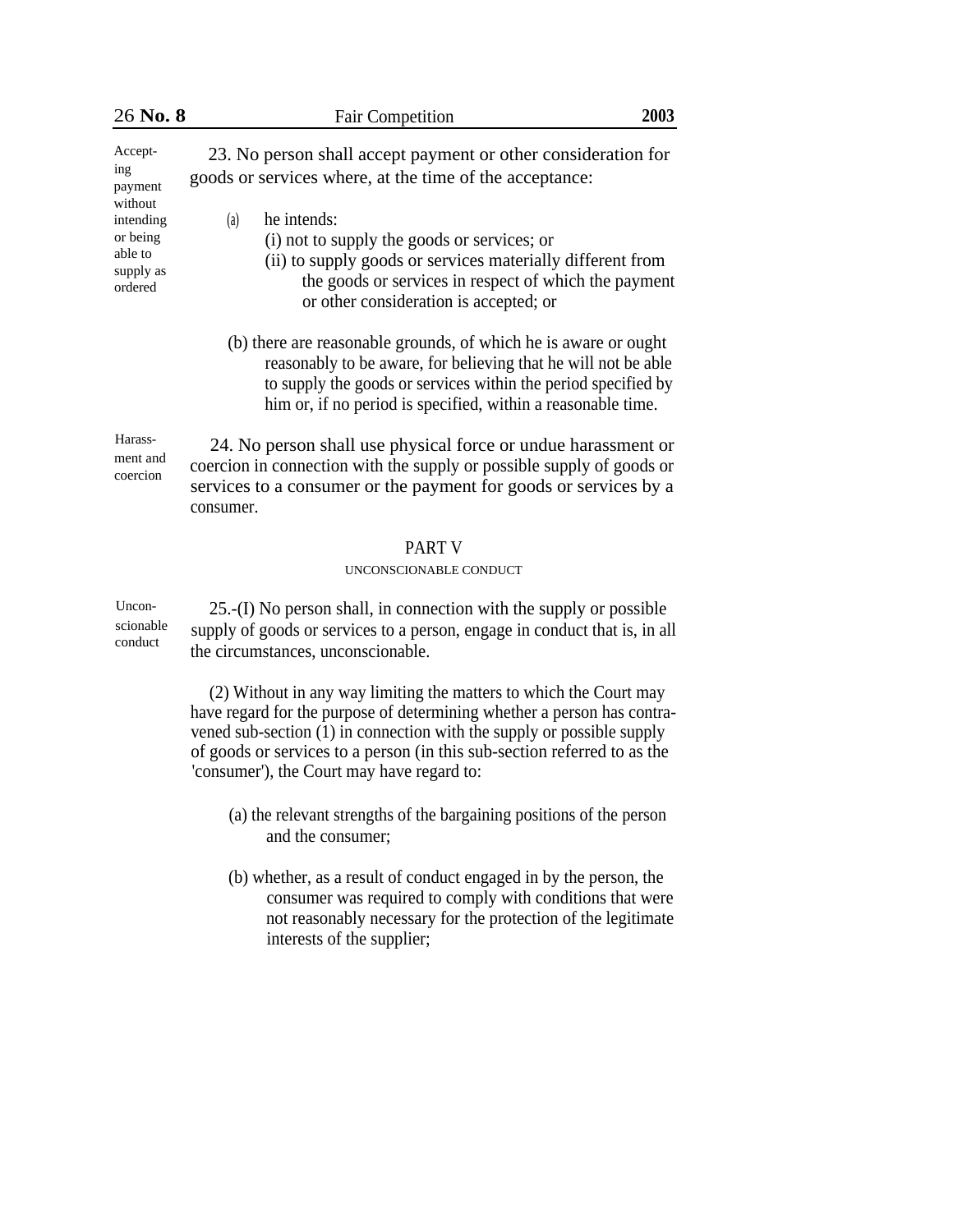- (c) whether the consumer was able to understand any documents relating to the supply or possible supply of the goods or services;
- (d) whether any undue influence or pressure was exerted on, or any unfair tactics were used against, the consumer or a person acting on behalf of the consumer by the person in relation to the supply or possible supply of the goods or services; and
- (e) the amount for which, and the circumstances under which, the consumer could have acquired identical or equivalent goods or services from a person other than a body corporate.

(3) A person shall not be taken for the purposes of this section to engage in unconscionable conduct in connection with the supply or possible supply of goods or services to a person by reason only that he <sup>P</sup>institutes legal proceedings in relation to that supply or possible supply or refers a dispute or claim in relation to that supply or possible supply to arbitration.

(4) For the purposes of determining whether a person has contravened sub-section (1) in connection with the supply or possible supply of goods or services to a person:

- (a) the Court shall not have regard to any circumstances that were not reasonably forceable at the time of the alleged contravention; and
- (b) the Court may have regard to conduct engaged in, or circumstances existing, before the commencement of this section.

(5) A reference in this section to goods or services is a reference to goods or services of a kind ordinarily acquired for personal, domestic or household use or consumption.

(6) A reference in this section to the supply or possible supply of goods does not include a reference to the supply or possible supply of **goods for** the purpose of re-supply or for the purpose of using them up or transforming them in trade or commerce.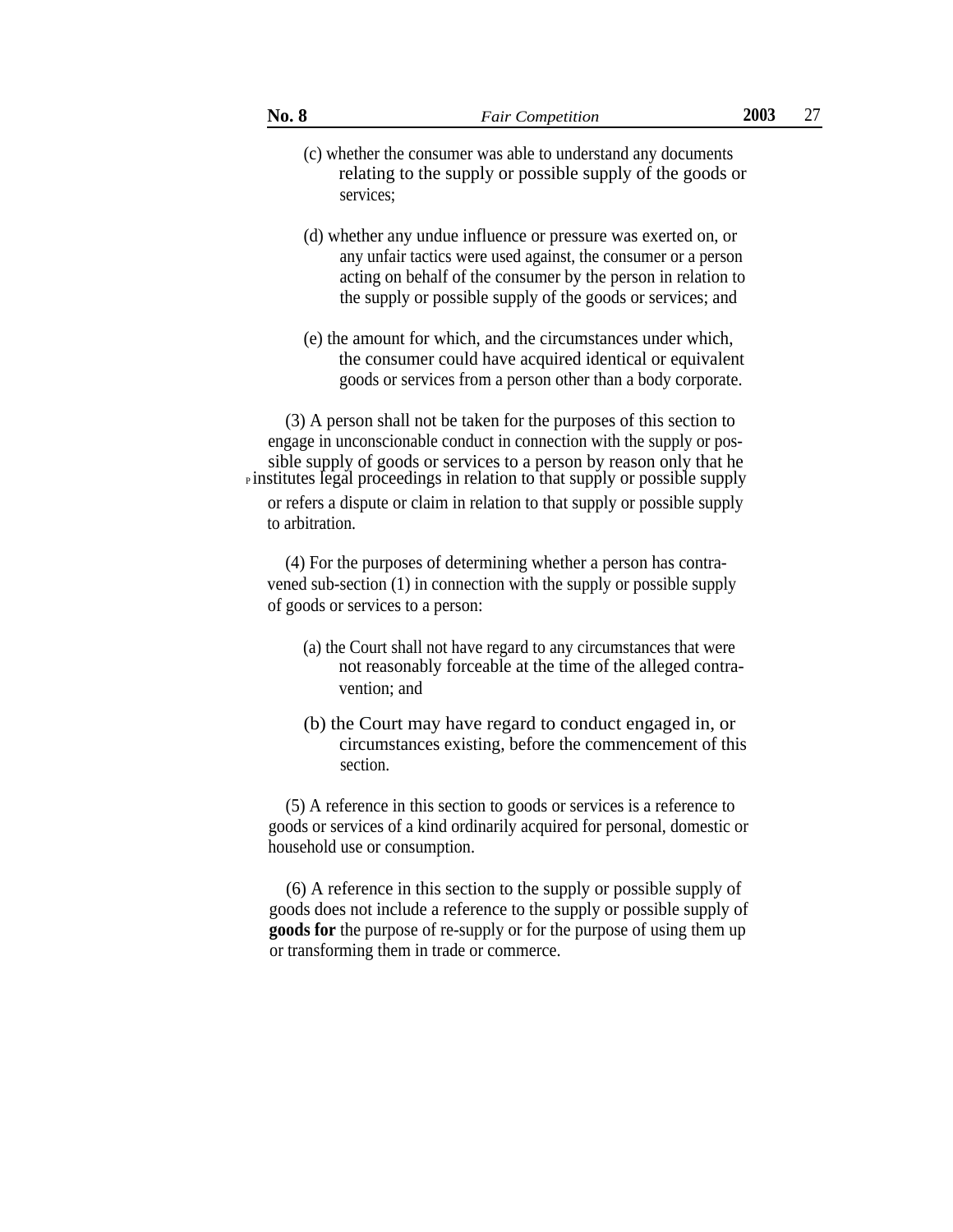# **PART VI**

# IMPLIED CONDITIONS IN CONSUMER CONTRACTS

| Conflict<br>of laws                                                                                     | 26.-(1) Where:                                                                                                                                                                                                                                                                                                                                                                                                                                                                                                                                                         |
|---------------------------------------------------------------------------------------------------------|------------------------------------------------------------------------------------------------------------------------------------------------------------------------------------------------------------------------------------------------------------------------------------------------------------------------------------------------------------------------------------------------------------------------------------------------------------------------------------------------------------------------------------------------------------------------|
|                                                                                                         | (a) the proper law of a contract for the supply by any person of<br>goods or services to a consumer would, but for a term that it<br>should be the law of some other country or a term to the like<br>effect, be the law of any part of the United Republic; or                                                                                                                                                                                                                                                                                                        |
|                                                                                                         | (b) a contract for the supply by any person of goods or services<br>to a consumer contains a term that purports to substitute, or<br>has the effect of substituting, provisions of the law of some<br>other country for all or any of the provisions of this Part.<br>(2) This Part shall apply to any type of contract made or entered<br>between parties under this Act.                                                                                                                                                                                             |
| Applica-<br>tion of<br>provi-<br>sions not<br>to be<br>excluded<br>$\alpha$ r<br>modified               | $27-(I)$ Any term of a contract (including term that is not set out in<br>the contract but is incorporated in the contract by another term of the<br>contract) that purports to exclude, restrict or modify has the effect of<br>excluding, restricting or modifying:<br>(a) the application of all or any of the provisions of this Part;<br>(b) the exercise of a right conferred by such a provision;<br>(c) any liability of the person for breach of a condition or warranty<br>implied by such a provision; or<br>(d) the application of section 35,<br>is void. |
|                                                                                                         | (2) A term of a contract shall not be taken to exclude, restrict or<br>modify the application of a provision of this Part or the application of<br>section 35 unless the term does so expressly or is inconsistent with that<br>provision or section.                                                                                                                                                                                                                                                                                                                  |
| Limita-<br>tion of<br>liability<br>for<br>breach of<br>certain<br>condi-<br>tions or<br>warran-<br>ties | 28.-(I) Subject to this section, a term of a contract for the supply by<br>a person of goods or services other than goods or services of a kind<br>ordinarily acquired for personal, domestic or household use or consump-<br>tion is not void under this section by reason only that the term limits his<br>liability for a breach of a condition or warranty (other than a condition<br>or warranty implied by section 29) to:                                                                                                                                       |
|                                                                                                         | in the case of goods:<br>(a)<br>(i) the replacement of the goods or the supply of equivalent<br>goods;                                                                                                                                                                                                                                                                                                                                                                                                                                                                 |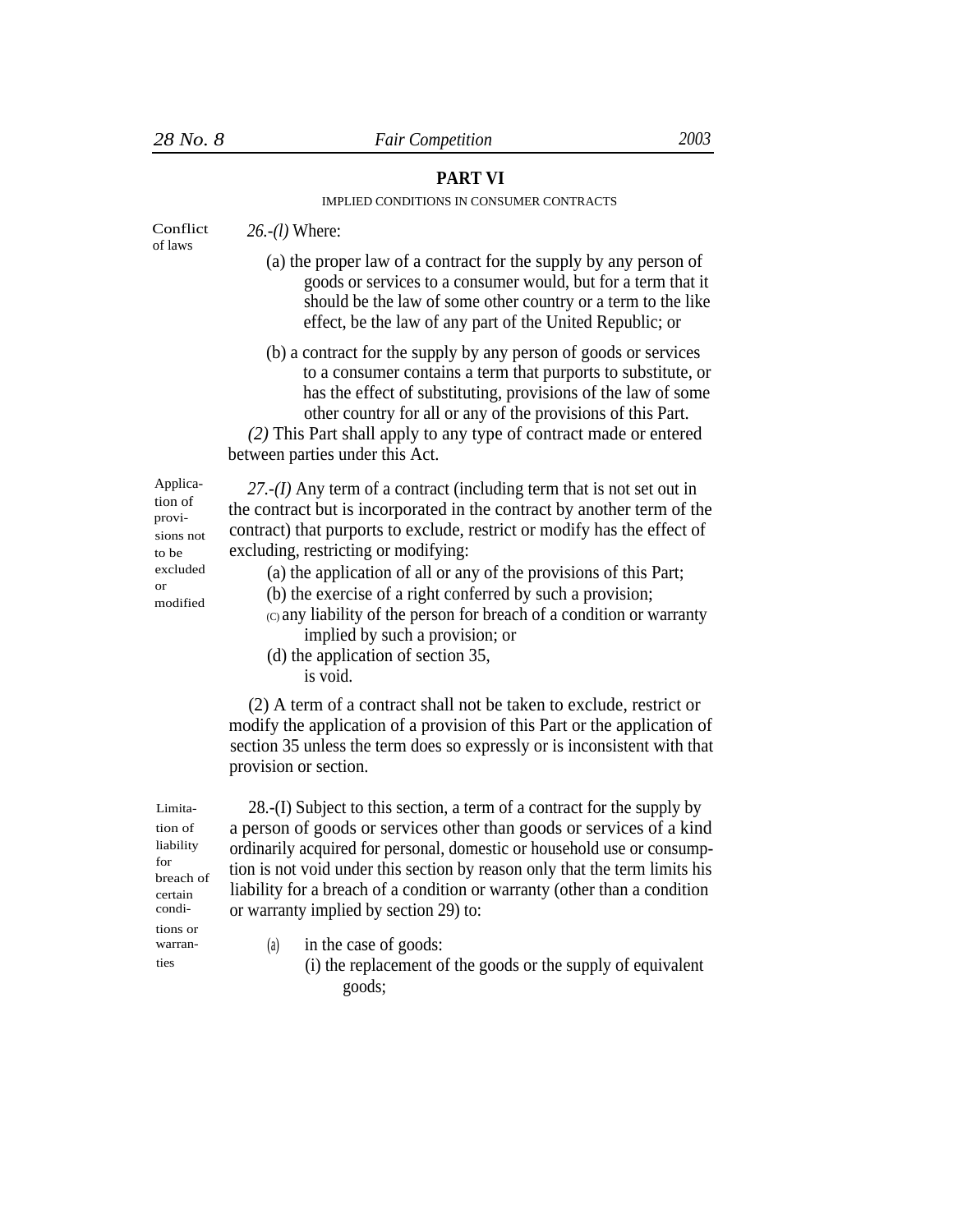- (ii) the payment of the cost of replacing the goods or of acquiring equivalent goods;
- (iii) the payment of the cost of having the goods repaired; or

(b) in the case of services:

- (i) the supplying of the services again; or
- (ii) the payment of the cost of having the services supplied again.

(2) The provisions of sub-section (1) do not apply in relation to a **term of** a contract if the person to whom the goods or services were **supplied establishes** that it is not fair or reasonable for the supplier to **rely on** that term of the contract.

(3) In determining for the purposes of sub-section (2) whether or not **reliance** on a term of a contract is fair or reasonable, a court shall have **regard** to all the circumstances of the case and in particular to the following matters:

- (a) the strength of the bargaining positions of the supplier and the person to whom the goods or services were supplied, in this sub-section referred to as 'the buyer' relative to each other, taking into account, among other things, the availability of equivalent goods or services and suitable alternative sources of supply;
- (b) whether the buyer received an inducement to agree to the term or, in agreeing to the term, had an opportunity of acquiring the goods or services or equivalent goods or services from any source of supply under a contract that did not include that term;
- (c) whether the buyer knew or ought reasonably to have known of the existence and extent of the term, having regard, among other things, to any custom of the trade and any previous course of dealing between the parties; and
- (d) in the case of the supply of goods, whether the goods were manufactured, processed or adapted to the special order of the buyer.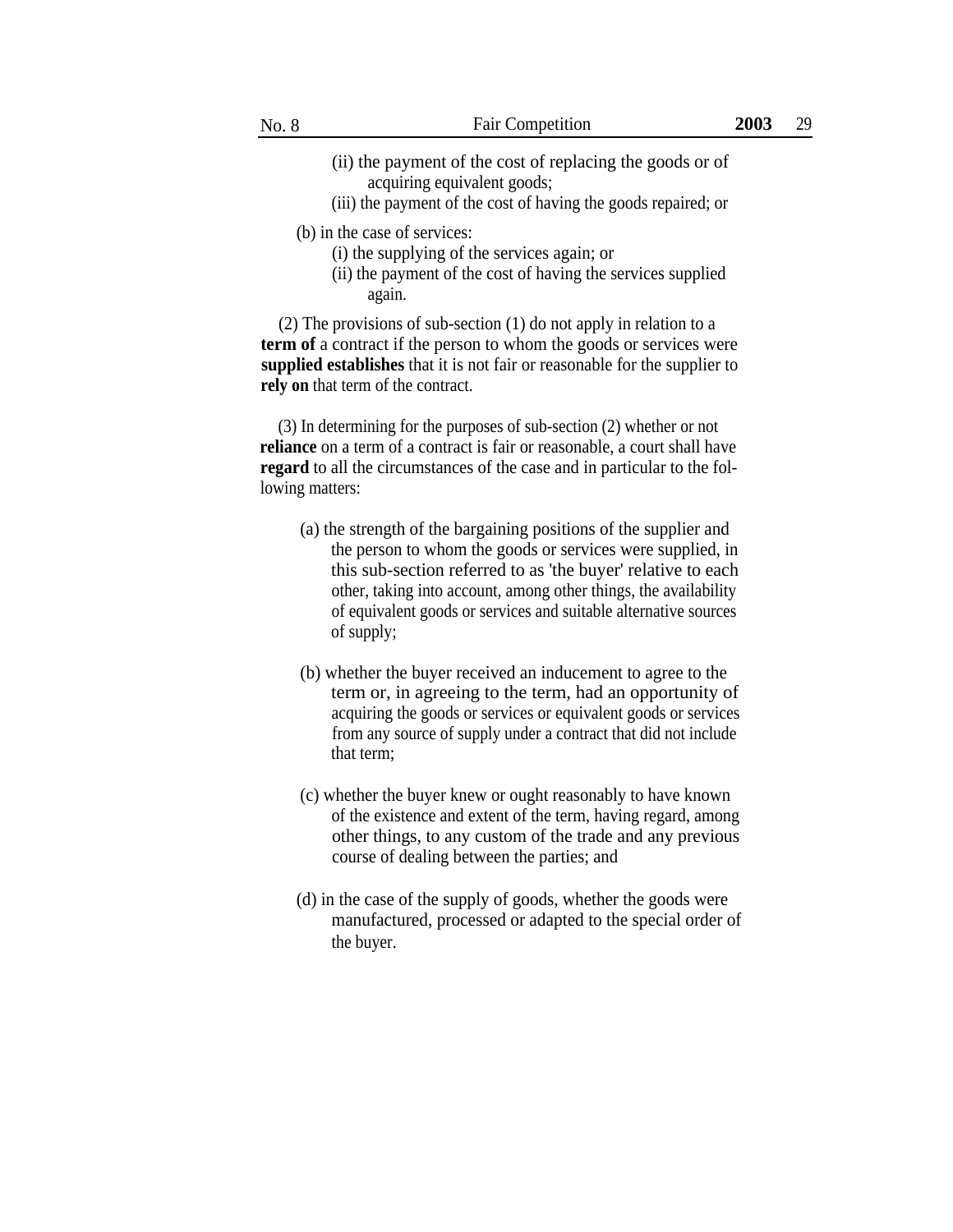| Implied<br>undertak-<br>ings as to<br>title,<br>encum-<br>brances<br>and quiet<br>posses-<br>sion | 29.- $(I)$ Where in a contract for the supply of goods by a supplier to<br>a consumer, other than a contract to which sub-section $(3)$ applies,<br>there is:                                                                                                                                                     |
|---------------------------------------------------------------------------------------------------|-------------------------------------------------------------------------------------------------------------------------------------------------------------------------------------------------------------------------------------------------------------------------------------------------------------------|
|                                                                                                   | (a)<br>an implied condition that, in the case of a supply by way of<br>sale, the supplier has a right to sell the goods, and, in the case<br>of an agreement to sell or a hire-purchase agreement, the<br>supplier will have a right to sell the goods at the time when<br>the property is to pass;               |
|                                                                                                   | (b) an implied warranty that the consumer will enjoy quiet<br>possession of the goods except so far as it may lawfully be<br>disturbed by the supplier or by another person who is entitled<br>to the benefit of any charge or encumbrance disclosed or<br>known to the consumer before the contract is made; and |
|                                                                                                   | in the case of a contract for the supply of goods under which<br>(c)<br>the property is to pass or may pass to the consumer-implied                                                                                                                                                                               |

the property is to pass or may pass to the consumer-implied warranty that the goods are free, and will remain free until the time when the property passes, from any charge or encumbrance not disclosed or known to the consumer before the contract is made.

(2) A person is not, in relation to a contract for the supply of goods, in breach of the implied warranty referred to in paragraph (c) of subsection (1) by reason only of the existence of a floating charge over assets of the supplier unless and until the charge becomes fixed and enforceable by the person to whom the charge is given.

(3) In a contract for the supply of goods by the supplier to a consumer in the case of which there appears from the contract or is to be inferred from the circumstances of the contract an intention that the supplier should transfer only such title as he or a third person may have, there is:

(a) an implied warranty that all charges of encumbrances known to the supplier and not known to the consumer have been disclosed to the consumer before the contract is made; and

(b) an implied warranty that:

(i) the supplier;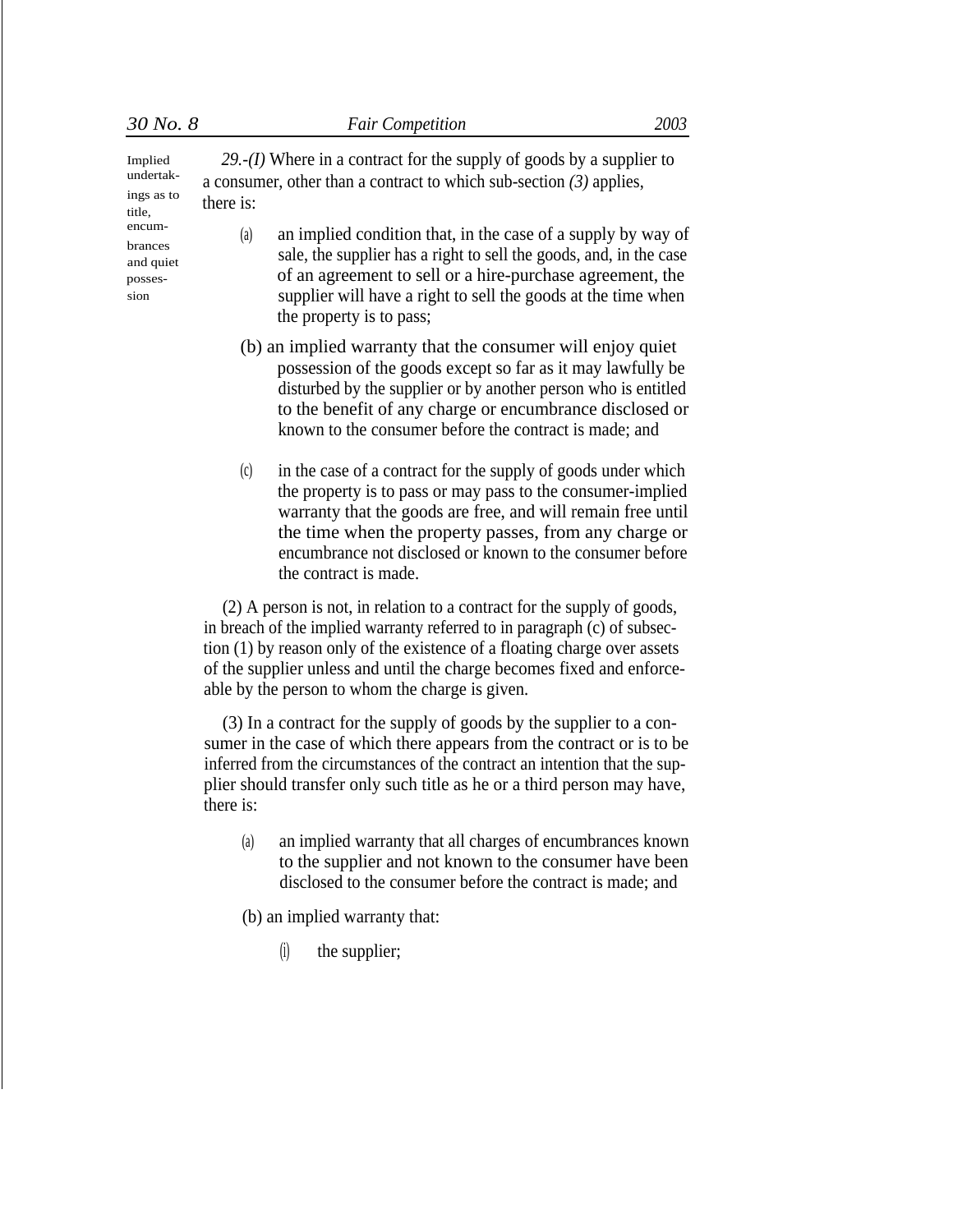- (ii) in a case where the parties to the contract intend that the supplier should transfer only such title as a third person may have - that person; and
- (iii) any one claiming through or under the supplier or that third person otherwise than under a charge or encumbrance disclosed or known to the consumer before the contract is made,

will not disturb the consumer's quiet possession of the goods.

30.-(I) Where there is a contract for the supply, otherwise than by way of sale, by auction, by a person in the course of a business of goods to a consumer by description, there is an implied condition that goods **will correspond** with the description, and, if the supply is by reference to **a sample as well** as by description, it is not sufficient that the bulk of the **goods** corresponds with the sample if the goods do not also correspond **with the** description.

(2) A supply of goods is not prevented from being a supply by description for the purposes of sub-section (1) by reason only that, being exposed for sale or hire, they are selected by the consumer.

31.-(l) Where a person supplies, otherwise than by way of sale, by auction, goods to a consumer in the course of a business, there is an implied condition that the goods supplied under the contract for the supply of the goods are of merchantable quality, except that there is no such condition by virtue only of this section: fitness

- (a) as regards defects specifically drawn to the consumer's attention before the contract is made; or
- (b) if the consumer examines the goods before the contract is made, as regards defects which that examination ought to reveal.

(2) Where a person supplies otherwise than by way of sale, by auction goods to a consumer in the course of a business and the consumer, expressly or by implication, makes known to the person by whom any antecedent negotiations are conducted any particular purpose for which the goods are being acquired, there is an implied condition that the goods **supplied under** the contract for the supply of the goods are reasonably fit for that purpose, whether or not that is a purpose for which such goods are commonly supplied, except where the circumstances show that the consumer does not rely, or that it is unreasonable for him to rely, on the skill or judgment of that person.

Supply by description

Implied undertakings as to quality and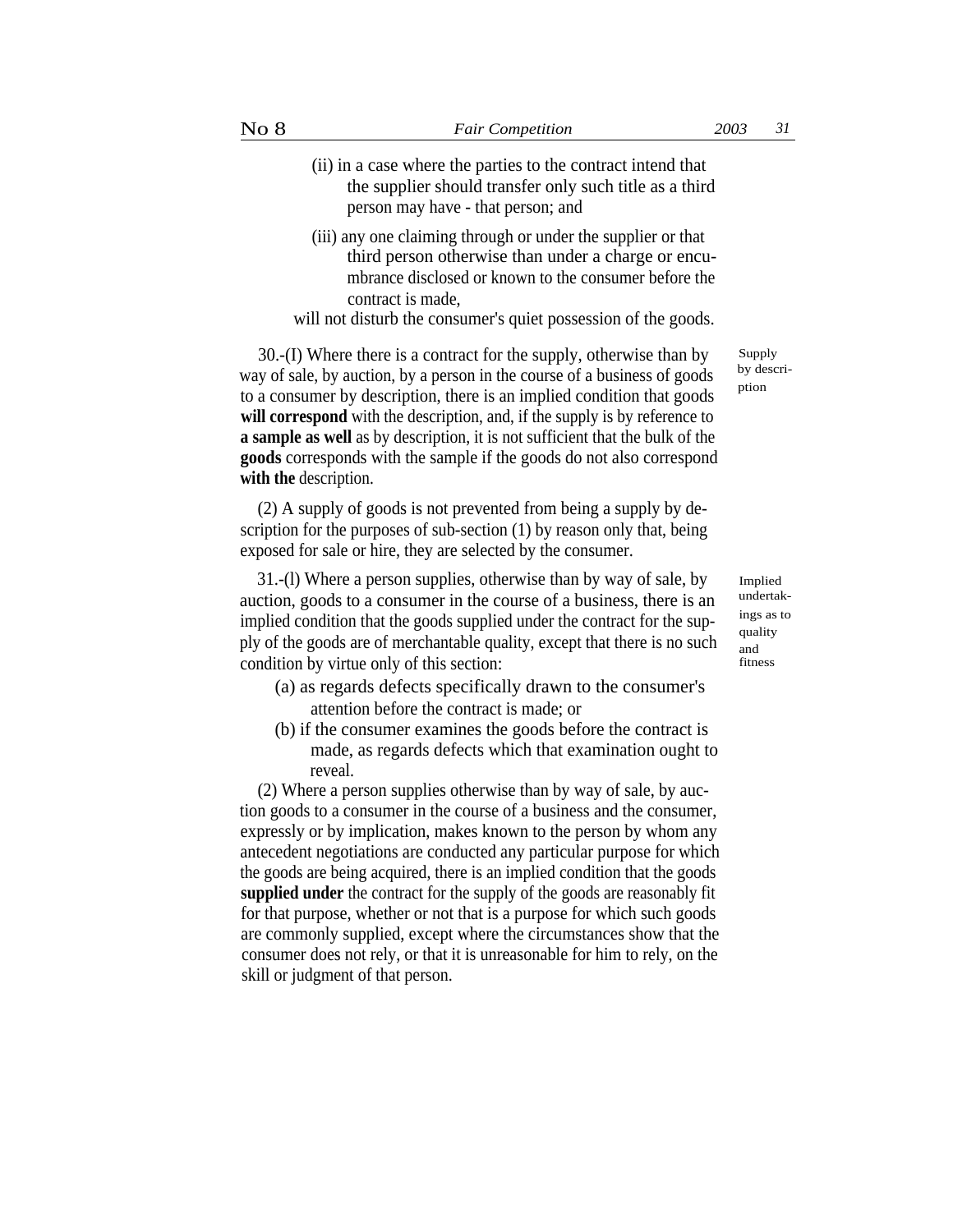*(3)* Sub-sections (1) and *(2)* shall apply to a contract for the supply of goods made by a person who in the course of a business is acting as agent for another person as they apply to a contract for the supply of goods made by a person in the course of a business, except where that person is not supplying in the course of a business and either the consumer knows that fact or reasonable steps are taken to bring it to the notice of the consumer before the contract is made.

*supply* by sample

*32.* Where in a contract for the supply, other-wise than by way of supply by sale by auction by a person in the course of a business of goods to a consumer there is a term in the contract, expressed or implied, to the effect that the goods are supplied by reference to a sample:

- (a) there is an implied condition that the bulk will correspond with the sample in quality;
- (b) there is an implied condition that the consumer will have a reasonable opportunity of comparing the bulk with the sample; and
- (c) there is an implied condition that the goods will be free from any defect, rendering them unmerchantable, that would not be apparent on reasonable examination of the sample.

Liability **33.-(I)** Where:

- or (a) a person, in this section referred to as the 'supplier' supplies goods, or causes goods to be supplied, to a linked certain credit provider of the supplier and a contracts consumer enters into a contract with the linked credit provider for the provision of credit in respect of the supply by way of sale, lease, hire or hire purchase of the goods to the consumer; or
	- (b) a consumer enters into a contract with a linked credit provider of a supplier for the provisions of credit in respect of the supply by the supplier of goods or services, or goods and services, to the consumer;

and the consumer suffers loss or damage as a result of misrepresentation, breach of contract, or failure of consideration

for loss from breach of certain contracts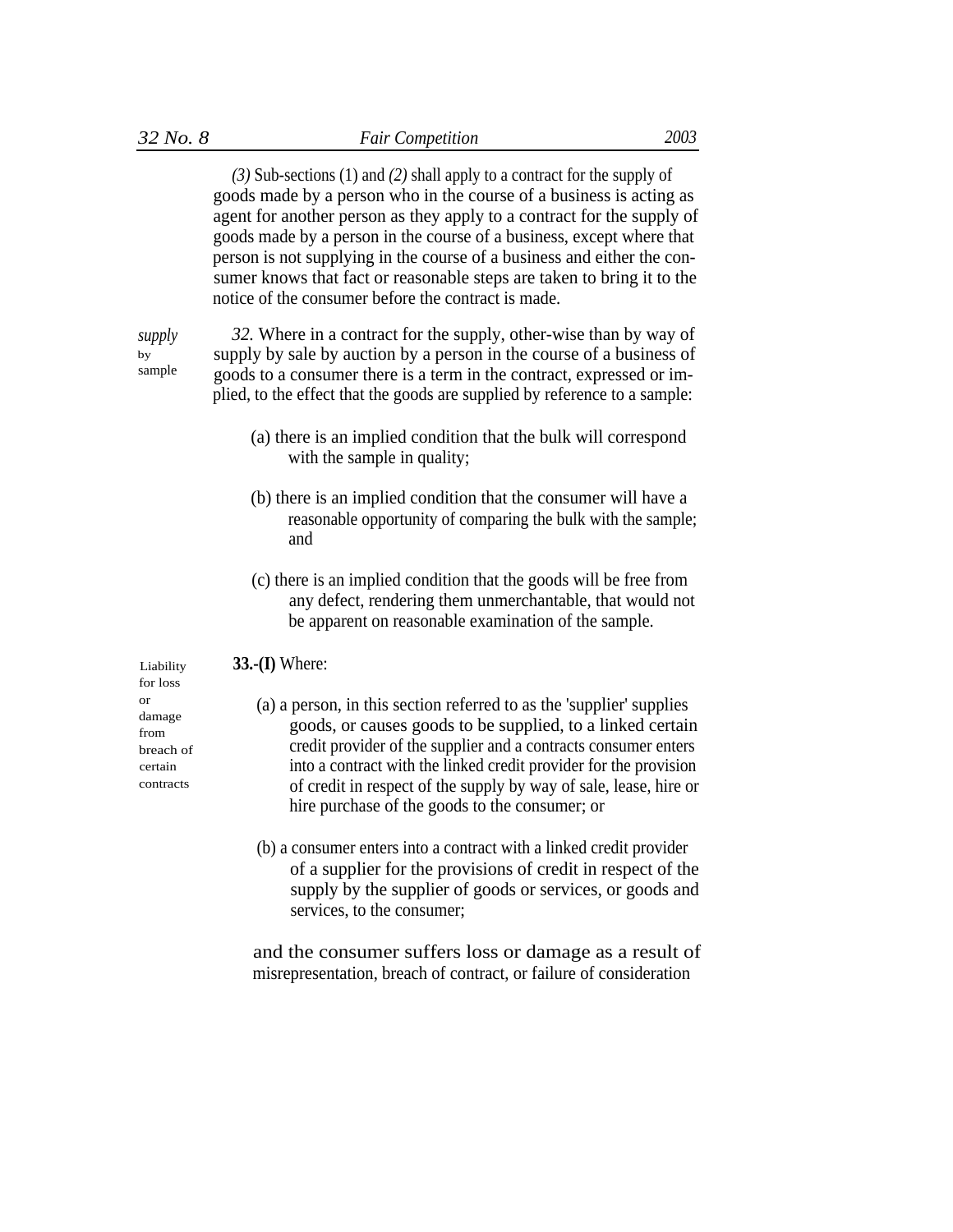in relation to the contract, or as a result of a breach of a condition that is implied in the contract by virtue of sections 30, 3 land 32 or of a warranty that is implied in the contract by virtue of section 34, the supplier and the linked credit provider are, subject to this section; jointly and severally liable to the consumer for the amount of the loss or damage, and the consumer may recover that amount by action in accordance with this section in a court of competent

#### (2) Where:

jurisdiction.

- (a) a supplier supplies goods, or causes goods to be supplied, to a credit provider who is not a linked credit provider of the supplier;
- (b) a consumer enters into a contract with the credit provider for the provision of credit in respect of the supply by way of sale, lease, hire or hire-purchase of the goods to the consumer;
- (c) antecedent negotiations in relation to the contract were conducted with the consumer by or on behalf of the supplier; and
- (d) the credit provider did not take physical possession of the goods before they were delivered to the consumer;

or where a consumer enters into a contract with a credit provider for the provision of credit in respect of the supply of services to the consumer by a supplier of which the credit provider is not a linked credit provider, and the consumer suffers loss or damage as a result of a breach of a condition that is implied in the contract by virtue of sections *30, 31* and *32* or of a warranty that is implied in the contract by virtue of section 34, the credit provider is not under any liability to the consumer for the amount of the loss or damage but the consumer may recover that amount by action in a court of competent jurisdiction against the supplier.

(3) A linked credit provider of a particular supplier is not liable to a consumer by virtue of sub-section (1) in proceedings arising under that **sub-section** if the credit provider establishes:

(a) that the credit provided by the credit provider to the consumer was the result of an approach made to the credit provider by the consumer that was not induced by the supplier;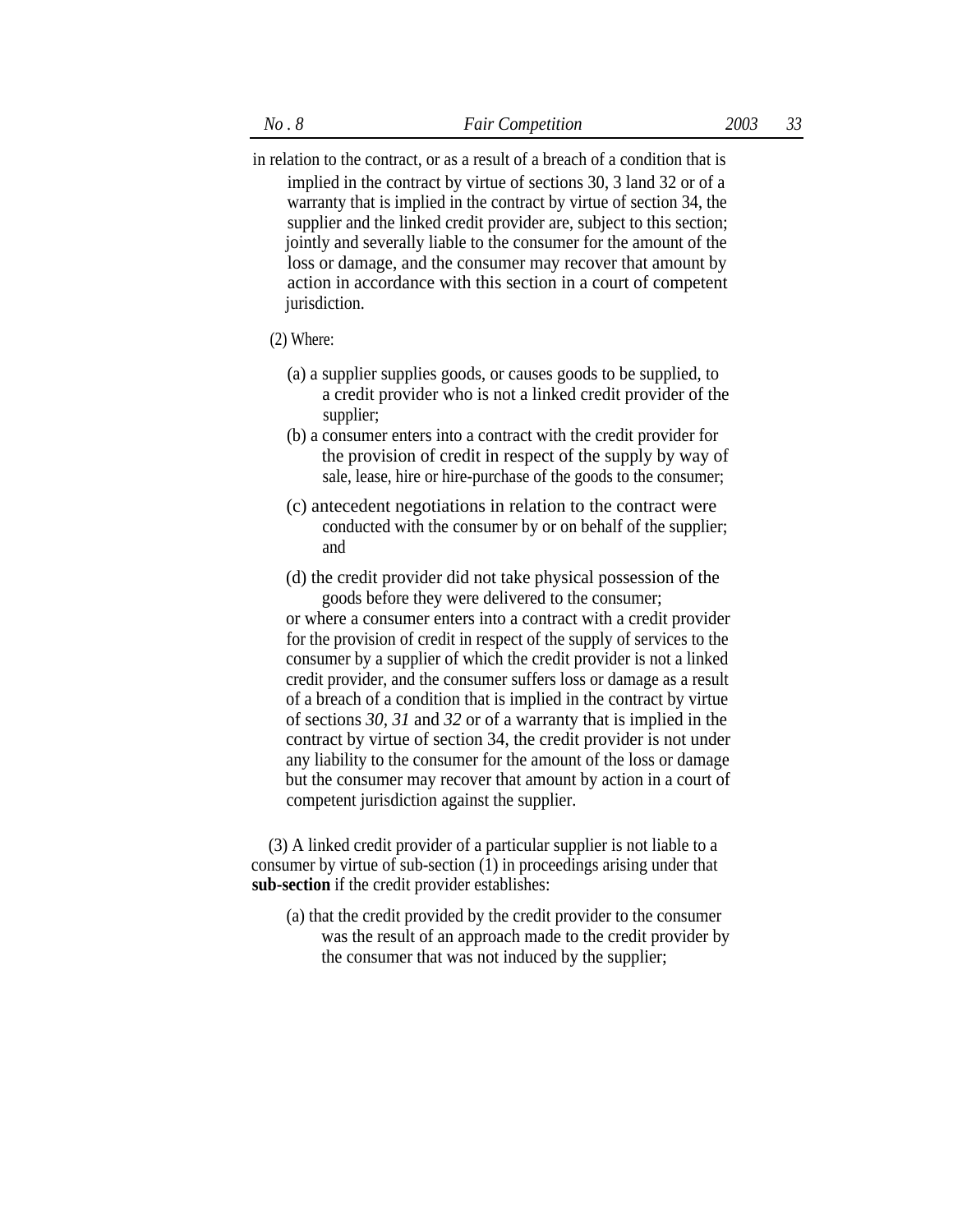- 
- (b) where the proceedings relate to the supply by way of lease, hire or hire-purchase of goods by the linked credit provider to the consumer, that:
	- after due inquiry before becoming a linked credit provider of the supplier, the credit provider was satisfied that the reputation of the supplier in respect of the suppliers financial standing and business conduct was good;and G)
	- (ii) after becoming a linked credit provider of the supplier the credit provider had not had cause to suspect that-
		- (aa) the consumer might be entitled to recover an amount of loss or damage suffered as a result of misrepresentation or breach of a condition or warranty referred to in sub-section (1); and
		- (bb) the supplier might be unable to meet the liabilities of the supplier liabilities as and when they fall due;
- (c) where the proceedings relate to a contract of sale with respect to which a tied loan contract applies, that:
	- G) after due inquiry before becoming a linked credit provider of the supplier, the credit provider was satisfied that the reputation of the supplier in respect of the supplier's financial standing and business conduct was good;and
	- after becoming a linked credit provider of the supplier, but before the tied loan contract was entered into, the linked credit provider had not had cause to suspect that:  $(ii)$ 
		- (aa) the consumer might, if the contract was entered '' into, be entitled to recover an amount of loss or damage suffered as result of misrepresentation, breach of contract or failure of consideration in relation to the contract or as a result of a breach of a sub-section (1); and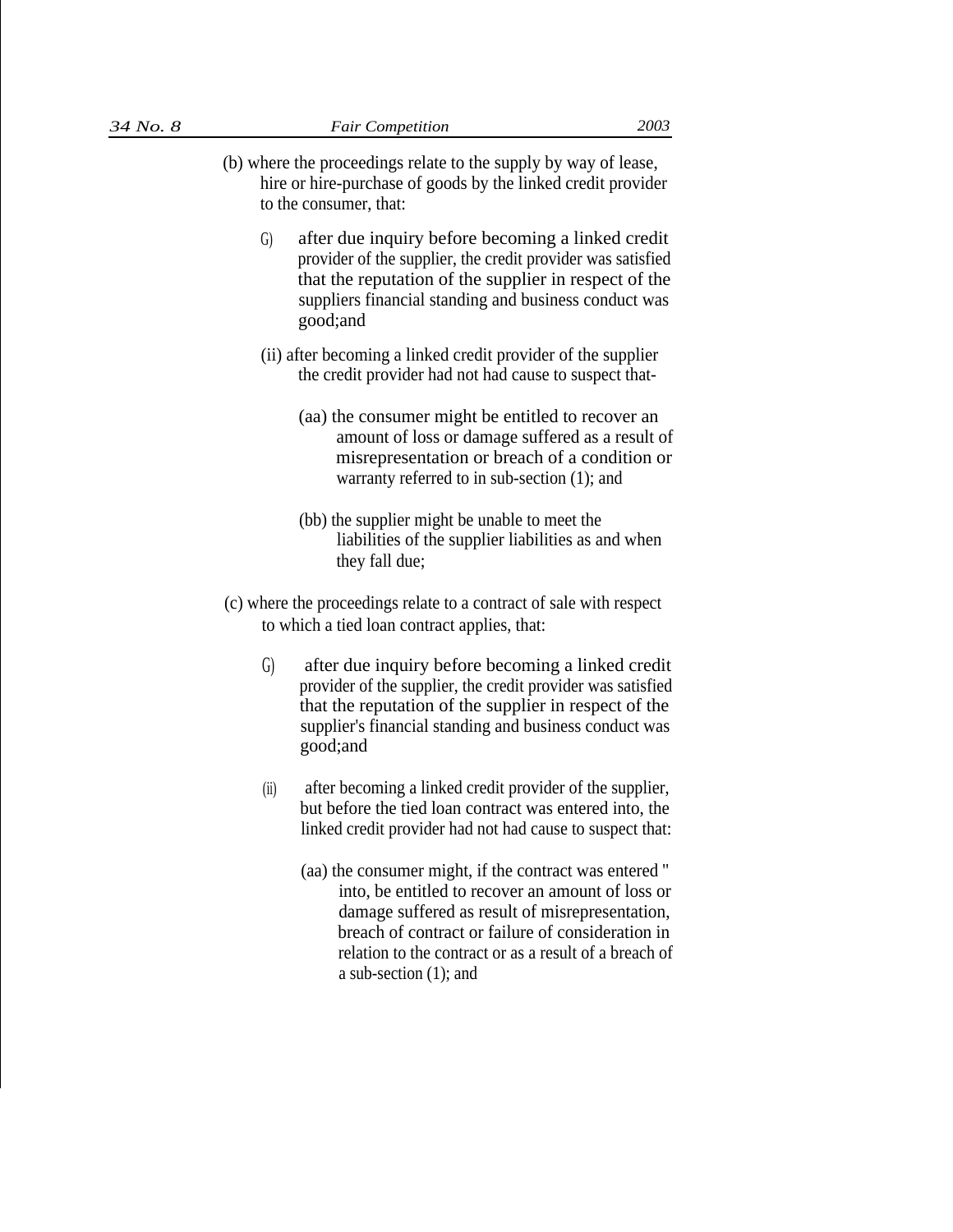- (bb) the supplier might be unable to meet the liabilities of the suppliers as and when they fall due; or
- **(d) where the** proceedings relate to a contract of sale with respect to which a tied continuing credit contract entered into by the linked credit provider applies, that, having regard to:
	- G) the nature and volume of business carried on by the linked credit provider; and
	- (ii) such other matters as appear to be relevant in the circumstances of the case;

**the linked credit** provider, before becoming aware of the contract of sale or of proposals for the making of the contract of sale, whichever the linked credit provider first became aware of, had no cause to suspect that a person entering into such a contract with the supplier might be entitled to claim damages against, or recover a sum of money from, the supplier for misrepresentation, breach of contract, failure of consideration, breach of a condition or breach of a warranty as referred to in sub-section (1).

(4) Subject to sub-section *(5),* in any proceedings in relation to a contract referred to in paragraph (a) or (b) of subsection (1) in which a credit provider claims damages or an amount of money from a consumer, the consumer may set up the liability of the credit provider under subsection (1) in diminution or extinction of the consumers liability.

(5) Subject to sub-section (6), a consumer may not, in respect of a liability for which, by reason of this section, a supplier and a linked credit provider are jointly and severally liable:

- (a) bring proceedings to recover an amount of loss or damage from the credit provider; or
- (b) where proceedings are brought against the consumer by the credit provider, make a counter claim or exercise the right conferred by sub-section (4) against the credit provider:

unless the consumer brings the action against the supplier and the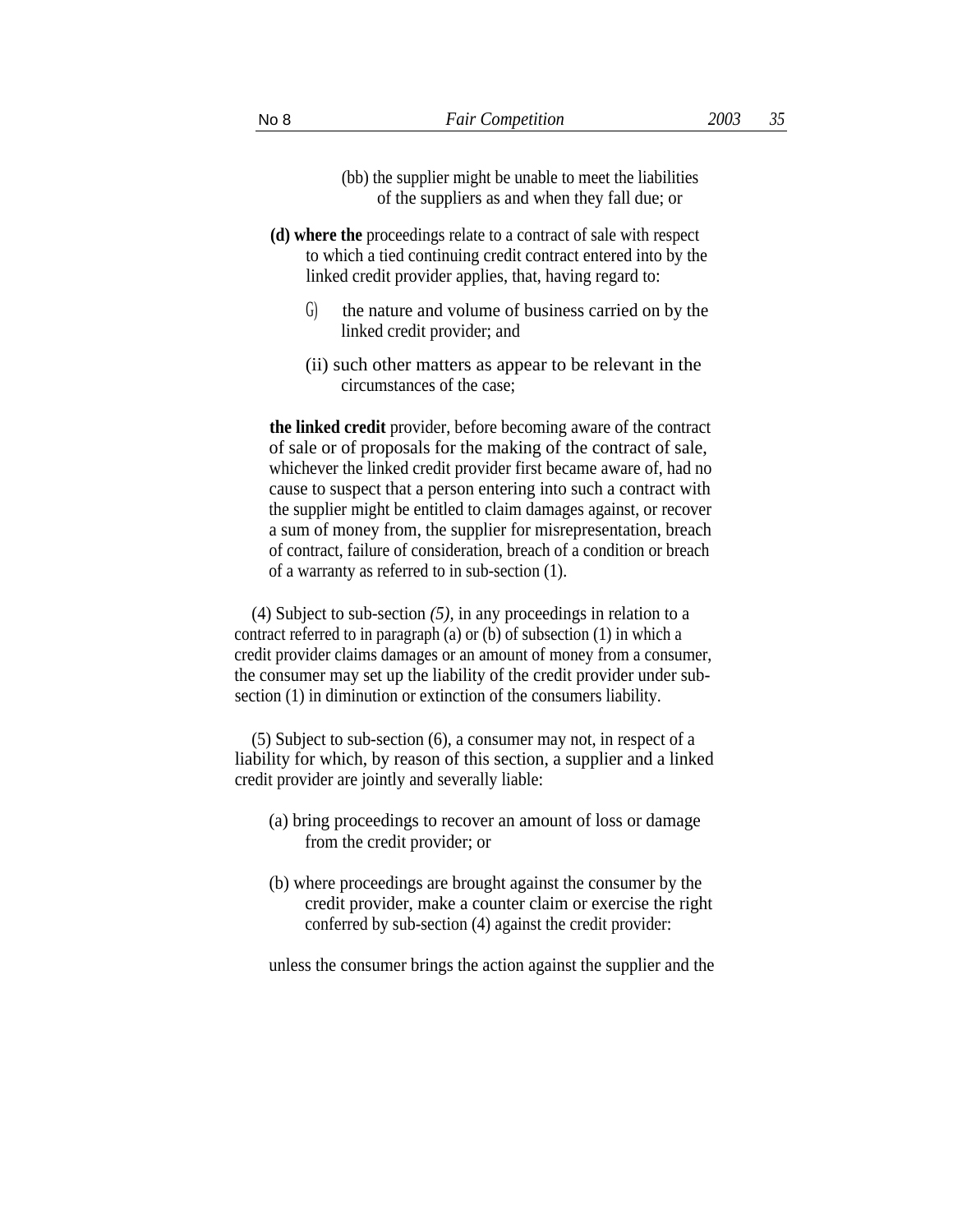credit provider jointly or, in the case of a counter claim or right conferred by sub-section (4), claims in the proceedings against the supplier in respect of the liability by third party proceedings or otherwise.

 $(6)$  Sub-section  $(5)$ , paragraph  $(a)$  of subsections  $(8)$  and  $(9)(a)$  do not apply in relation to proceedings where:

- (a) the supplier has been dissolved or is commenced to be wound up; or
- (b) in the opinion of the court in which the proceedings are taken, it is not reasonably likely that a judgement obtained against the supplier would be satisfied and the court has, on the application of the consumer, declared that sub-section (5) and paragraphs (a) of sub-section (8) and paragraph (a) of subsection (9) do not apply in relation to the proceedings.

(7) The liability of a linked credit provider to a consumer for damages or a sum of money in respect of a contract referred to in sub-section (1) does not exceed the sum of-

- the amount financed under the tied loan contract, tied continuing credit contract, lease contract, contract of hire or contract of hire purchase; (a)
- (b) the amount of interest (if any) or damages in the nature of interest allowed or awarded against the linked credit provider by the court; and
- the amount of costs (if any) awarded by the court against the linked credit provider or supplier or both.  $\sqrt{C}$

(8) Wherein proceedings arising under sub-section (1), judgement is given against a supplier and a linked credit provider, the judgement:

- (a) shall not be enforced against the linked credit provider unless a written demand made on the supplier for satisfaction of the judgement has remained unsatisfied for not less than thirty days;and
- (b) may be enforced against the linked credit provider only to the extent of,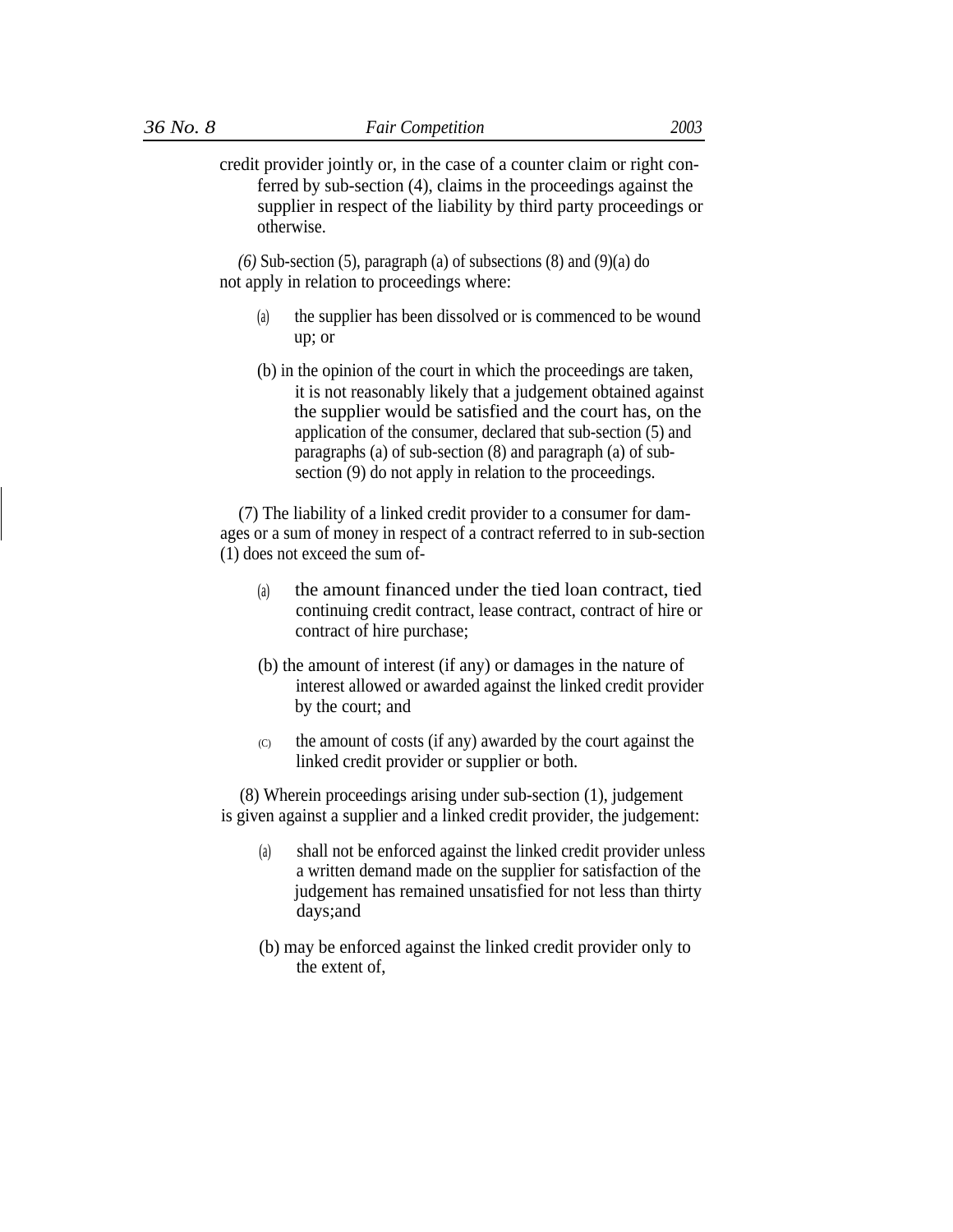- (i) the amount calculated in accordance with sub-section *(7);* or
- (ii) so much of the judgement debt as has not been satisfied by the supplier; whichever is the lesser.

V) Unless the linked credit provider and supplier otherwise agree,

supplier is liable to the linked credit provider for the amount of a loss suffered by the linked credit provider, being an amount not exceeding **the maximum** amount of the linked credit provider's liability under sub-section (7) and, unless the court otherwise determines, the amount of costs (if any) reasonably incurred by the linked credit provider in **defending** the proceedings by reason of which the liability was incurred.

(10) Notwithstanding any other law, where in proceedings arising **under** sub-section (1) judgement is given against a supplier and a linked **credit provider** or against a linked credit provider for an amount of loss or damage, the court in which the proceedings are taken shall, on the application of the consumer, unless good cause is shown to the contrary, **award interest** to the consumer against the supplier and credit provider or against the credit provider, as the case may be, upon the whole or part of the amount, from the time when the consumer became entitled to recover the amount until the date on which the judgement is given, at whichever of the following rates is the greater:

(a) where the amount payable by the consumer to the credit provider for the reason of obtaining credit in connection with the goods or services to which the proceedings relate may be calculated at a percentage rate per annum - that rate or, if more than one such rate may be calculated, the lower or lowest of those rates;

(b) eight percent or such other rate as is prescribed.

(I 1) In determining whether good cause is shown against awarding interest under sub-section (I 0) on the whole or part of an amount of loss or damage, the court shall take into account any payment made into court by the supplier or credit provider.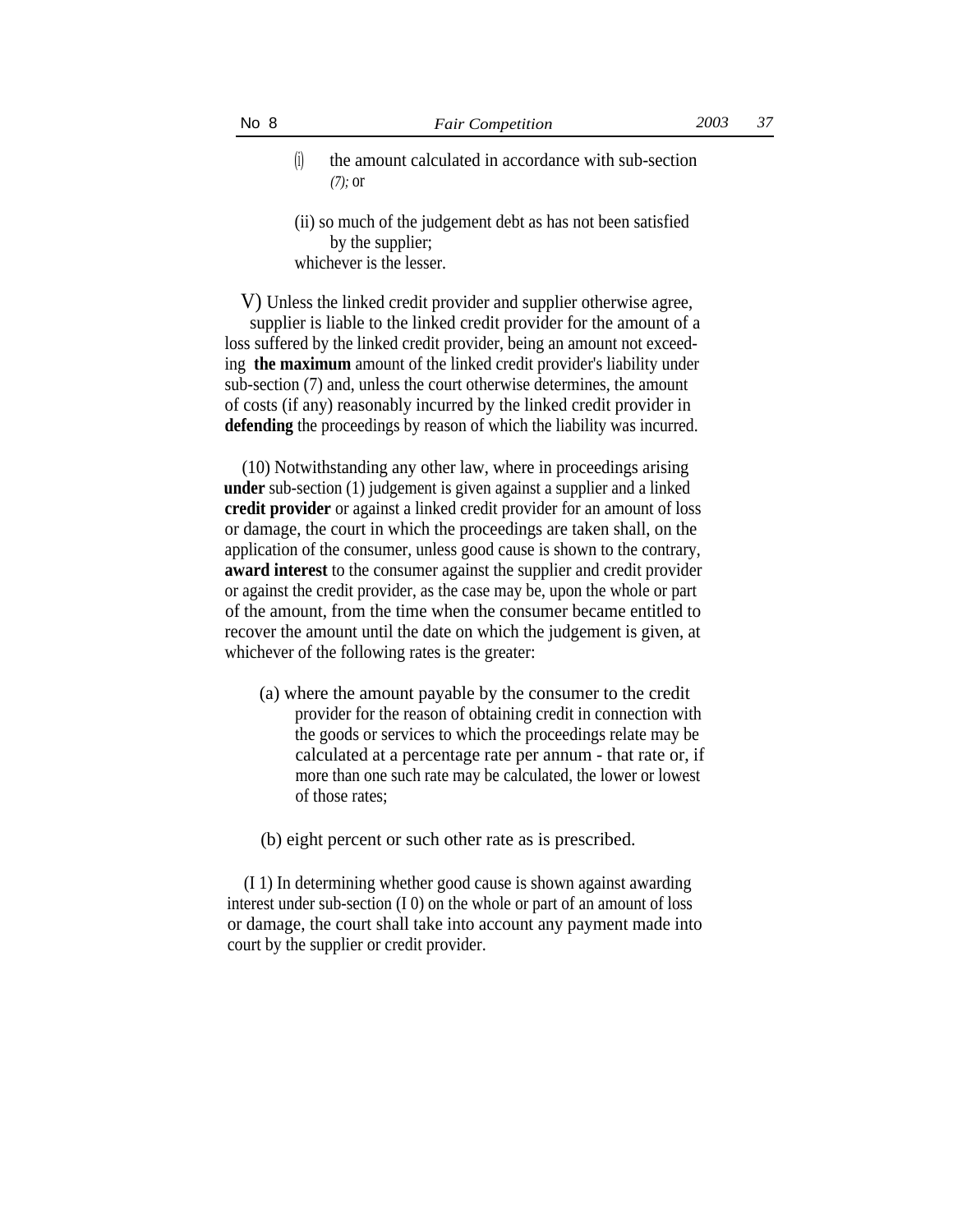(12) Where a judgement given in proceedings arising under sub-seetion (1) is enforced against a linked credit provider of a particular supplier, the credit provider is subrogated to the extent of the judgement so enforced to any rights that the consumer would have had but for the judgement against the supplier or any other person.

*(I 3)* In this section:

"credit provider'' means a person, providing, or proposing to provide, in the course of a business carried on by him, credit to consumers in

relation to the acquisition of goods or services;

''linked credit provider'', in relation to a supplier, means a credit provider:

- with whom the supplier has a contract, arrangement or understanding relating to: (a)
	- G) the supply to the supplier of goods in which the supplier deals;
	- (ii) the business carried on by the supplier of supplying goods or services; or
	- (iii) the provision to persons to whom goods or services are supplied by the supplier of credit in respect of payment for those goods or services;
- (b) to whom the supplier, by arrangement with the credit provider, regularly refers persons for the purpose of obtaining credit;
- (c) whose forms of contract or forms of application or offers for credit are, by arrangement with the credit provider, made available to persons by the supplier; or
- (d) with whom the supplier has a contract, arrangement or understanding under which contracts or applications or offers for credit from the credit provider may be signed by persons at premises of the supplier.
- ''tied continuing credit contract'' means a continuing credit contract under which a credit provider provides credit in respect of the payment by a consumer for goods or services supplied by a supplier in relation to whom the credit provider is a linked credit provider;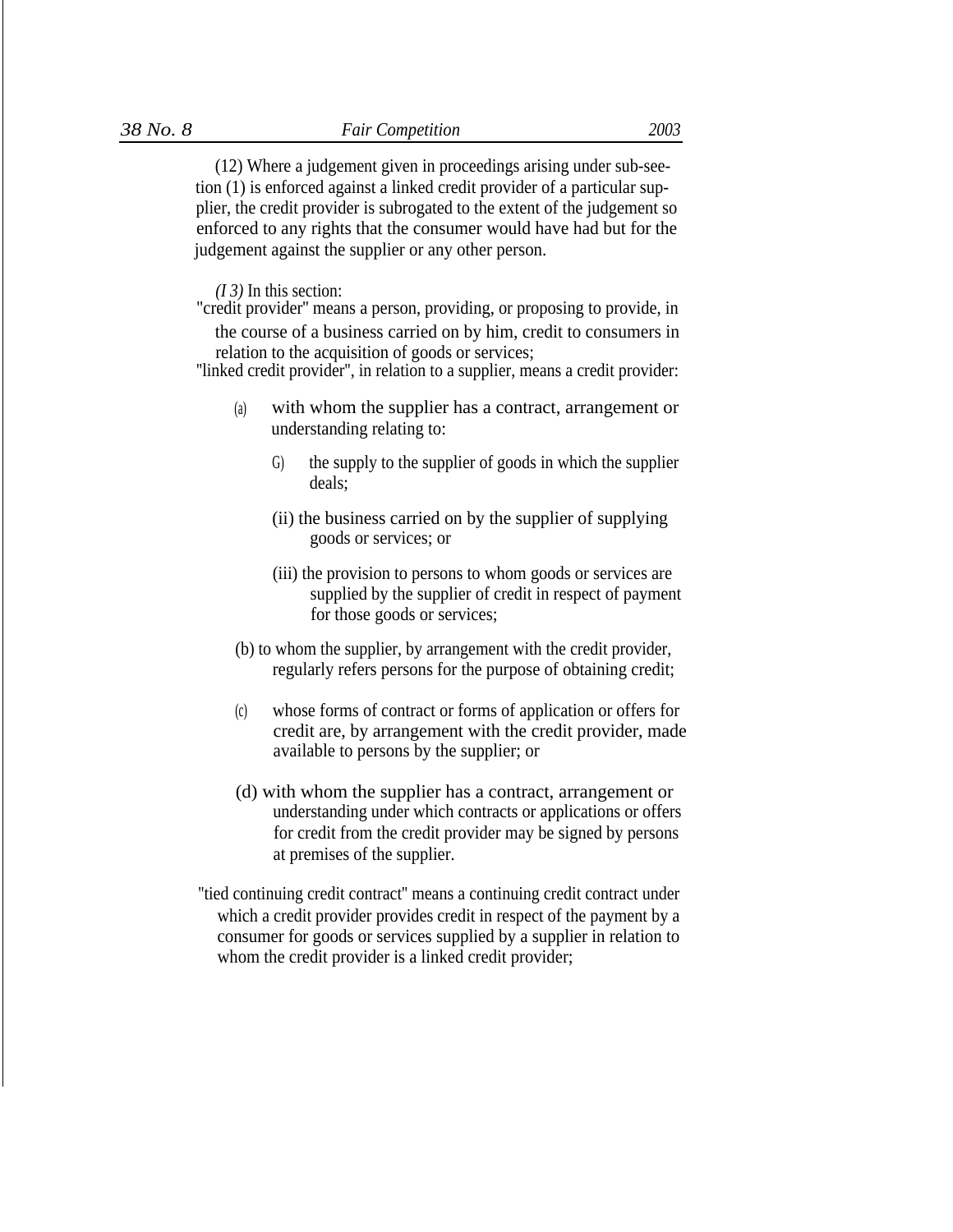**"tied loan contract''** means a loan contract entered into between a credit provider and a consumer where:

- (a) the credit provider knows or ought reasonably to know that the consumer enters into the loan contract wholly or partly for the purposes of payment for goods or services supplied by a supplier; and
- (b) at the time the loan contract is entered into the credit provider as a linked credit provider of the supplier.

 $34.$ -(I) In every contract for the supply by a supplier in the course of Warranbusiness of services to a consumer there is an implied warranty that ties in the services will be rendered with due care and skill and that any mate-<br>relation due to the rials supplied in connection on or with those services will be reasonably At for the purpose for which are supplied.

supply of services

(2) Where a person supplies services, other than services of a professional nature provided by a qualified architect or engineer, to a con**sumer** in the course of a business and the consumer, expressly or by implication, makes known to him any particular purpose for which the services are required or the result that he desires the services to achieve, **there** is an implied warranty that the services supplied under the con**tract for** the supply of the services and any materials supplied in connection with those services will be reasonably fit or are of such a nature and quality that they, for that purpose, might reasonably be expected to achieve that result, except where the circumstances show that the consumer does not rely, or that it is unreasonable for him to rely on, the **person's skill** or judgment.

(3) A reference in this section to services does not include a refer**ence** to services that are, or are to be, provided, granted or conferred **under:**

- (a) a contract for or in relation to the transportation or storage of goods for the purposes of a business, trade, profession or occupation carried on or engaged in by the person for whom the goods are transported or stored; or
- (b) a contract of insurance.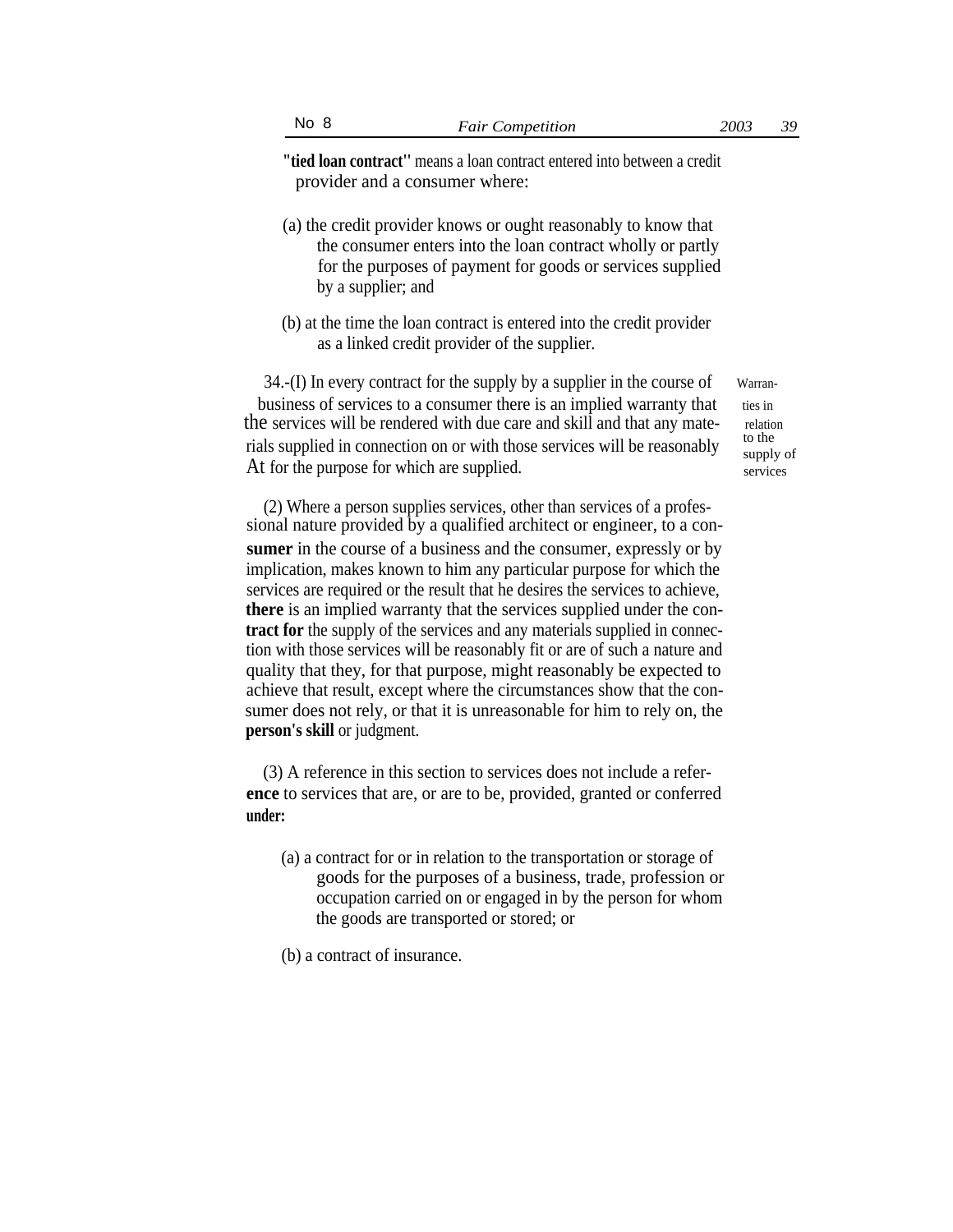I

Rescission *35.-(I)* Where:

of contracts

- (a) a person supplies goods to a consumer in the course of a business; and
- (b) there is a breach of a condition that is, by virtue of a provision in this Part, implied in the contract for the supply of the goods, the consumer is, subject to this section, entitled to rescind the contract by:
	- G) causing to be served on the supplier a notice in writing signed by him giving particulars of the breach; or
	- (ii) causing the goods to be returned to the supplier and giving to him either orally or in writing, particulars of the breach.

(2) Where a consumer purports to rescind under this section a contract for the supply of goods by any person, the purported rescission does not have any effect if.

- (a) the notice is not served or the goods are not returned within a reasonable time after the consumer has had a reasonable opportunity of inspecting the goods;
- (b) in the case of a rescission effected by services of a notice after the delivery of the goods to the consumer but before the notice is served:
	- (i) the goods were disposed of by the consumer, were lost, or were destroyed otherwise than by reason of a defect in the goods;
	- (ii) the consumer caused the goods to become unmerchantable or failed to take reasonable steps to present the goods from becoming unmerchantable; or
	- (iii) the goods were damaged by abnormal use; or
- in the case of a rescission effected by return of the goods, while the goods were in the possession of the consumer: (c)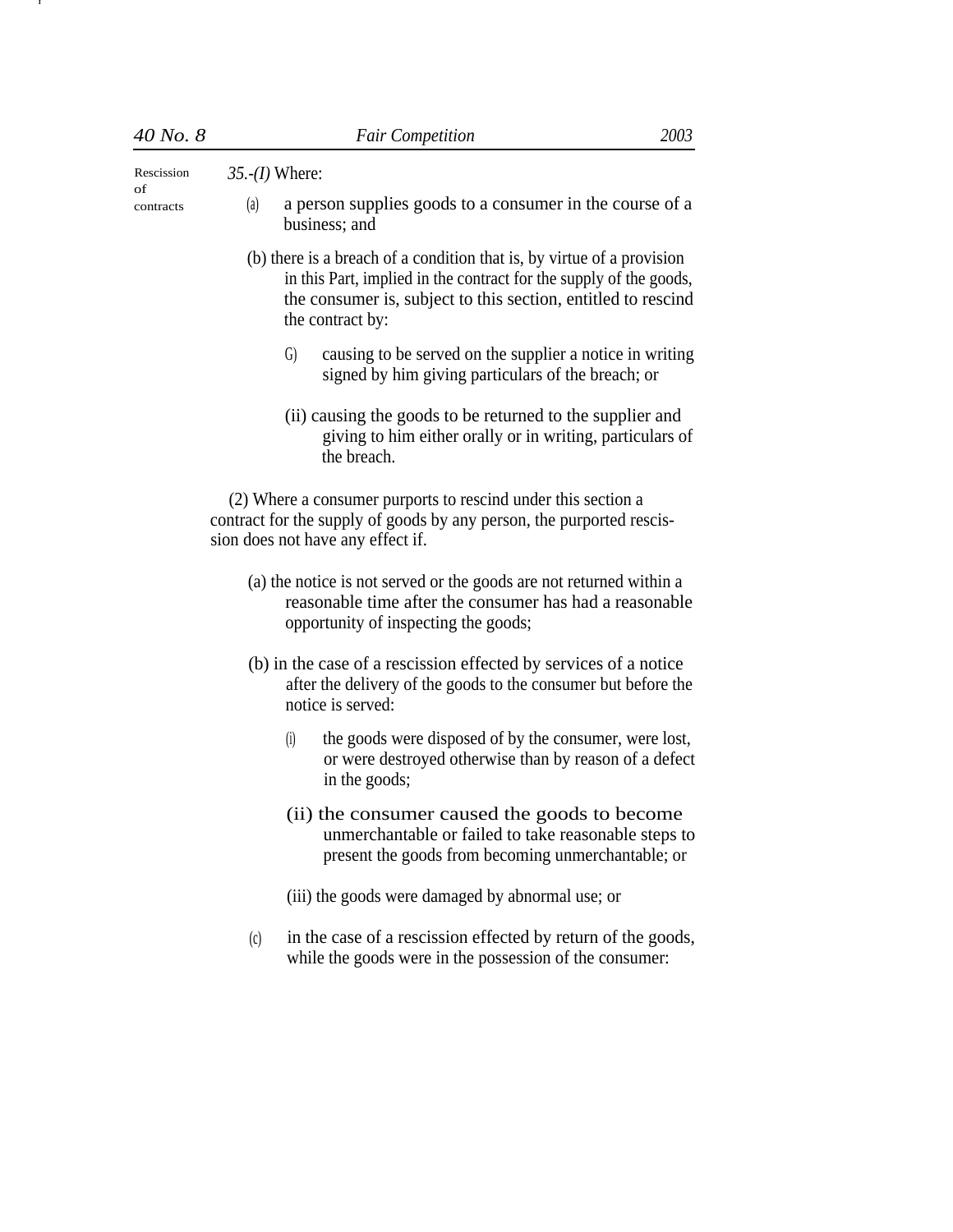- the consumer caused the goods to become unmerchantable or failed to take reasonable steps to prevent the goods from becoming unmerchantable; or *(i)*
- (ii) the goods were damaged by abnormal use.

(3) Where a contract for the supply of goods by any person to a consumer has been rescinded in accordance with this section:

- (a) if the property in the goods had passed to the consumer before the notice of rescission was served on, or the goods were returned to him, the property in the goods re-vests in the supplier upon the service of the notice or the return of the goods;and
- (b) the consumer may recover from the supplier as a debt, the amount or value of any consideration paid or provided by him for the goods.

(4) The right of rescission conferred by this section is in addition to, and not in derogation of, any other right or remedy under this Act or any other Act.

36. Whenever the terms and conditions which are to govern **any consumer transaction** are to be included, whether wholly or in **part, in** a standard form contract the terms and conditions shall be , **registered with the** Commission in accordance with the regulations , **under this Act.**

## PART V11

# MANUFACTURER'S OBLIGATIONS

37.-(I) In this Part: Definition

...

Standard form contracts

express warranty'' in relation to goods, means an undertaking, assertion or representation in relation to:

(a) the quality, performance or characteristics of the goods;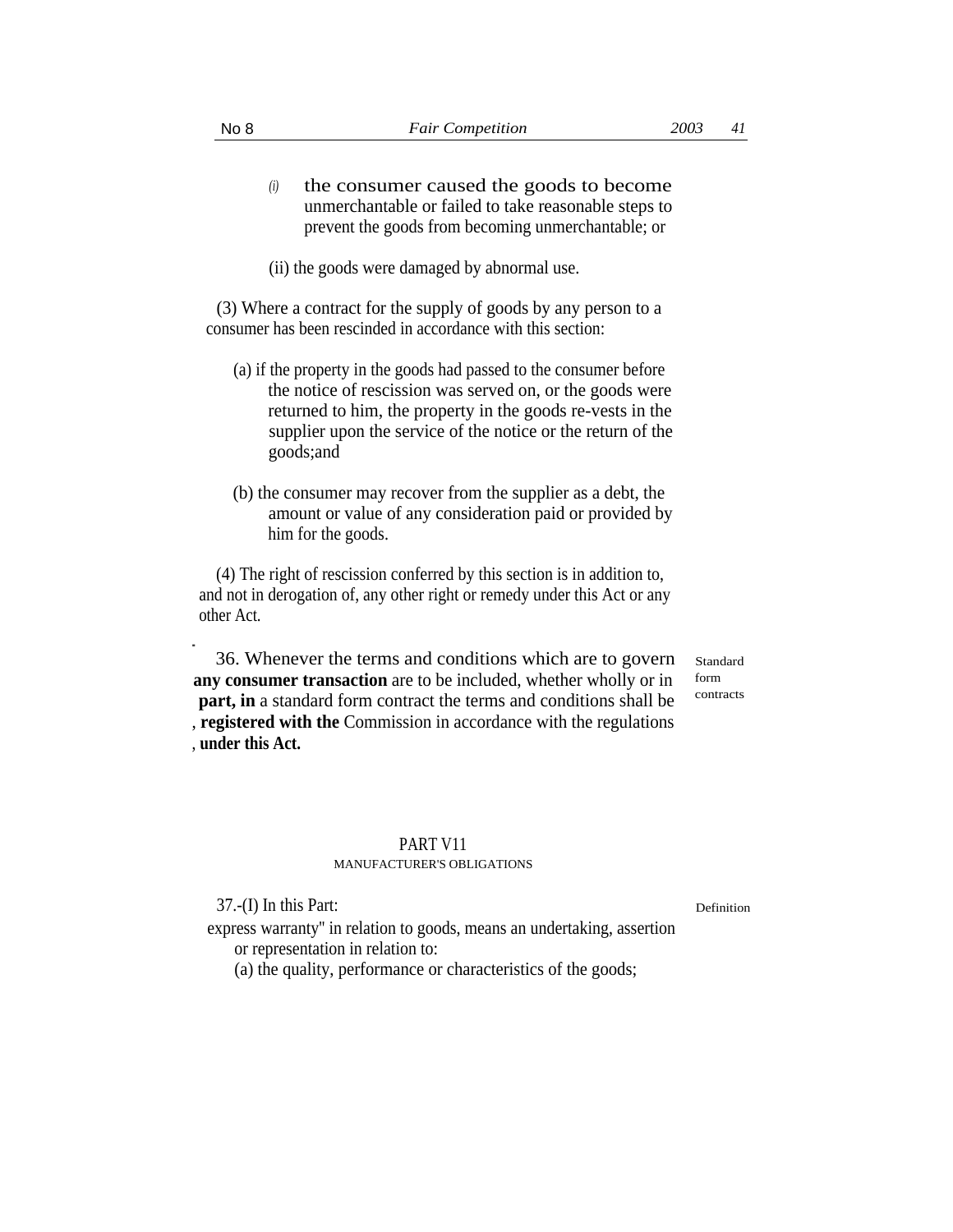- (b) the provision of services that are or may at anytime be required
	- in respect of the goods;
- the supply of parts that are or may at any time be required for the goods; or  $(c)$
- (d) the future availability of identical goods, or of goods constituting or forming part of a set of which the goods in relation to which the undertaking, assertion or representation is given or made form part;

given or made in connection with the supply of the goods or in connection with the goods or in connection with the promotion by any means of the supply or use of the goods, the natural tendency of which is to induce persons to acquire the goods

''manufactured'' includes grown, extracted, produced, processed and assembled.

*(2)* For the purposes of this Part, where a person makes a representation with respect to any future matter, including doing of or the refusing to do, any act, and the person does not have reasonable grounds for making the representation, the representation shall be taken to be misleading.

(3) For the purposes of the application of sub-section (1) in relation to a proceeding concerning a representation made by a person with respect to any future matter, the person shall, unless he adduces evidence to the contrary, be deemed not to have had reasonable grounds for making the representation.

(4) Sub-section (1) shall be deemed not to limit by implication the meaning of a reference in this Part to a misleading representation, a representation that is misleading in a material particular or conduct that is misleading or is likely or liable to mislead.

(5) In this Part:

(a) a reference to goods shall, unless the contrary intention appear, be read as a reference to goods of a kind ordinarily acquired for personal, domestic or household use or consumption;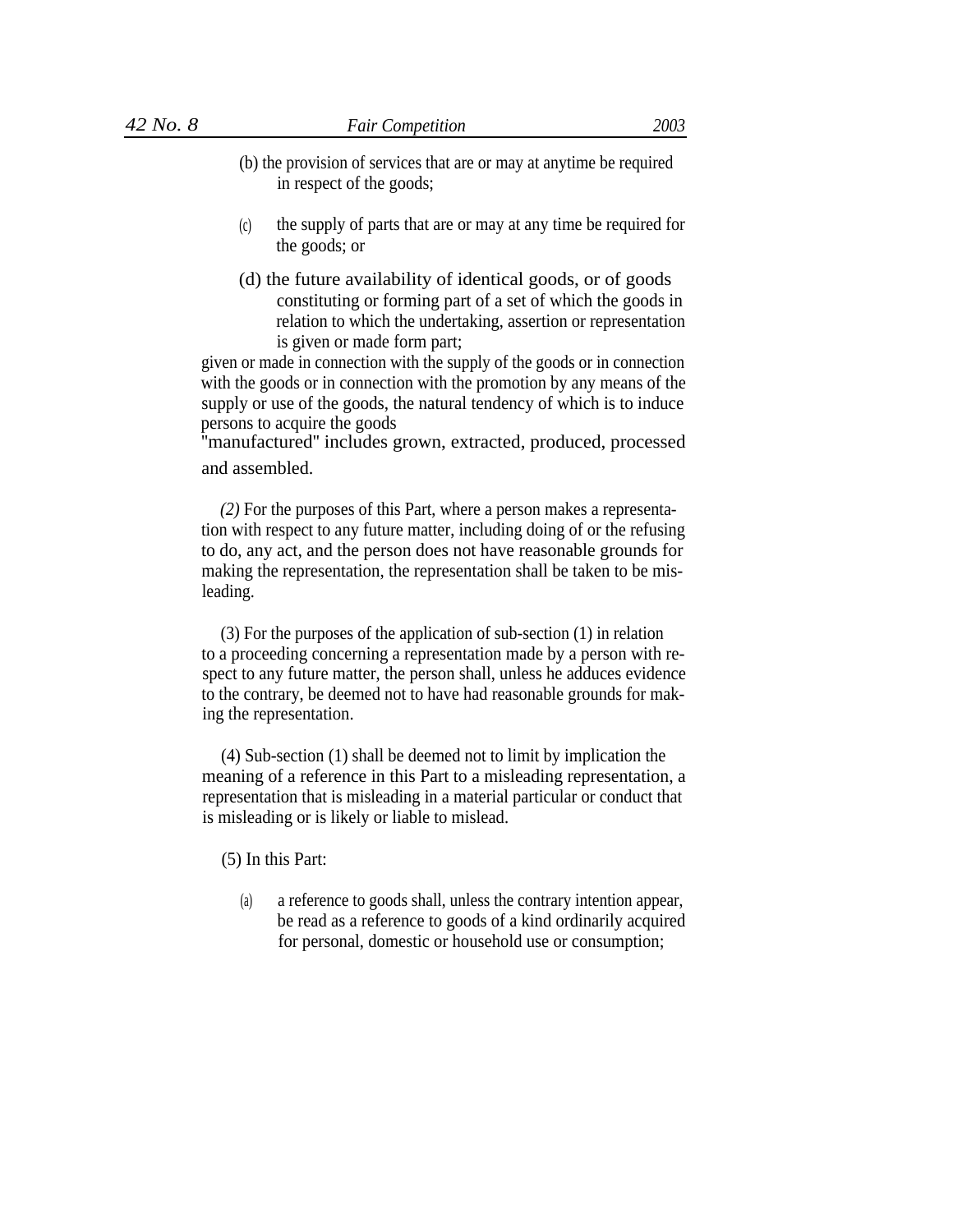- (b) a reference to a person who acquires goods from a consumer **does** not include a reference to a person who acquires goods for the purpose of re-supply;
- (c) a reference to the quality of goods includes a reference to the state or condition of the goods; and
- (d) a reference to antecedent negotiations in relation to the acquisition of goods by a consumer shall be read as a reference to any negotiations or arrangements conducted or made with the consumer by another person in the course of business carried on by the other person whereby the consumer was induced to acquire the goods or which otherwise promoted the acquisition of the goods by the consumer.
- (6) A person shall be deemed, for the purposes of this Part, to be the manufacture of goods, if -
	- (a) the person holds himself out to the public as the manufacturer of those goods;
	- (b) the person supplies those goods and causes or permits his name, a name by which he carries on business or his brand or mark to be applied to those goods; or
	- (c) the person causes or permits another person, in connection with the supply or possible supply of those goods by that other person, or in connection with the promotion by that other person by any means of the supply or use of those goods, to hold out the person to the public as the manufacturer of the goods.

(7) A person shall be deemed, for the purposes of this Part, to be the m**anufacturer** of goods if he imports into the country goods of which he a not the manufacturer provided that at the time of the importation the manufacturer of the goods does not have a place of business in the coun-

- (8) For the purposes of paragraph (b) of sub-section (6):
	- (a) a name, brand or mark shall be deemed to be applied to goods if.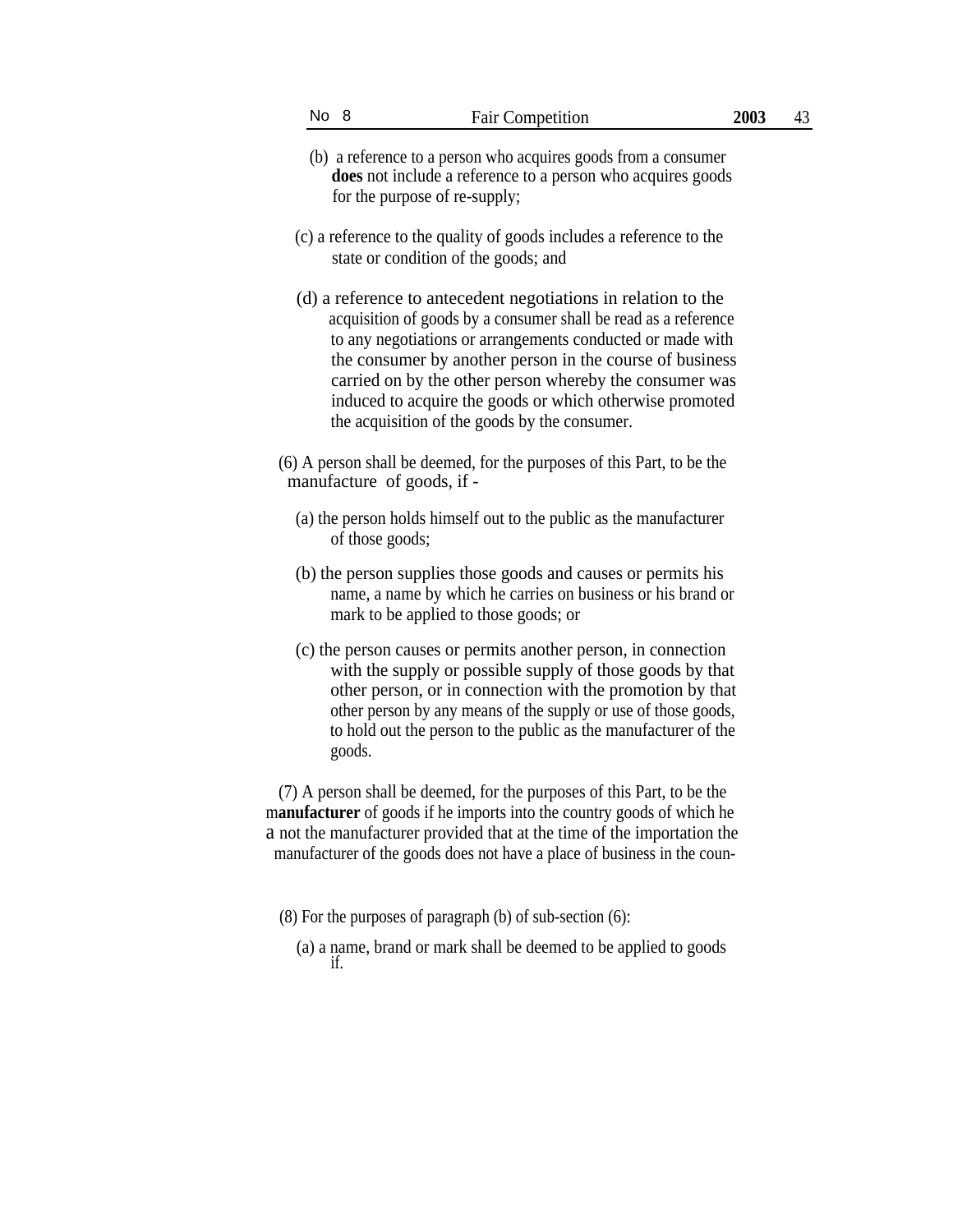- (i) it is woven in. impressed on, worked into or annexed or affixed to the goods; or
- (ii) it is applied to a covering, label, reel or thing in or with which the goods are supplied; and
- (b) where a person's name in which he carries on business or his brand or mark is applied to goods, it shall be presumed, unless the contrary is established, that he caused or permitted the name brand or mark to be applied to the goods.

(9) The reference in sub-section (8) to a covering includes a reference to a stopper, glass, bottle, vessel, box, capsule, case, frame or wrapper and the reference in that sub-section to a label includes a reference

# to a brand or ticket.

(10) if goods are imported into the country on behalf of a person, such person shall be deemed, for the purposes of this Part, to have imported the goods into the country.

(11) For the purposes of this Part, goods shall be taken to be supplied to a consumer notwithstanding that, at the time of the supply, they are affixed to land or premises.

Actions 38.-(I) Where:

- a person, supplies goods manufactured by him to another person who acquires the goods for resupply;
- $\epsilon_{\text{goods}}$  (b) a person, whether or not the person who acquired the goods from another person supplies the goods otherwise than by way of sale by auction, to a consumer;
	- (c) the goods are acquired by the consumer for a particular purpose that was, expressly or by implication, made known to the person, either directly, or through the person from whom the consumer acquired the goods or a person by whom any antecedent negotiations in connection with the acquisition Of the goods were conducted;
	- (d) the goods are not reasonably fit for that purpose, whether or not that is a purpose for which such goods are commonly

in respect  $\mathbf{f}$  (a) Unsuit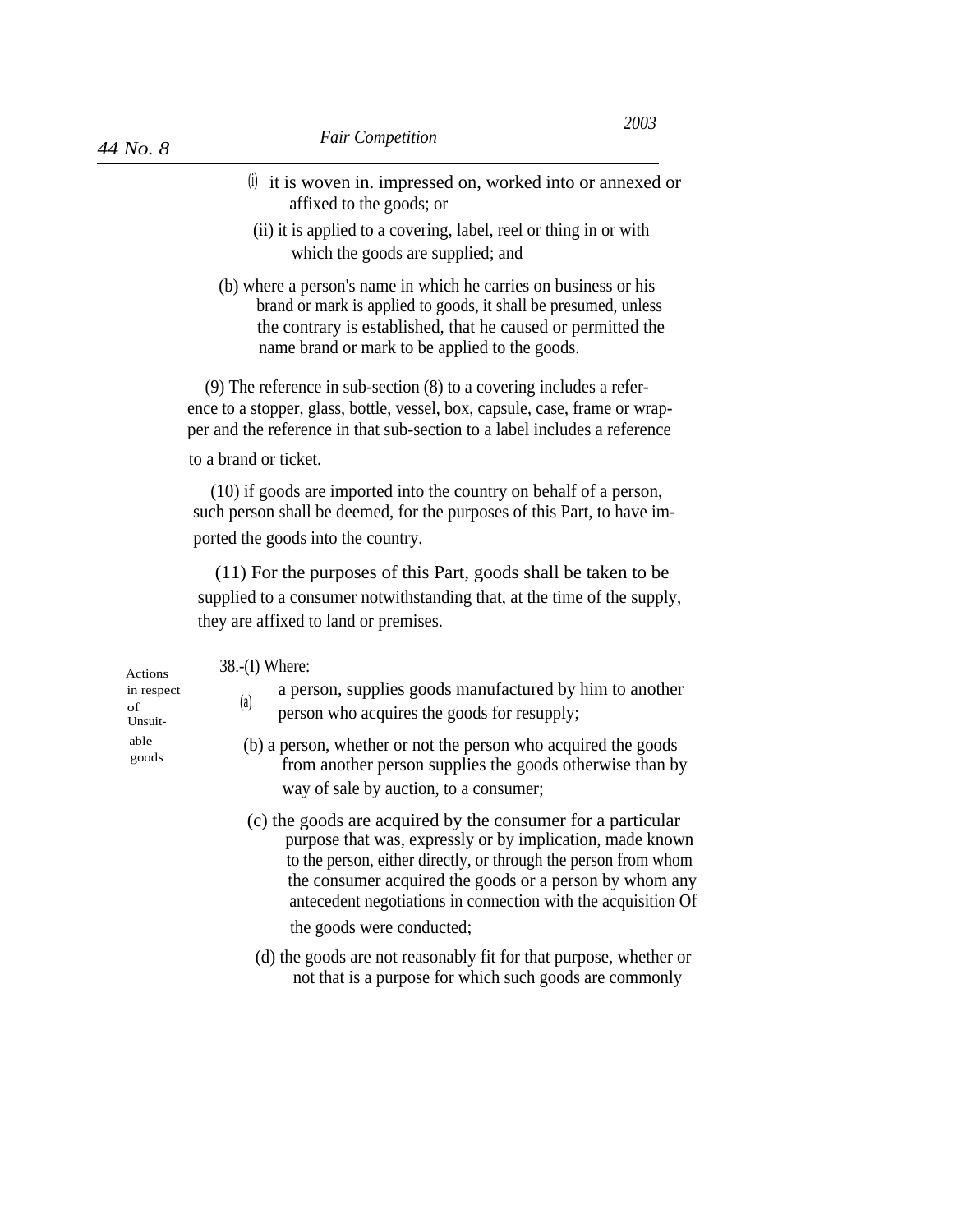supplied; and

(e) the consumer or a person who acquires the goods from, or derives title to the goods through or under, the consumer suffers loss or damage by reason that the goods are not reasonably fit for that purpose,

he has little to compensate the consumer or that other person for the loss or damage and the consumer or that other person may . recover the amount of the compensation by action against him in a court of competent jurisdiction.

### (2) Sub-section (1) does not apply

(a) if the, goods are not reasonably fit for the purpose referred to in that sub-section by reason of-

G) an act or default of any person, not being the person or a servant or agent of the person; or

(ii) a cause independent of human control; occurring after the goods have left the control of the person;

or

(b) where the circumstances show that, the consumer did not rely, or that it was unreasonable for the consumer to rely, on the skill or judgment of the person.

## 39.-(I) Where: Actions

(a) a person supplies goods manufactured by the person to another of false<br>negative person who acquires the goods for resumply. person who acquires the goods for resupply;

(b) a person (whether or not the person who acquired the goods from the person) supplies the goods (otherwise than by way of sale by auction) to a consumer by description;

- (c) the goods do not correspond with the description; and
- (d) the consumer or a person who acquires the goods from, or derives title to the goods through or under, suffers loss or damage by reason that the goods do not correspond with the description,

in respect tions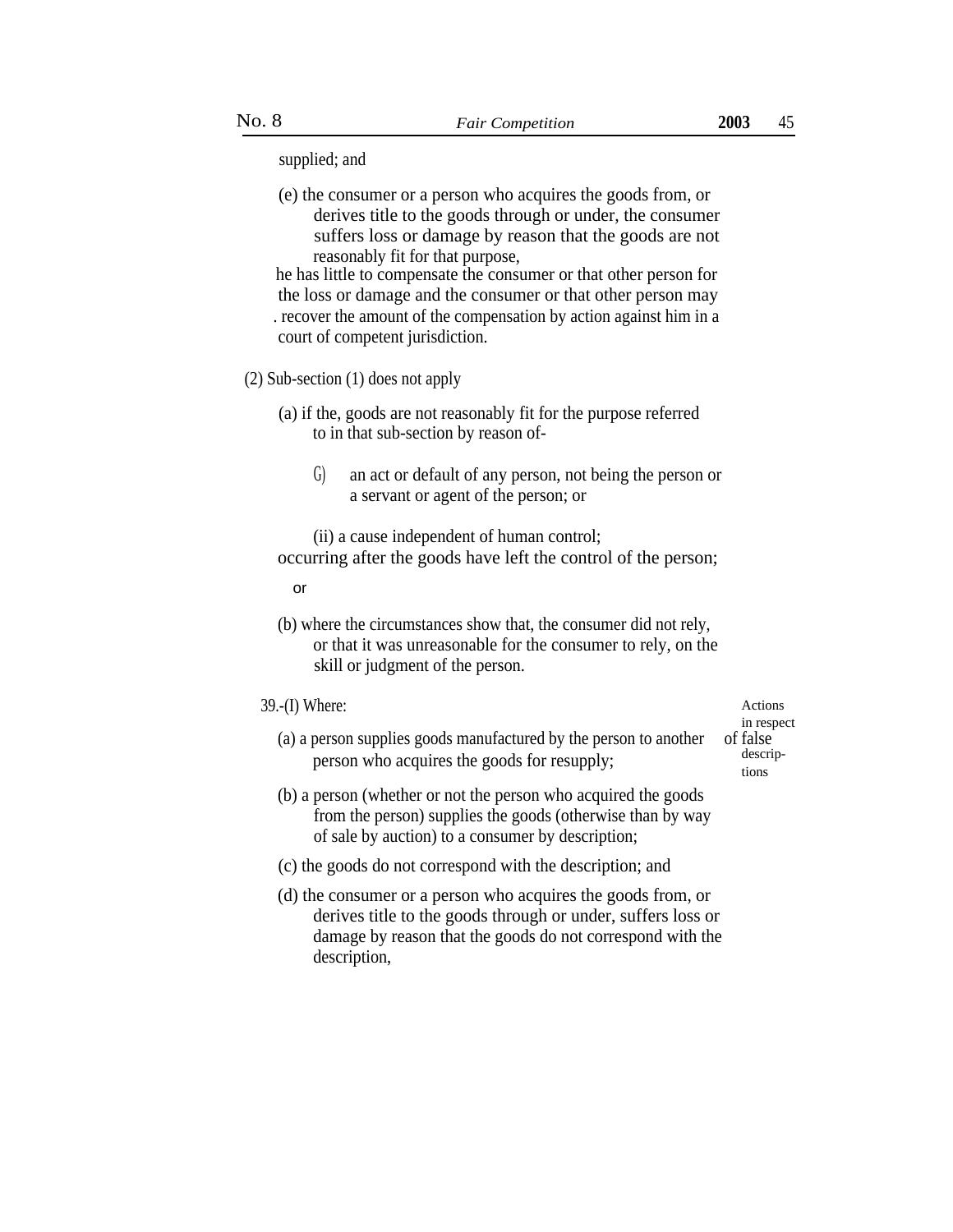he is liable to compensate the consumer or that other person for the loss or damage and the consumer or that other person may recover the amount of the compensation by action against him in a court of competent jurisdiction.

(2) Sub-section (1) does not apply if the goods do not correspond with the description referred to in that sub-section by reason of -

(a) an act or default of a person;

(b) a cause independent of human control, occurring after the goods have left the control of that person.

(3) A person is not liable to compensate a person for loss or damage suffered by the person by reason that goods do not correspond with a description unless the description was applied to the goods:

- (a) by or on behalf of him; or
- (b) with his consent, whether express or implied.

*(4)* If the goods referred to in sub-section (1) are supplied to the consumer by reference to a sample as well as by description, it is not a defence to an action under this section that the bulk of the goods corresponds with the sample if the goods do not also correspond with the description.

(5) A supply of goods is not prevented from being a supply by description for the purposes of sub-section (1) by reason only that, being exposed for sale or hire, they are selected by the consumer.

| Actions                               | $40-(I)$ Where:                                                                                                                                         |
|---------------------------------------|---------------------------------------------------------------------------------------------------------------------------------------------------------|
| in respect<br>ofgoods<br>of<br>unmer- | a person supplies goods manufactured by him to another per-<br>(a)<br>son who acquires the goods for resupply;                                          |
| chantable<br>quality                  | (b) a person (whether or not the person acquired the goods from<br>him) supplies the goods (otherwise than by way of sale by<br>auction) to a consumer; |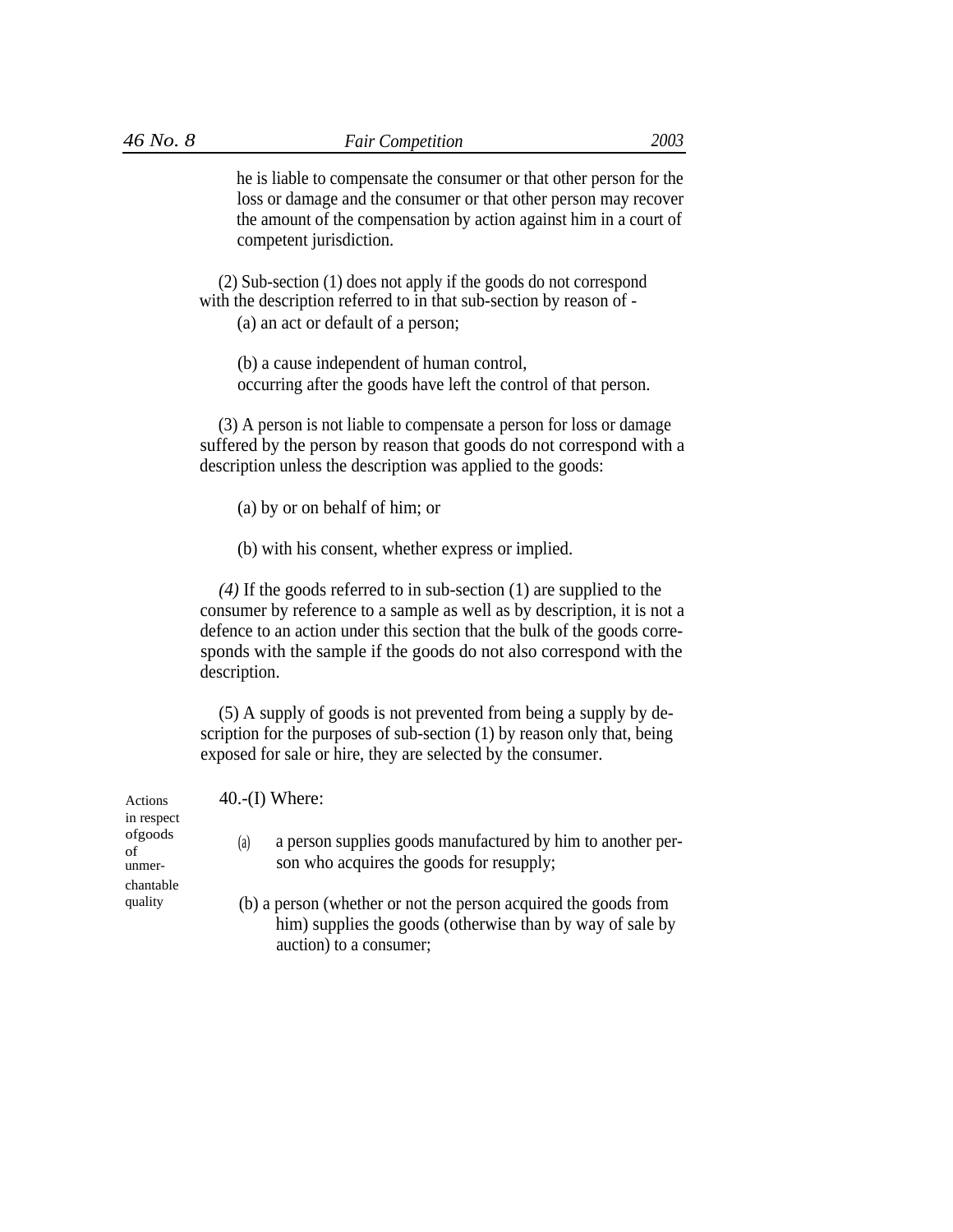- (c) the goods are not of merchantable quality; and
- (d) the consumer or a person who acquires the goods from, or derives title to the goods through or under, the consumer suffers loss or damage by reason that the goods are not of merchantable quality,

such person is liable to compensate the consumer or that other person for the loss or damage and the consumer or that other person may recover the amount of the compensation by action against him in a court of competent jurisdiction.

(2) Sub-section (1) does not apply -

(a) if the goods are not of merchantable quality by reason of-

G) an act or default of any person; or

(ii) a cause independent of human control, occurring after the goods have left the control of the person;

- (b) as regards defects specifically drawn to the consumer's attention before the making of the contract for the supply of the goods to the consumer; or
- (c) if the consumer examines the goods before that contract is made, as regards defects that the examination ought to reveal.

(3) Goods of any kind are of merchantable quality within the meaning of this section if they are as fit for the purpose or purposes for which goods of that kind are commonly bought as it is reasonable to expect having regard to -

- (a) any description applied to the goods by him;
- (b) the price received by him for the goods (if relevant); and
- (c) all the other relevant circumstances.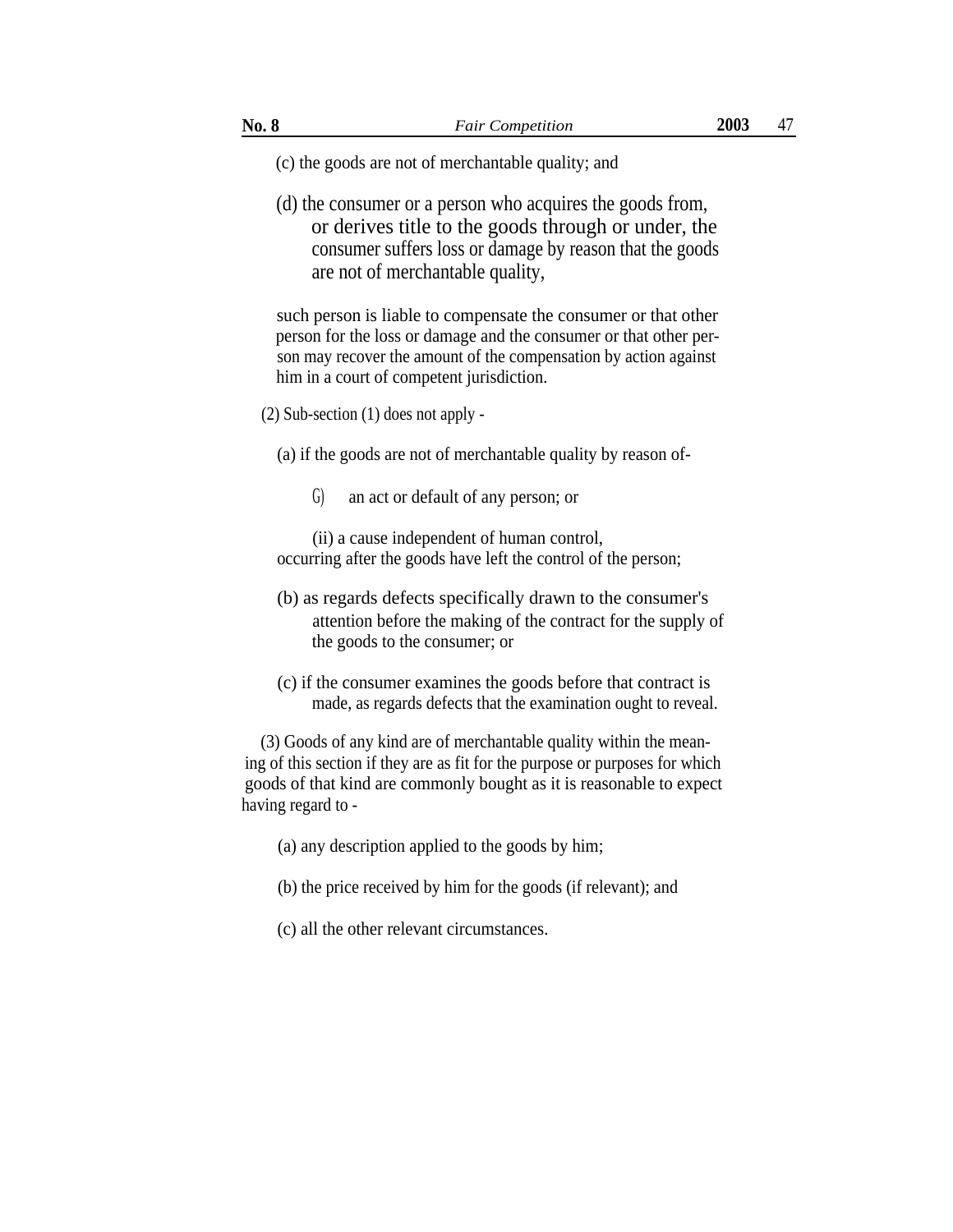| 48 No. 8                                   | <b>Fair Competition</b>                                                                                                                                                  | 2003 |  |
|--------------------------------------------|--------------------------------------------------------------------------------------------------------------------------------------------------------------------------|------|--|
| Actions<br>in respect<br>of non-<br>corre- | $41-(I)$ Where:<br>(a) a person, supplies goods manufactured by him to another<br>person who acquires the goods for re-supply;                                           |      |  |
| spon-<br>dence<br>with<br>samples<br>etc   | (b) a person (whether or not the person who acquired the goods<br>from the other person) supplies the goods (otherwise than by<br>way of sale by auction) to a consumer; |      |  |
|                                            | goods are supplied to the consumer by reference to a sample;<br>(c)                                                                                                      |      |  |
|                                            | (d) the bulk of the goods does not correspond with the sample in                                                                                                         |      |  |

-

- quality or the goods have a defect, rendering them unmerchantable, that is not, or would not be, apparent on reasonable examination of the sample; and
- the consumer or a person who acquires the goods from, or derives title to the goods through or under, the consumer suffers loss or damage by reason that the bulk does not correspond with the sample in quality or by reason that the (e) goods have that defect,

he is liable to compensate the consumer or that other person for the loss or damage and the consumer or that other person may recover the amount of the loss or damage by action against him in a court of competent jurisdiction.

- (2) Sub-section (1) does not apply where
	- (a) the sample is not supplied by the person;
	- (b) the supply by sample is made without the express or implied concurrence of the person; or
	- the failure of the bulk of the goods to correspond with the sample in quality or the existence of the defect is due to: (c)
		- (i) default of any person or a cause independent of human control, occurring after the goods have left the control of the person; or
		- (ii) other circumstances that were beyond the control of him and that he could not reasonably be expected to have foreseen.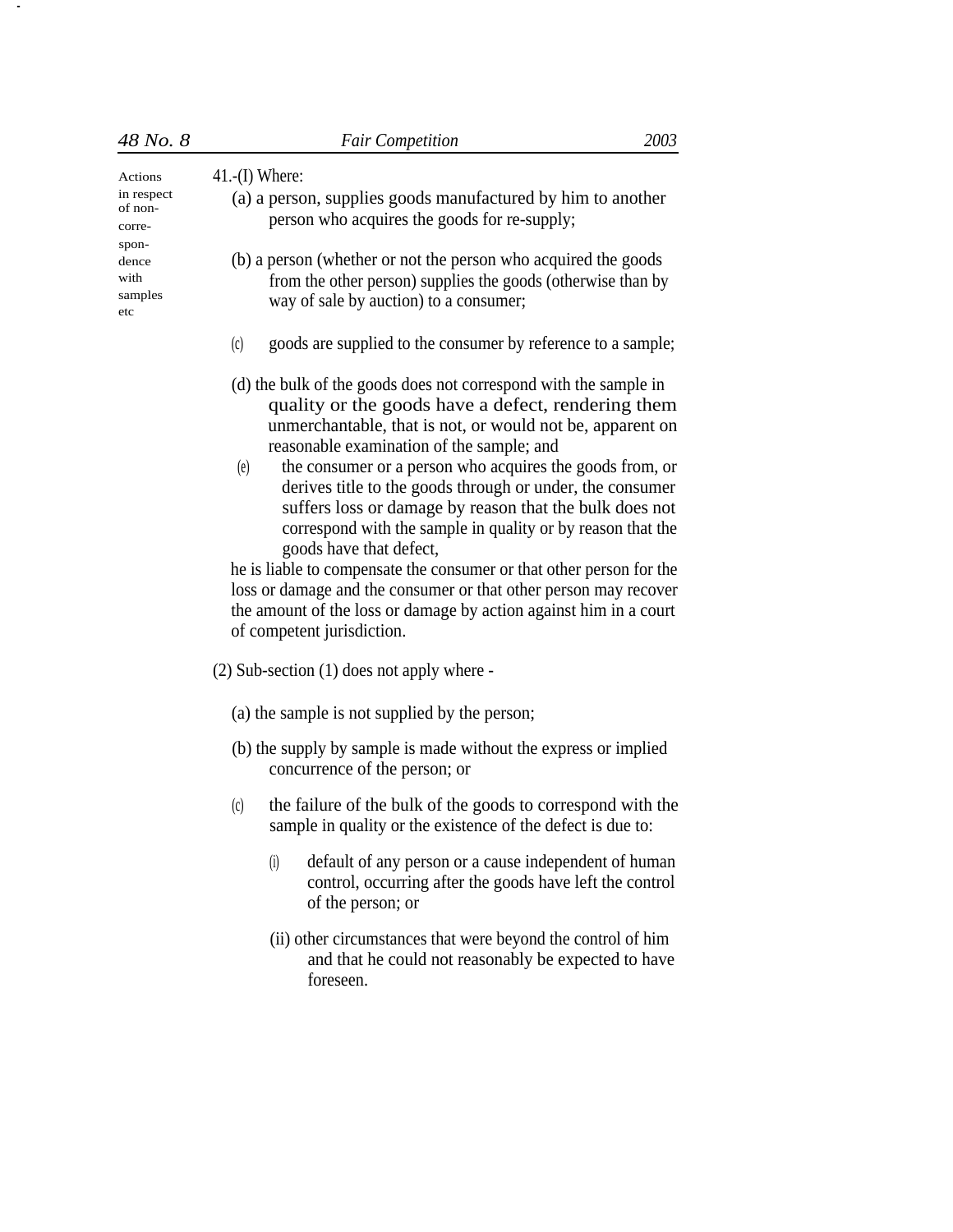# 42.-(I) Where: Actions

- (a) a person supplies goods (otherwise than by way of sale by  $\frac{1}{\text{in respect}}$  of failure auction) manufactured by him to a consumer:
- (b) a person, supplies goods manufactured by him to another person who acquires the goods for re-supply and a person (whether or facilities not the person who acquired the goods from him) supplies for the goods (otherwise than by way of sale by auction) to a con- repairs or parts sumer; and:
- (c) at a time (in this section referred to as the ''relevant time'') after the acquisition of the goods by the consumer:
	- (i) the goods required to be repaired but facilities for their repair are not reasonably available to the consumer or a person who acquires the goods from or derives title to the goods through or under, the consumer; or
	- (ii) a part is required for the goods but the part is not reasonably available to the consumer or a person who acquires the goods from, or derives title to the goods through or under, the consumer;
- (d) the person acted unreasonably in failing to ensure that facilities for the repair of the goods were, or that the part was, reasonably available to the consumer or that other person at the relevant time; and
- (e) the consumer or that other person suffers loss or damage by reason of the failure of the supplier to ensure that facilities for the repair of goods were, or that the part was, reasonably available to the consumer or that other person at the relevant time,

he is liable to compensate the consumer or that other person for the loss or damage and the consumer or that other person may recover the amount of the compensation by action against him in a court of competent jurisdiction.

(2) Sub-section (1) does not apply where the person took reasonable action to ensure that the consumer acquiring the goods would be given notice at or before the time when he acquired the goods that:

(a) he did not promise that facilities for the repair of the goods, or that parts for the goods, would be available; or

to<br>provide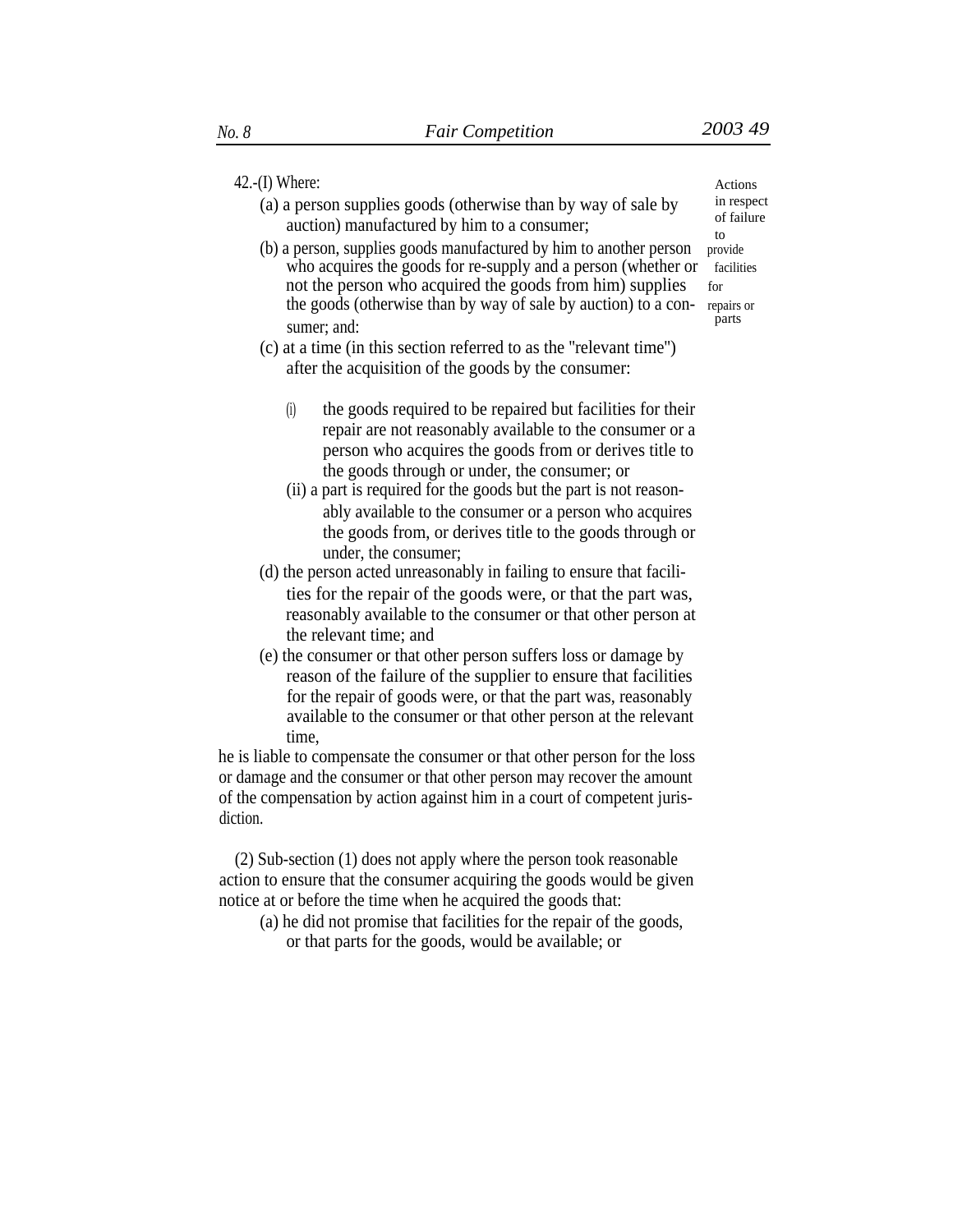I

(b) he did not promise that facilities for the repair of the goods, or that parts for the goods, would be available after a specified period, being a period that expired before the relevant time.

(3) Where the person took reasonable action to ensure that the consumer acquiring the goods would be given notice at or before the time when he acquired the goods that he did not promise that:

- (a) facilities for the repair of the goods, being facilities of a kind specified in the notice, would be available;
- (b) parts for the goods, being parts of a kind specified in the notice, would be available; or
- (c) facilities for the repair of the goods would be available at, or parts for the goods would be available from, a place or places specified in the notice,

he is not liable to compensate the consumer or a person who acquires the goods from, or derives title to the goods through or under, the consumer for loss or damage suffered by the consumer or that other person by reason of the failure of person to ensure that facilities or parts of the kind specified in the notice, were available, or that facilities for the repair of the goods were available at, or parts for the goods were available from a place or places specified in the notice, as the case may be.

(4) In determining whether a person acted unreasonably in failing to ensure that facilities for the repair of goods were, or that a part was, reasonably available to a person at the relevant time, a court shall have regard to all the circumstances of the case, and in particular to the existence, at the relevant time, of circumstances that prevented those facilities or that part being so available, being circumstances beyond the control of the person.

express warranty

- Actions 43.-(I) Where-
- in respect (a) a person supplies goods (otherwise than by way of sale by of non-<br>compli-<br>auction) manufactured by him to a consumer; or
- ance with (b) a person supplies goods manufactured by him to another person who acquires the goods for re-supply and a person (whether or not the person acquired the goods from him) supplies the goods (otherwise than by way of sale by auction) to a consumer; and: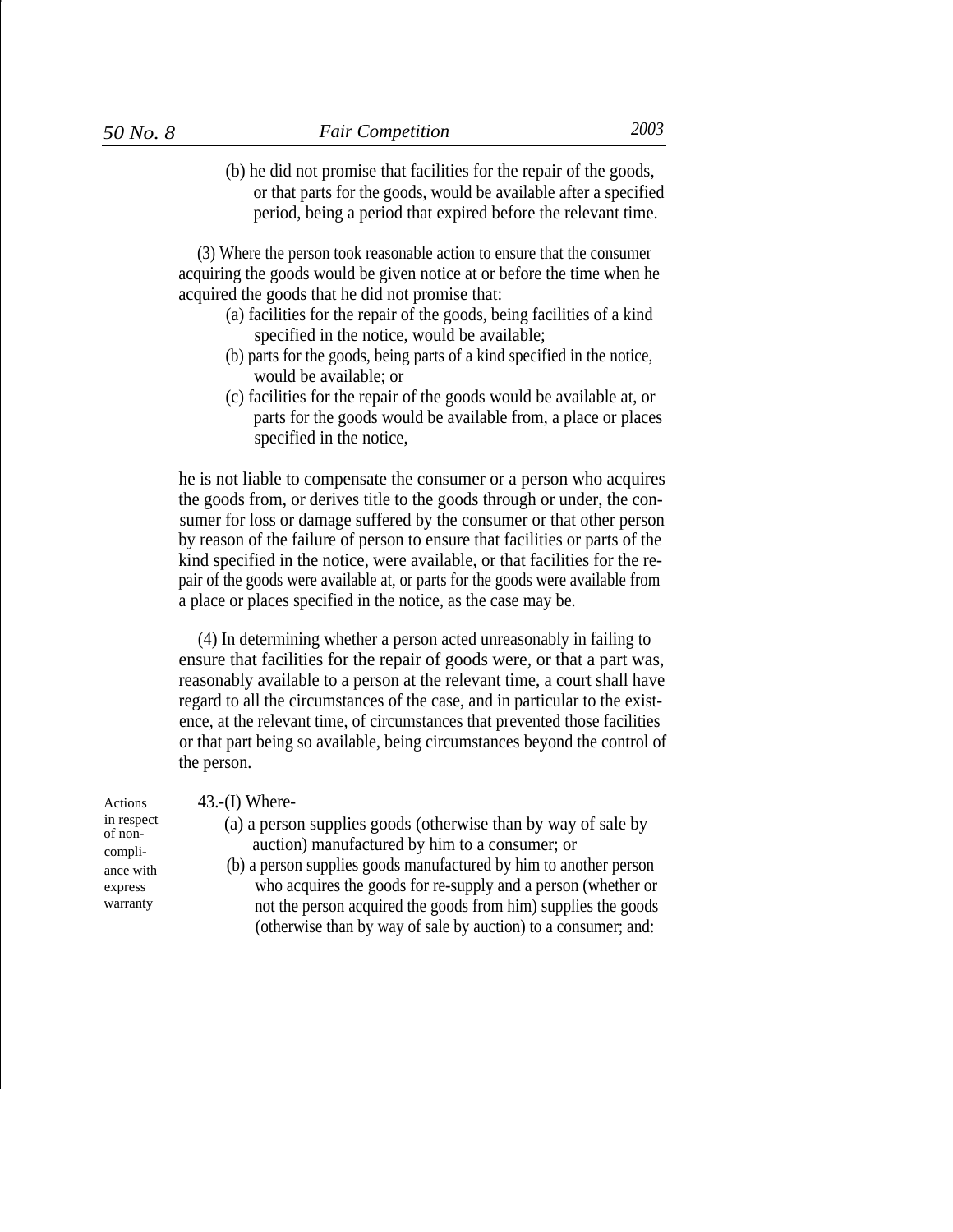- (c) a person fails to comply with an express warranty given or made by him in relation to the goods; and
- (d) the consumer who acquires the goods from him suffers loss or damage by reason of the failure,

he is liable to compensate the consumer for the. loss or damage and the consumer may recover the amount of the compensation by action against him in a court of competent jurisdiction.

(2) For the purposes of any action instituted by a person against a person under this section, where:

- (a) an undertaking, assertion or representation was given or made in connection with the supply of goods or in connection with the promotion by any means of the supply or use of goods; and
- (b) the undertaking, assertion or representation would, if it had been given or made by him or a person acting on his behalf, have constituted an express warranty in relation to the goods,

it shall be presumed that the undertaking, assertion or representation was given or made by him or a person acting on his behalf unless he proves that he did not give or make, and did not cause or permit the giving or making of, the undertaking, assertion or representation.

44. Where - Right of

- (a) a person (in this section referred to as the "seller") is under a  $\frac{\text{select to}}{\text{recover}}$ liability to another person in respect of loss or damage suffered against by the consumer as a result of a breach of a condition or manufacwarranty implied by a provision of this Part in a contract for turer or  $d$ the supply of goods (whether or not the goods are of a kind ordinarily acquired for personal, domestic or household use or consumption) by the seller to the consumer; and
- (b) a third person (in this section referred to as the ''manufacturer''):
	- is liable to compensate the consumer in respect of the same loss or damage by reason of the provisions of this Part; or (i)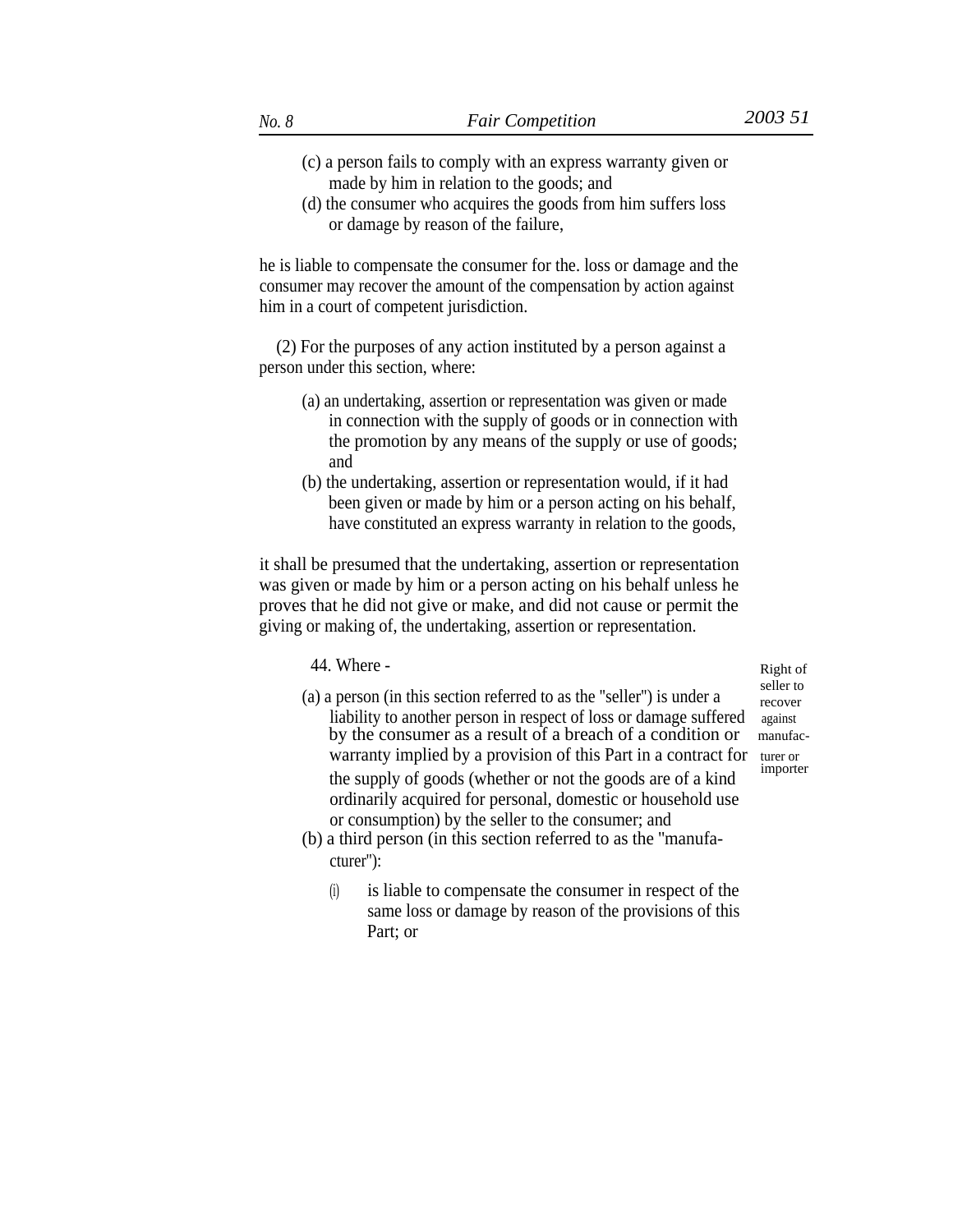(ii) in a case where the goods referred to in paragraph (a) are not of a kind ordinarily acquired for personal, domestic or household use or consumption would, if the provisions of sections 38, 39, 40 and 41 applied in relation to those goods, be liable to compensate the consumer in respect of the same loss or damage by reason of any of those provisions,

the manufacturer is liable to indemnify the seller in respect of the liability of the seller to the consumer and the seller may, in respect of the manufacturer's liability to indemnify the seller, institute an action against the manufacturer in a court of competent jurisdiction for such legal or equitable relief as the seller could have obtained if the liability of the manufacturer to indemnify the seller had arisen under a contract of indemnity made between the manufacturer and the seller.

Time for commencing actions

45.-(I) Subject to this section, an action under a provision of this Part may be commenced at any time within three years after the day on which the cause of action accrued.

*(2)* For the purposes of this section, a cause of action shall be deemed to have accrued -

- (a) in the case of an action other than an action under section 44, on the day on which the consumer or a person who acquired the goods from or derived title to the goods through or under, consumer first became aware, or ought reasonably to have become aware:
	- (i) in the case of an action under section 44, that the goods were not reasonably fit for the purpose referred to in that section;
	- (ii) in the case of an action under section 39, that the goods did not correspond with the description referred to in that section;
	- (iii) in the case of an action under section 40, that the goods were not of merchantable quality;
	- (iv) in the case of an action under section 41, that the bulk of the goods did not correspond with the sample in quality or the goods had the defect referred to in the section;
	- (v) in the case of an action under section 42 that the goods required to be repaired or that the part was required for the goods, as the case may be; or

...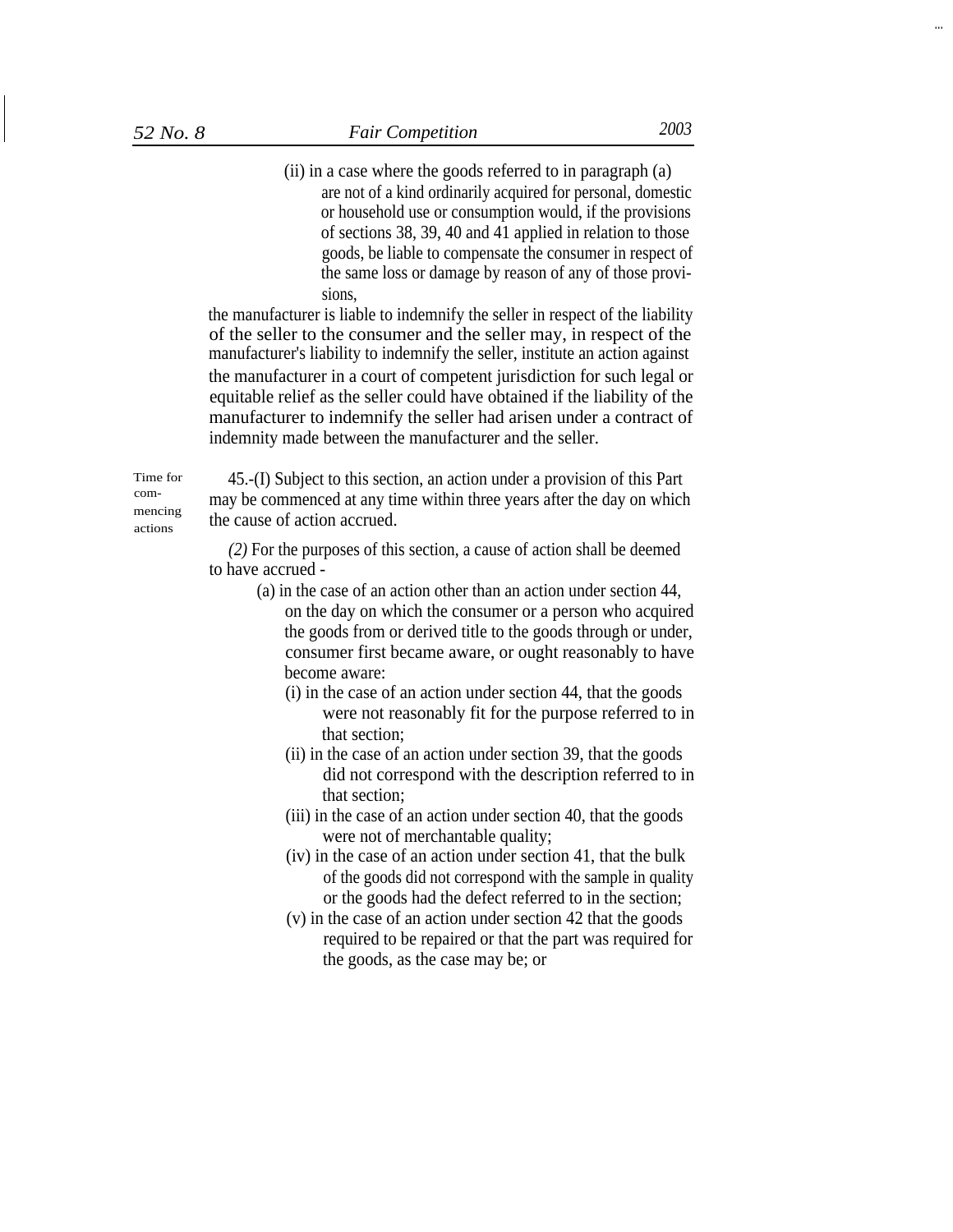- (vi) in the case of an action under section *43,* of the failure of the corporation to comply with the express warranty referred to in that section; or
- (b) in the case of an action under section *44,* on
	- $G$  the day, or the first day, as the case may be, on which the seller referred to in that section made a payment in respect of, or otherwise discharged in whole or in part, the liability of that seller to the consumer or that other person; or
	- (ii) the day on which a proceeding was instituted by the consumer or that other person against that seller in respect of that liability or, if more than one such proceeding was instituted, the day on which the first such proceeding was instituted, whichever was the earlier.

(3) In an action under a provision of this Part, it is a defence if the defendant proves that the action was not commenced within ten years after the time of the first supply to consumer of the goods to which the action relates.

 $46-(I)$  Any term of a contract (including a term that is not set out in Applicathe contract but is incorporated in the contract by another term of the tion of contract) that purports to exclude, restrict or modify, or has the effect of this Part excluding, restricting or modifying, any liability of a person to compensate or indemnify another person that may arise under this Part, is void.

(2) A term of a contract shall not be taken to exclude, restrict or modify the application of a provisions of this Part unless the term does so expressly or is inconsistent with that provision.

(3) Nothing in this section shall apply to a term of a contract referred to in sub-section (4) of section 47.

47.-(I) Notwithstanding section 44, in the case of goods other than goods of a kind ordinarily acquired for personal, domestic or household use or consumption, the liability under that section of a manufacturer to a seller is limited to a liability to pay to the seller an amount equal to:

excluded or modified

Limitation in certain circumstances of liability of rnanufacturer to a seller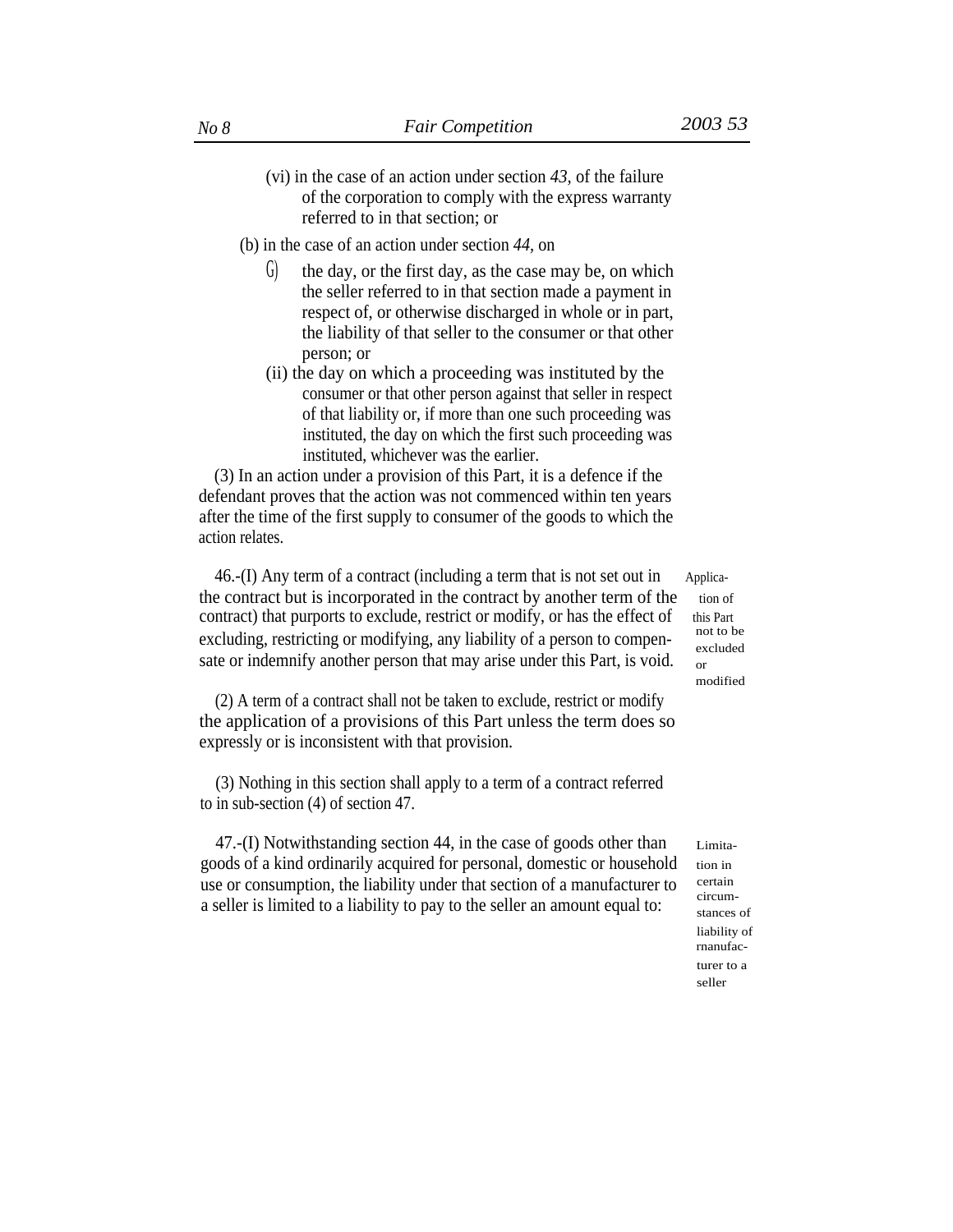(a) the cost of replacing the goods;

(b) the cost of obtaining equivalent goods; or

(c) the cost of having the goods repaired;

whichever is the lowest amount.

(2) Sub-section (1) shall not apply in relation to particular goods if the seller established that it is not fair or reasonable for the liability of the manufacturer in respect of those goods to be limited as mentioned in sub-section (I).

(3) In determining for the purposes of sub-section (2) whether or not it is fair or reasonable for the liability of a manufacturer to a seller in respect of goods to be limited as mentioned in sub-section (1), a court shall have regard to all the circumstances of the case and, in particular, to-

- (a) the availability of suitable alternative sources of supply of the goods;
- (b) the availability of equivalent goods; and
- (c) whether the goods were manufactured, processed or adapted to the .special order of the seller.

*(4)* Any term of a contract between the manufacturer and the seller imposing on the manufacturer a greater liability than the liability mentioned in sub-section (1), shall be subject to this section.

(5) In this section, the expressions ''manufacturer'' and ''seller'' have the same respective meanings as provided for under section *44.*

# PART V111

### PRODUCT SAFETY AND PRODUCT INFORMATION

Warning notice to public

48.-(I) Notwithstanding the provisions of this Act, the Commission may publish a notice in the *Gazette* containing -

- (a) a statement that goods of a kind specified in the notice are under public investigation to determine whether the goods will or may cause injury to any person; or
- (b) a warning of possible risks involved in the use of goods of a kind specified in the notice.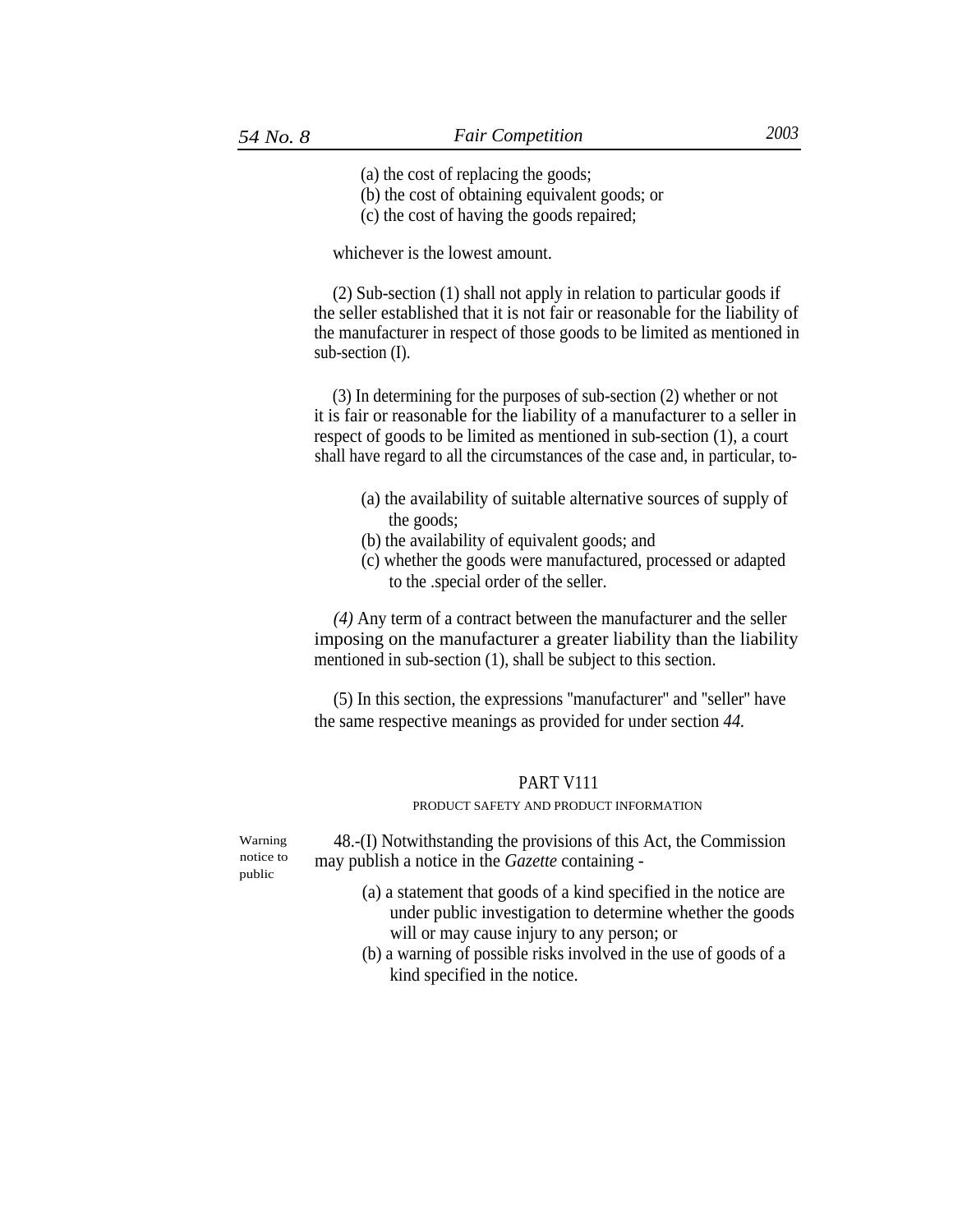(2) Where an investigation referred to in sub-section (1) has been completed, the Commission shall, as soon as practicable after the investigation has been completed, by notice published in the *Gazette,* announce the results of the investigation, and may announce in the notice whether and if so, what action is proposed to be taken in relation to the goods under this Part.

49.-(I) No person shall supply goods that are intended to be used, or are of a kind likely to be used, by a consumer if the goods are of a kind-

- (a) in respect of which there is a prescribed consumer product  $\qquad \qquad \ldots$ safety standard and which do not comply with that standard; goods
- (b) in respect of which there is in force a notice under this section declaring the goods to be unsafe goods; or
- (c) in respect of which there is in force a notice under this section imposing a permanent ban on those goods.

(2) The regulations may, in respect of goods of a particular kind, prescribe a consumer product safety standard consisting of such requirements as to -

- (a) performance, composition, contents, methods of manufacture or processing, design, construction, finish or packaging of the goods;
- (b) testing of the goods during, or after the completion of, manufacture or processing; and
- (c) the form and content of markings, warnings or instructions to accompany the goods, as are reasonably necessary to prevent or reduce risk of injury to any person.

(3) No person shall export goods or supply goods in the country which are prohibited by sub-section (1) unless the Minister has, by notice in writing given to such person, approval to export such goods.

(4) Where the Minister approves the export of goods under sub-section (3), the Minister shall cause a statement setting out particulars of the approval to be laid before the Nation Assembly at the next meeting after the approval.

Product safety standards unsafe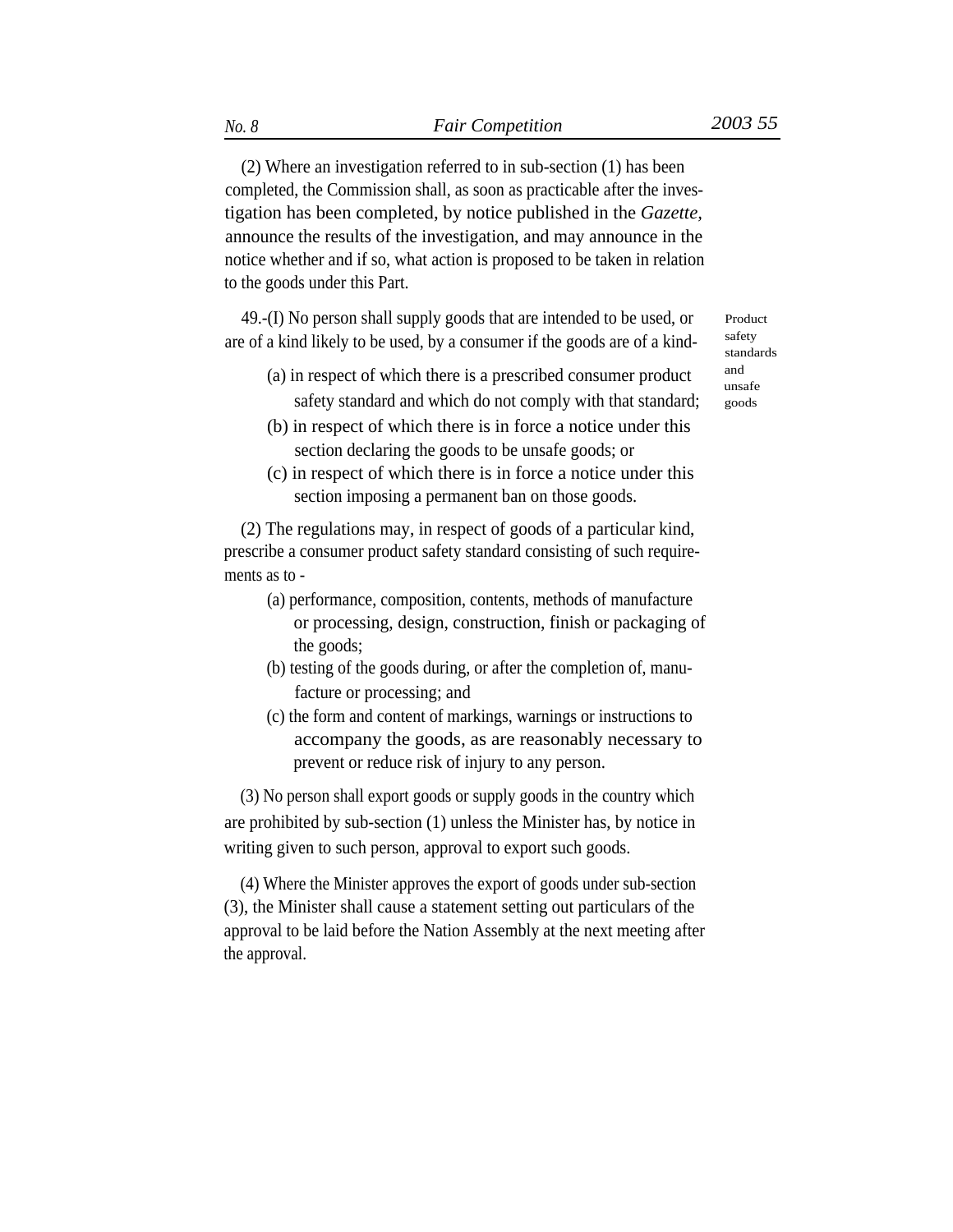*(5)* Where it appears to the Minister after consultation with the Commission that goods of a particular kind will or may cause injury to any person, the Minister may, by notice published in the Gazette, declare the goods to be unsafe, and shall forthwith impose a temporary ban on such goods.

*(6)* A notice and the temporary ban under sub-section *(5)* shall remain in force until the end of three months after the publication of the notice in the Gazette unless it is revoked before the end of that period.

- (7) Where:
	- (a) period of three months has elapsed after the date of publication of the notice in the Gazette declaring goods to be unsafe and a temporary ban has been imposed; and
	- (b) the supplier has failed to make good the defect, the Minister may, by notice published in the Gazette impose a permanent ban.
- (8) Where:
	- (a) the supplying of goods by any person constitutes a contravention of this section by reason that the goods do not comply with a prescribed consumer product safety standard;
	- (b) a person suffers loss or damage by reason of a defect in, or a dangerous characteristic of, the goods or by reason of not having particular information in relation to the goods; and
	- (c) the person would not have suffered the loss or damage if the goods had complied with that standard,

that person shall be deemed for the purposes of this Act to have suffered the loss or damage by the supplying of the goods.

### (9) Where:

(a) the supplying of goods by any person constitutes a contravention of this section by reason that there is in force a notice under this section declaring the goods to be unsafe goods or imposing a temporary or permanent ban on the goods; and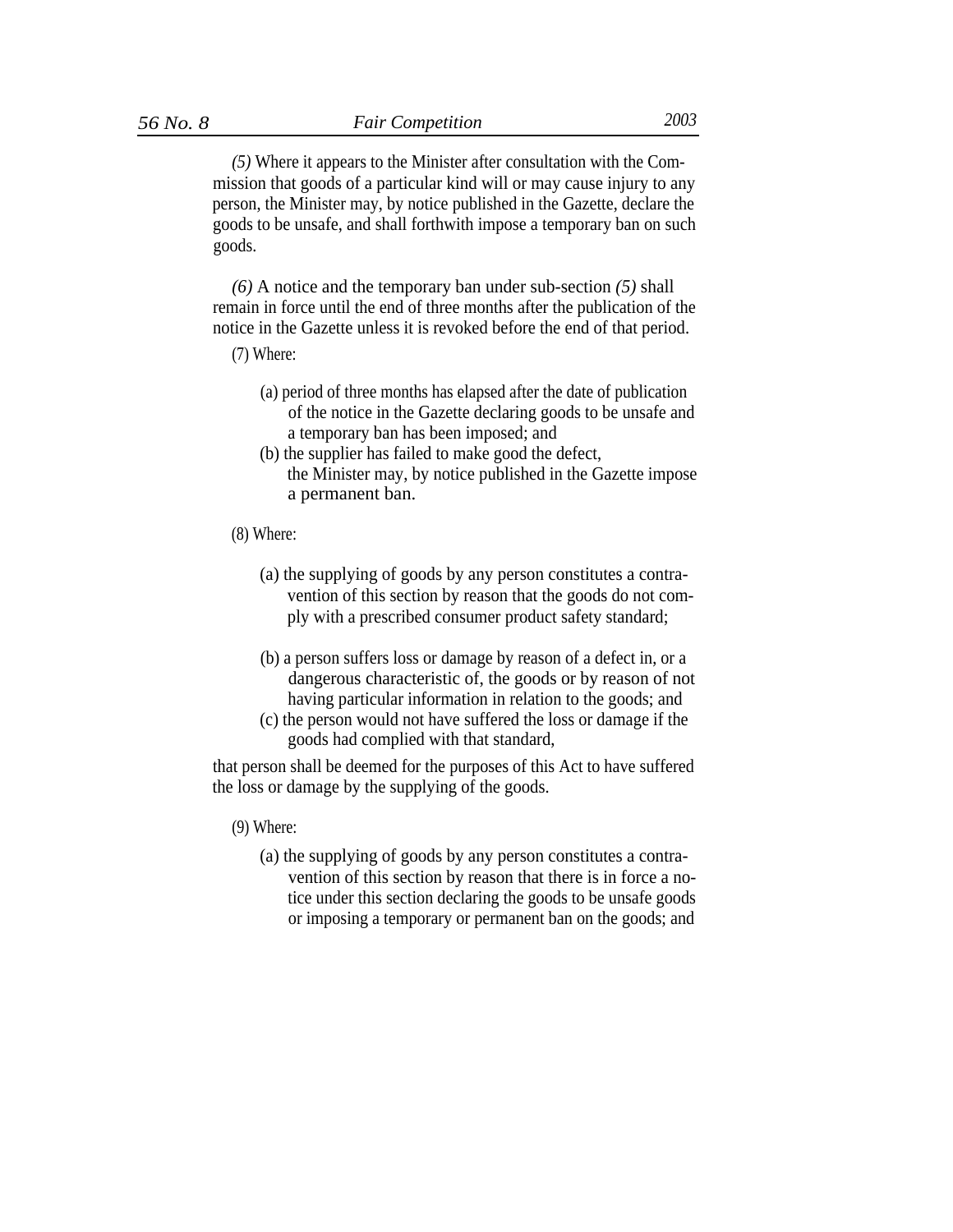(b) a person suffers loss or damage by reason of a defect in, or a dangerous characteristic of the goods, or by reason of not having particular information as to a characteristic of the goods,

that person, shall be deemed for the purposes of this Act to have suffered the loss or damage by supplying of such goods.

50.-(I) Subject to the provisions of the Standards Act, *1975* no person shall supply goods that are intended to be used, or are of a kind likely to be used, by a consumer, being goods of a kind in respect of which a consumer product information standard has been prescribed, unless he has complied with that Standard in relation to those goods.

Product Infonnation Act No.3 of 1 975

(2) The regulations may, in respect of goods of a particular kind, prescribe a consumer product information standard consisting of such requirements as to:

- (a) the disclosure of information relating to the performance, cornposition, contents, methods of manufacture or processing, design, construction, finish or packaging of the goods; and
- (b) the form and manner in which that information is to be disclosed on or with the goods,

as are reasonably necessary to give persons using the goods information as to the quantity, quality, nature or value of the goods.

- (3) Where:
	- (a) the supplying of goods by any person constitutes a contravention. of this section by reason that he has not complied with a prescribed consumer product information standard in relation to the goods;
	- (b) a person suffers loss or damage by reason of not having particular information in relation to the goods; and
	- (c) the person would not have suffered the loss or damage if he had complied with that standard in relation to the goods,

that person shall be deemed, for the purposes of this Act, to have suffered the loss or damage by supplying such goods.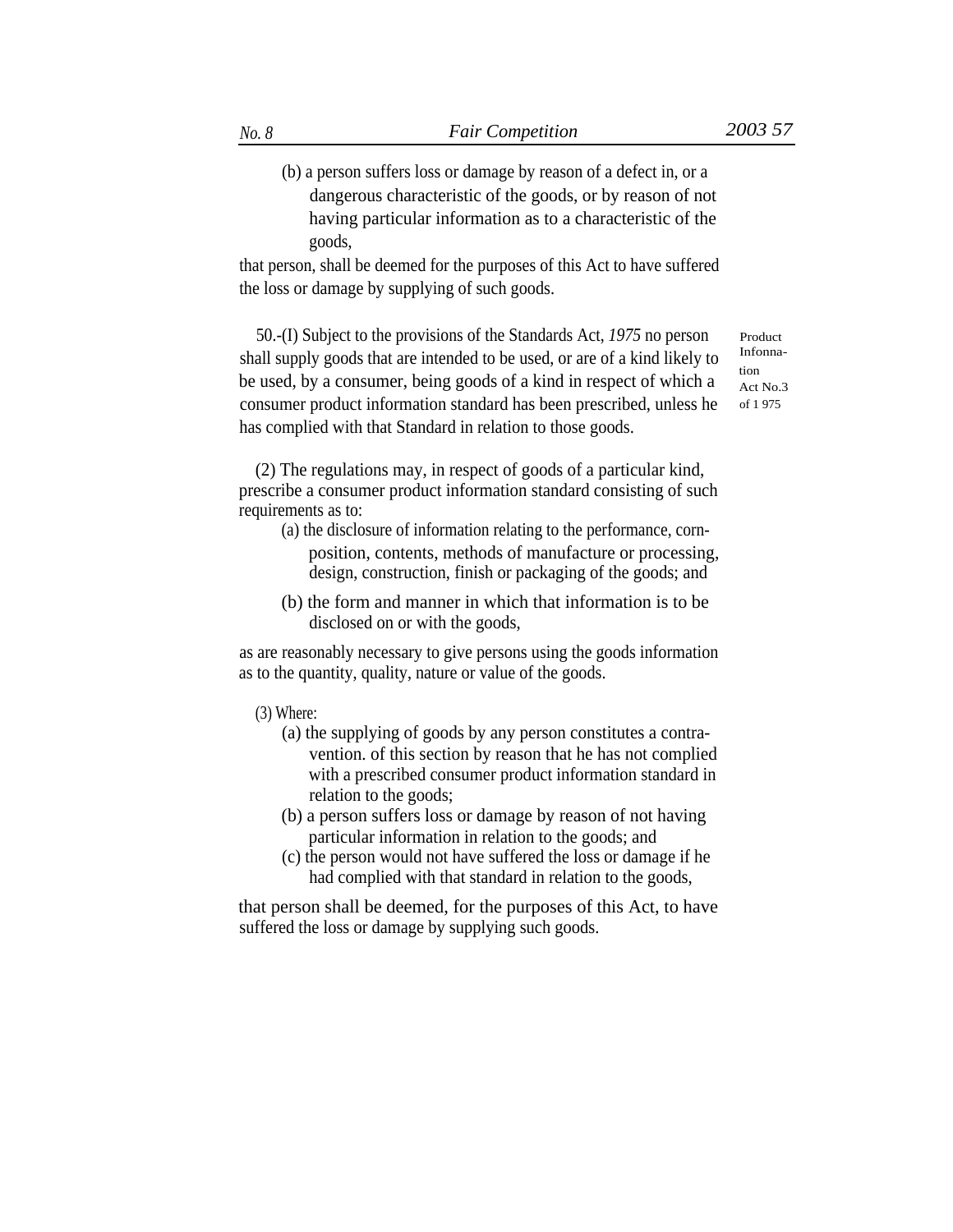Minister to declare product safety information standards

Power of 51.-(I) The Minister may, by a notice published in the *Gazette,* declare that, in respect of goods of a kind specified in the notice, a particular standard, or a particular part of a standard, prepared or approved by the Bureau of Standards or by a prescribed association or body, or such a standard or part of a standard with additions or variations specified in the notice, is a consumer product safety standard for the purposes of section 49 or a consumer product information standard for the purposes of section *50.*

> (2) Where a notice is so published, the standard, or the part of the standard, referred to in the notice, or the standard or part of a standard so referred to with additions or variations specified in the notice, as the case may be, shall be deemed to be a prescribed consumer product safety standard for the purposes of section 49 or a prescribed consumer product information standard for the purposes of section *50,* as the case may be.

> (3) Sub-section (1) shall not authorise the publication of a notice in relation to goods of a particular kind if the standard or the part of the standard referred to in the notice, or the standard or the part of the standard so referred to with additions and variations specified in the notice is inconsistent with a standard prescribed in relation to goods of that kind by regulations made for the purposes of section 49 or *50.*

certain notices to be given pers

Copies of 52.-(l) Where the Commission publishes notice in the *Gazette* under paragraph (1) of section 48, the Commission shall, within fourteen days, either:

- to (a) cause a copy of the notice to be given to each person who, to supplier or be the knowledge of the Commission, supplies goods of the kind published to which the notice relates; or in certain
- $\sum_{\text{newspa-}}$  (b) cause a copy of the notice to be published in a newspaper circulating in each part of the country where goods of the kind to which the notice relates are, to the knowledge of the Commission supplied.

(2) Any failure to comply with sub-section (1) in relation to a notice shall not invalidate the notice.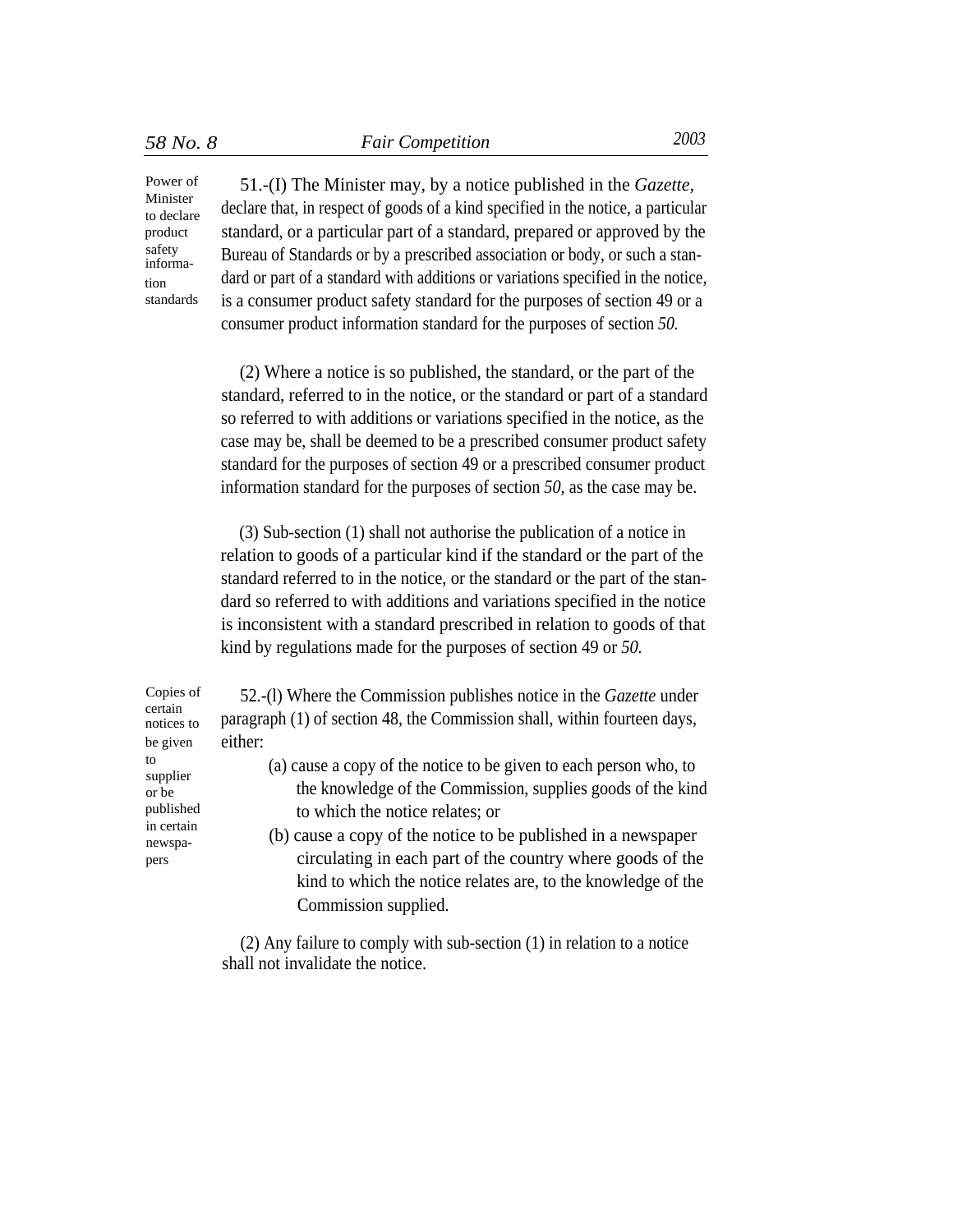product

recall

-

# *PART IX* PRODUCT RECALL

53. -(I) Where- Compul-

- (a) any person supplies goods that are intended to be used, or are  $\frac{Sory}{s}$ of a kind likely to be used, by a consumer, and:
	- (i) it appears to the Minister that the goods are goods of a kind which will or may cause injury to any person;
	- (ii) the goods are goods of a kind in respect of which there is a prescribed consumer product safety standard and the goods do not comply with that standard; or
	- (iii) the goods are goods of a kind in relation to which there is in force a notice under sub-section *(5)* or (7) of section *49,* and
- (b) it appears to the Minister that the supplier has not taken satisfactory action to prevent the goods causing injury to any person,

the Minister may, by notice published in the *Gazette,* require the supplier:

- (c) to take action within the period specified in the notice to recall the goods;
- (d) disclose to the public, or to a class of persons specified in the notice, in the manner and within the period specified in the notice, one or more of the following:
	- (i) the nature of a defect in, or a dangerous characteristic of, the goods identified or the notice;
	- (ii) the circumstances, being circumstances identified in the notice, in which the use of the goods is dangerous;
	- (iii) the procedures for disposing of the goods specified in the notice; or
- (e) to inform the public, or a class of persons specified in the notice, in the manner and within the period specified in the notice that the supplier undertakes to do whichever of the following the supplier thinks is appropriate:

I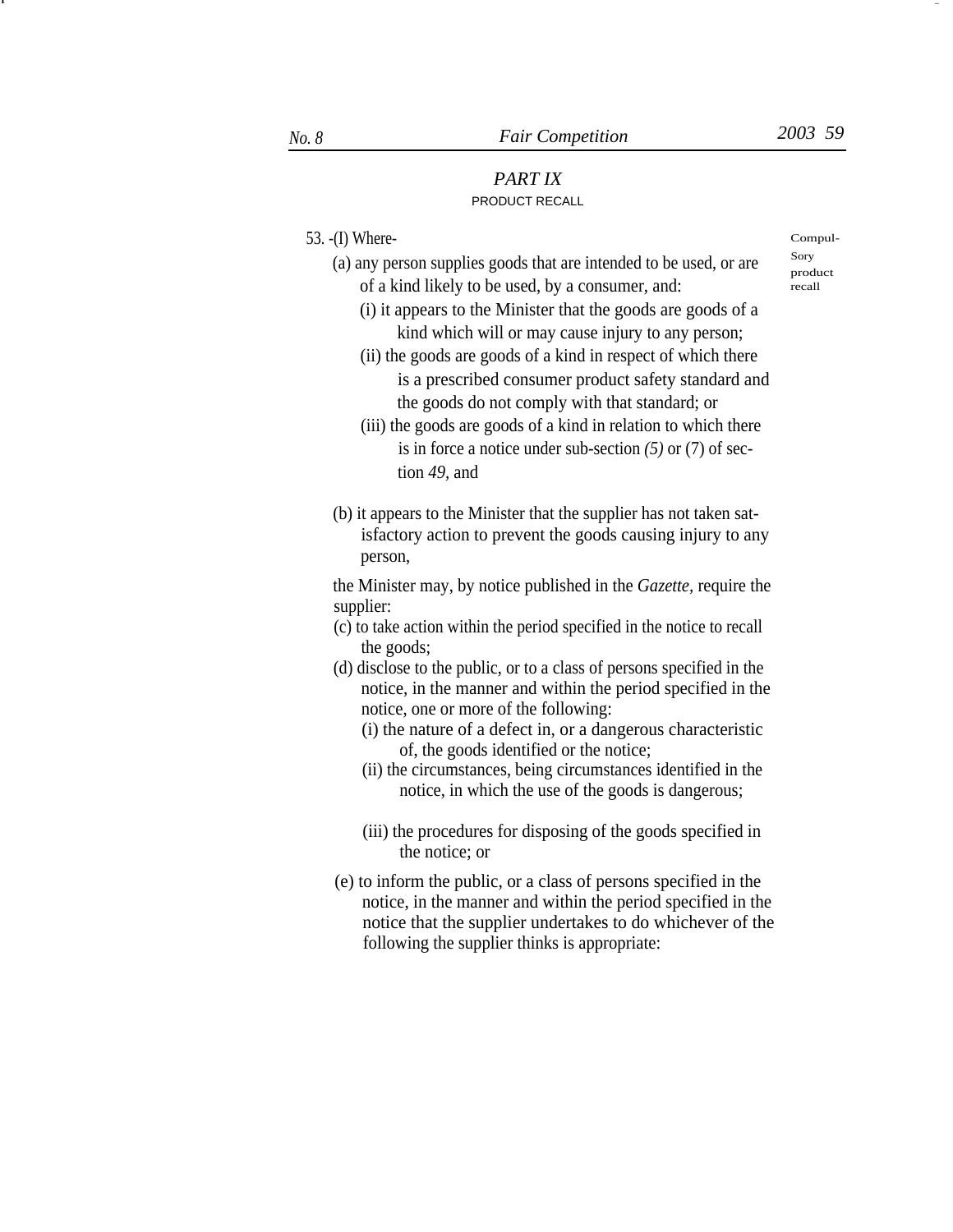- *(i)* except where the notice identifies a dangerous characteristic of the goods - repair the goods;
- (ii) replace the goods;
- *(iii)* refund to a person to whom the goods were supplied (whether by the supplier or by another person) the price of the goods,

within the period specified in the notice.

(2) Notwithstanding the provisions of subparagraph (iii) of subsection(l)(e), where the Minister, in a notice under sub-section  $(1)$ , requires the supplier to take action under paragraph (e) of subsection (1), the Minister may specify in the notice that, where:

- (a) the supplier chooses to refund the price of the goods; and
- (b) a period of more than 12 months has elapsed since a person (whether or not the person to whom the refund is to be made) acquired the goods from the supplier, the amount of a refund may be reduced by the supplier by an amount attributable to the use which a person has had of the goods, being an amount calculated in a manner specified in the notice.

(3) The Minister may, by notice published in the *Gazette,* give directions as to the manner in which the supplier is to carry out a recall of goods required under sub-section (I).

(4) Where the supplier, under sub-section (1) undertakes to repair goods, the supplier shall cause the goods to be repaired so that:

- (a) any defect in the goods identified in the notice under subsection (1) is remedied; and
- (b) if there is a prescribed consumer product safety standard in respect of the goods - the goods comply with that standard.

(5) Where the supplier, under sub-section (1), undertakes to replace goods, the supplier shall replace the goods with like goods which:

- (a) if a defect in, or a dangerous characteristic of, the first mentioned goods was identified in the notice under sub-section (1), do not contain that defect or have that characteristic; and
- (b) if there is a prescribed consumer product safety standard in respect of goods of that kind, comply with that standard.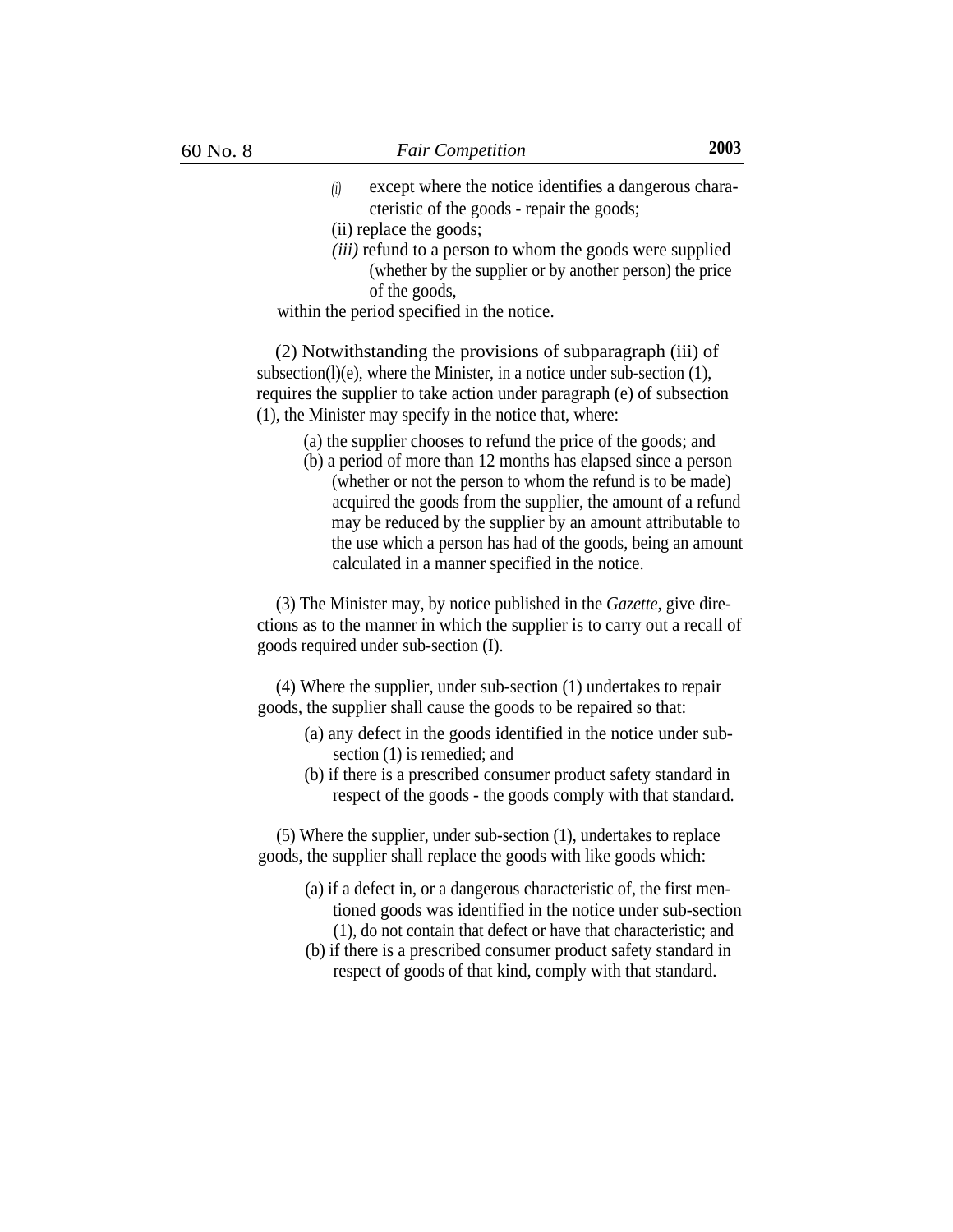(6) Where the supplier, under sub-section (1) undertakes to repair goods or replace goods, the cost of the repair or replacement, including any necessary transportation costs, shall be borne by the supplier.

(7) Where goods are recalled, whether voluntarily or in accordance with a requirement made by the Minister under paragraph (d) of subsection (1), a person who has supplied any of the recalled goods to another person outside the country shall, as soon as practicable after the supply of those goods, give a notice in writing to that other person:

- (a) stating that the goods are subject to recall;
- (b) if the goods contain a defector have a dangerous characteristic - setting out the nature of that defect or characteristic; and
- (c) if the goods do not comply with a prescribed consumer product safety standard in respect of the goods - setting out the nature of the non compliance.

(8) Where a person is required under sub-section (7) to give a notice in writing to another person, the first-mentioned person shall, within ten days after giving that notice, provide the Minister with a copy of that notice.

(9) Any person who contravenes sub-section (8), commits an offence and is liable on conviction:

- (a) in the case of a person not being a body corporate, to a fine of not less than fifty thousand and not exceeding one million shillings or to imprisonment for a term not exceeding twelve months; or
- (b) in the case of a person being a body corporate, to a fine of not less than one hundred thousand shilling and not exceeding five million shillings.

54. Where a notice under sub-section 53(l) is in force in relation to compliany person, such person: ance with ance with an ance with an ance with an angle of  $\alpha$ 

| (a) shall comply with the requirements and directions in the | product<br>recall |
|--------------------------------------------------------------|-------------------|
| notice; and                                                  | order             |
| $(b)$ shall not:                                             |                   |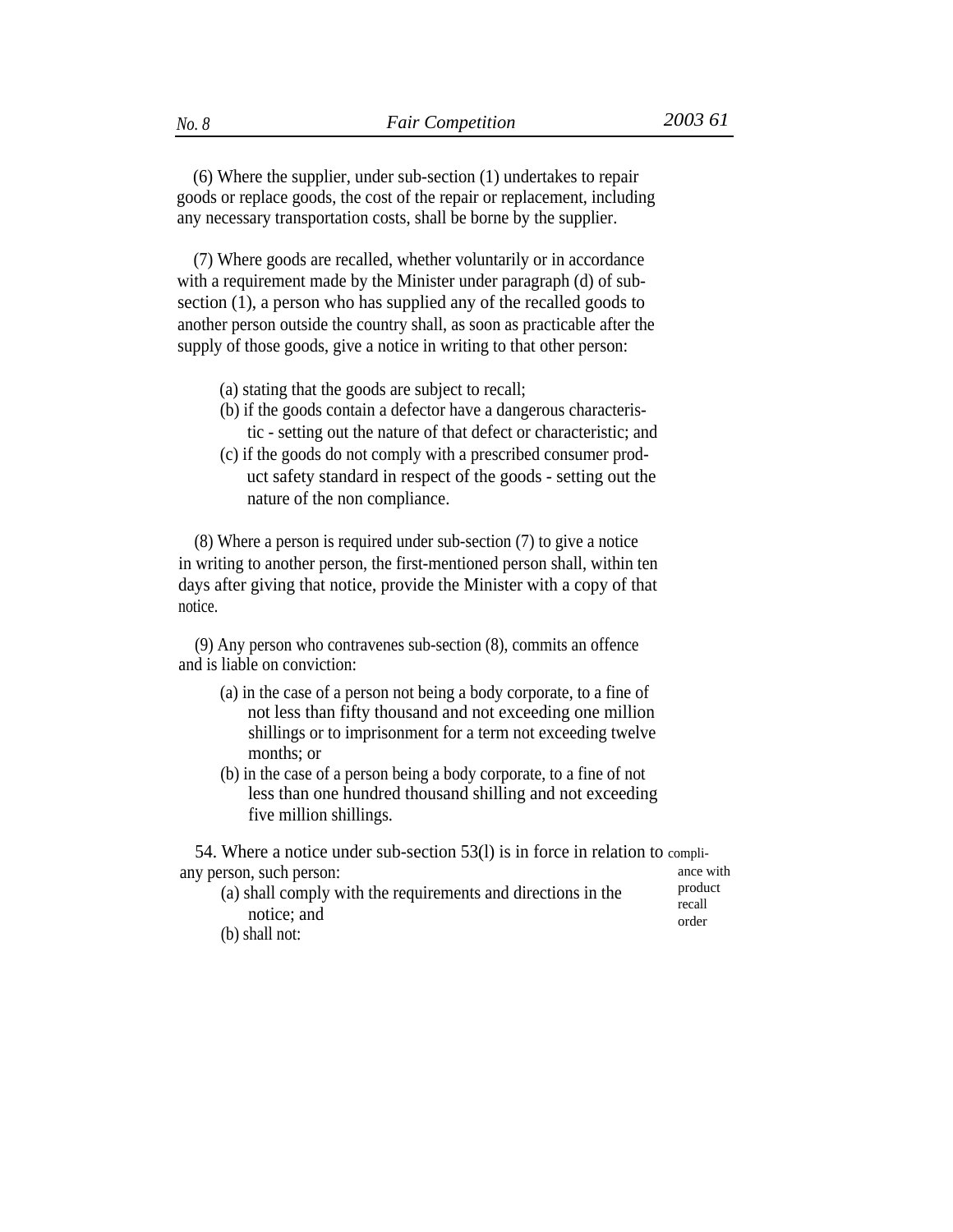contravention

- (i) where the notice identifies a defect in, or a dangerous characteristic of the goods, supply goods of the kind to which the notice relates and which contain that defect and have that characteristic; or
- (ii) in any other case, supply goods of the kind to which the notice relates.

Loss or  $55$ . Where:<br>damage  $(2)$  a per-

- damage (a) a person contravenes the provisions of section 54 by:<br>
contra(i) supplying goods of a kind in relation to which a notice
	- under sub-section (1) of section 53 is in force; or
- of (ii) failing to comply with the requirements of such a notice; product and
- $r_{\text{order}}$  (b) a person suffers loss or damage by reason of a defect in, or a dangerous characteristic of, the goods or by reason of not having particular information as to a characteristic of the goods,

that person shall be deemed for the purposes of this Act to have suffered loss or damage by the supplying of the goods; or by the failure of supplier to comply with the notice, as the case may be.

Notification of voluntary recall

56.-(I) Notwithstanding the provisions of this Act, where a person voluntarily takes action to recall goods because the goods will or may cause injury to any person, he shall, within two days after taking that action, give a notice in writing to the Commission:

- (a) stating that the goods are subject to recall; and
- (b) setting out the nature of the defect in, or dangerous characteristics of, the goods.

(2) A person who contravenes sub-section (1), commits an offence and is liable on conviction:

- (a) in the case of a person not being a body corporate to a fine of not less than fifty thousand shillings and not exceeding one million shillings or to imprisonment for a term not exceeding twelve months; or
- (b) in the case of a person being a body corporate to a fine of not less than one hundred thousand shillings and not exceeding five million shillings.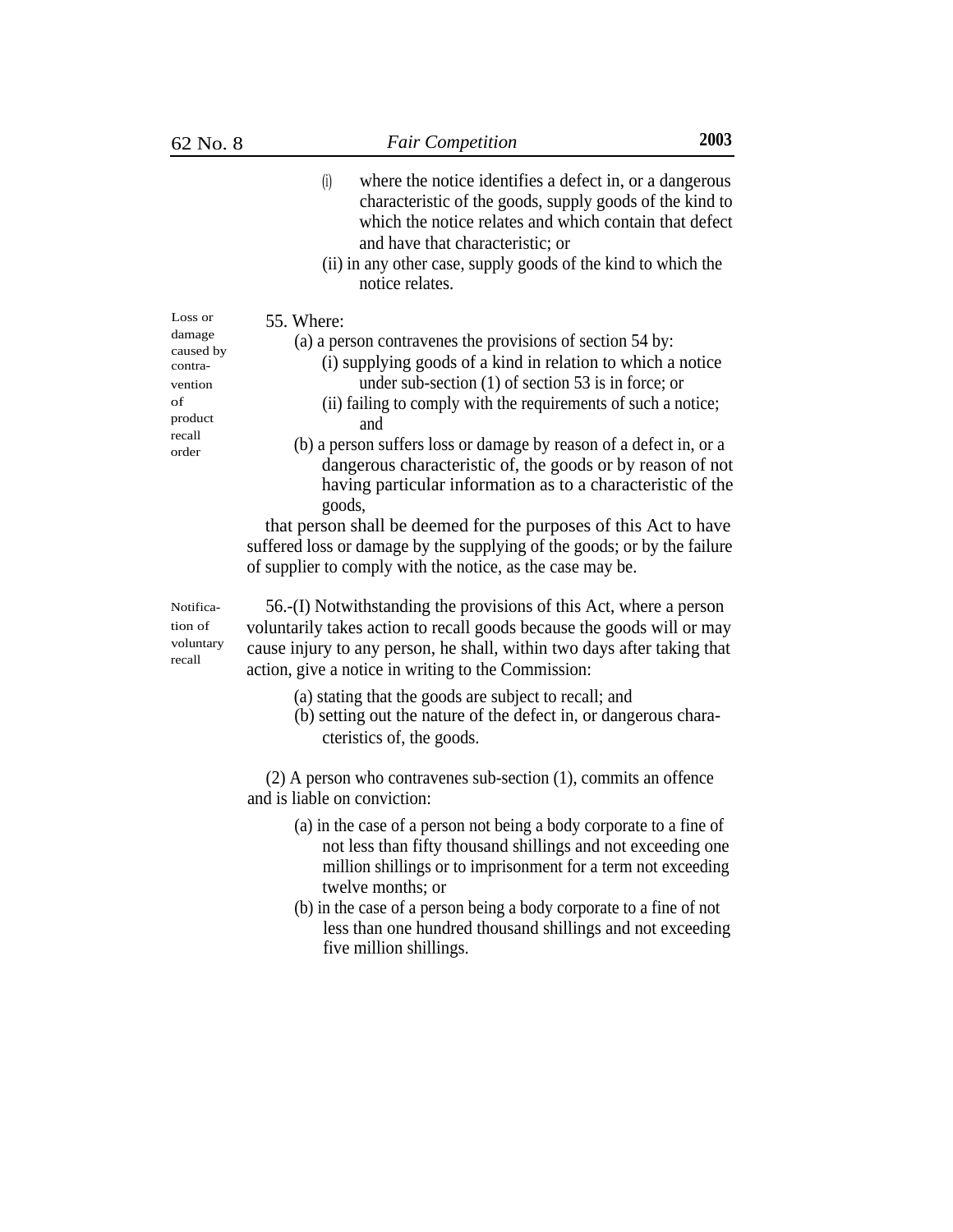# *PART X*

# OFFENCES, PENALTIES AND REMEDIES

| 57.- $(I)$ A person shall not:                        | Person   |
|-------------------------------------------------------|----------|
|                                                       | involved |
| (a) aid, abet, counsel or procure;                    | in an    |
| (b) conspire with others to commit;                   | offence  |
| (c) be directly or indirectly knowingly concerned in; |          |

an offence against this Act by another person (in this section referred to as the ''primary offence'').

(2) For the purposes of this Part, a person who commits an offence against sub-section (1) is ''involved'' in the primary offence.

*58.-(I)* Where the Commission is satisfied that a person has committed or is likely to commit an offence against this Act (other than Parts VI or VII), it may make a compliance order under this section against that person and any person involved in the offence.

(2) A person against whom a compliance order is made commits an offence if that person fails to comply with the order.

*(3)* A compliance order may require a person to refrain from conduct in contravention of this Act or to take actions to comply with this Act, and shall specify the time for compliance with the order and the duration of the order.

(4) The Commission may make an interim compliance order pending a proper consideration of a matter if the Commission is of the opinion that there is an imminent danger of substantial damage to a person if a threatened or likely offence is committed or there are other good reasons for making such an order.

(5) Without limiting the generality of sub-section (3), where the Commission is satisfied that a person (in this sub-section referred to as the ''acquirer'') has acquired shares or other assets in breach of sub-section (1) of section I 1, the Commission may make an order at any time within three years after the acquisitionCornphance orders and compliance agreements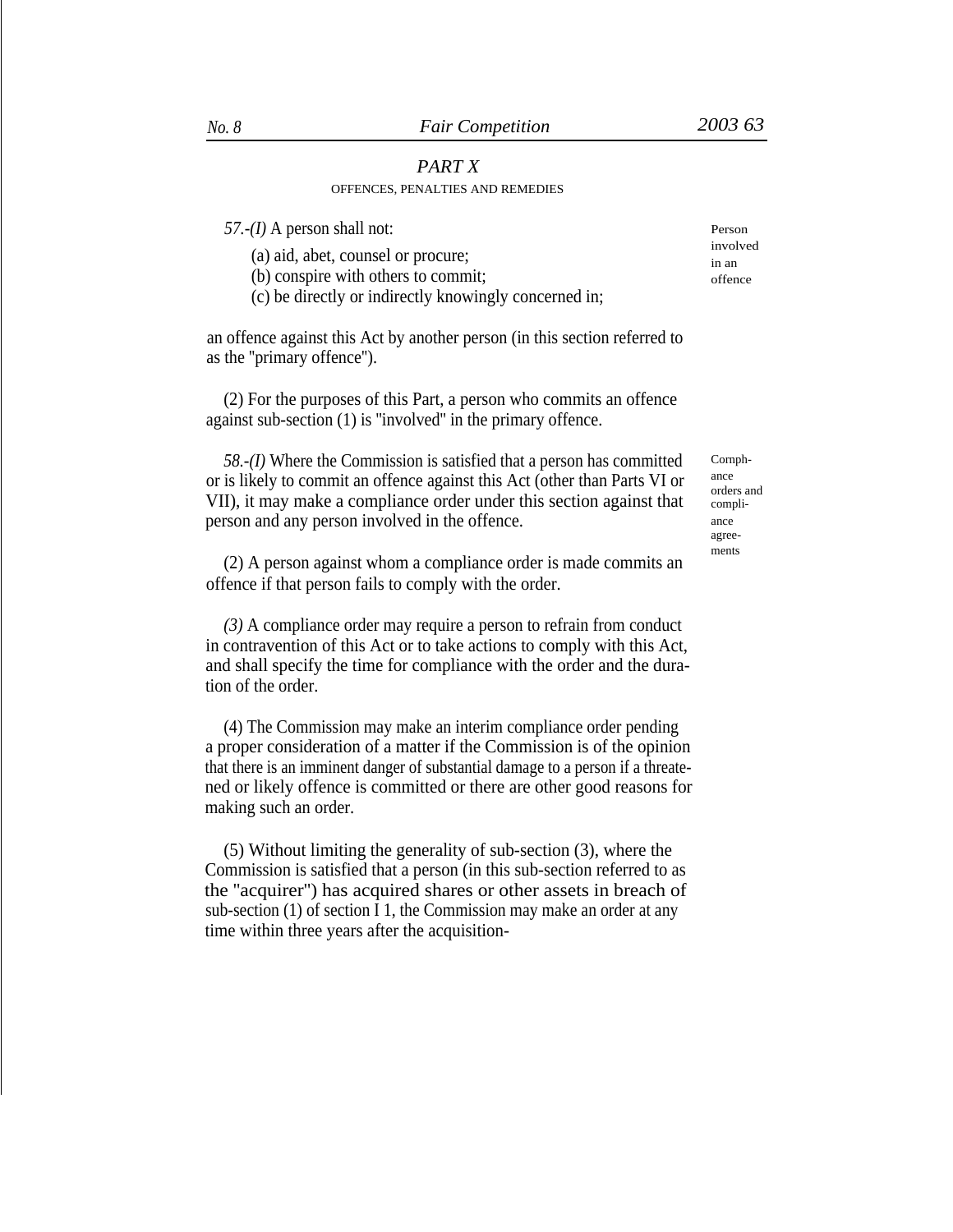- 
- (a) requiring the acquirer to dispose of some or all of the shares or assets within such time as the Commission specifies in the order;or
- (b) declaring the acquisition to be void, requiring the acquirer to transfer some or all of the shares or assets back to the person from whom the acquirer acquired the shares or assets (in this sub-section referred to as the ''vendor'') and requiring the vendor to refund to the acquirer some or all of the amounts received by the vendor in respect of the acquisition, as the Commission specifies in the order.

(6) Without limiting the generality of the provisions of sub-section (3), where the Commission is satisfied that a person has committed an offence against this Act (other than under Parts VI and VII), the Commission may order that person to publish, in such manner and within such time as the Commission sees fit, such information as Director General it considers appropriate relating to the offence.

(7) A compliance order shall be made in writing specifying the grounds for making the order.

(8) The Commission may enter into an agreement in writing, referred to in this section as a"compliance agreement'', whereby a person undertakes to the Commission to refrain from conduct in contravention of this Act from a date, and for a period of time, specified in the compliance agreement or for the disposal of shares or assets and other matters referred to in sub-section (5), on such terms and conditions as the Commission deems appropriate.

(9) A compliance order shall be enforceable as an order of the High Court.

(I 0) A copy of a compliance order or compliance agreement shall be placed on the Public Register and, in the case of a compliance order, a copy shall be served on the person against whom it is made.

(I 1) Notwithstanding any law to the contrary, a copy of a compliance order or compliance agreement duly certified by the Commission shall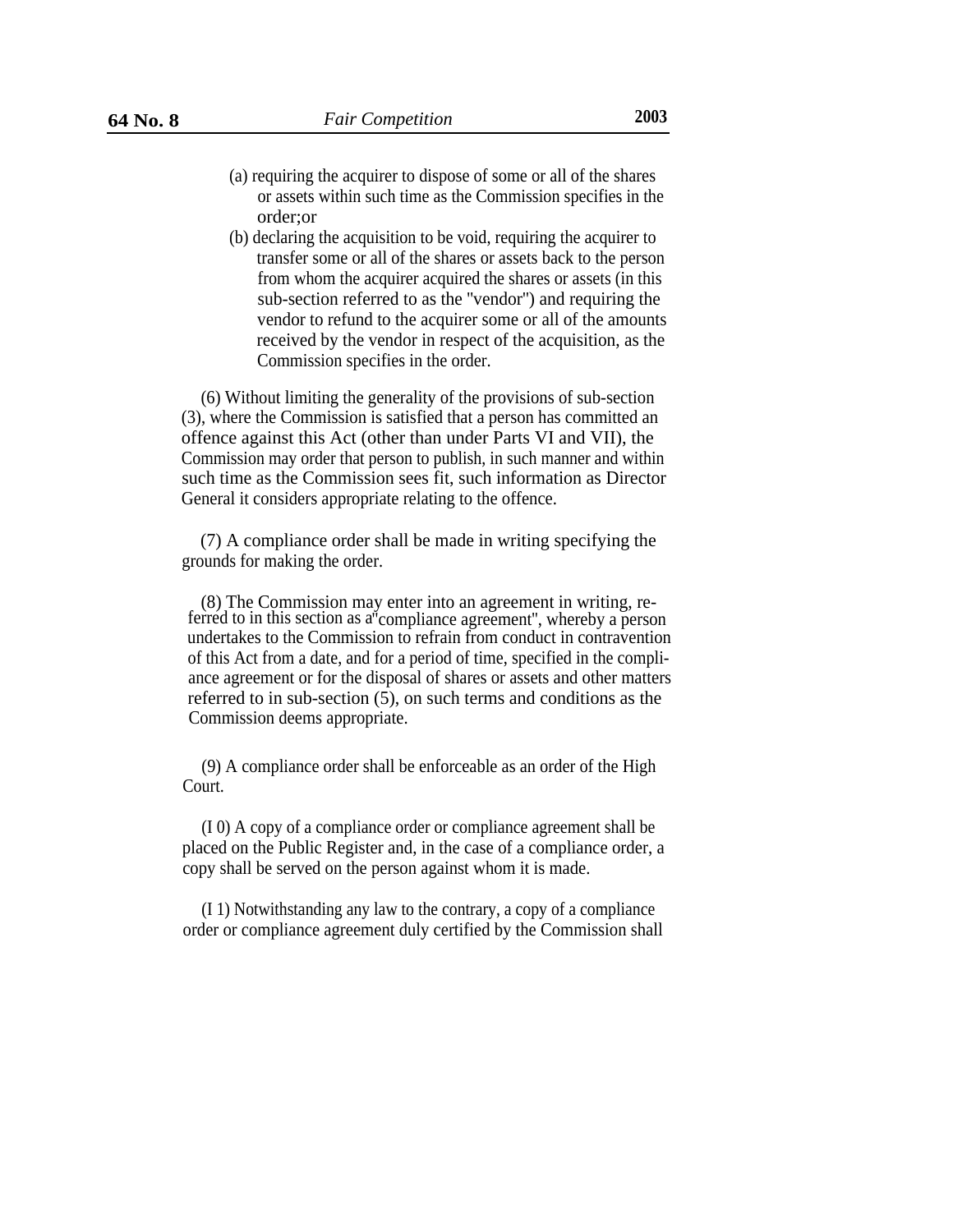be conclusive evidence in any court of the making of the order and the grounds for making it or the making of the compliance agreement.

(I 2) The Commission does not have jurisdiction to make compliance orders or enter into compliance agreements in relation to breaches of conditions or warranties implied under Part VI or manufacturers obligations under Part VII

59.-(I) Any person who suffers loss or damage as a result of an offence against this Act (other than under Parts VI or V11) may apply to the Commission for compensatory orders under this section against the person who committed the offence and any person involved in the offence, whether or not they have been convicted of the offence.

Compensatory orders

(2) An application under sub-section (1) may be made at any time within three years after the loss or damage was suffered or the applicant became aware of the offence, whichever is the later.

(3) The Commission may make orders under this section against the person who committed the offence and any person involved in the offence (in this section referred to as the ''respondents'') as the Commission considers appropriate to compensate the applicant for the loss or damage suffered by the applicant or to prevent or reduce such loss or damage, including the orders in sub-section (4).

- (4) The orders referred to in sub-section (3) are:
	- (a) an order requiring the respondents to pay money;
	- (b) an order requiring the respondents to supply goods or services for specified periods or on specified terms and conditions;
	- (c) an order declaring void, terminating or varying a contract;
	- (d) an order requiring the respondents to pay the costs of the applicant or of a person appearing at the hearing or producing documents.

(5) Any person against whom a compensatory order is made commits an offence if that person fails to comply with the order.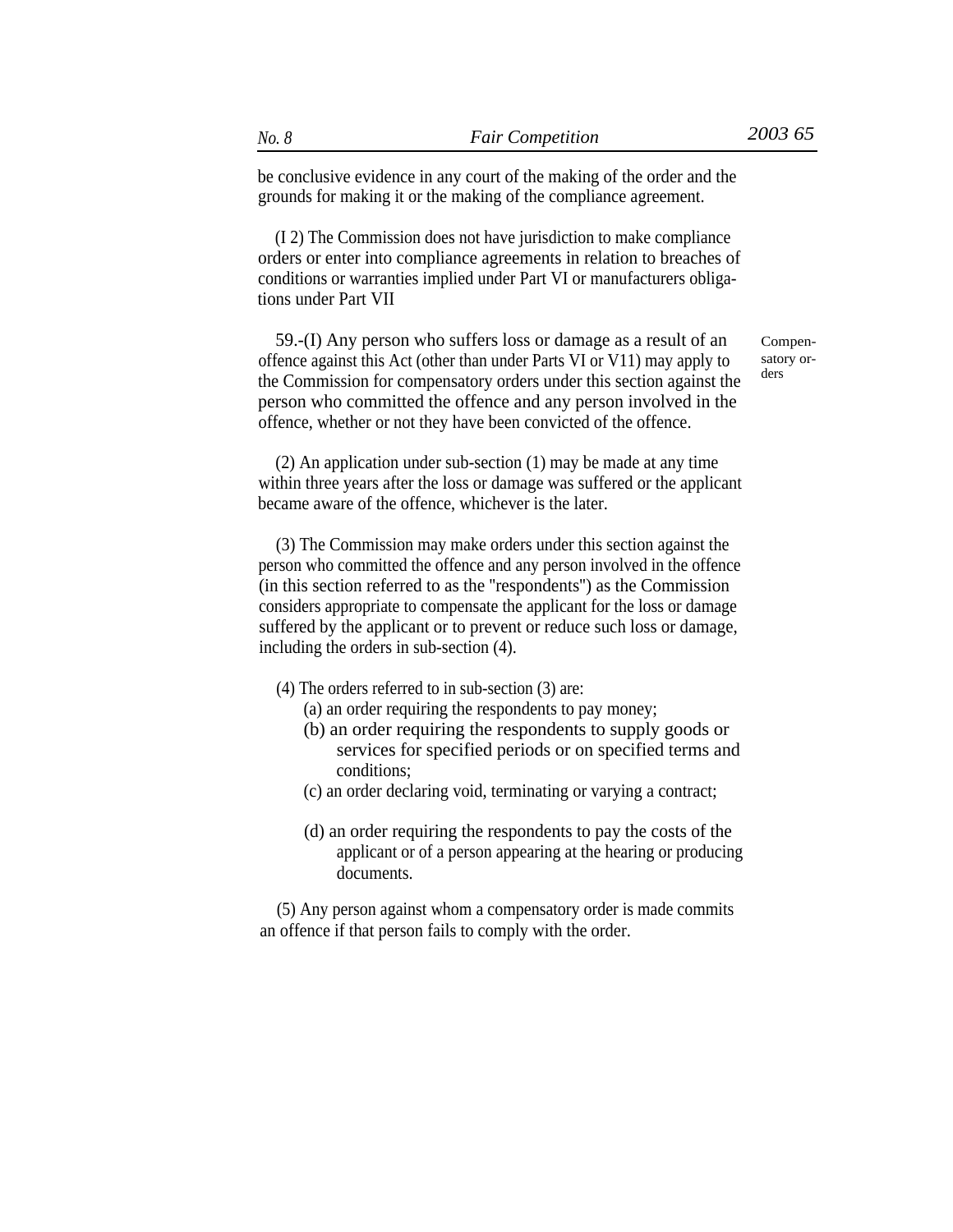(6) Any person who suffers loss or damage as a result of breach of a condition or warranty implied under Part VI or a manufacturer's obligation under Part VII may seek a relief in a Court of competent jurisdiction but shall not seek, and the Commission shall not grant, a compensatory order under this section.

(7) Orders of the Commission under this section shall be enforceable as orders of the High Court.

60.-(I) Where a person commits an offence against this Act (other than under Part VI, Part VII or sections 58, 59 or 88) or is involved in such an offence, the Commission may impose on that person a fine of not less than five percent of his annual turnover and not exceeding ten percent of his annual turnover. **Offences** 

> (2) If the Commission is satisfied that a monetary value can reasonably be placed on the damage including loss of income suffered by a person as a result of an offence against this Act, the convicted person shall, in addition to any other penalty which may be imposed, be liable to a fine of two times such monetary value, which the Commission shall order to be paid to the person suffering the damage.

> (3) Where a person charged with an offence under this Act is a body corporate, every person who, at the time of the commission of the offence, was a director, manager or officer of the body corporate may be charged jointly in the same proceedings with such body corporate and where the body corporate is convicted of the offence, every such director, manager or officer of the body corporate shall be deemed to be guilty of that offence unless he proves that the offence was committed without his knowledge or that he exercised all due diligence to prevent the commission of the offence.

> (4) For the purposes of this section, any partner of a firm shall be jointly and severally liable for the acts or omissions of any other partner of the same firm done or omitted in the course of the firm's business.

> (5) A person who contravenes section 16 is not liable to fines under this section but may be subject to compliance orders under section 58 and compensatory orders under section 59.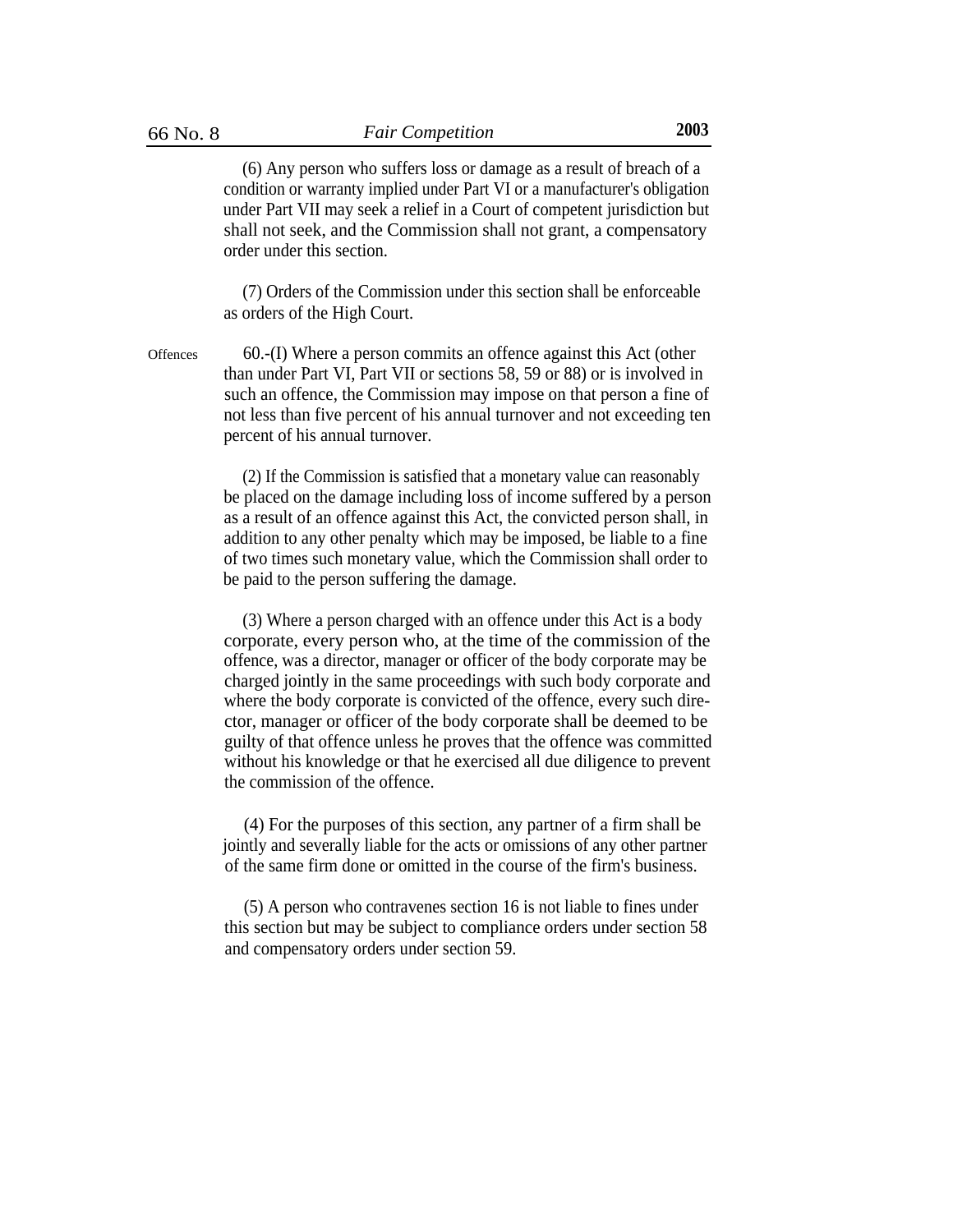*(6)* Any person who contravenes section 15 is not liable to fines under this section but may be subject to compliance orders under section 5 8 and compensatory orders under section 59.

*(7)* Any person who breaches a condition or warranty implied under Part VI or a manufacturers obligation under Part V11 is not liable to fines under this section.

(8) The Commission may act upon an offence at any time within six years after the commission of the offence.

# **PART X1**

## APPEALS TO THE FAIR COMPETITION TRIBUNAL

61.-(l) Any person that has a pecuniary and material grievance arising Appeals

- from a decision of the Commission:<br>
(a) to grant or refuse to grant an exemption under section 12 or  $\frac{13}{\text{of the}}$ <br>  $\frac{13}{\text{Commis}}$ *13;* Commis-
	- (b) to make or not to make a compliance order under section  $58$ ; sion or
	- (c) to make or not to make a compensatory order under section 59,

may appeal to the Tribunal for review of the decision within 28 days after notification or publication of the decision.

(2) An appeal under sub-section (1) shall be by way of a rehearing.

(3) Any person that has a pecuniary and material grievance arising from a decision of the Commission other than a decision referred to in sub-section (1) may appeal to the Tribunal for review of the decision within 28 days after the notification or publication of the decision.

(4) The grounds for an appeal under sub-section (3) shall be that:

- (a) the decision made was not based on evidence produced;
- (b) there was an error in law;
- (c) the procedures and other statutory requirements applicable to the Commission were not complied with and non-compliance materially affected the determination;
- (d) the Commission did not have power to make the determination.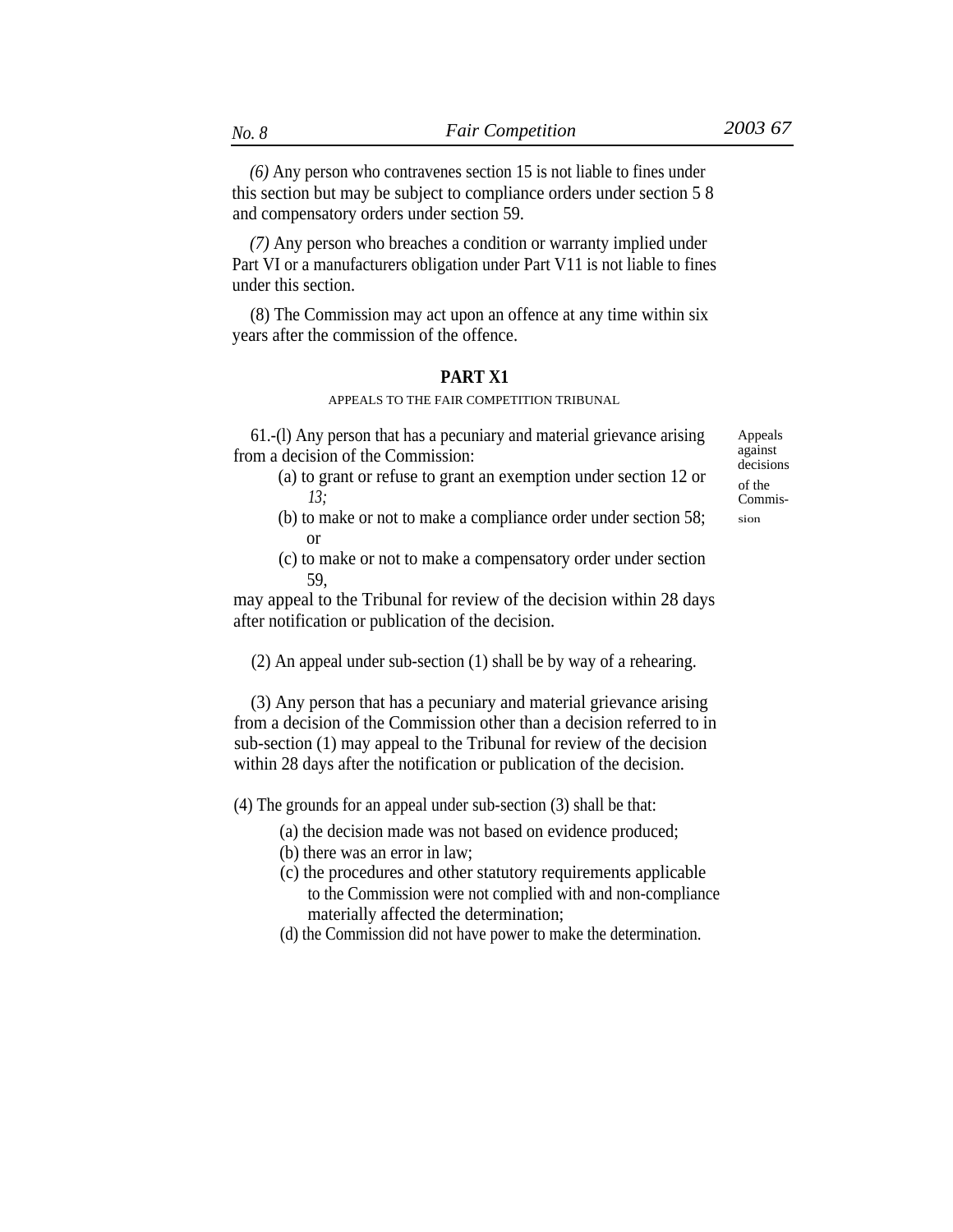(5) On an appeal under this section the Tribunal shall make a determination affirming, setting aside or varying the decision of the Commission or it may direct the Commission to reconsider the matter or specified parts of the matter to which the appeal relates.

(6) In reconsidering a matter referred back to it under sub-section (5), the Commission shall have regard to the Tribunal's reasons for giving the direction.

(7) For the purposes of an appeal under this section, the Tribunal:

- (a) may perform all the functions and exercise all the powers of the Commission; and
- (b) may make such orders as to the payment of any person's costs of the review as it deems appropriate.

(8) The decisions of the Tribunal on appeals under this section shall be final.

## PART XII

### FAIR COMPETITION COMMISSION

Estab- $62$ -(I) There is hereby established a Commission to be known as the lishment Fair Competition Commission. of the commis-

(2) The Commission shall be independent and shall perform its functions and exercise its powers independently and impartially without fear or favour.

(3) The Commission shall be a body corporate with perpetual succession and subject to this Act, shall -

(a) be capable of suing and being sued in its corporate name;

- (b) be capable of acquiring, holding and disposing of real and personal property;
- (c) have power to exercise and perform the powers and functions conferred on it by or under this Act;
- (d) have power to do and suffer all such other acts and things a body corporate may by law do and suffer.

sion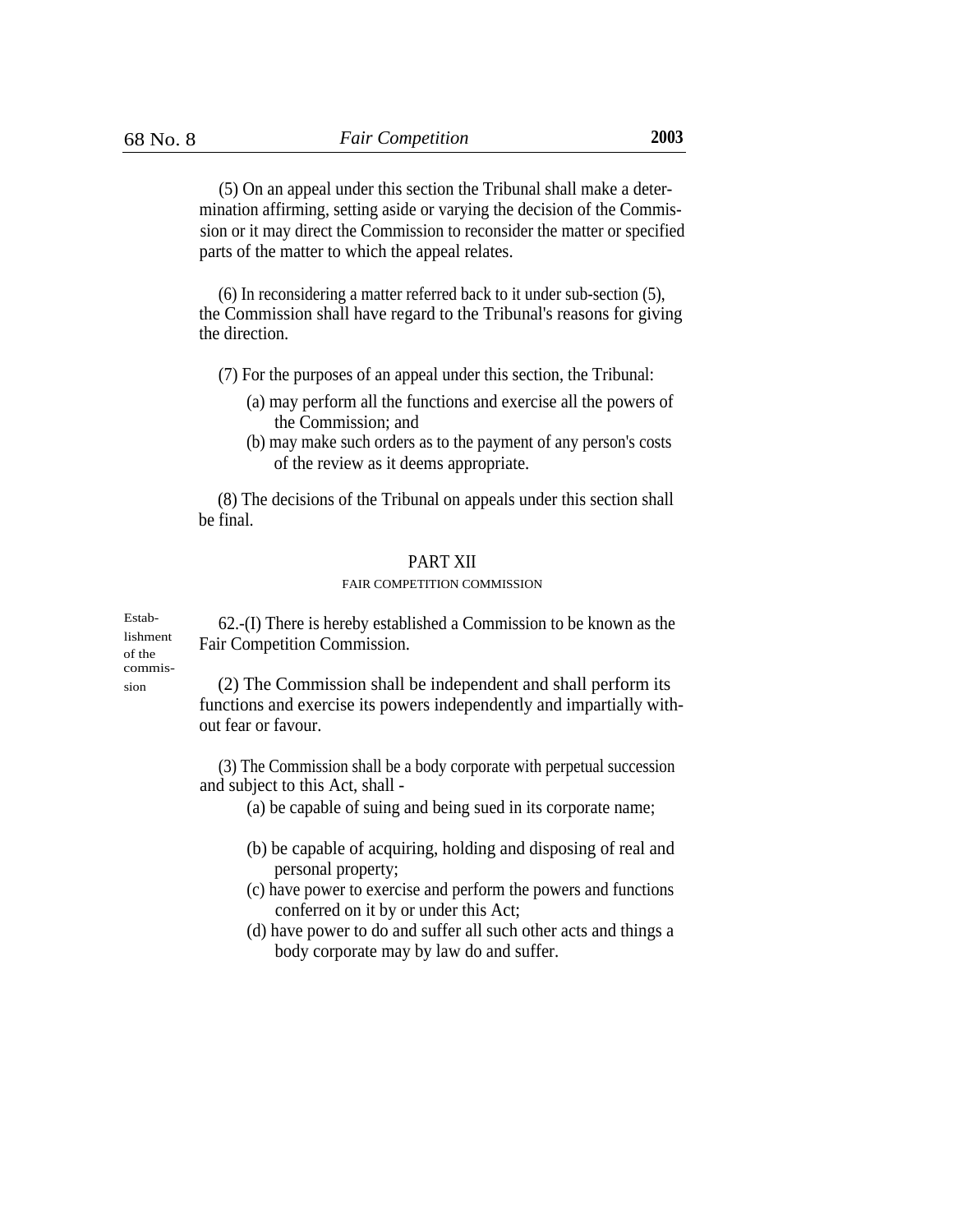(5) The common seal of the Commission shall be judicially noticed and shall be duly affixed if witnessed under the hand of the Chairman or Director-General of the Commission.

*(6)* The Commission shall be constituted by five members as follows:

- (a) a Chairman, who shall be a non-executive appointed by the President;
- (b) three non-executive members appointed by the Minister;
- (c) the Director-General.

(7) There shall be a Director-General of the Commission, who shall be appointed by the Minister, from amongst a list of names submitted by the Nomination Committee, to serve on such terms and conditions as may be set out in the letter of his appointment or as may from time to time be determined by the Commission with the approval of the Minister.

(8) A person appointed as a Director-General under this section shall have the functions and qualifications set out in the Second Schedule to this Act.

*(9)* No civil liability will attach to any member, or employee of the Commission in his personal capacity as a result of any act or thing done in good faith in the performance or exercise, or purported performance or exercise, of any function or power of the Commission.

*63.-(I)* Whenever a member or members are to be appointed to the Commission, a Nomination Committee shall be established in accordance with the provisions of the First Schedule.

Appointment of members

(2) Subject to this section, the composition, functions and procedures of the Nomination Committee shall be as provided for under the provisions of the First Schedule.

duties.

e.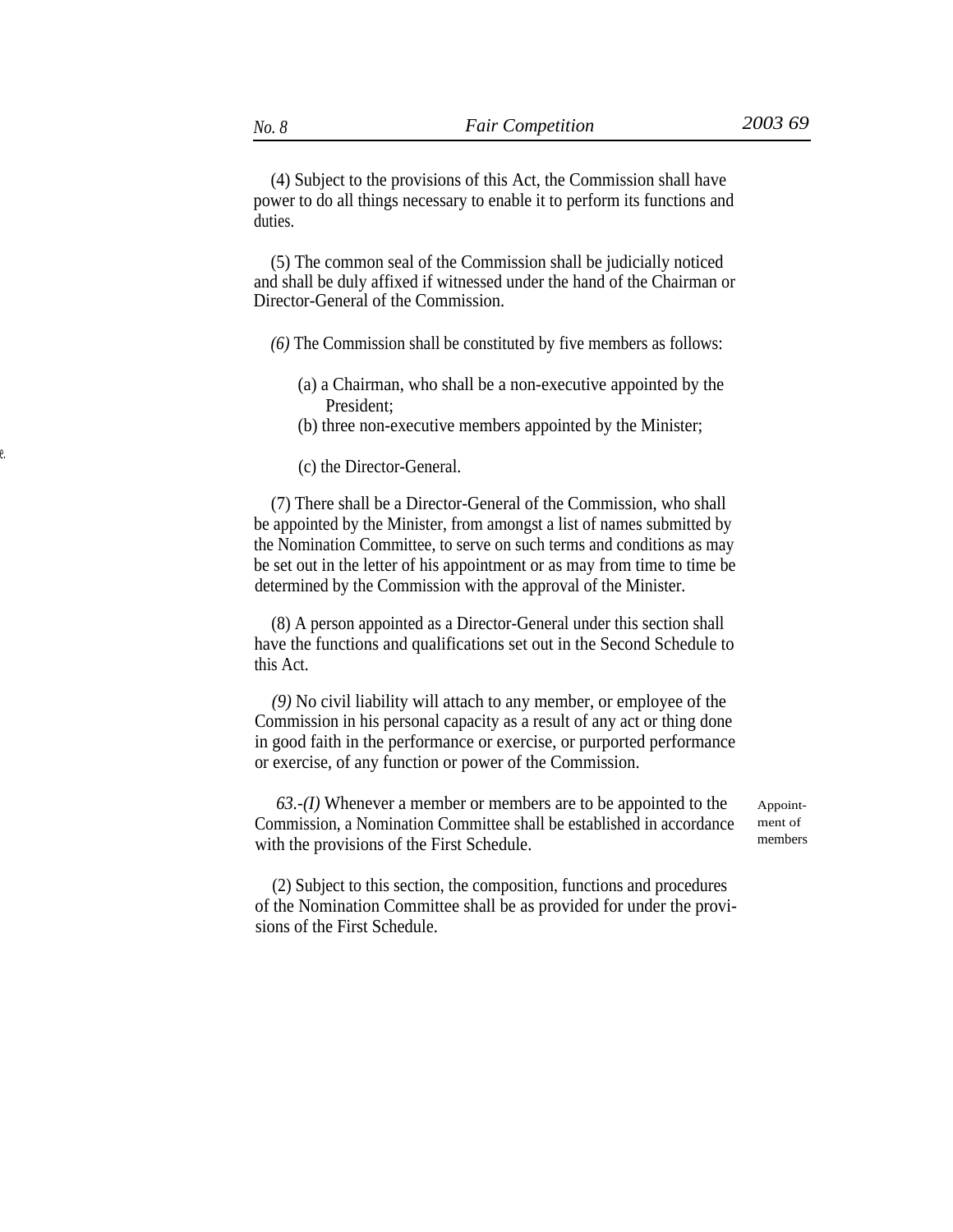(3) The President shall appoint the Chairman of the Commission from candidates nominated by the Nomination Committee.

(4) The Minister shall appoint other members of the Commission from candidates nominated by the Nomination Committee.

(5) Before nominating a person as a candidate for appointment to the Commission, the Nomination Committee shall satisfy itself that the person is qualified for the appointment because of his knowledge of, or experience in, industry, commerce, economics, law, public administration or other related fields.

(6) In order to maintain impartiality of the Commission and for the purpose of avoiding conflict of interest, a person shall not be qualified for appointment as a member of the Commission if owing to the nature of the office he holds is likely to exert influence on the Commission.

*(7)* The first Chairman and members of the Commission shall be appointed for the following fixed terms:

- (a) Chairman four years;
- (b) Director-General four years;
- (c) one member three years;
- (d) two members five years.

(8) Members shall be eligible for reappointment for one further consecutive term but shall not be eligible for re-appointment thereafter.

(9) The members of the Commission shall be paid such fees and allowances as shall be set out in their letters of appointment as determined by the President or the Minister, as the case may be, on the advice of the Commission and after consultation with relevant Ministers.

(10) The members of the Commission may not be removed from office except in accordance with the provisions of section 64.

(I 1) Members may resign by giving written notice of resignation to the Minister.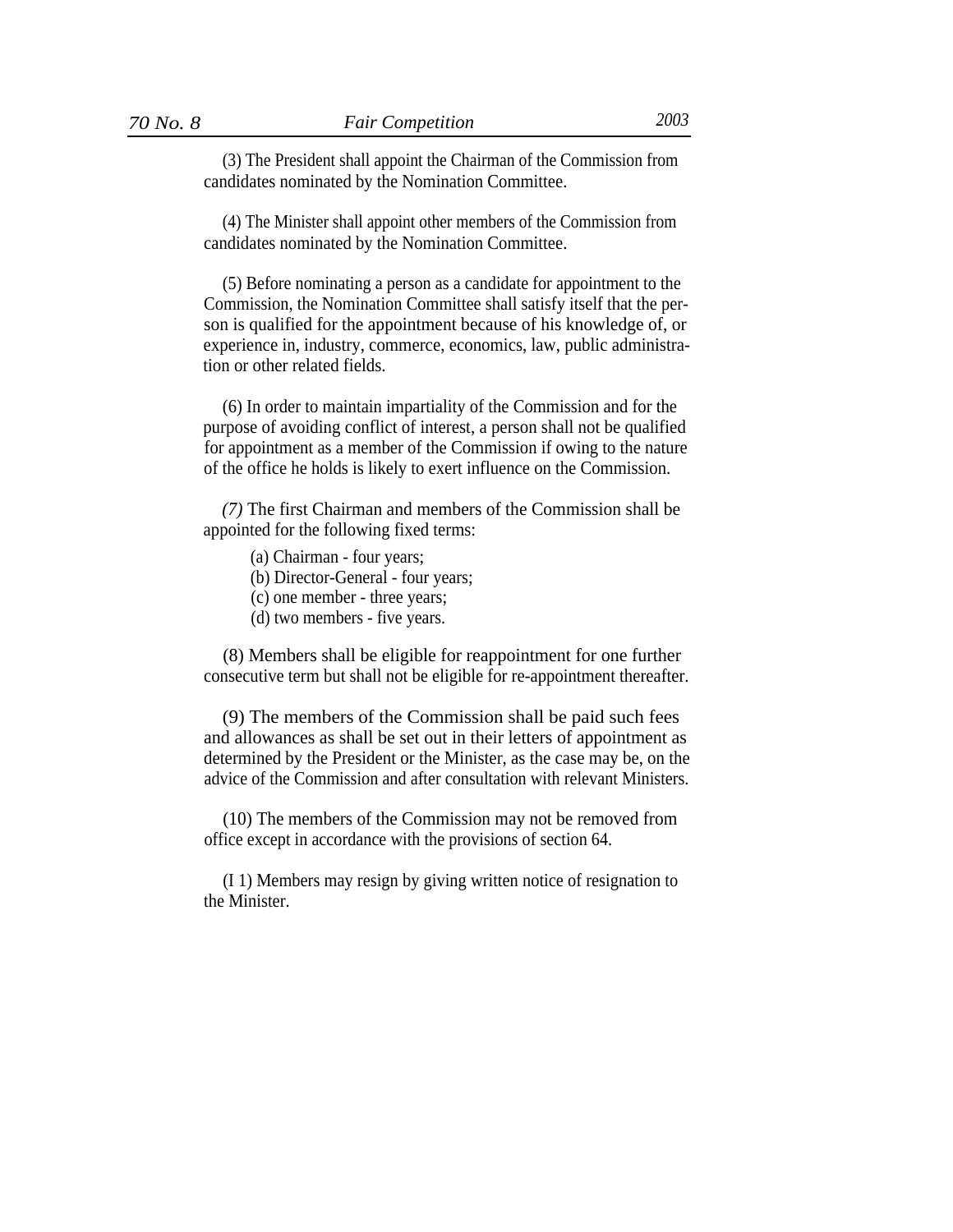64.-(I) The President may, acting upon an advise given by the Minister remove a member, including the Chairman, from office at any time if.

- (a) the member is declared bankrupt, takes the benefit of any law for the relief of insolvent debtors or assigns the member's remuneration for the benefit of creditors;
- (b) the member is *convicted of a criminal offence:* 9
- (c) if the member is required by section 66 to resign;
- (d) the President decides that member is incapable of carrying out the member's duties because of ill health or physical or mental impairment;
- (e) the member fails to attend at least two thirds of all meetings of the Commission in any Period of twelve consecutive months; or
- (f) the member has committed a material breach of a code of conduct to which the Commission is subject or a material breach of the Provisions of this Act.

(2) Before removing a member from office, the President shall inform a member in writing stating the grounds for removal.

65.-(I) The Commission shall administer this Act and develop and promote Policies for enhancing competition and consumer welfare.

- (2) Without limiting sub-section (1), the Commission shall
	- (a) control, manage and efficiently perform the functions of the Commission under the Act;
	- (b) Promote and enforce compliance with the Act;
	- (c) Promote Public knowledge, awareness and understanding of the obligations, rights and remedies under the Act and the duties, functions and activities of the Commission;
	- (d) make available to consumers information and guidelines relating to the obligations Of Persons under the Act and the rights and remedies available to consumers under the Act;
	- (e) carry out inquiries studies and research into matters relating to competition and the Protection of the interests of consumers;

Functions of the Cominis-Sion

Removal  $\alpha$ f members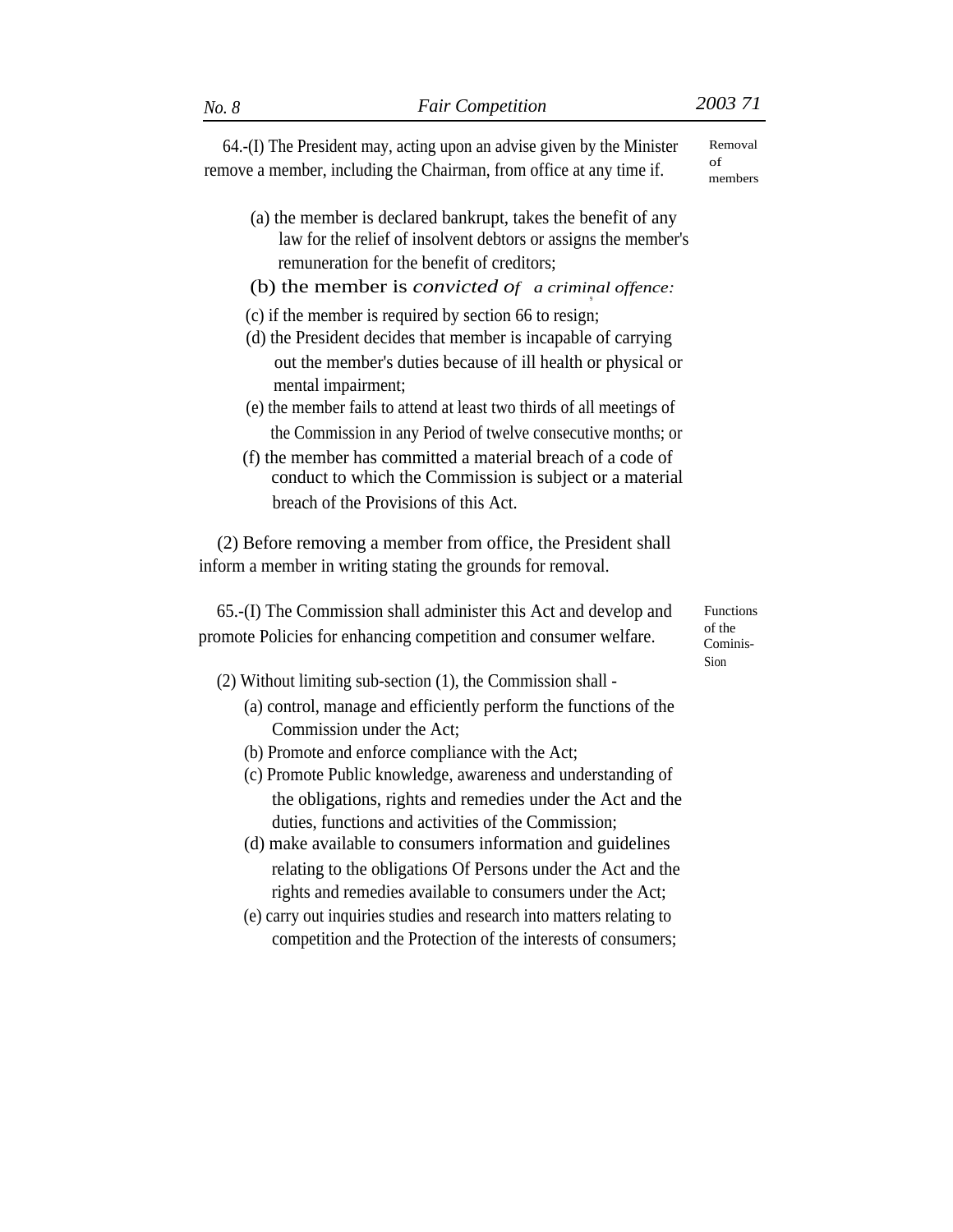- (f) study government policies, procedures and programmes, legislation and proposals for legislation so as to assess their effects on competition and consumer welfare and publicise the results of such studies;
- (g) investigate impediments to competition, including entry into and exit from markets, in the economy as a whole or in particular sectors and publicise the results of such investigations;
- (h) investigate policies, procedures and programmes of regulatory authorities so as to assess their effects on competition and consumer welfare and publicise the results of such studies;
- (i) participate in deliberations and proceedings of government, government commissions, regulatory authorities and other bodies in relation to competition and consumer welfare;
- 0) make representations to government, government commissions, regulatory authorities and other bodies on matters related to competition and consumer welfare;
- (k) consult with consumer bodies, regulatory authorities, business organizations and other interested persons;
- (1) consult with the competition authorities of other countries;
- (m) represent Tanzania at international fora concerned with matters relating to competition or the interests of consumers.

(3) The Chairman of the Commission shall in consultation with the other members of the Commission determine from time to time the priority to be given to any of the functions and activities set out in sub-section (2) for effective and efficient administration of this Act.

(4) The Commission shall be entitled to participate in the proceedings of courts, tribunals, regulatory authorities, government inquiries, commissions, committees and working groups for the purpose of observing the proceedings and making representations on matters relevant to the Commission's functions.

Conflicts of interest

66.-(I) A member or employee of the Commission shall be considered to have a conflict of interest for the purposes of this Act if he acquires any pecuniary or other interest that could conflict with the proper performance of his duties as a member or employee of the Commission.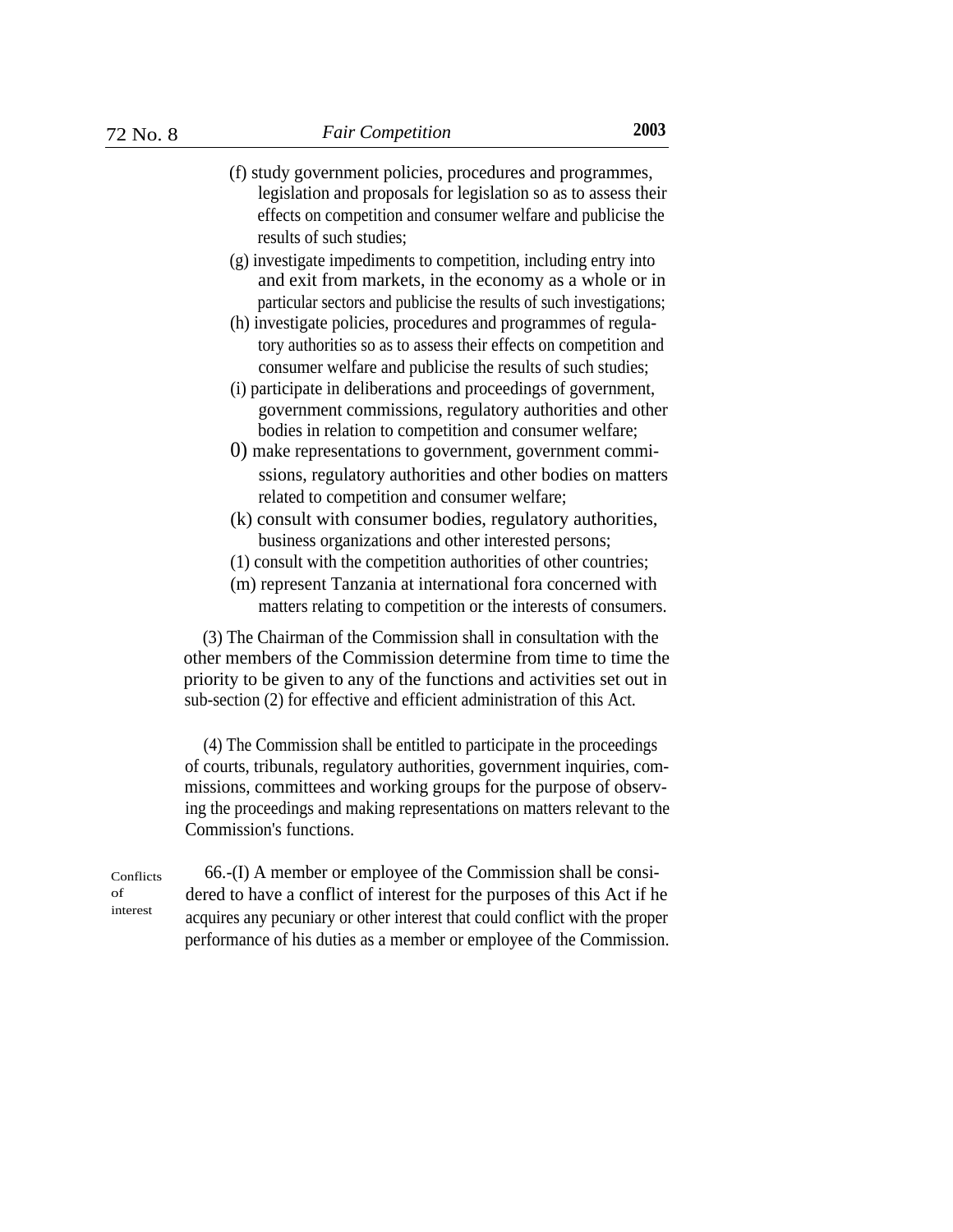(2) If at any time a member of the Commission has a conflict of interest in relation to:

- (a) any matter before the Commission for consideration or determination; or
- (b) any matter the Commission could reasonably expect might come before it for consideration or determination;

the member shall immediately disclose the conflict of interest to the other members of the Commission and refrain from taking part, or any further part, in the consideration or determination of the matter.

*(3)* Where the Commission becomes aware that a member has a conflict of interest in relation to any matter before the Commission, the Commission shall direct the member to refrain from taking part, or taking any further part, in the consideration or determination of the matter.

(4) If the Chairman has a conflict of interest he shall, in addition to complying with the other provisions of this section, disclose the conflict that exist to the Minister in writing.

(5) Upon the Commission becoming aware of any conflict of interest, it shall make a determination as to whether in future the conflict is likely to interfere significantly with the proper and effective performance of the functions and duties of the member or the Commission and the member with the conflict of interest shall not vote on this determination.

(6) Where the Commission determines that the conflict is likely to interfere significantly with the member's proper and effective performance as provided for in sub-section (5), the member shall resign unless the member has eliminated the conflict to the satisfaction of the Commission within 30 days.

(7) The Commission shall report to the Minister any determination by the Commission that a conflict is likely to interfere significantly with performance as above and whether or not the conflict has been eliminsated to the satisfaction of the Commission.

(8) The Annual Report of the Commission shall disclose details of all conflicts of interest and determinations arising during the period covered by the Report.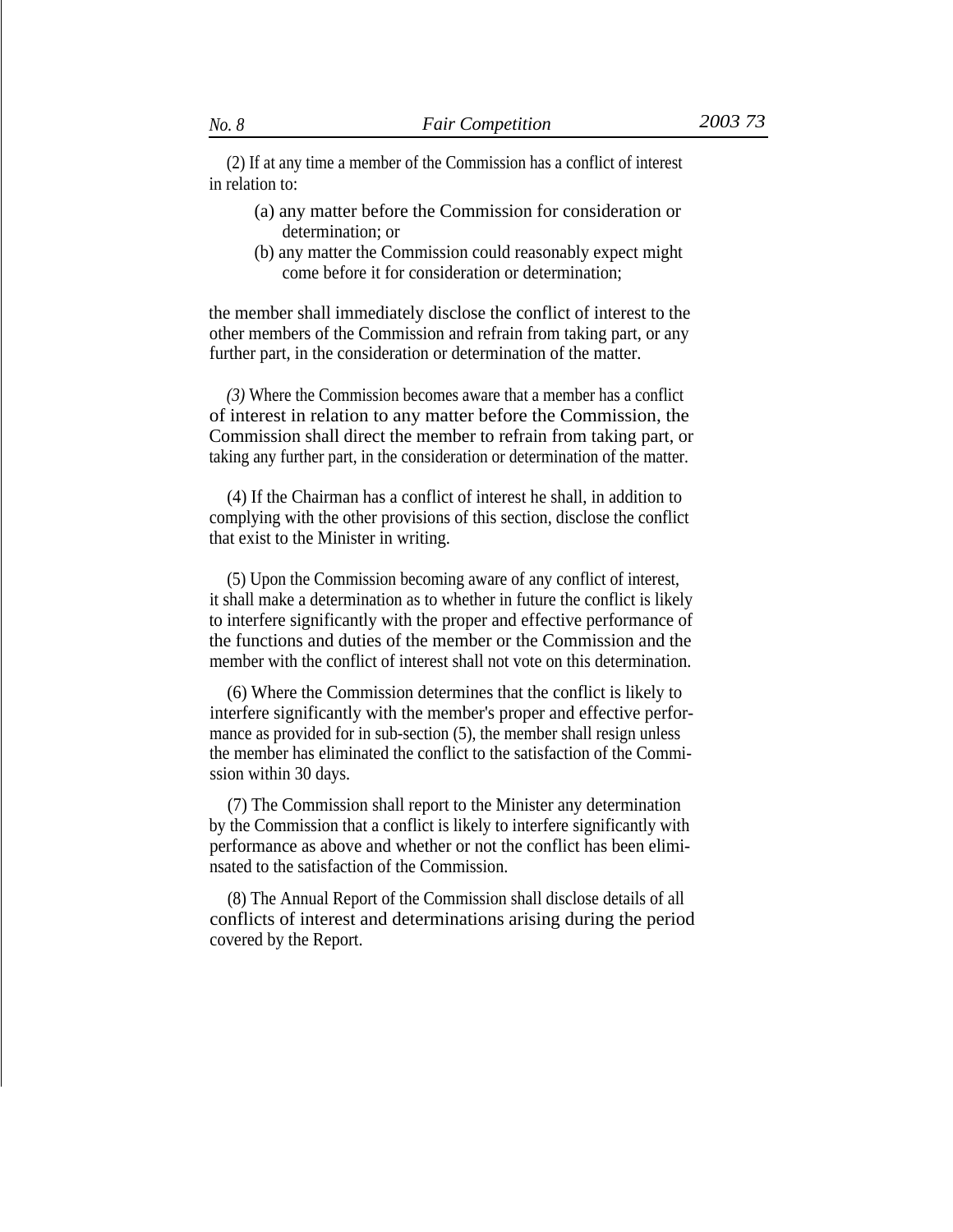67.-(I) Within twelve months of the commencement of this Act, the Commission shall adopt a code of conduct prescribing standards of behaviour to be observed by the members and employees of the Commission in the performance of their duties. Code of Conduct

> (2) Subject to sub-section (1), before adopting any code of conduct or making any substantial amendments to an existing code of conduct, the Competition Commission shall publish the proposed code or amendments in the *Gazette* and in a newspaper circulating nationally, inviting public comment.

> (3) The Commission shall include in its Annual Report a report on compliance with the code during the period covered by the Annual Report.

(4) Code of conduct adopted or prescribed under this section shall be binding on the Commission and its employees.

inquiries

Power to 68.-(I) The Commission may conduct an inquiry where it considers hold it necessary or desirable for the purpose of carrying out its functions.

> (2) The Commission shall conduct an inquiry before exercising a power to grant, revoke or vary a block exemption under section 12.

(3) The Minister may, by a direction in writing to the Commission, require the Commission to conduct an inquiry into a matter specified in the direction and may specify in the direction a time within which the Commission shall submit its report on the inquiry and, if so, the Commission shall submit its report to the Minister within that time.

(4) At the request of a regulatory body the Commission may conduct an inquiry into the matter specified by the regulatory body and provide a report within a period agreed with the regulatory body.

(5) The Commission shall give notice of an inquiry by:

(a) publishing a notice in the *Gazette* and in a daily newspaper circulating generally in Tanzania specifying the purpose of the inquiry, the time within which submissions may be made to the Commission and the form in which submissions should be made, the matters the Commission would like submissions to deal with and in the case of an inquiry conducted at the direction of the Minister, the Minister's terms of references;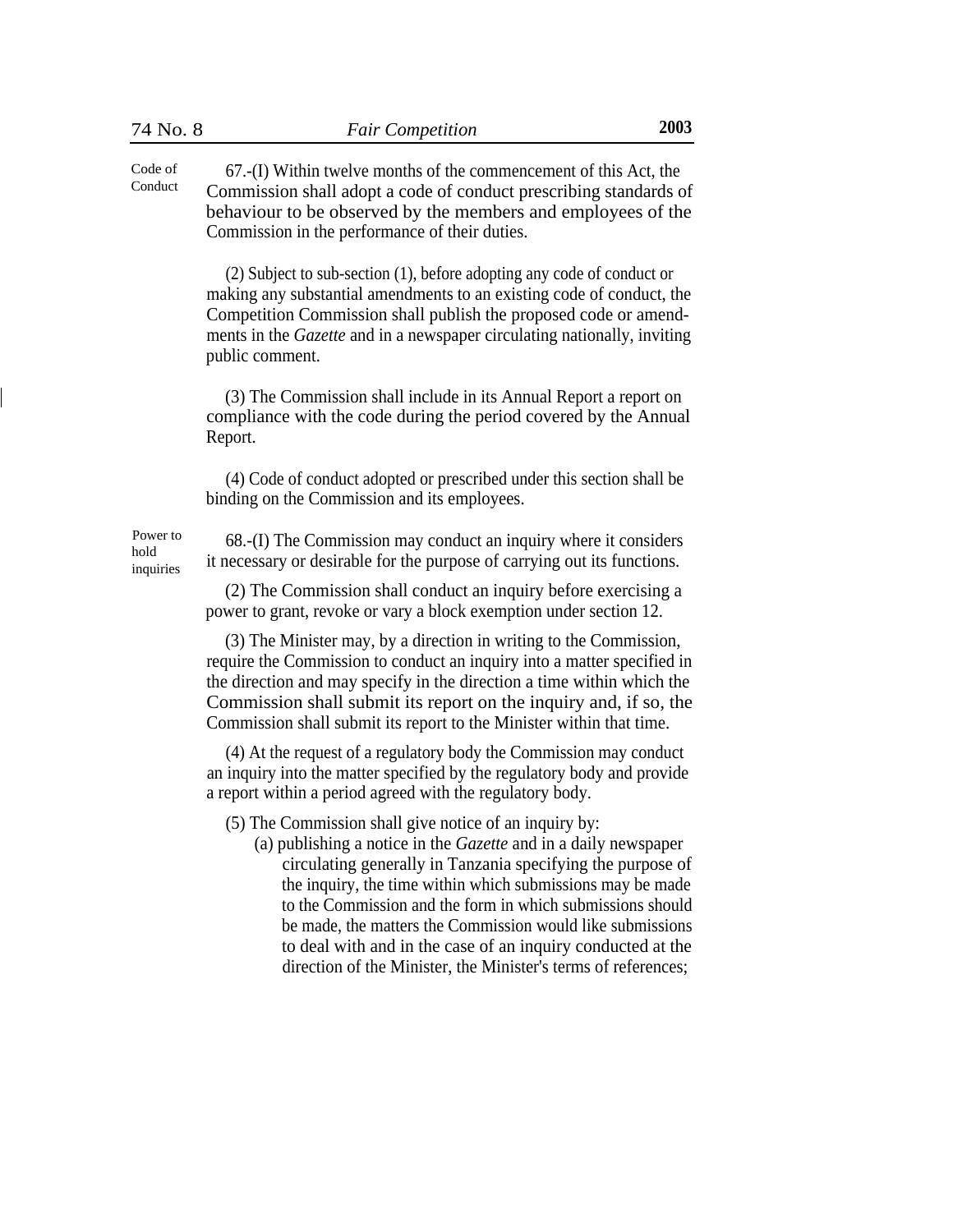- (b) sending written notice of the inquiry, including the information in paragraph (a) to -
	- (i) undertakings whose interests the Commission considers are likely to be affected by the outcome of the inquiry;
	- (ii) the National Consumer Advocacy Council, established under Part XIV,
	- (iii) industry and consumer organizations which the Commission considers may have an interest in the matter;
	- (iv) the Minister.

69.-(I) The Commission may initiate a complaint against an alleged prohibited practice.

Initiating a complaint

(2) Any person may -

- (a) submit information concerning an alleged prohibited practice to the Commission, in any manner or form; or
- (b) submit a complaint against an alleged prohibited practice to the Commission in the prescribed form.

70.-(I) At anytime, whether or not a hearing into an alleged prohibited interim practice, has commenced the complainant may apply to the Commission relief for an interim order in respect of the alleged practice.

(2) The Commission -

- (a) shall give the respondent a reasonable opportunity to be heard, having regard to the urgency of the proceedings; and
- (b) may grant an interim order if it is reasonable and just to do so, having regard to -
	- (i) the evidence relating to the alleged prohibited practice;
	- (ii) the need to prevent serious or irreparable damage to the applicant; and
	- (iii) the balance of convenience.

71.-(I) Where the Commission has reason to believe that a person is capable of supplying information, producing a document or giving evidence that may assist in the performance of any of its functions, a member of the Commission may, by summons signed by the Chairman or Director General of the Commission served on that person, require that person:

Power to obtain information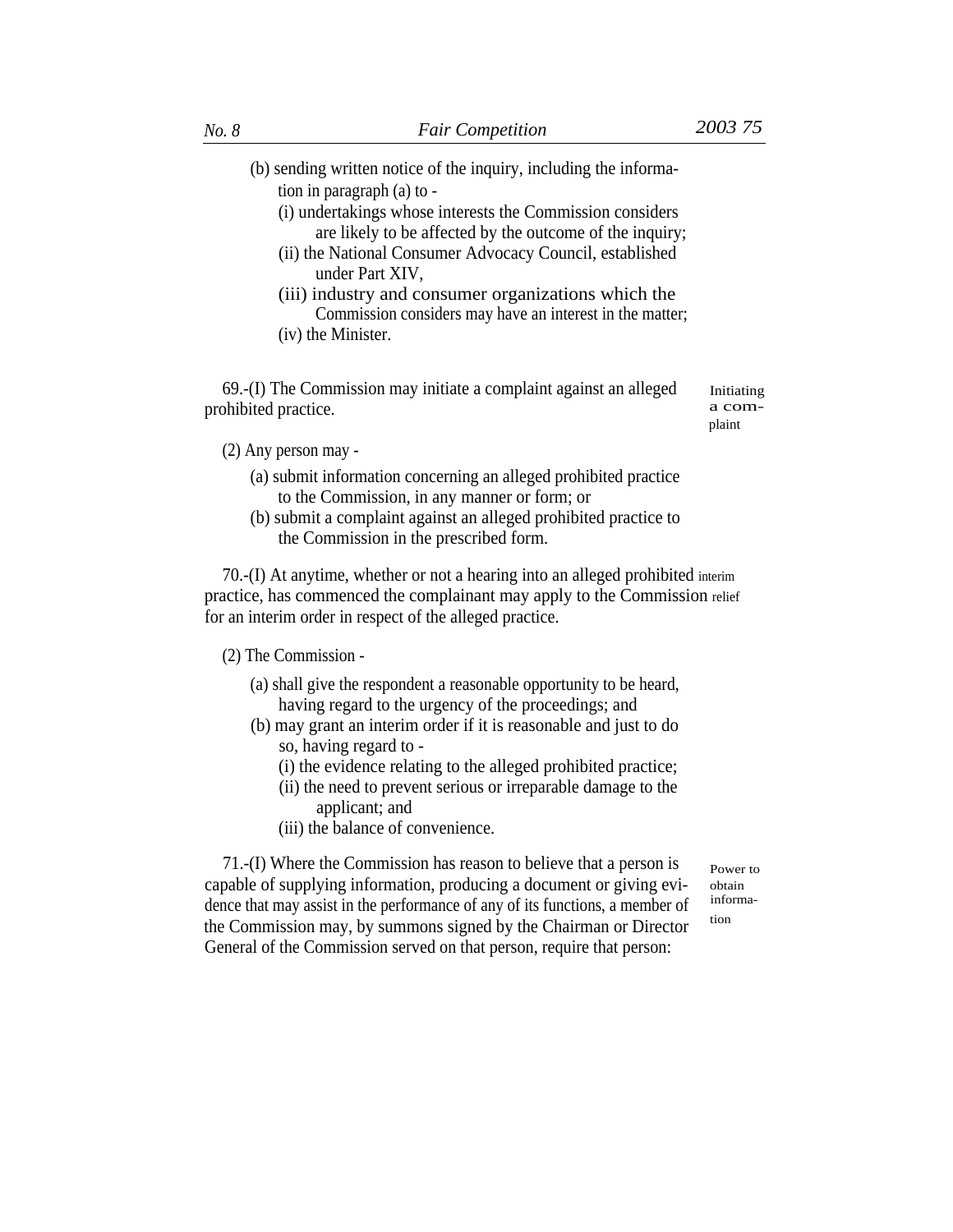- (a) to famish the information in writing signed by him, in the case of a body corporate signed by a competent authorized officer or a legal officer of the body corporate;
- (b) to produce the document to the Commission;
- (c) to appear before the Commission to give evidence orally.

(2) A summons under this section shall specify the required time and manner of compliance.

(3) The Commission may require that any evidence referred to under this section be given on oath or affirmation and, for this purpose, the Chairman, the Director-General or any member of the Commission may administer the oath or affirmation.

(4) A person shall not be excused from complying with a summons under this section on the grounds that compliance may tend to incriminate the person or make the person liable to a penalty, save that information, documents and evidence provided in answer to a summons will not be admissible in any proceedings against the person other than proceedings under this Act.

(5) Where the Commission has reason to believe that a person is in possession or control of any documents that may assist it in the performance of any of its functions, the Chairman, the Director-General or any member of the Commission, may apply to the Tribunal who, acting through the Chairman, shall issue a warrant authorizing any police officer, accompanied by staff of the Commission duly authorized by the Chairman of the Commission to enter premises to conduct a search and make copies or take extracts of documents therein.

(6) Any person who -

- (a) knowingly gives false or misleading information or evidence in purported compliance with a summons
- (b) without lawful excuse refuses or fails to comply with a summons;

under this section, commits an offence.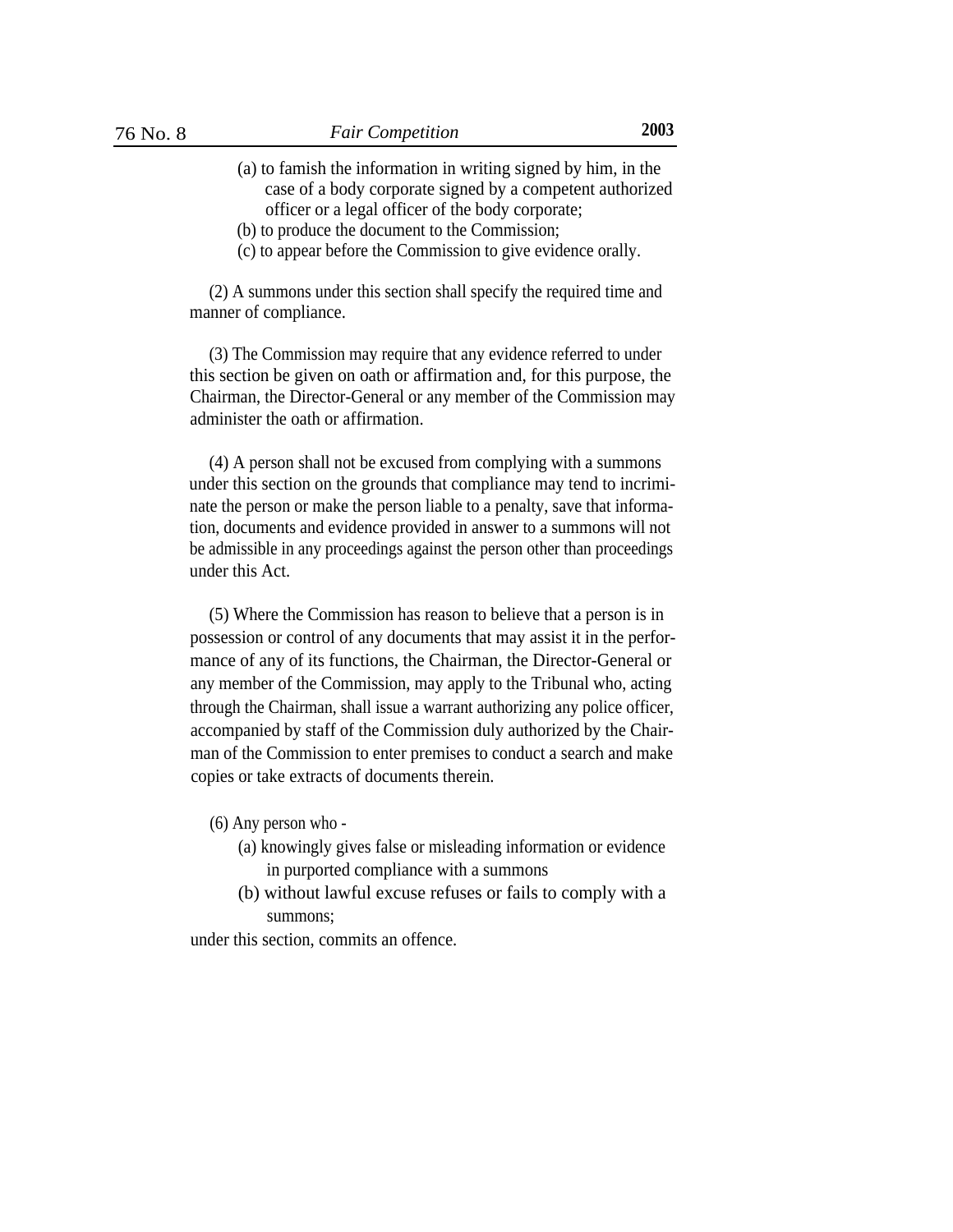72.-(l) The Commission shall employ such staff as it considers *Employ*appropriate to enable it to perform its functions and exercise its powers.

Consultants

(2) The Commission may engage consultants and experts, as it considers appropriate, to assist it to perform its functions and exercise its powers.

(3) The Commission shall establish a competitive selection procedure for the appointment of all employees, consultants and experts.

(4) The terms and conditions on which the Commission employs staff and engages consultants and experts shall be as determined by the Commission but shall include the following -

- (a) an employee, consultant or expert shall, without delay, notify the Commission in writing of any conflict of interest as soon as it arises and failure to comply with this requirement, whether willfully or inadvertently, will be a ground for immediate dismissal;
- (b) where the Commission becomes aware of a conflict of interest, whether as a result of a notification under paragraph (a) or by any other means, the Commission may direct the person not to participate in the consideration of any matter in relation to which the person has the conflict of interest and, in that case, the person shall comply with the direction.

(5) Before employing or engaging any person, the Commission shall obtain from the person a written declaration of any existing conflict of interest.

(6) Persons employed by the Commission as full-time employees shall not undertake any other paid employment or remunerated activities.

(7) The Commission may enter into agreements with government departments and other government authorities and agencies to share the services of particular employees, as the Chairman considers appropriate.

(8) The Commission shall include in its Annual Report a report of its competitive selection procedure and its employment practices.

 $\ddot{\phantom{0}}$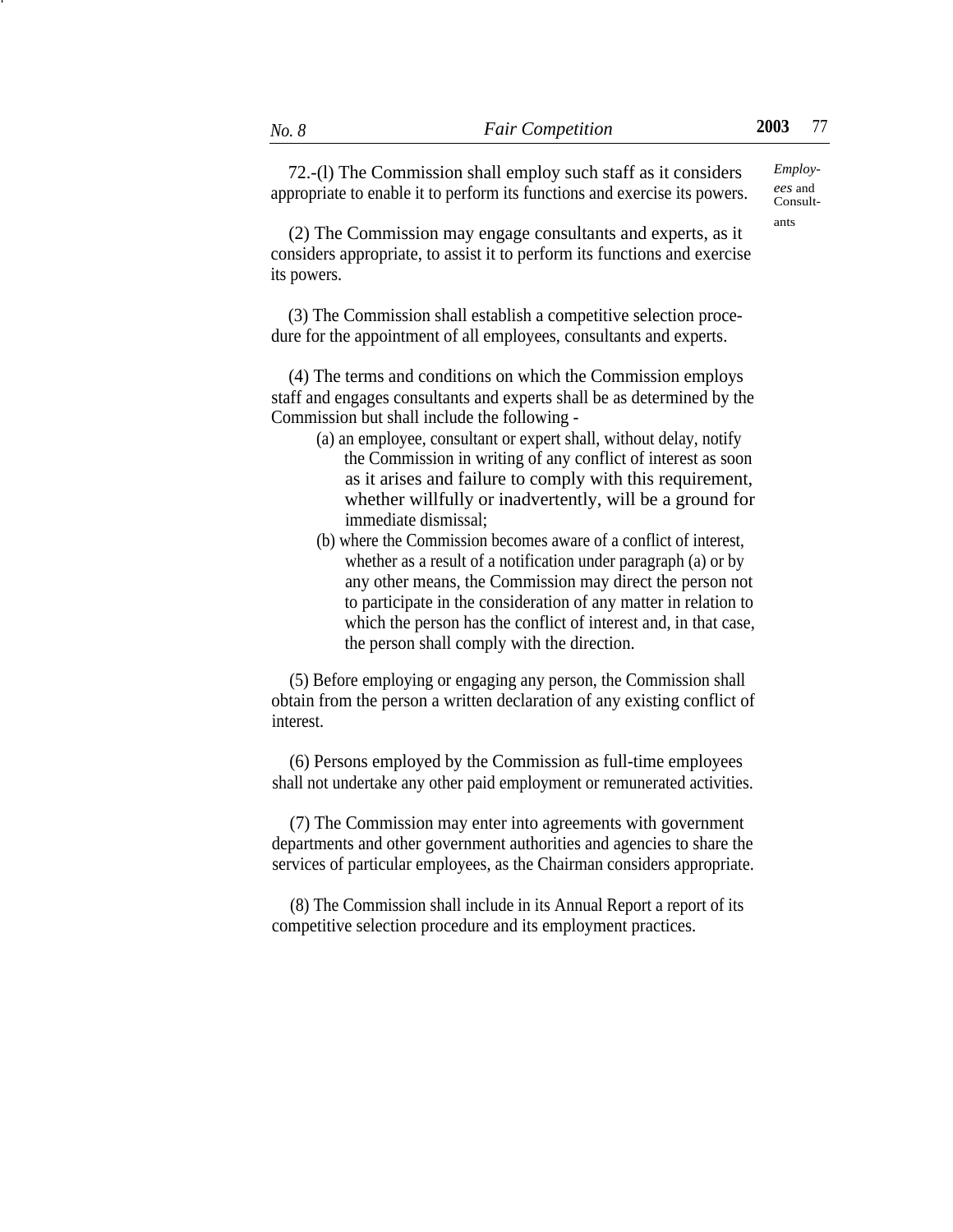73.-(l) The Commission shall hold meetings not less than six times m any period of twelve months and the interval between successive meetings shall not on any occasion exceed two months. Meetings of the Commission

> (2) The Director-General shall convene meetings of the Commission as directed by the Chairman or if requested in writing by at least half of the members.

> (3) Subject to the provisions of sub-sections (1) and (2), the Chairman may convene meetings of the Commission, after consultation with the members, at such times and places as he sees fit.

> (4) The Chairman shall preside at meetings of the Commission and the members may appoint from amongst themselves a Deputy Chairman to preside at meetings in his absence.

(5) A quorum will be three members including the Chairman or a Deputy Chairman.

(6) All questions shall be decided by a majority of votes of the members present and voting and, in the event of an equality of votes, the presiding member shall have a deliberative and a casting vote.

(7) The Chairman may decide that particular meetings of the Commission should be held by telephone, closed circuit television or other method of communication as the Chairman thinks fit.

(8) A minute of a resolution signed by all members of the Commission shall constitute a valid resolution of the Commission as if it were duly passed at a validly constituted meeting of the Commission.

Delegation

74.-(I) The Commission may delegate to a member of the Commission, either generally or otherwise as provided by the instrument of delegation, any of its powers other than -

(a) duties to make decisions under Part 11 of the Act;

- (b) his power of delegation itself, and
- (c) the powers to revoke or vary delegation.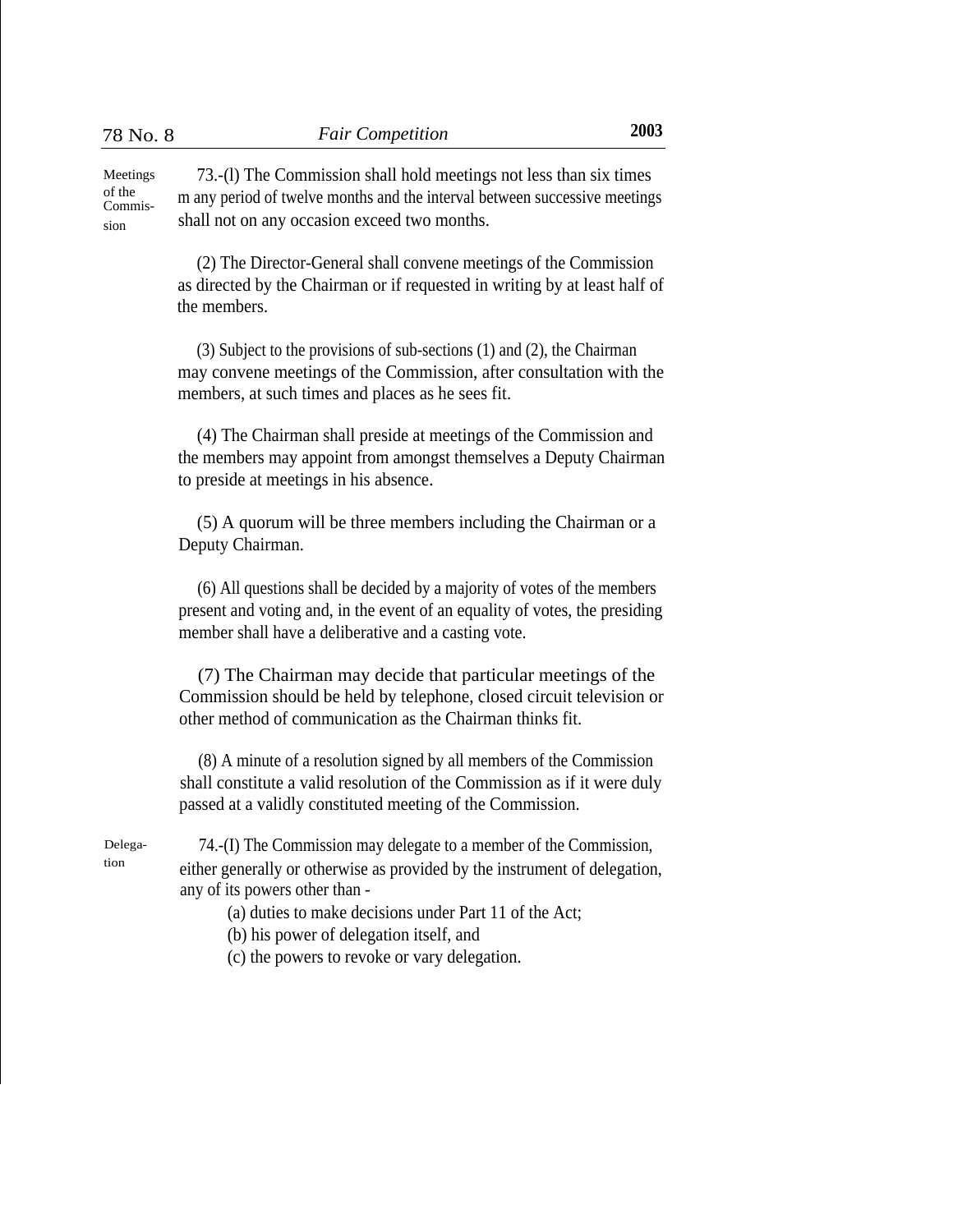(2) A delegated power shall be exercised in accordance with the instrument of delegation.

(3) A delegation may be revoked or varied at will and shall not prevent the exercise of a power by the Commission.

75.-(I) The Commission shall establish one or more divisions which shall be responsible for investigation and compliance in respect to matters falling under Part 11.

(2) The Commission shall appoint an employee or employees of the Commission as Directors of the divisions.

(3) The Commission may establish one or more other divisions to perform other functions, subject to the directions of the Commission as the Commission may from time to time determine.

76.-(I) In this section ''material'' includes any information, document or evidence.

(2) Any person who gives or discloses any material to the Commission, whether under compulsion of law or otherwise, may claim confidentiality in respect of the whole or any part of the material.

(3) A claim for confidentiality may be made at any time before the material is disclosed to persons outside the Commission without any breach of the provisions of this section.

(4) In the case of oral evidence, the claim may be made orally at the time of giving the evidence and in all other cases it shall be in writing, signed by the person making the claim specifying the material and stating the reason for the claim.

(5) If the Commission is satisfied that material is of a confidential nature and:

- (a) its disclosure could adversely affect the competitive position of any person; or
- (b) is commercially sensitive for some other reason, the Commission shall grant confidentiality for the material.

Establishment of divisions of the Commission

Confidentiality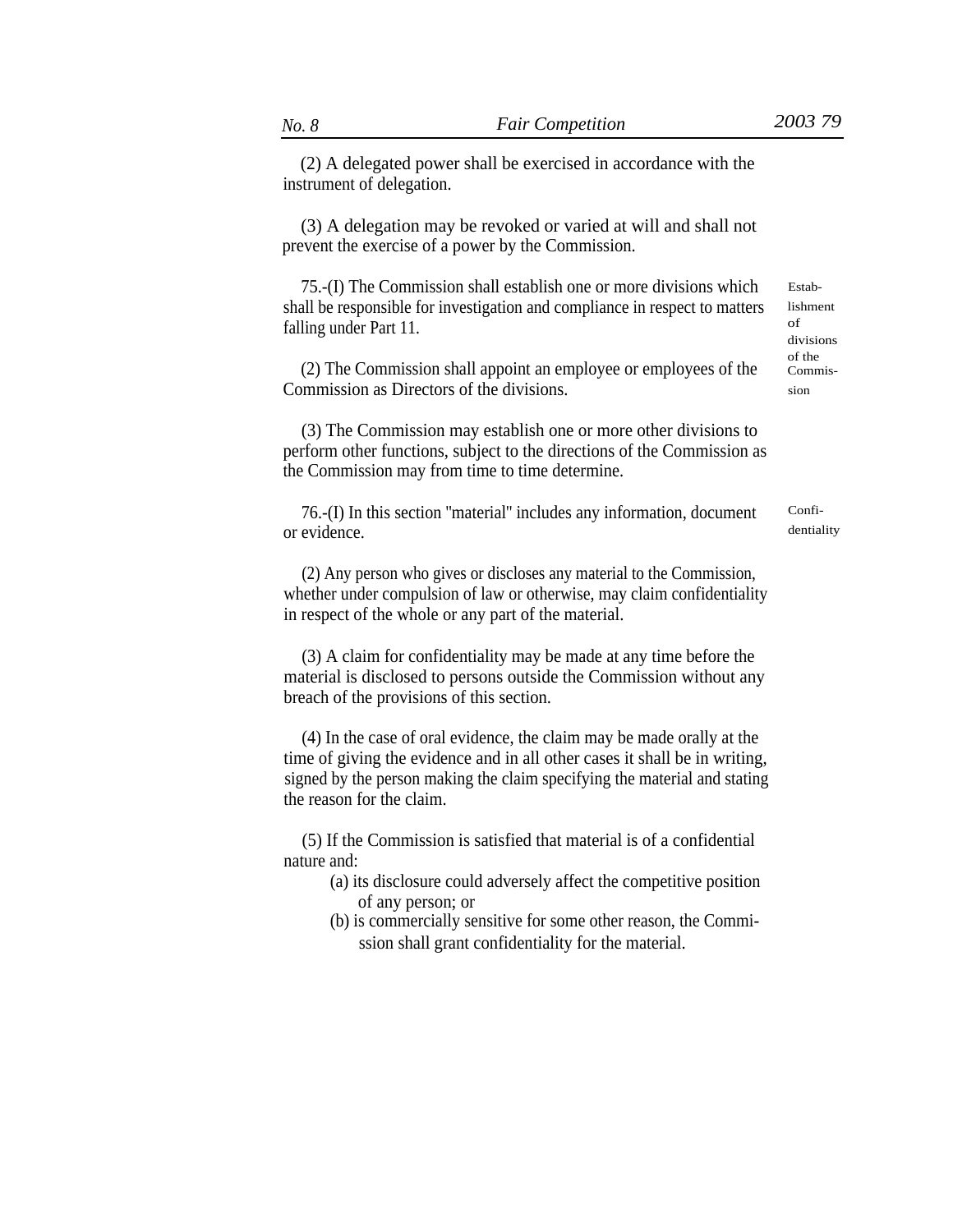(6) The Commission shall give notice in writing to a person making a claim for confidentiality of the Commission's decision to grant or not grant confidentiality and, if it has not granted confidentiality, the Commission shall treat the material as confidential for a period of fourteen days after giving such notification.

- (7) If a claim for confidentiality:
	- (a) is made in relation to material supplied to the Commission voluntarily; and
	- (b) the Commission decides not to grant confidentiality in whole or in part for the material;

that person who supplied the material may, within the fourteen days period provided under sub-section (6), withdraw the material from the Commission together with other material supplied with it.

(8) Notwithstanding that the Commission has granted a claim for confidentiality under sub-section (5), the Commission may disclose the material:

- (a) at any time without notice to any other person if
	- (i) the disclosure is made to another person who is also performing a function under this Act;
	- (ii) the disclosure is made with the consent of the person who gave the material;
	- (iii) the disclosure is authorised or required under any other Act or law; or
	- (iv) the disclosure is authorised or required by a court or tribunal constituted by law; or
- (b) if the Commission is of the opinion that:
	- disclosure of the material would not cause detriment to the person supplying it or the person to whom it relates; (i) or
	- (ii) although the disclosure of the material would cause detriment to the person supplying it or the person to whom it relates, the public benefit in disclosing it outweighs the detriment;

and the Commission has given fourteen days prior written notice to those persons of its intention to disclose the material pursuant to this provision.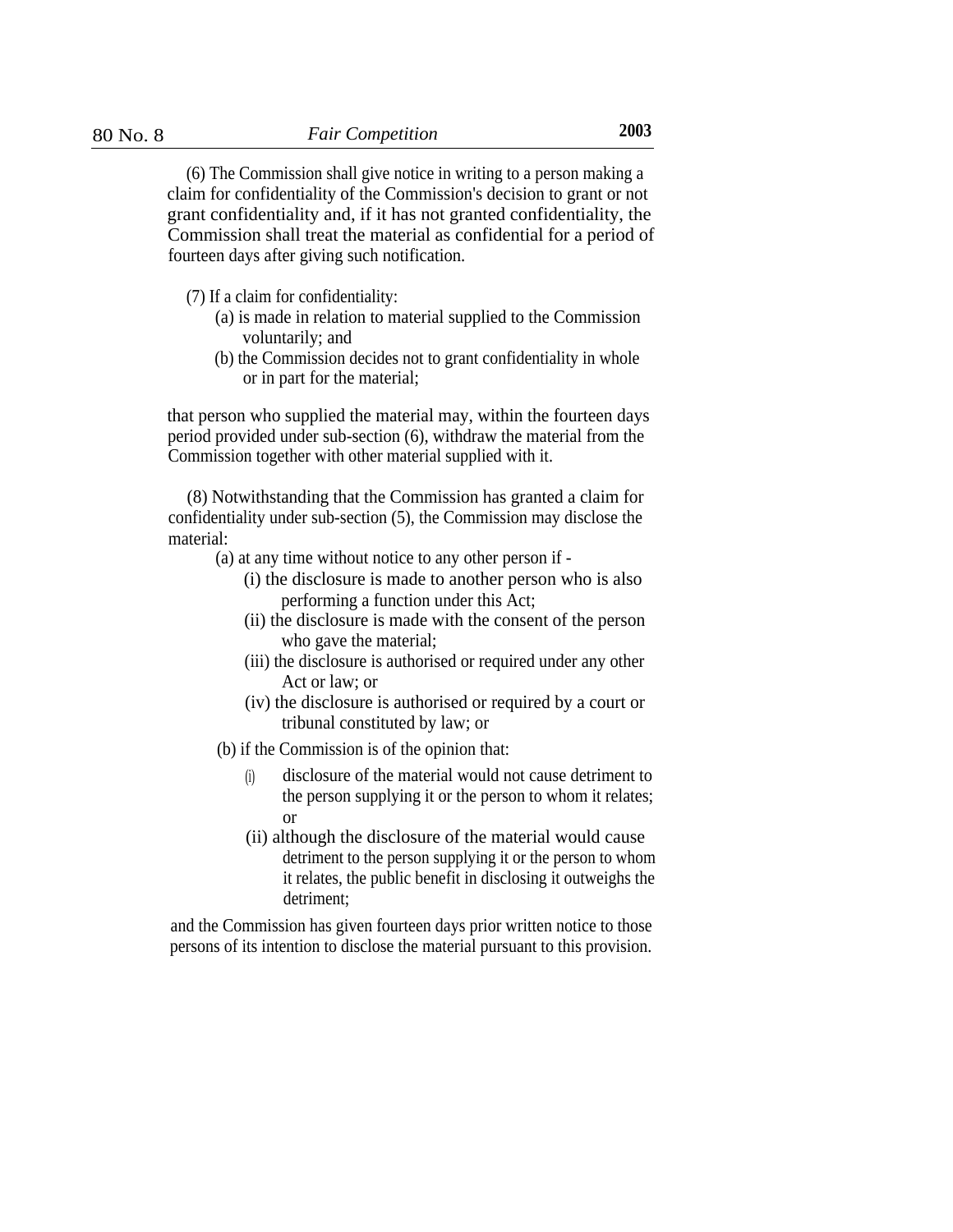(9) Any person who is aggrieved by a decision of the Commission under this section not to grant a claim for confidentiality for material or to disclose confidential material may, at any time while the Commission is obliged by this section to keep the material confidential, appeal to the Tribunal against the decision and the Commission shall continue to treat the material confidential pending determination of the appeal.

(10) Any person who discloses confidential information otherwise than as authorised by this section, commits an offence.

77.-(l) There shall be a Public Register kept by the Commission at its principal office, which shall be available for public inspection at all times during business hours.

(2) There shall be kept at any sub-offices of the Commission copies of the Public Register which shall be accessible for inspection by members of the public.

(3) The Commission shall promptly place on the Public Register copies of-

- (a) decisions made in respect to offences committed under sections 8, 9, 1 0 and I 1, decisions to grant or refuse exemptions under sections 12 and 13 and decisions to make or refuse to make orders under Part X and section 70;
- (b) its reasons for granting or refusing exemptions or orders referred to in paragraph (a);
- (c) significant reports and studies;
- (d) all other documents required to be placed on the Public Register under any other provision of this Act; and
- (e) such other decisions and information as the Commission may determine from time to time.

(4) The Commission shall cause to be published in the Gazette and placed on the Public Register as soon as may be practicable -

- (a) any proposed or adopted code of conduct or amendment to a code of conduct;
- (b) any Regulations, Rules or Orders;
- (c) any other decision or information the Commission may decide to publish in the Gazette.

Public Register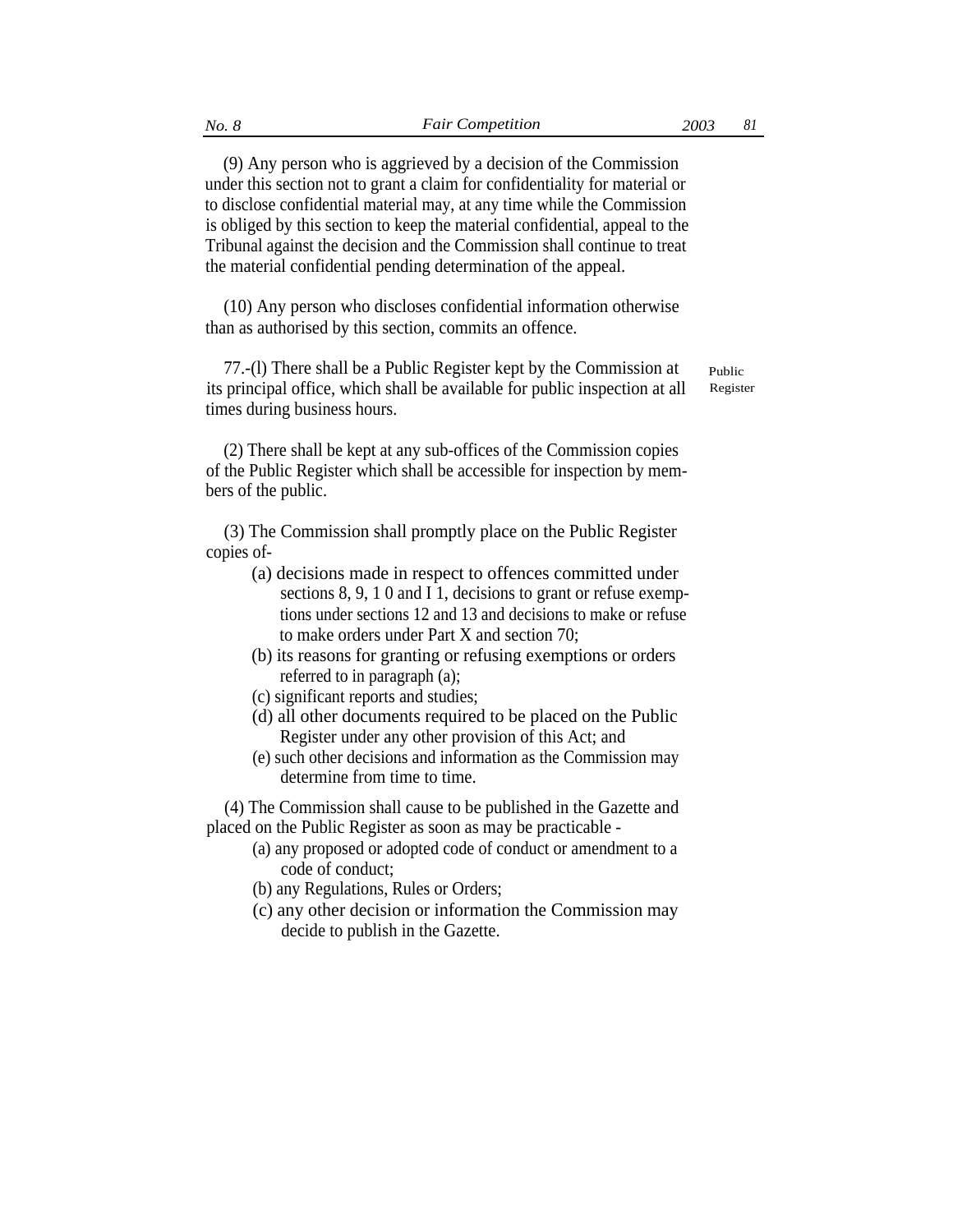...

(5) The Commission shall exclude from the Public Register any document or part of a document which is confidential within the provisions of section 74.

(6) The Commission shall ensure that, where possible, the Public Register shall be accessible to the public by internet.

- Funds of 78.-(I) Funds of the Commission will comprise of the  $(0.625 \times 10^{-10})$  for a parameter of  $(0.625 \times 10^{-10})$  Funds of business linear set
- $t_{\text{Commission}}^{the}$  (a) fees not exceeding 2.5% of business licences;
- (b) any grants, donations, bequests or other contributions made to the Commission;
	- (c) funds allocated to the Commission from the funds of EWURA, SUMATRA, the Tanzania Communications Regulatory Authority, the Tanzania Civil Aviation Authority and such other regulatory authorities for work done by the Commission or as provided in the other relevant legislation or as may be agreed between the Commission and those authorities respectively,
	- (d) funds allocated to the Commission by Parliament;
	- (e) fees collected by the Commission;
	- (f) all other payment due to the Commission in respect of any matter incidental to its functions;

(2) The Commission may make rules prescribing filing fees and other fees to be paid by persons in connection with the procedures of the Commission.

(3) The Commission shall disclose details of the sources of its funds in the Annual Report.

| Accounts  | 79.-(I) The Commission shall keep books of accounts and maintain                                                                                    |
|-----------|-----------------------------------------------------------------------------------------------------------------------------------------------------|
| and       | proper records of its operations in accordance with accounting standards.                                                                           |
| financial |                                                                                                                                                     |
| audit     | (2) The accounts of the Commission may at any time and shall, at the<br>end of each financial year, be audited by a person registered as an auditor |
| Act No.   | under the Auditors Accountants (Registration) Act, 1972 appointed by                                                                                |
| $33$ of   | the Commission on such terms and conditions as the Commission may                                                                                   |
| 1972      | determine.                                                                                                                                          |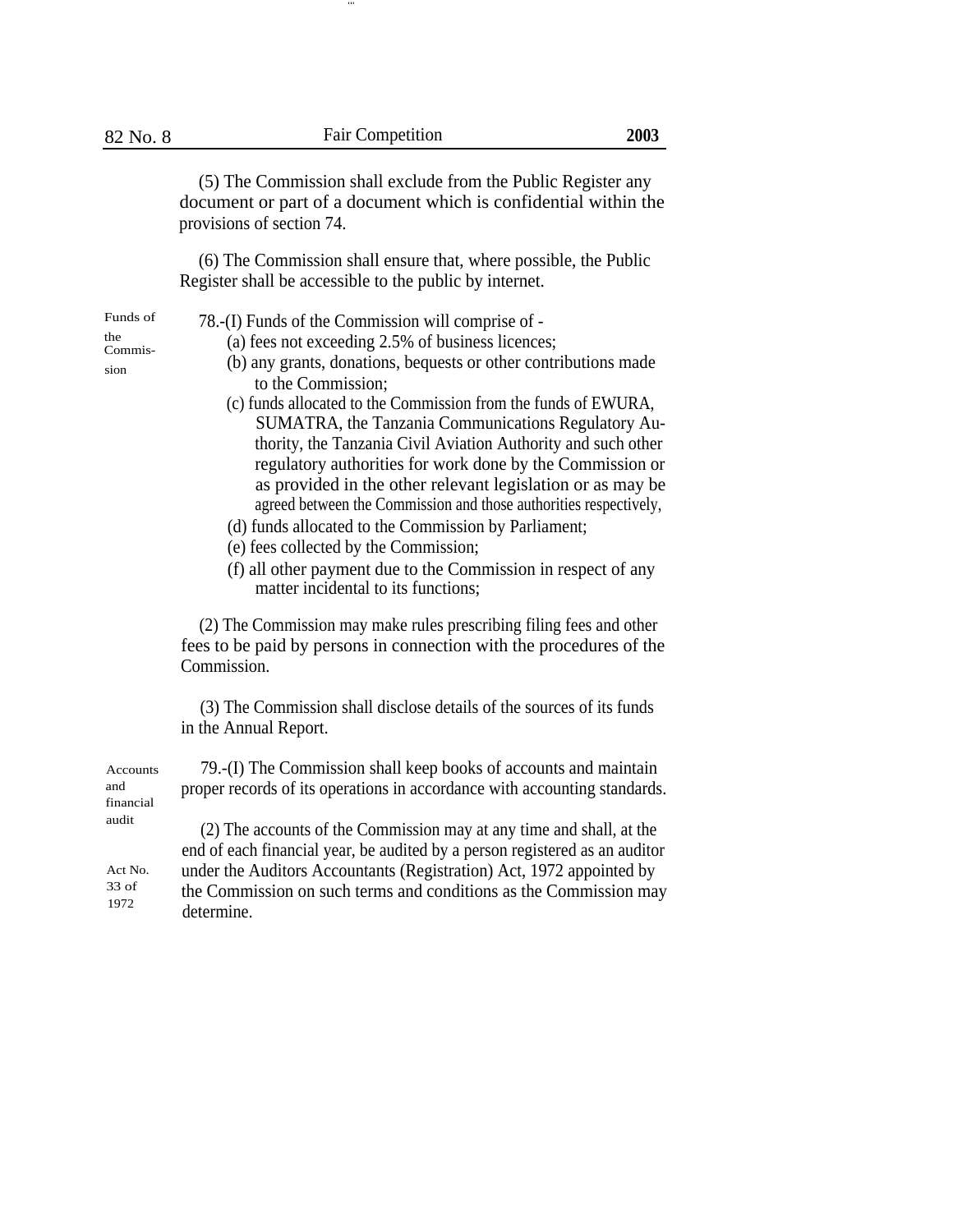| Perfor-<br>80.-(I) The Controller and Auditor General shall at the request of the<br>mance<br>Minister conduct performance audit of the Commission's functions<br>audit<br>particularly in relation to the Commission's key performance indicators,<br>on such terms and conditions as the Minister may determine.<br>(2) Before the beginning of each financial year the Commission shall<br>adopt key performance indicators for that year and shall include them in<br>its annual report.<br>81.-(I) Before 30" September each year, the Commission shall prepare<br>Annual<br>an Annual Report in respect of the year up to the immediately preceding<br>report<br>30th June and submit it to the Minister before 30th November in that<br>year.<br>(2) The Annual Report shall provide information regarding the<br>activities and plans of the Commission during the year to which it<br>relates sufficient to impart an accurate understanding of the nature and<br>scope of its activities and its plans and priorities and, without limitation,<br>shall include:<br>(a) a copy of the audited accounts of the Commission;<br>(b) a copy of any report of the Controller and Auditor General on<br>any performance audit carried out by the Controller and Auditor<br>General during the year to which the Annual Report relates;<br>(c) details of the performance of the Commission against its key<br>performance indicators including the number and nature of<br>complaints and applications the Commission has decided or<br>are under consideration, the number and nature of investigations<br>completed and continuing, significant studies and reports<br>completed, undertaken or planned, and the number and nature<br>of inquiries completed, undertaken or planned;<br>(d) such information and other material as the Commission may be<br>required by this Act or the regulations to include in the Annual<br>Report;<br>(e) such additional information or other material as the Minister<br>may request in writing.<br>(3) The Minister shall cause a copy of the Annual Report to be laid<br>before the National Assembly within two months after receiving it from<br>the Chairman or at the following meeting of the National Assembly. | No. 8 | <b>Fair Competition</b> | 2003 83 |
|----------------------------------------------------------------------------------------------------------------------------------------------------------------------------------------------------------------------------------------------------------------------------------------------------------------------------------------------------------------------------------------------------------------------------------------------------------------------------------------------------------------------------------------------------------------------------------------------------------------------------------------------------------------------------------------------------------------------------------------------------------------------------------------------------------------------------------------------------------------------------------------------------------------------------------------------------------------------------------------------------------------------------------------------------------------------------------------------------------------------------------------------------------------------------------------------------------------------------------------------------------------------------------------------------------------------------------------------------------------------------------------------------------------------------------------------------------------------------------------------------------------------------------------------------------------------------------------------------------------------------------------------------------------------------------------------------------------------------------------------------------------------------------------------------------------------------------------------------------------------------------------------------------------------------------------------------------------------------------------------------------------------------------------------------------------------------------------------------------------------------------------------------------------------------------------------------------------------------------------------------------------------|-------|-------------------------|---------|
|                                                                                                                                                                                                                                                                                                                                                                                                                                                                                                                                                                                                                                                                                                                                                                                                                                                                                                                                                                                                                                                                                                                                                                                                                                                                                                                                                                                                                                                                                                                                                                                                                                                                                                                                                                                                                                                                                                                                                                                                                                                                                                                                                                                                                                                                      |       |                         |         |
|                                                                                                                                                                                                                                                                                                                                                                                                                                                                                                                                                                                                                                                                                                                                                                                                                                                                                                                                                                                                                                                                                                                                                                                                                                                                                                                                                                                                                                                                                                                                                                                                                                                                                                                                                                                                                                                                                                                                                                                                                                                                                                                                                                                                                                                                      |       |                         |         |
|                                                                                                                                                                                                                                                                                                                                                                                                                                                                                                                                                                                                                                                                                                                                                                                                                                                                                                                                                                                                                                                                                                                                                                                                                                                                                                                                                                                                                                                                                                                                                                                                                                                                                                                                                                                                                                                                                                                                                                                                                                                                                                                                                                                                                                                                      |       |                         |         |
|                                                                                                                                                                                                                                                                                                                                                                                                                                                                                                                                                                                                                                                                                                                                                                                                                                                                                                                                                                                                                                                                                                                                                                                                                                                                                                                                                                                                                                                                                                                                                                                                                                                                                                                                                                                                                                                                                                                                                                                                                                                                                                                                                                                                                                                                      |       |                         |         |
|                                                                                                                                                                                                                                                                                                                                                                                                                                                                                                                                                                                                                                                                                                                                                                                                                                                                                                                                                                                                                                                                                                                                                                                                                                                                                                                                                                                                                                                                                                                                                                                                                                                                                                                                                                                                                                                                                                                                                                                                                                                                                                                                                                                                                                                                      |       |                         |         |
|                                                                                                                                                                                                                                                                                                                                                                                                                                                                                                                                                                                                                                                                                                                                                                                                                                                                                                                                                                                                                                                                                                                                                                                                                                                                                                                                                                                                                                                                                                                                                                                                                                                                                                                                                                                                                                                                                                                                                                                                                                                                                                                                                                                                                                                                      |       |                         |         |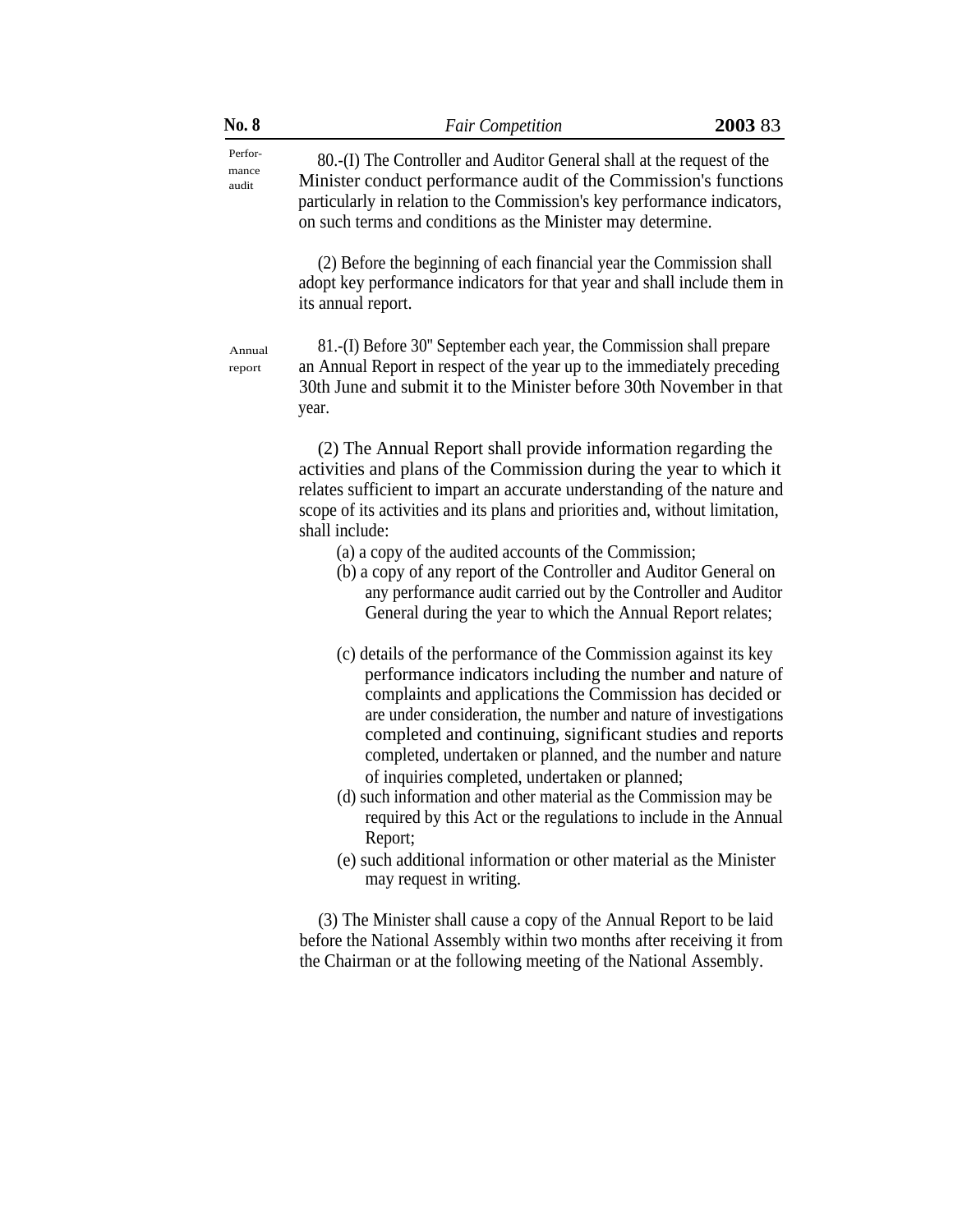-

82. Before the end of each financial year, the Commission shall cause to be prepared a budget for the following financial year showing estimates of its receipts and expenditures for that financial year and shall submit the budget to the Minister for information and approval. Budget

#### PART X111

### FAIR COMPETITION TRIBUNAL

83.-(I) There shall be established an independent tribunal which shall be known as the Fair Competition Tribunal to exercise the functions conferred upon it by this Act.

(2) The Tribunal shall consist of  $-$  Tribunal shall consist of  $-$  Tribunal

- (a) a Chairman who shall be a person holding the office of a Judge nominaof the High Court appointed by the President after consultation tion<br>with the Chief Institute and shall serves are not time basis and with the Chief Justice, and shall serve on part time basis; and
- (b) six other members appointed to serve on part time basis by the President after consultation with the Attorney-General from candidates nominated by a Nomination Committee established under sub-section (4) of this section.

(3) No person shall be appointed as a member of the Tribunal other than the Chairman, unless he qualifies for appointment by virtue of his knowledge of, or experience in industry, commerce, economics, law or public administration.

(4) Whenever a member or members of the Tribunal, other than the Chairman, are to be appointed to the Tribunal, a Nomination Committee shall be established as follows -

- (a) the committee shall be separate from any Nomination Committee established under section 63; and
- (b) the composition, functions and procedure of the Nomination Committee shall be as provided for under the First Schedule subject to the substitution of the Attorney-General for the Minister and of the Permanent Secretary of the Ministry responsible for Justice for the Permanent Secretary of the Ministry responsible for the Commission.

(5) A member of the Tribunal shall hold office for a period not exceeding three years as specified in the instrument of his appointment and shall be eligible for re-appointment unless, prior to the expiration of that period -

Establishment of the Fair Competi-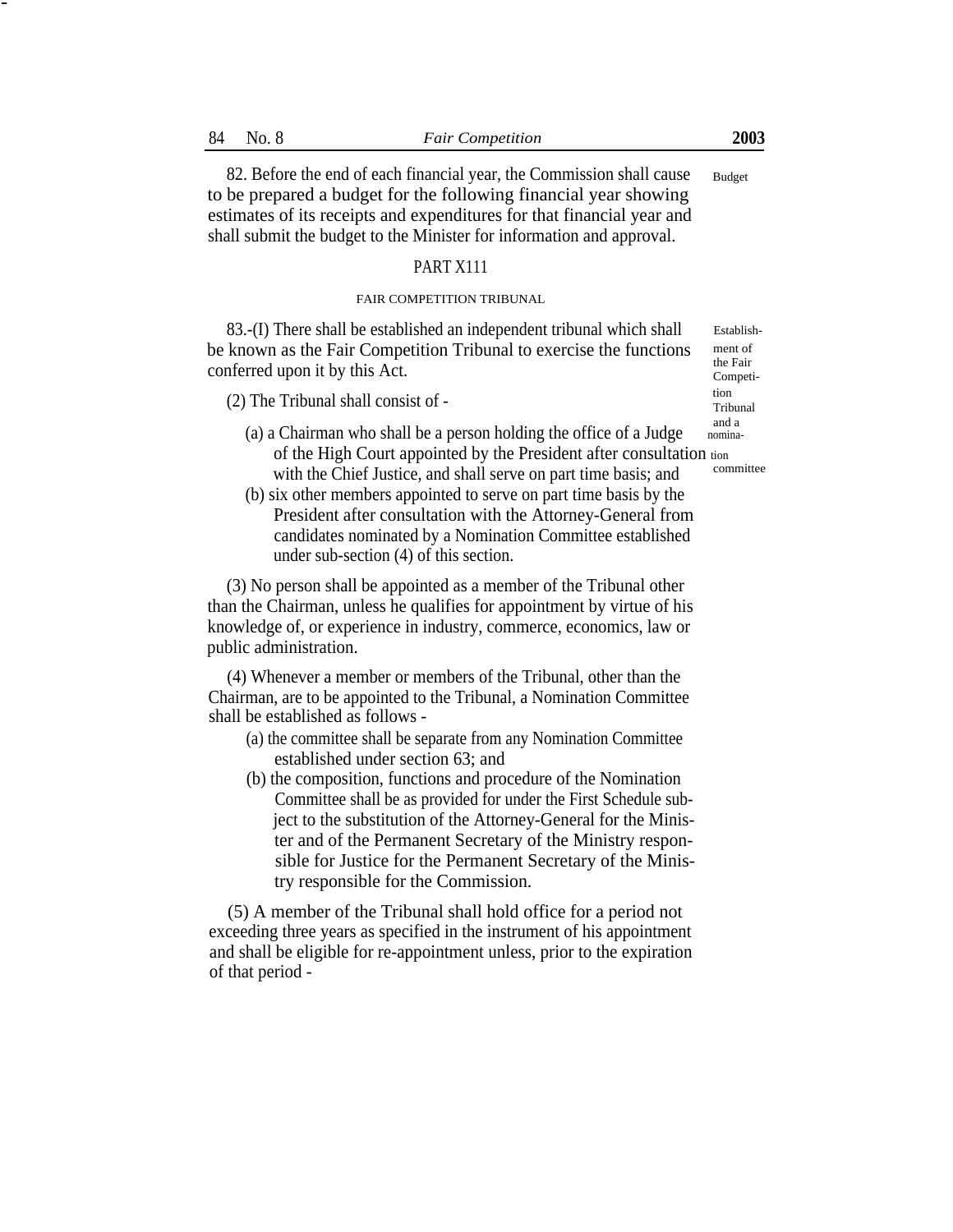|  |                                                | (a) he resigns his office by written notification under his hand<br>addressed to the President; or<br>(b) the President, being satisfied that the member is unfit by reason<br>of mental or physical infirmity to perform the duties of his<br>office, or that the member has failed to attend at least three<br>consecutive meetings of the Tribunal, revokes his appointment. |
|--|------------------------------------------------|---------------------------------------------------------------------------------------------------------------------------------------------------------------------------------------------------------------------------------------------------------------------------------------------------------------------------------------------------------------------------------|
|  |                                                | (6) The quorum for a meeting of the Tribunal shall be the Chairman<br>and two other members.                                                                                                                                                                                                                                                                                    |
|  | Judgment<br>and<br>Orders of                   | $84.$ -(I) A judgment or order of the Tribunal on any matter before it<br>shall, subject to sub-section (2), be final.                                                                                                                                                                                                                                                          |
|  | Tribunal                                       | (2) Judgments and orders of the Tribunal shall be executed and<br>enforced in the same manner as judgments and orders of the High Court.                                                                                                                                                                                                                                        |
|  | Functions                                      | $85. -(I)$ The Tribunal shall have jurisdiction -                                                                                                                                                                                                                                                                                                                               |
|  | of<br>Tribunal                                 | (a) to hear and determine appeals under Part XI of the Act;<br>(b) to issue warrants in accordance with section 71;<br>(c) to carry out the functions conferred on it under the EWURA                                                                                                                                                                                           |
|  | <b>Acts Nos</b><br>$_{II}$<br>and 9<br>of 2001 | Act, 2001, the SUMATRA Act, 2001, the Tanzania<br>Communications Regulatory Authority Act, 2003, the Tanzania<br>Civil Aviation Authority Act, 2003 and any other written law<br>(d) to exercise such other functions and powers as are conferred<br>upon it by the Act;                                                                                                        |
|  |                                                |                                                                                                                                                                                                                                                                                                                                                                                 |

(2) The Tribunal may decline to hear an appeal if it considers that the person does not have a pecuniary and material grievance arising from the decision of the Commission. In reaching its decision the Tribunal shall have regard to any regulations on the matters made by the Minister under section 98.

(3) The Tribunal shall in the exercise of its functions under this Act be guided by the rules of natural justice and shall publish its decisions and the reasons for its decisions in the Public Register.

(4) Notwithstanding the provisions of subsection (4) of section 90, the Tribunal shall maintain a Public Register into which all the proceedings and decisions made by it shall be entered.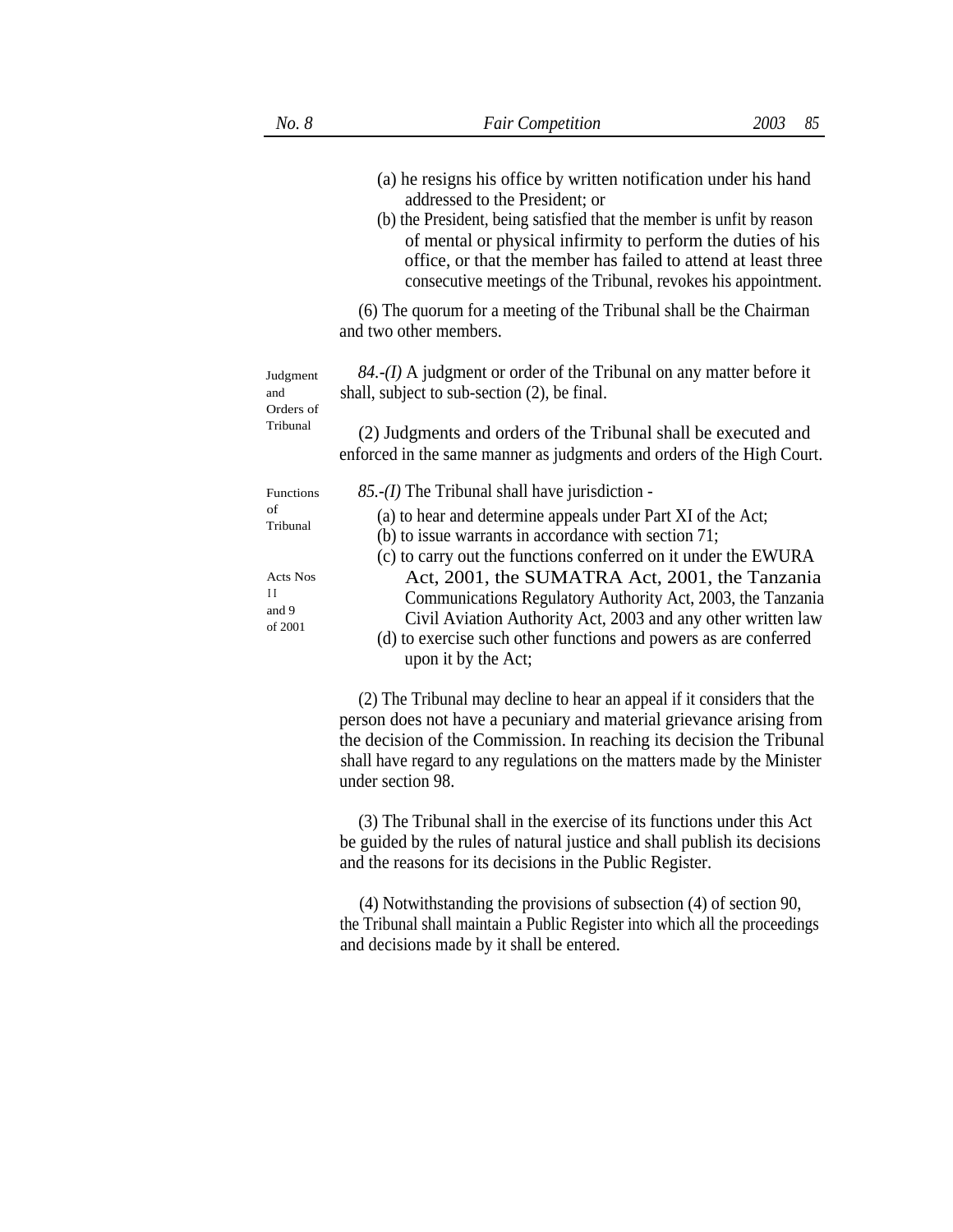(5) The Tribunal shall in the discharge of its functions have all the powers of the High Court in respect of -

- (a) enforcing the attendance of witnesses and examining them on oath, affirmation or otherwise;
- (b) compelling the production of documents; and
- (c) the issue of a Commission or request to examine witnesses abroad.

*(6)* The Tribunal shall be duly constituted if at any time the Chairman and two other members are present.

(7) Any decision shall be deemed to be a decision of the Tribunal if it is supported by a majority of the members.

*(8)* A witness before the Tribunal shall have the immunities and privileges as if he were a witness before the High Court.

86. The Minister shall, after consultation with the Chief Justice, appoint an officer to be known as the Registrar of the Tribunal and shall provide to the Tribunal the services of such other officers as the Tribunal may reasonably require for carrying out its functions under this Act.

87.-(I) Funds of the Tribunal shall comprise - Financial

(a) fees paid to the Tribunal; ments of

(b) funds allocated to the Tribunal by Parliament;  $t_{\text{rel}}$ 

- (c)grants, donations, bequests or other contributions made to the Tribunal; and
- (d) funds allocated to the Tribunal from the funds of EWURA, SUMATRA, the Tanzania Communications Regulatory Authority, the Tanzania Civil Aviation Authority and other Regulatory Authorities as provided for in the relevant legislation.

(2) Before the end of each financial year, the Tribunal shall cause to be prepared a budget for the following financial year showing estimates of its receipts and expenditures for that financial year and shall submit the budget to the Minister for information and approval.

(3) The members of the Tribunal, the Registrar and staff of the Tribunal shall be paid from the funds of the Tribunal such remunerations and allowances as the Minister shall determine.

88.-(I) Any person who -

Registrar and other staff of the Tribunal

arrange- Tribunal

Obstruction of Tribunal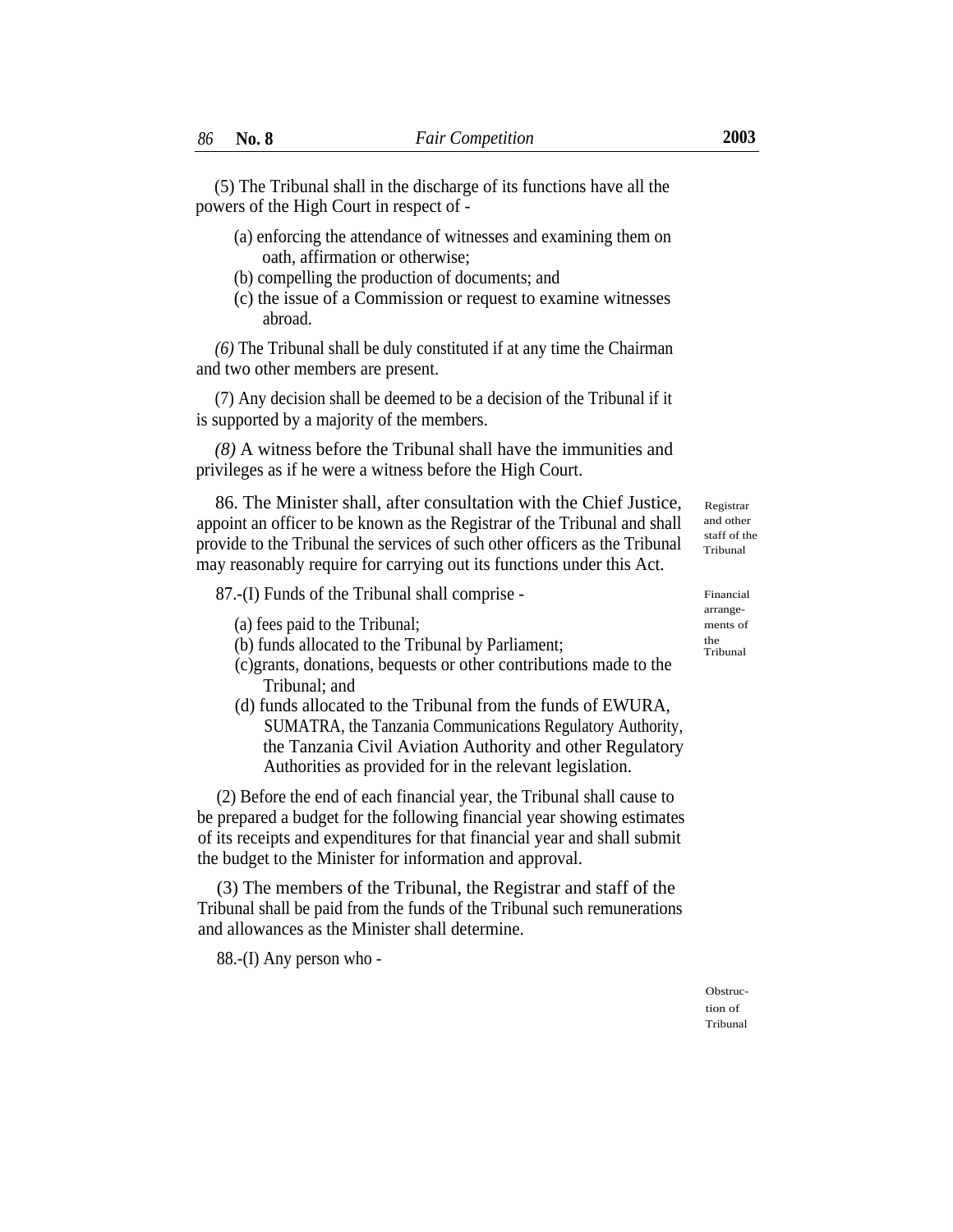- (a) when summoned, fails or refuses to attend without reasonable excuse;
- (b) having attended as a witness refuses or fails to take an oath or make an affirmation as required by the Tribunal;
- (c) makes any statement before the Tribunal which he knows to be false or which he has no reason to believe to be true;
- (d) omits or suppresses any information required by the Tribunal in the discharge of its functions or relevant to the discharge of those functions; or
- (e) in any manner misleads, obstructs, insults or disturbs the Tribunal, commits an offence.

(2) The Tribunal shall be empowered to impose a fine of not less than one hundred thousand shilling and not exceeding five million shillings on a person that commits an offence under sub-section (1) of this section.

Tribunal

Rules of 89. Subject to the provisions of this Act, the Tribunal may make rules-

- (a) prescribing the manner in which an appeal shall be made to the Tribunal and the fees to be paid in respect of an appeal;
- (b) prescribing the procedure to be adopted by the Tribunal in hearing an appeal and the records to be kept by the Tribunal;
- (c) prescribing the manner m which the Tribunal shall be convened and places where and the time at which the sittings shall be held;
- (d) generally for the better carrying out of the provisions of this Act relating to the Tribunal and appeals thereto.

*90.-(I)* The parties to an appeal may appear before the Tribunal either in person or by an advocate.

 $T<sub>ribunal</sub>$  (2) The costs of the appeal shall be at the discretion of the Tribunal.

(3) The Tribunal may, if it considers it is in the interest of the parties or of any of them and is not contrary to the interest of other persons concerned or the public interest, order that a hearing or any part of it shall be held in camera.

(4) The Tribunal may make an order prohibiting the publication of any report or description of proceedings or of any part of proceedings before it (whether heard in public or in camera) but no such order shall be made prohibiting the publication of the names and descriptions of the parties to an appeal or a decision of the Tribunal.

Procedure on appeals to the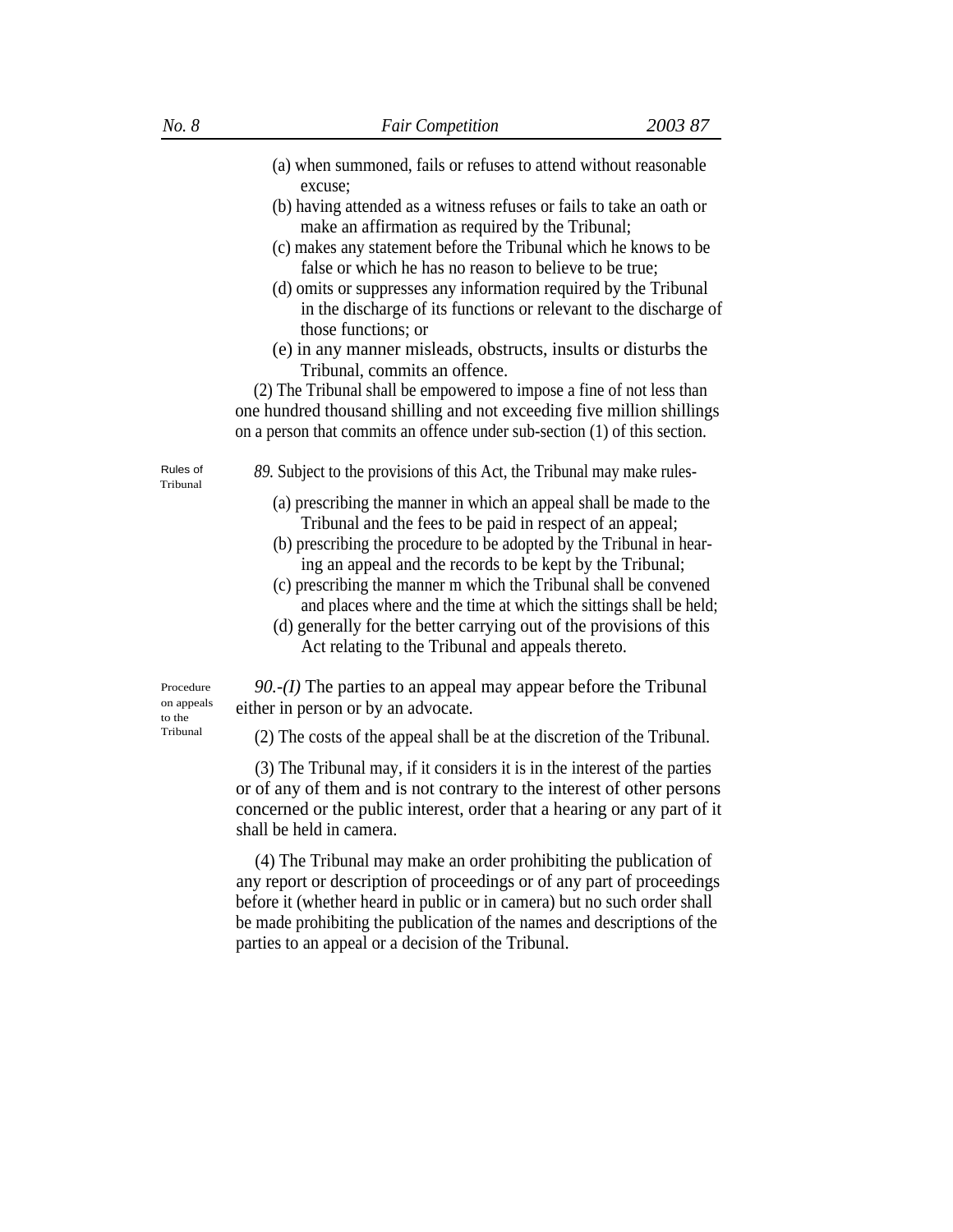*91.* Where an appeal is brought under Part XI against an order of the Commission, the order shall, unless the Tribunal otherwise orders, be stayed pending the determination of the appeal.

# **PART XIV** pending determine-

### NATIONAL CONSUMER ADVOCACY COUNCIL tion of

*92.-(I)* There is hereby established a Council to be known as the National Consumer Advocacy Council.

Council (2) The Council shall consist of not less than five members and not more than ten members appointed by the Minister.

(3) The Minister shall appoint the Chairman and the Members shall elect the Deputy Chairman from amongst themselves.

(4) Before making the appointments of members pursuant to sub-section (2), the Minister shall, by notice published in the *Gazette,* and in any newspaper or newspapers circulating widely in the country, invite nominations for appointments and having received them publish the names and call for comments, objections or representations from the public.

(5) In appointing persons to the Council, the Minister shall have regard to the desirability of the Council as a group having knowledge and understanding of the interests of consumers, including the interest of -

(a) low income, rural and disadvantaged persons;

(b) industrial and business users;

(c)government and community organization.

(6) Subject to the provisions of this Part, the Council in consultation with the Minister shall make its own rules for regulating its procedures and other matters relating to its functions.

93.-(I) In carrying out its functions conferred under this Act, the  $_{\text{Functions}}$  $\frac{1}{2}$  Council shall - and  $\frac{1}{2}$  and  $\frac{1}{2}$  and  $\frac{1}{2}$  and  $\frac{1}{2}$  convers of

- (a) represent the interests of consumers by making submissions to,  $\frac{p}{r_{\text{the}}}$ providing views and information to and consulting with the Council Commission, regulatory authorities and government ministries;
- (b) receive and disseminate information and views on matters of interest to consumers;
- (c) establish regional and sector consumer committees and consult with them;

Stay of the Conunission's orders appeal Establishment of the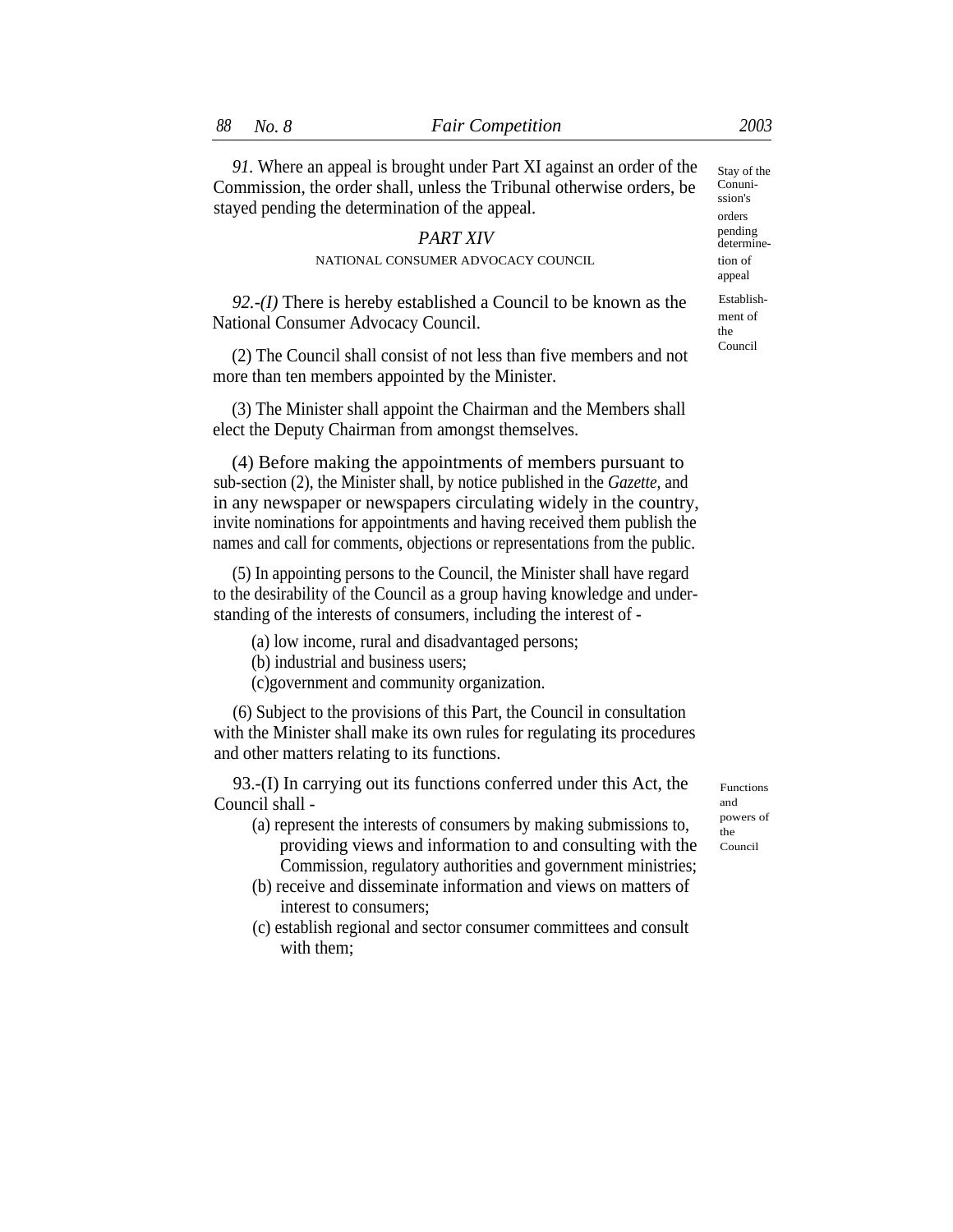(d) consult with industry, government and other consumer groups on matters of interest to consumers.

(2) The Commission shall in the first three years of the existence of the Council provide for the secretarial functions of the Council, and thereafter the Council shall maintain its own secretariat.

Council

Proceed- 94.-(I) The Council shall hold meetings at least four times in any  $\frac{1}{2}$ period of twelve months.

> (2) The Chairman of the Council shall convene meetings of the Council as directed by the Council or if requested by members in writing so to do.

> (3) At least seven days written notice of a meeting shall be given to all members, except in the case of extra-ordinary meetings for which the requirement may be waived.

> (4) Subject to sub-sections (1), (2) and (3), the Chairman in consultation with the members may convene meetings at such time and places as he may think fit.

(5) The Chairman, in his absence the Deputy Chairman, shall preside at the meetings of the Council.

(6) A quorum at a meeting of the Council shall be five members.

Funds of 95.-(I) The funds of the Council shall comprise -

the and

- Council (a) such sums as may be appropriated by Parliament for the Annual purposes of the Council;
- Report (b) grants, donations, bequests or other contributions.

(2) The Council shall keep books of accounts and maintain proper records of its operations in accordance with commercial accounting standards.

Act No.33 of 1972

(3) The Council may at any time, and shall at the end of each financial year have the accounts of the Council audited by a person registered under the Auditors and Accountants (Registration) Act, 1972 appointed by the Council on such terms and conditions as the Council may determine.

(4) The Council shall prepare an Annual Report in relation to each year ending 30th June and submit it to the Minister before 30th November in that year.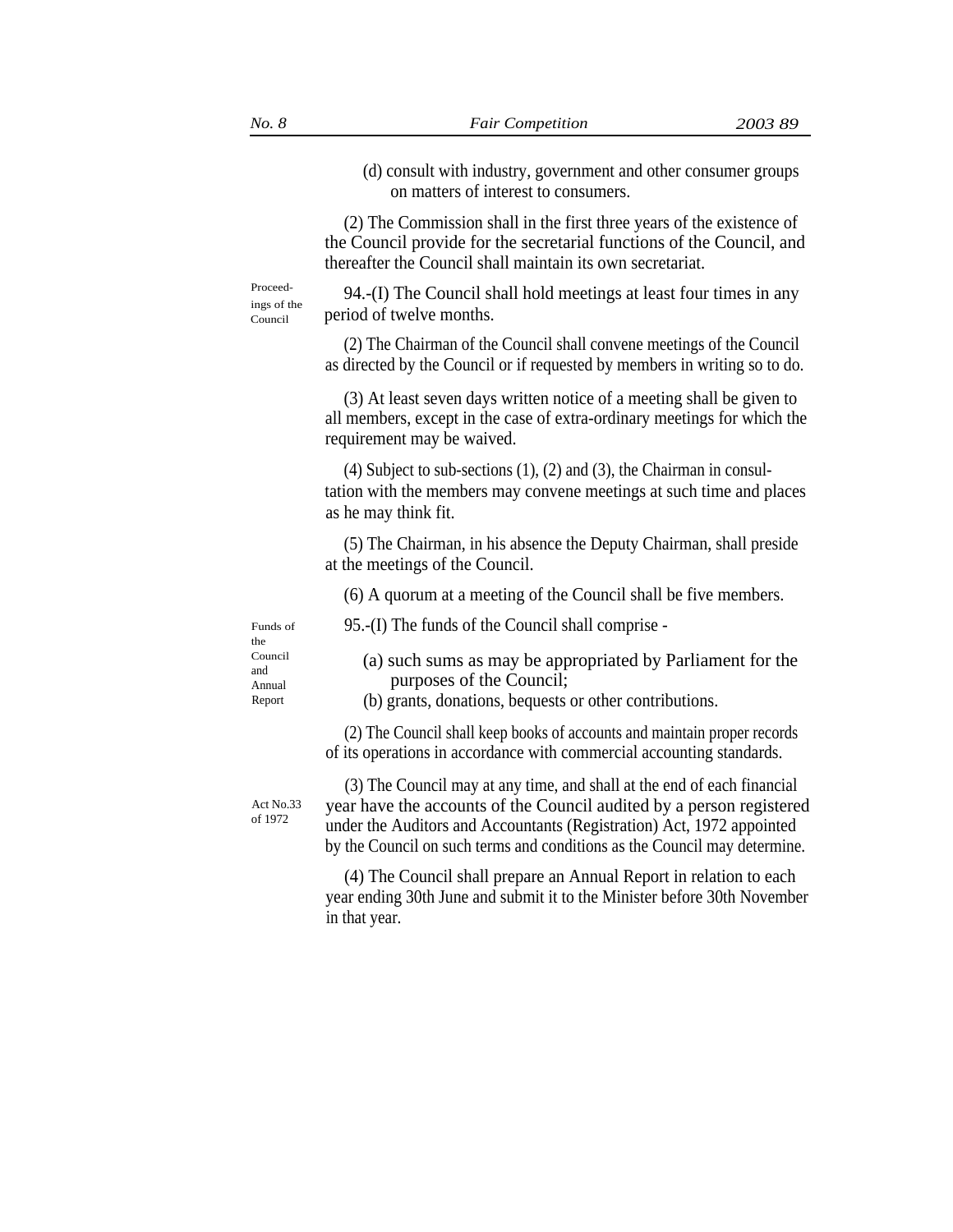(5) The Annual Report shall provide detailed information regarding the activities of the Council during the previous year and any additional information requested by the Minister.

(6) Within twenty eight days of its receipt or on the first available sitting day thereafter, the Minister shall table in the National Assembly the Annual Report of the Council.

(7) Subject to sub-section (5), the Annual Report of the Council shall include the financial statements of the Council for the immediately preceding financial year and the auditor's report based on the aforementioned financial statements.

(8) The Council shall prepare a budget and submit to the Minister for approval before the end of each financial year for the following financial year showing estimates of its receipts and expenditures for the following financial year.

*(9)* At the Minister's request, the Council shall commission its auditors to assess and report on the extent to which the budget represents a fair and reasonable projection of the income and expenditure of the Council for the relevant year and shall submit that report to the Minister.

## PART XV

### INCONSISTENCY WITH OTHER LAWS

96.-(I) Subject only to this section, this Act applies to all persons in all sectors of the economy and shall not be read down, excluded or modified -

inconsis tency with other laws

- (a) by any other Act except to the extent that the Act is passed after the commencement of this Act and expressly excludes or modifies this Act; or
- (b) by any subsidiary legislation whether or not such subsidiary legislation purports to exclude or modify this Act.

(2) A person shall not contravene this Act by reason only of engaging in a conduct, unless a provision of an enactment specified in sub-section (3):

- (a) requires the person to engage in the conduct or conduct of that kind; or
- (b) authorises or approves the person engaging or refraining from engaging in conduct of that kind.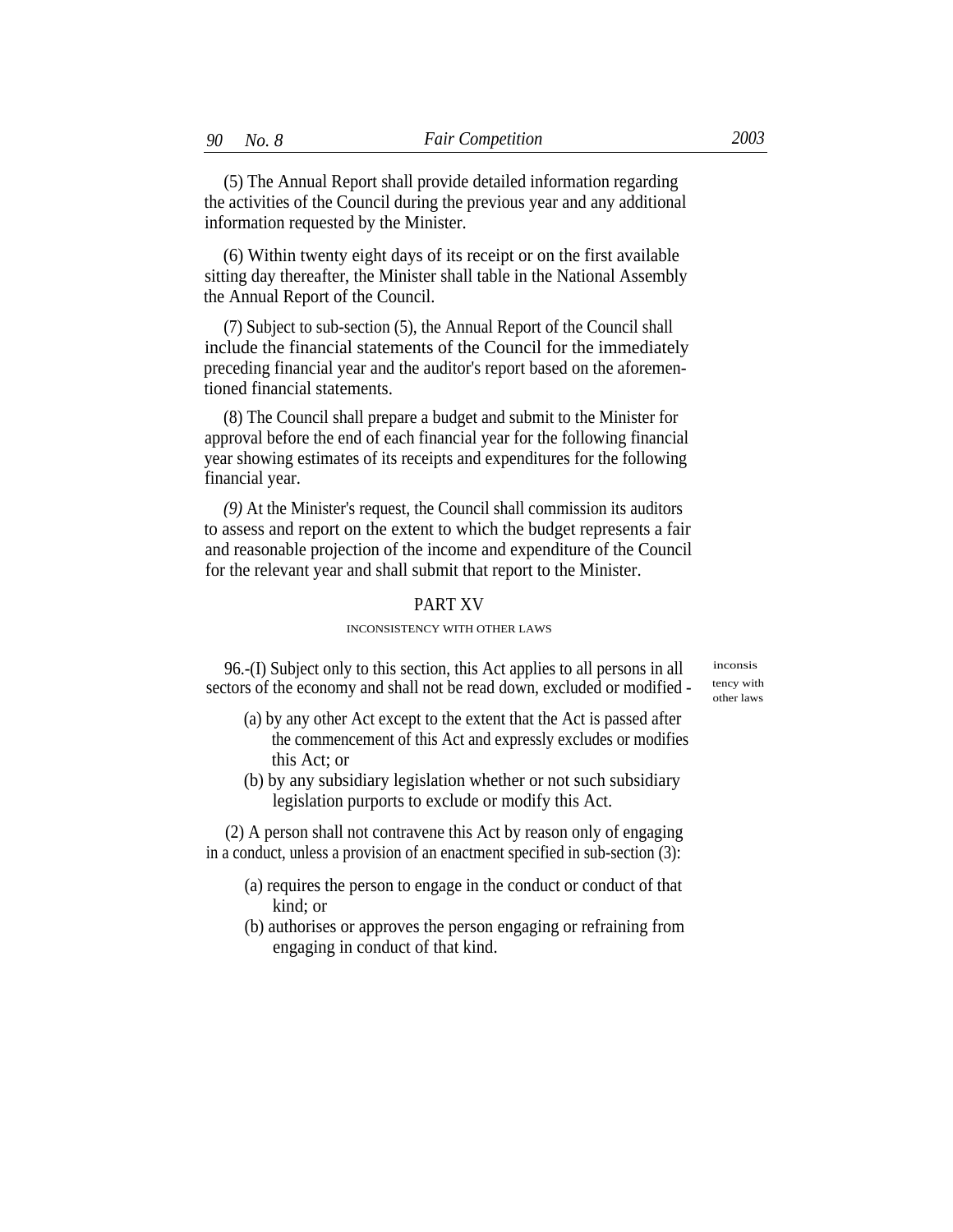(3) The enactments referred to in sub-section (2) are: EWURA Act, 2001 SUMATRA Act, 2001 the Tanzania Communications Regulatory Authority Act, 2003 the Tanzania Civil Aviation Authority Act, 2003 and sector legislation referred to in the sector legislation, enactments Acts No. I I and No.9 of 2001; No. 10 and 12 of 2003 for the protection of the environment; and, any subsidiary legislation or instrument under any of the aforementioned Acts.

> (4) Where the Commission is of the opinion that, any conduct required, authorised or approved by a regulatory authority under an enactment referred to in sub-section (3) would be in breach of this Act if sub-section (1) did not apply to the conduct the Commission, shall report the matter to the Minister.

> (5) Where the Minister receives a report from the Commission under sub-section (4), he may direct the relevant regulatory authority to take the necessary steps to ensure that the conduct described by the Commission is not required, authorised or approved by the regulatory authority.

> (6) A person shall not contravene this Act by reason only of engaging in conduct required in order to comply with an enactment other than an enactment referred to in sub-section (3) of this section.

## PART XVI

#### MISCELLANEOUS

97. The functions and powers of the Minister are:

- Functions (a) to appoint members of the Commission other than the Chairman of the Minister as provided for under section 63;
	- (b) to receive reports of any conflicts of interest by the Chairman or other members of the Commission as provided for under section 66;
	- (c) to direct the Commission to conduct an inquiry under section 68;
	- (d) to request performance audits of the Commission as provided for under section 80;
	- (e) to receive the Annual Reports of the Commission and cause a copy to be laid before the National Assembly under section 8 1;
	- (f) to receive the budgets of the Commission and request assessments of the budgets under section 82;
	- (g) to appoint members to the Council, to receive Annual Reports and budgets of the Council and to request assessments of the budgets under section 95; and
	- (h) to make regulations under section 98.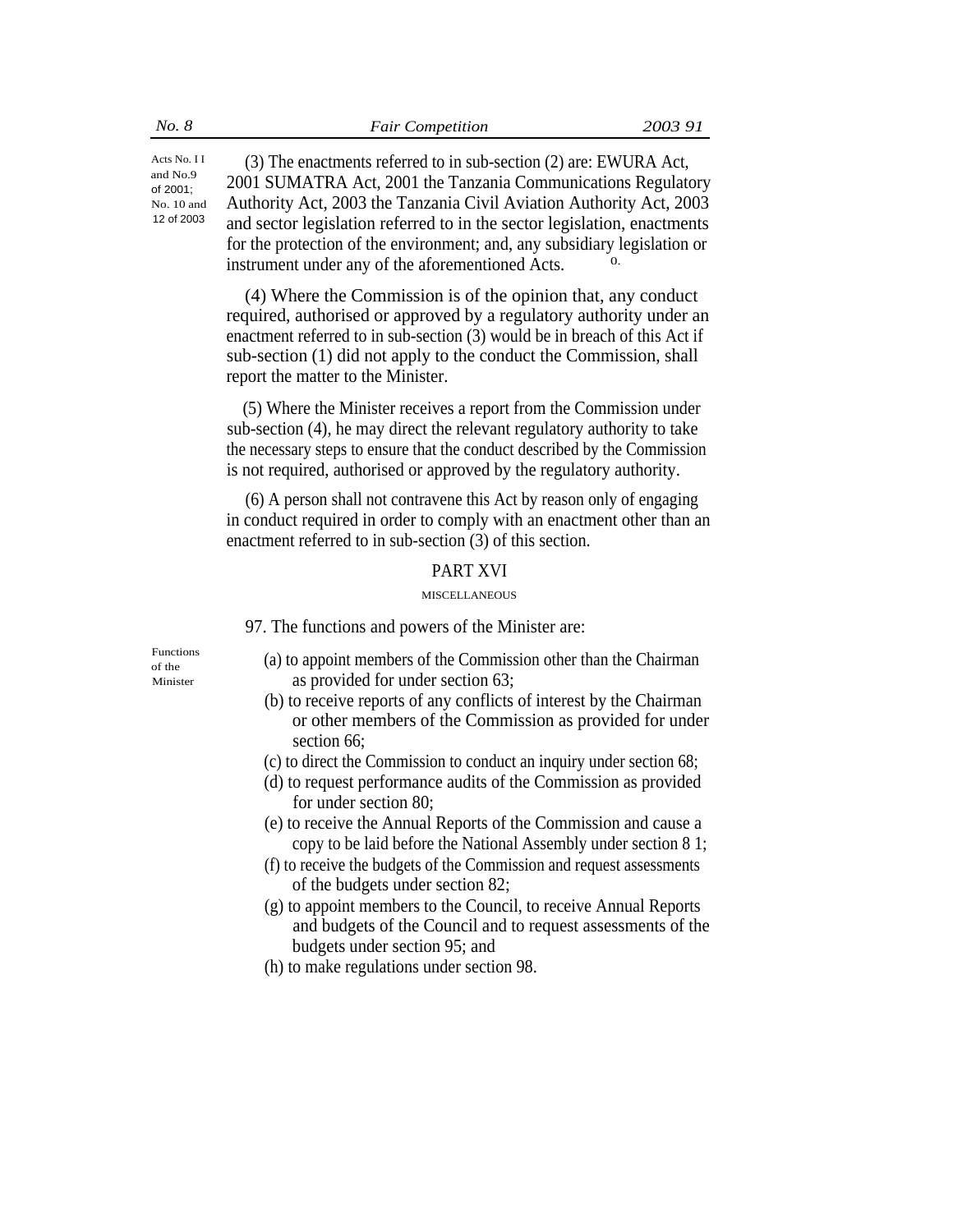98. The Minister may, in consultation with the Commission or Tribunal, make regulations not inconsistent with this Act as he considers necessary or desirable to give effect to the provisions of this Act. Regulations

99. The Commission may make rules or orders not inconsistent with this Act with respect to: Rules

- (a) matters referred to in the Act as matters on which the Commission may make rules or orders; and
- (b) such other matters as the Commission considers necessary or desirable to give effect to this Act.

100.-(I) Notwithstanding the repeal of the Fair Competition Act, 1994 any rules, regulations, certificates or anything done under the repealed Act or made immediately before the commencement of this Act shall continue to have force until amended or revoked or otherwise dealt with under this Act.

(2) The property, rights and liabilities to which the Commissioner of Trade Practices was entitled or subject immediately before and after the commencement of this Act shall vest in the Commission.

101.-(I) The terms and conditions of employment of any employee or staff from the former Fair Competition Commission who joins the Commission through a competitive recruitment process established in terms of section 63 and 72 shall not be less favourable than those enjoyed by that employee immediately prior to the date on which he joined the service of the Commission.

(2) The service of any employee or staff of the former Fair Competition Commission who joins the service of the Commission shall be deemed to be continuous with the Fair Competition Commission or with any respective Ministry, public institution.

(3) An employee or staff of the Fair Competition Commission whose service does not continue with the Commission and where such employee or staff is a member of any statutory, voluntary pension or other superannuate benefits scheme prior to such termination, such employee or staff shall be paid terminal benefits in accordance with the laws and regulations governing such scheme immediately before such termination.

Savings and provisions

Rights of employees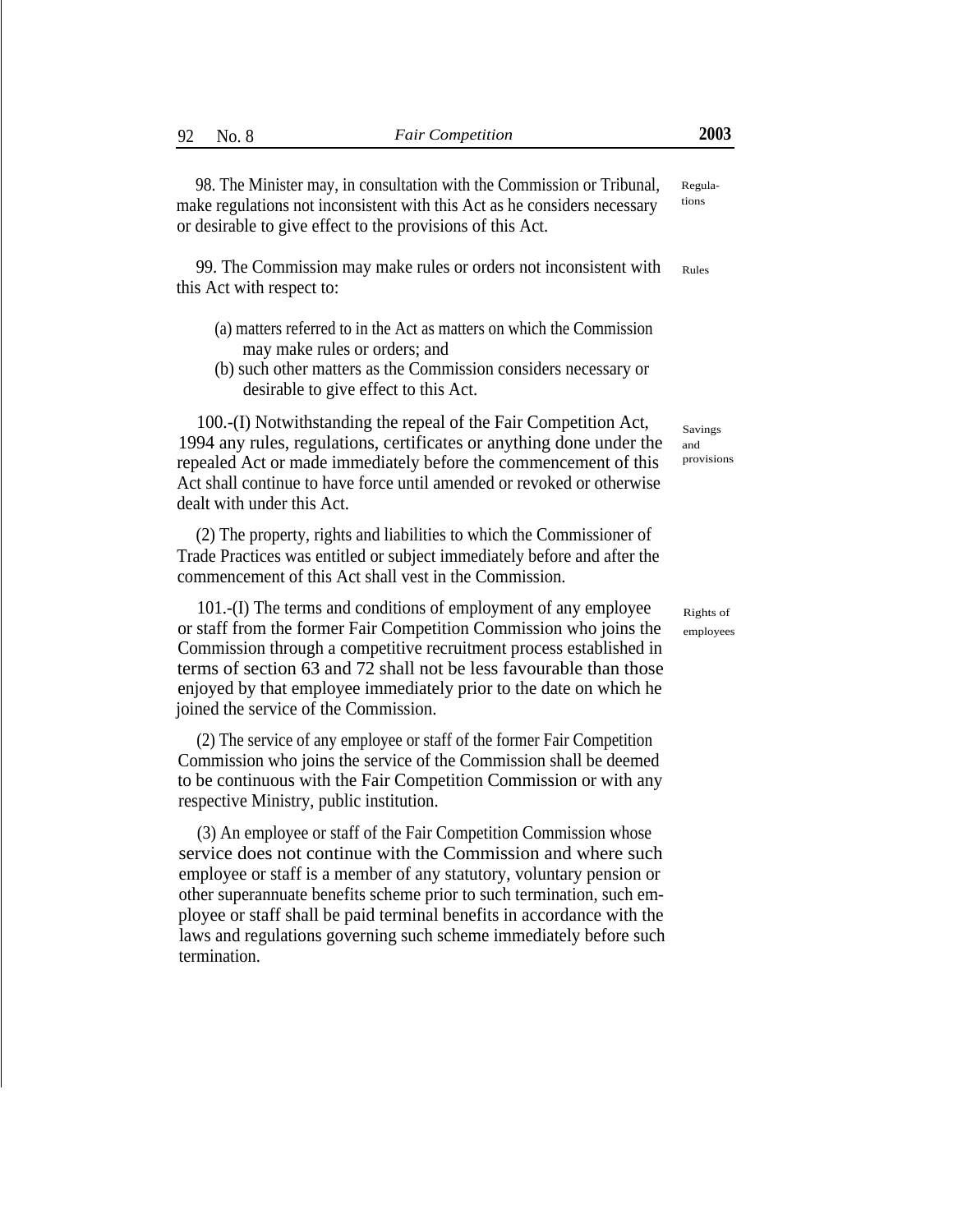*(4)* Where an employee or staff of the former Fair Competition Commission is not absorbed by the Commission he may be transferred to any other Ministry or public institution, and his service shall be deemed to be continuous and if he was a member of any statutory, voluntary pension or any other superannuate scheme, such employee shall continue to be governed by the same laws and regulations governing such scheme and the employer shall contribute to such scheme accordingly.

(5) Where an employee or staff whose service with the Fair Competition Commission is deemed to be continuous is a member of any statutory, voluntary pension or any other superannuate scheme, such employee shall continue to be governed by the same laws and regulations governing such scheme and the Commission shall contribute to such scheme accordingly.

(6) Nothing in this section shall operate so as to create an entitlement for any employee or staff of the Fair Competition Commission to become employees or staff of the Commission.

| Repeal of<br>Act<br>No.4                 | 102. The Fair Competition Act, 1994 is hereby repealed.                                                                                                                    |
|------------------------------------------|----------------------------------------------------------------------------------------------------------------------------------------------------------------------------|
| of 1994                                  | PART XV11                                                                                                                                                                  |
|                                          | CONSEQUENTIAL AMENDMENTS                                                                                                                                                   |
|                                          | AMENDMENT OF THE SURFACE AND MARINE TRANSPORT                                                                                                                              |
|                                          | REGULATORY AUTHORITY ACT, 2001                                                                                                                                             |
| Construe-<br>tion<br>Act No.9<br>of 2001 | 103. The Surface and Marine Transport Regulatory Authority Act,<br>2001, is amended in the following manner,                                                               |
| Amend-<br>ment $of$                      | 104. Section 3 of the principal Act is amended by -                                                                                                                        |
| section 3                                | (a) adding the following definitions in their appropriate alphabetical<br>positions -                                                                                      |
|                                          | "Code of Conduct" means a code of conduct adopted by the<br>Authority in accordance with section $10(2)$ ;<br>"consultation" means notify or seek views of the other party |
|                                          | or person;                                                                                                                                                                 |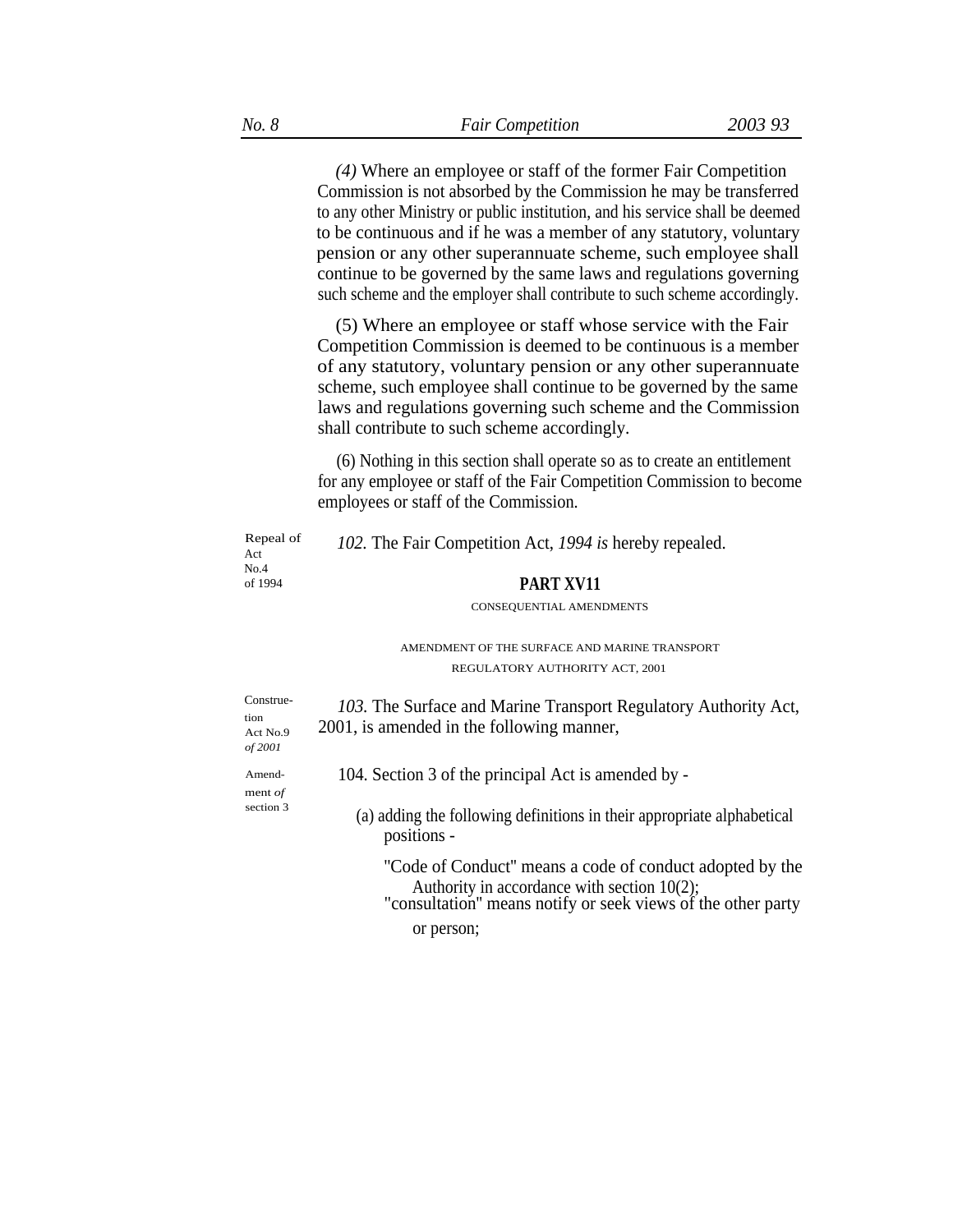- 
- (b) by deleting definiton of the word ''Division'' and substituting for it on its appropriate alphabetical order the following-
	- ''Committee'' means a Committee established by the Authority under section 20;

105. Section *4* of the principal Act is amended in subsection (3), by adding immediately after the word ''Authority'' which appears at the end of that subsection the words ''and any other person duly authorized in that behalf'.

106. Section 6 of the principal Act is amended - Amend-

- (a) in subsection  $(1)(b)(v)$ , by adding the words "for carrying out section 6 the purposes and provisions of this Act and the sector legislation'' immediately after the words ''rules'' appearing at the end of that subsection;
- (b) by adding immediately after subsection *(4)* the following new subsection -
	- ''(5) Any direction given by the Minister in accordance with subsection *(4)* of this section shall be in writing and shall be published in the Government *Gazette.''*

# 107. Section 7 of the Principal Act is amended -

- (a) in subsection (2), by adding immediately after the word<br>"Minister's" appearing at the end of that subsection the words ''and the appointments shall be made from the respective lists of short listed candidates submitted by the Nomination Committee'';
- (b) by deleting subsection (3) and substituting for it the following
	- ''(3) In order to maintain impartiality of the Authority and for the purpose of avoiding conflict of interest, a person shall not be qualified for appointment as a member of the Authority if owing to the nature of the office he holds is likely to exert influence on the Authority.''

ment of

Amendment of section 4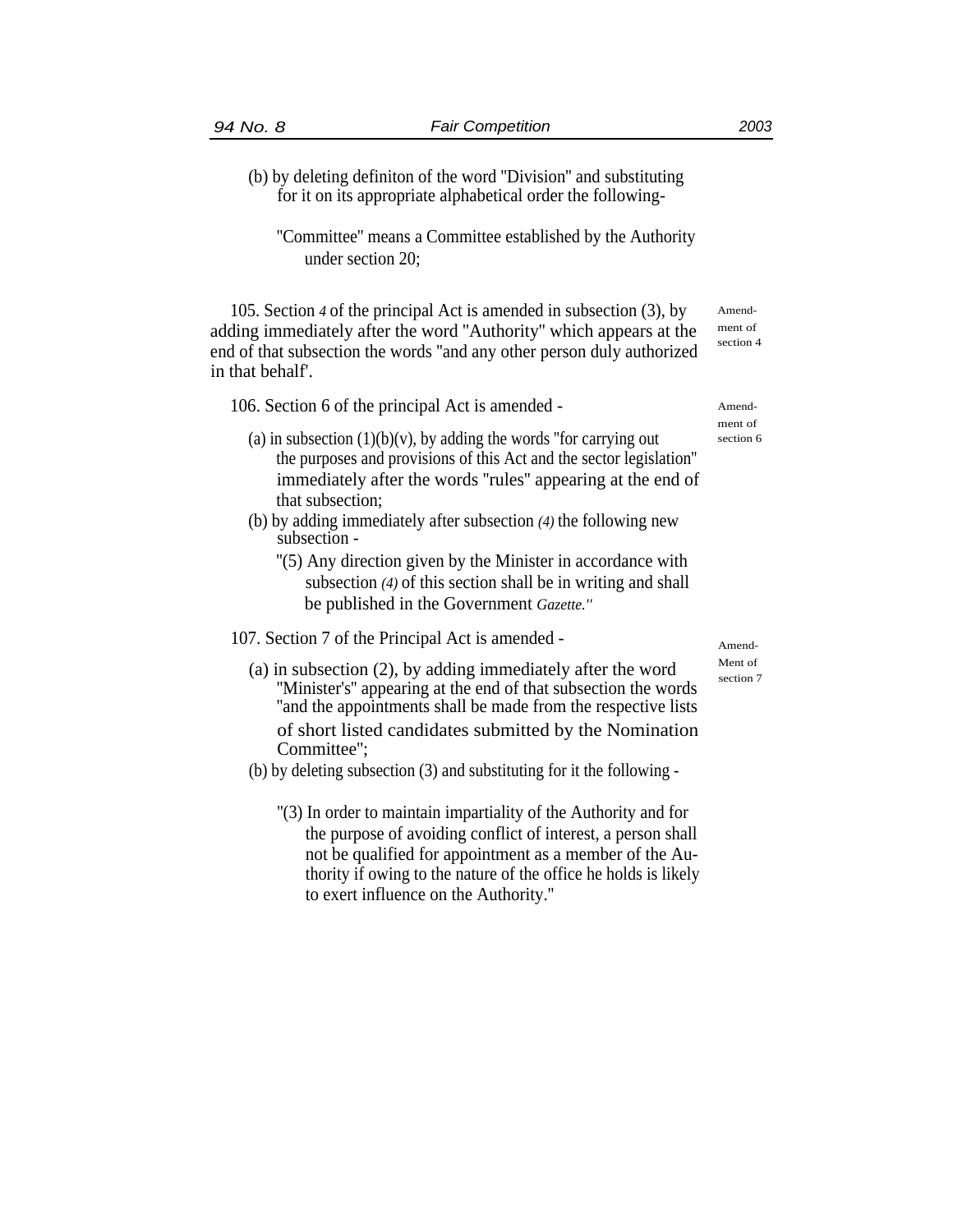Amend-<br> *108.* Section 9 of the principal Act is amended by adding immediately after subsection  $(3)$  the following new subsection section 9

''(4) The Nomination Committee shall submit to -

- (a) the Minister, three names *of* persons to be forwarded to the President by the Minister to be considered for appointment as Chairman;
- (b) the Minister, ten names *of* persons to be considered for appointment as Board members;
- (c) the Minister, three names *of* persons to be considered for appointment as Director-General.''

109. Section *I I of* the principal Act is amended in subsection (3), by deleting the words ''Chairman'' and ''he'' appearing in the first and second lines and substituting for them the words ''Board'' and ''it'' respectively.

110. Section 13 subsection (1) of the principal Act is amended by deleting the words ''the Board after consultation with'' appearing on the second line.

111. Section 14 of the principal Act is amended by deleting subsection (7) and substituting for it the following -

- "(7) The Authority shall comply with the competitive selection procedure established under subsection (6) whenever it appoints employees and consultants.''
- 112. Section 17 of the principal Act is amended
	- (a) by deleting the words ''a District Court for grant of a warrant permitting the Authority to enter into any premises at reasonable times to search or inspect the premises for documents in the possession or under the control of the person and make copies of, or take extracts from those documents'' appearing in subsection (6), and substituting for them the words ''the Fair Competition Tribunal which acting through its Chairman, shall issue a warrant authorizing any police officer, accompanied by staff of the Authority duly authorized by the Director-General to enter premises to conduct search and make copies or take extracts of documents therein''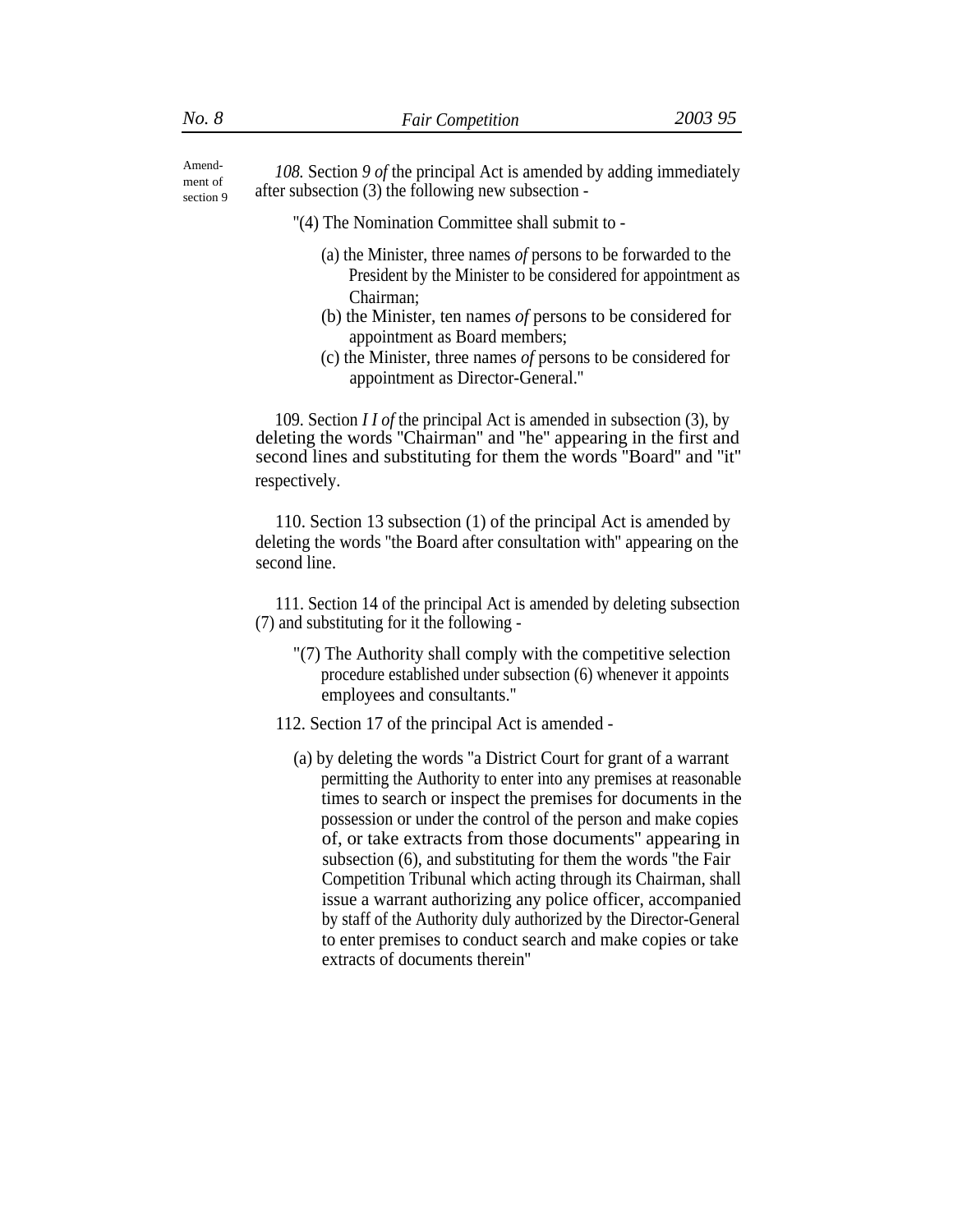- (b) by deleting subsection (8) and substituting for it the following new subsection -
	- "(8) The Chairman, or any authorized person may, on application, issue a warrant authorizing any police officer to enter by force in the premises to conduct the search and make copies or take extracts of documents therein.''

*113.* Section *20* of the principal Act is amended by deleting the word ''Division'' wherever it appears in subsections *(1),(2),(3),(4),* and (5) and substituting for it the word ''Committee''

114. Section 26 of the principal Act is amended-

- (a) by deleting subsection *(2);*
- (b) by renumbering subsections, *(3), (4),* (5), *(6), (7),* (8), *(9)* and (1 0) as subsections  $(2)$ ,  $(3)$ ,  $(4)$ ,  $(5)$ ,  $(6)$ ,  $(7)$ ,  $(8)$  and  $(9)$ ;<br>**our adding the words "the Authority to** " immediately after the
- (c) by adding the words "the Authority to word ''to'' which appears in the opening words of subsection (8) as renumbered.

115. Section 27 of the principal Act is amended in subsection (1), by deleting the figure '' 1 7'' and substituting for it the figure 442695.

- 116. Section 28 of the principal Act is amended by-<br> $(2)$ (a) deleting paragraph (d) of subsection  $(2)$ ; (b) by renaming paragraph (e) as (d);
- 117. Section 29 of the principal Act is amended- Amend-
	- (a) in subsection (2), by deleting the words ''not less than six nor section 29 more than ten appearing in the first line of that subsection, and substituting for them the word "seven",
	- (b) by adding immediately after subsection (5) the following new subsection -
		- ''(6) After the members are appointed under subsection (2) they shall meet to elect their Chairman''

118. Section 30 of the principal Act is amended - Amend-

(a) in subsection (4), by deleting the words "such times and places section 30 as he may think fit'' and substituting for them the words ''at least four times a year''

ment of section 20

ment of

Amend-

section 26

Amendment of section 27

section 28

ment of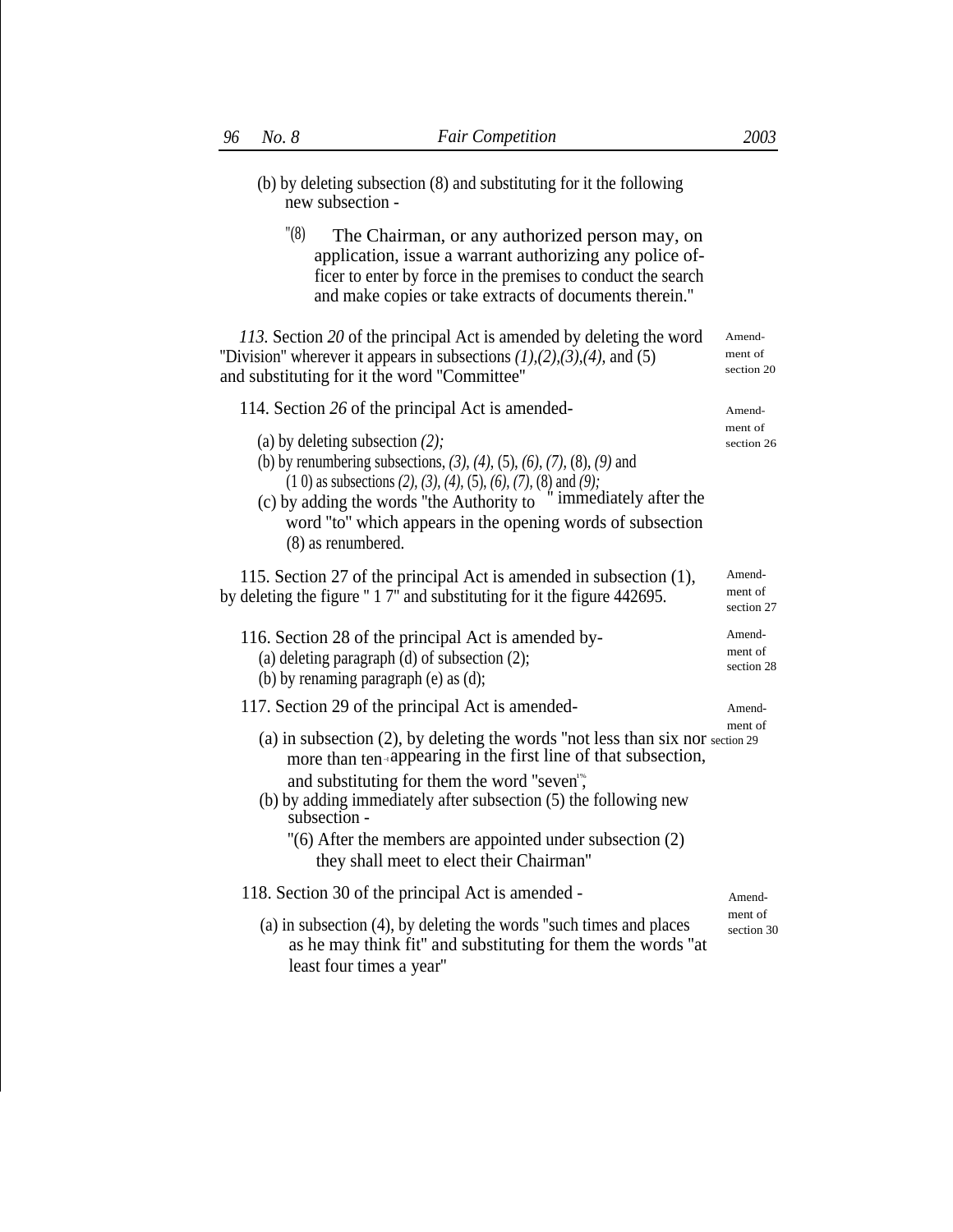| No. 8                           | <b>Fair Competition</b>                                                                                                                                                                                         | 2003 97 |
|---------------------------------|-----------------------------------------------------------------------------------------------------------------------------------------------------------------------------------------------------------------|---------|
|                                 | (b) in subsection (6) by deleting the word "five" and substituting<br>for it the word "four"                                                                                                                    |         |
| Amend-<br>ment of<br>section 33 | 119. Section 33 of the principal Act is amended by adding immediately<br>after paragraph (e) of subsection (1) the following new paragraphs -                                                                   |         |
|                                 | "(f) imposing the fines and or refunds;<br>(g) requiring specific performance;<br>(h) setting up an escrow fund;<br>(i) appointing Trustees;<br>0) such other relief as may be deemed reasonable and necessary" |         |
| Amend-<br>ment of               | Section 34 of the principal Act is amended in subsection (4)-<br>120.                                                                                                                                           |         |
| section 34                      | (a) by adding the word "orimmediately after the word "part"<br>appearing at the end of paragraph (a);<br>(b) by deleting paragraph (c).                                                                         |         |
| Amend-<br>ment of<br>section 36 | 121. Section 36 of the principal Act is amended-                                                                                                                                                                |         |
|                                 | (a) in subsection (1), by inserting a word "not" between the words "shall" and "contravene"                                                                                                                     |         |
|                                 | (b) in subsection (2), by deleting the word "Practice" appearing<br>immediately after the word "Competition" which appears in<br>the first line of that subsection.                                             |         |
| Amend-<br>ment of<br>section 39 | 122. Section 39 of the principal Act is amended by deleting the word<br>"specific" appearing between the words "sector" and "Act".                                                                              |         |
| Amend-<br>ment of<br>section 42 | 123. Section 42 of the principal Act is amended in subsection (1), by<br>deleting the words 'athe end of the financial year appearing at the end<br>of that subsection.                                         |         |
| Repeal of<br>section 43         | 124. The principal Act is amended by repealing section 43.                                                                                                                                                      |         |
| Amend-                          | 125. Section 45 of the principal Act is amended-                                                                                                                                                                |         |
| ment of<br>section 45           | $(a)$ in subsection $(1)$ , by deleting the words "on such terms and<br>conditions as the Minister may determine" appearing at the<br>end of that subsection;                                                   |         |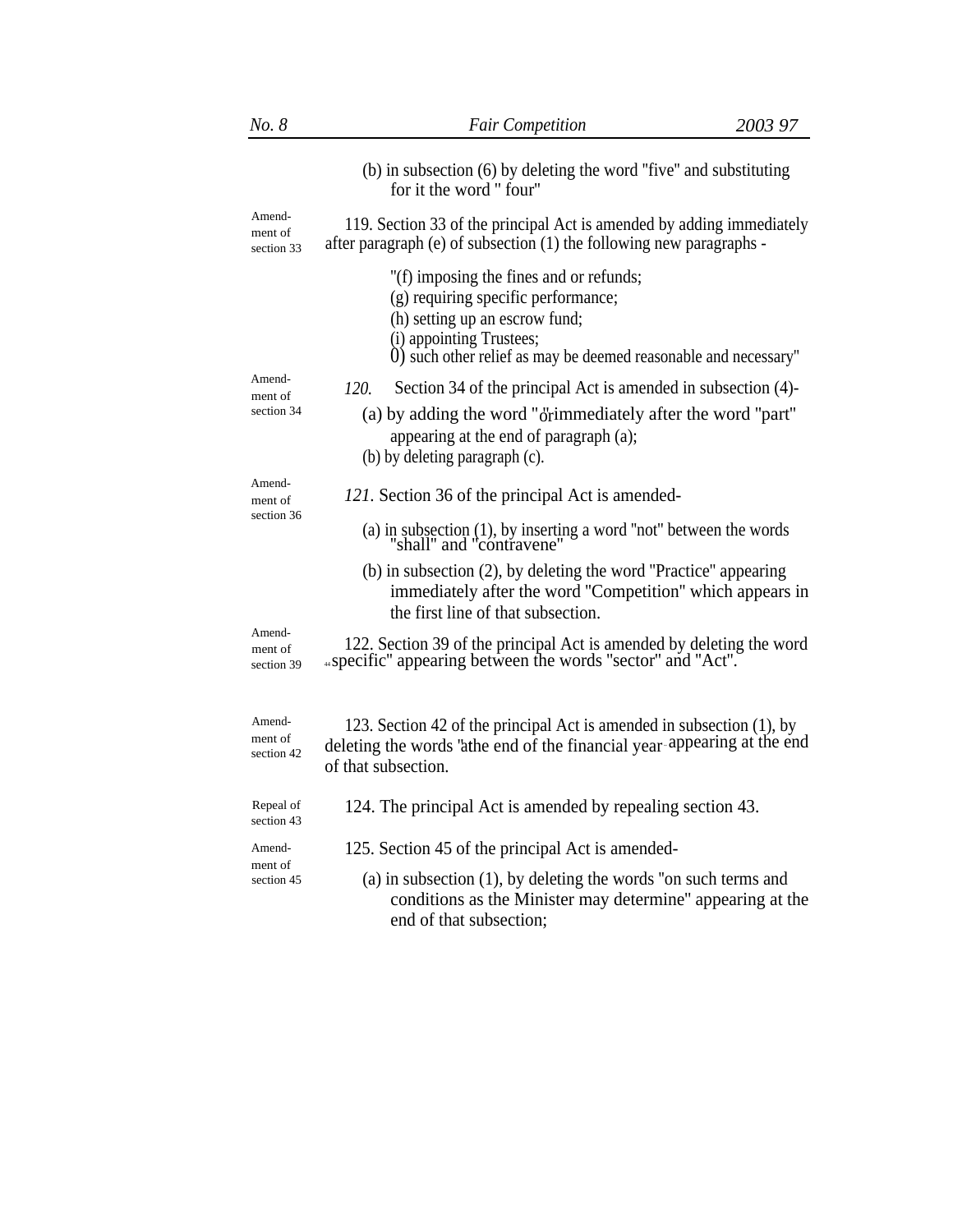|     | (b) in subsection (2), by deleting the word "shall" appearing<br>between the words "General" and "conduct" and substituting<br>for it the words "may, in a proper case;"<br>$(c)$ by deleting subsection $(3)$ . |                                             |
|-----|------------------------------------------------------------------------------------------------------------------------------------------------------------------------------------------------------------------|---------------------------------------------|
| by- | 126.<br>Section 46 of the principal Act is amended in subsection (2)                                                                                                                                             | Amend-<br>ment of                           |
|     | (a) deleting the figure "45" appearing in paragraph (a), and<br>substituting for it the figure "44";<br>(b) deleting the figure "45 appearing in paragraph (b), and<br>substituting for it the figure "44."      | section 46                                  |
|     | AMENDMENT OF THE ENERGY AND WATER UTILITIES<br>REGULATORY AUTHORITY ACT, 2001                                                                                                                                    |                                             |
|     | 127. The Energy and Water Utilities Regulatory Authority Act, 2001,<br>herein referred to as "principal Act" is amended.                                                                                         | Construe-<br>tion Act<br>No. I I of<br>2001 |
|     | 128. Section 3 of the principal Act is amended-                                                                                                                                                                  | Amend-<br>ment of                           |
|     | (a) by adding the following definitions in their appropriate alphabetical<br>positions-                                                                                                                          | section 3                                   |
|     | "Code of Conduct" means a code of conduct adopted by the<br>Authority in accordance with section 1 1 (2);<br>"consultation" means notify or seek views of the other party                                        |                                             |
|     | or person;<br>"Committee" means a Committee established by the Authority<br>under section 21;"                                                                                                                   |                                             |
|     | (b) by deleting the definition of the words "regulated sector $\mathbb{R}^n$ and<br>substituting for it the following -                                                                                          |                                             |
|     | "regulated sector" means -                                                                                                                                                                                       |                                             |
|     | (a) electricity;<br>(b) petroleum;<br>(c) natural gas;<br>(d) water and sewerage;"                                                                                                                               |                                             |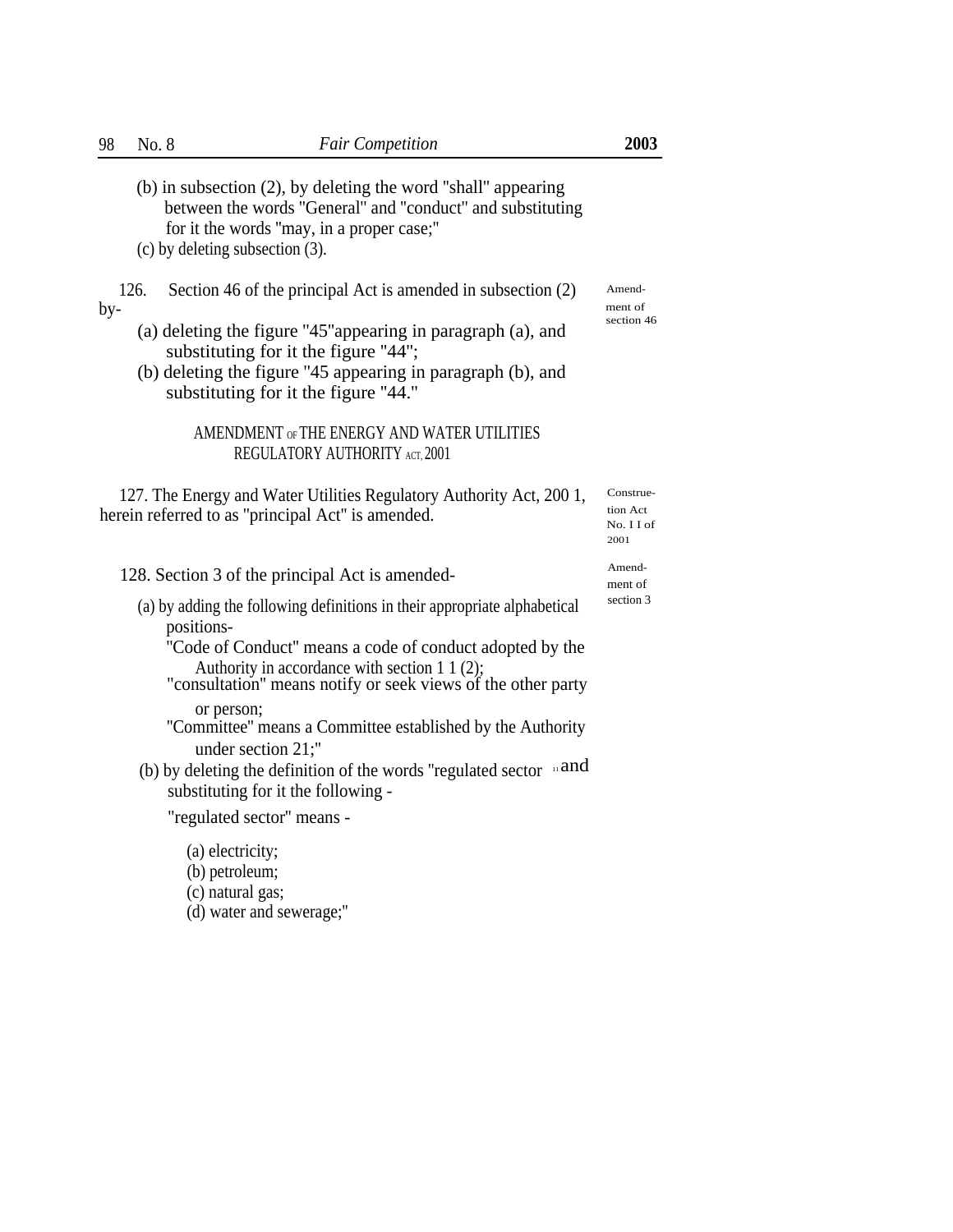|                                | (c) by deleting the definition of the word "standards" and substituting<br>for it the following -                                                                                                                                                                                                                                              |
|--------------------------------|------------------------------------------------------------------------------------------------------------------------------------------------------------------------------------------------------------------------------------------------------------------------------------------------------------------------------------------------|
|                                | "standards" includes technical and safety standards in the<br>regulated sectors".                                                                                                                                                                                                                                                              |
|                                | (d) by deleting the words "supply" and "distribution" appearing<br>in the definition of the word "standards";                                                                                                                                                                                                                                  |
| Amend-<br>ment of<br>section 5 | 129. Section 5 of the principal Act is amended in subsection (3) by<br>deleting the words "the Chairman" and the "comma", and by adding<br>immediately after the word "Authority" which appears at the end of that<br>subsection the words "and any other person duly authorised in that<br>behalf'.                                           |
| Amend-<br>ment of<br>section 7 | 130. Section 7 of the principal Act is amended-<br>(a) by adding the words "for carrying out the purposes and provisions<br>of this Act and the sector legislation" immediately after the<br>word "rules" appearing at the end of subsection $(1)(b)(v)$ ;<br>(b) by adding immediately after subsection (4) the following new<br>subsection - |
|                                | "(5) Any direction given by the Minister in accordance with<br>subsection (4) of this section shall be in writing and shall<br>be published in the Government Gazette."                                                                                                                                                                        |
| Amend-<br>ment of              | 131. Section 8 of the principal Act is amended by-                                                                                                                                                                                                                                                                                             |
| section 8                      | (a) adding immediately after the word "Minister" appearing at the<br>end of subsection (2) the words "and the appointments shall<br>be made from the respective lists of shortlisted candidates<br>submitted by the Nomination Committee";                                                                                                     |
|                                | (b) by deleting subsection (3) and substituting for it the following -                                                                                                                                                                                                                                                                         |
|                                | "(3) In order to maintain impartiality of the Authority and for the<br>purpose of avoiding conflict of interest, a person shall not<br>be qualified for appointment as a member of the Authority<br>if owing to the nature of the office he holds is likely to<br>exert influence on the Authority."                                           |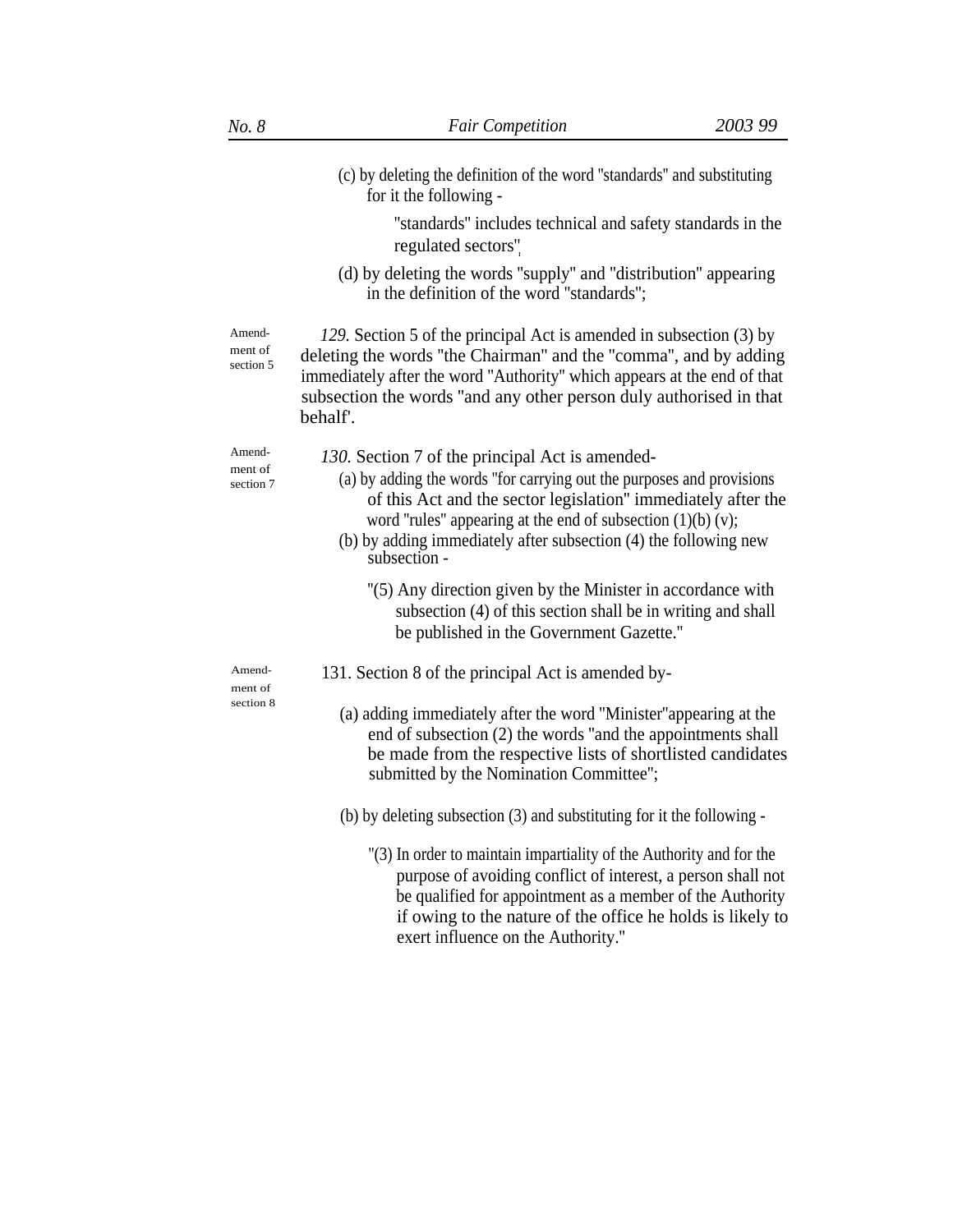|                                 | $(a)$ in subsection $(6)$ , by deleting the words "a District Court for<br>grant of a warrant permitting the Authority to enter into any<br>premises at reasonable times to search or inspect the premises<br>for documents in the possession or under the control of the<br>person and make copies of or take extracts from those documents"<br>appearing in that subsection and substituting for them the words<br>"the Fair Competition Tribunal which acting through its Chairman,<br>shall issue a warrant authorising any police officer, accompanied<br>by staff of the Authority duly authorised by the Director General<br>to enter premises to conduct search and make copies or take<br>extracts of documents therein;"<br>(b) by deleting subsection (8) and substituting for it the following<br>new subsection - |
|---------------------------------|--------------------------------------------------------------------------------------------------------------------------------------------------------------------------------------------------------------------------------------------------------------------------------------------------------------------------------------------------------------------------------------------------------------------------------------------------------------------------------------------------------------------------------------------------------------------------------------------------------------------------------------------------------------------------------------------------------------------------------------------------------------------------------------------------------------------------------|
|                                 | "(8) The Chairman, or any authorised person may, on application,<br>issue a warrant authorising any police officer to enter by<br>force in the premises to conduct the search and make copies<br>or take extracts of documents therein."                                                                                                                                                                                                                                                                                                                                                                                                                                                                                                                                                                                       |
| Amend-<br>ment of               | 139. Section 21 of the principal Act is amended by-                                                                                                                                                                                                                                                                                                                                                                                                                                                                                                                                                                                                                                                                                                                                                                            |
| section 21                      | (a) deleting subsection $(1)$ ;<br>(b) renumbering subsection $(3)$ as subsection $(1)$ ;<br>(c) by deleting the word "Division" and substituting for it the word<br>"Committee" wherever it appears in subsection (2) as<br>renumbered.                                                                                                                                                                                                                                                                                                                                                                                                                                                                                                                                                                                       |
| Amend-<br>ment of<br>section 24 | 140. Section 24 of the principal Act is amended by deleting subsection<br>(3) and substituting for it the following-                                                                                                                                                                                                                                                                                                                                                                                                                                                                                                                                                                                                                                                                                                           |
|                                 | "(3) The Authority shall, determine the categories of decisions and<br>information which is to be placed on the Public Register from<br>time to time"                                                                                                                                                                                                                                                                                                                                                                                                                                                                                                                                                                                                                                                                          |
| Amend-                          | 141. Section 27 of the principal Act is amended-                                                                                                                                                                                                                                                                                                                                                                                                                                                                                                                                                                                                                                                                                                                                                                               |
| ment of<br>section 27           | (d) by deleting subsection $(2)$ ;<br>(e) by renumbering subsections, $(3)$ , $(4)$ , $(5)$ , $(6)$ , $(7)$ , $(8)$ , $(9)$ and<br>$(1\ 0)$ as subsections $(2), (3), (4), (5), (6), (7), (8)$ and $(9)$ ;<br>" immediately after the<br>(f) by adding the words "the Authority to<br>word "to" which appears in the opening words of subsection<br>(8) as renumbered.                                                                                                                                                                                                                                                                                                                                                                                                                                                         |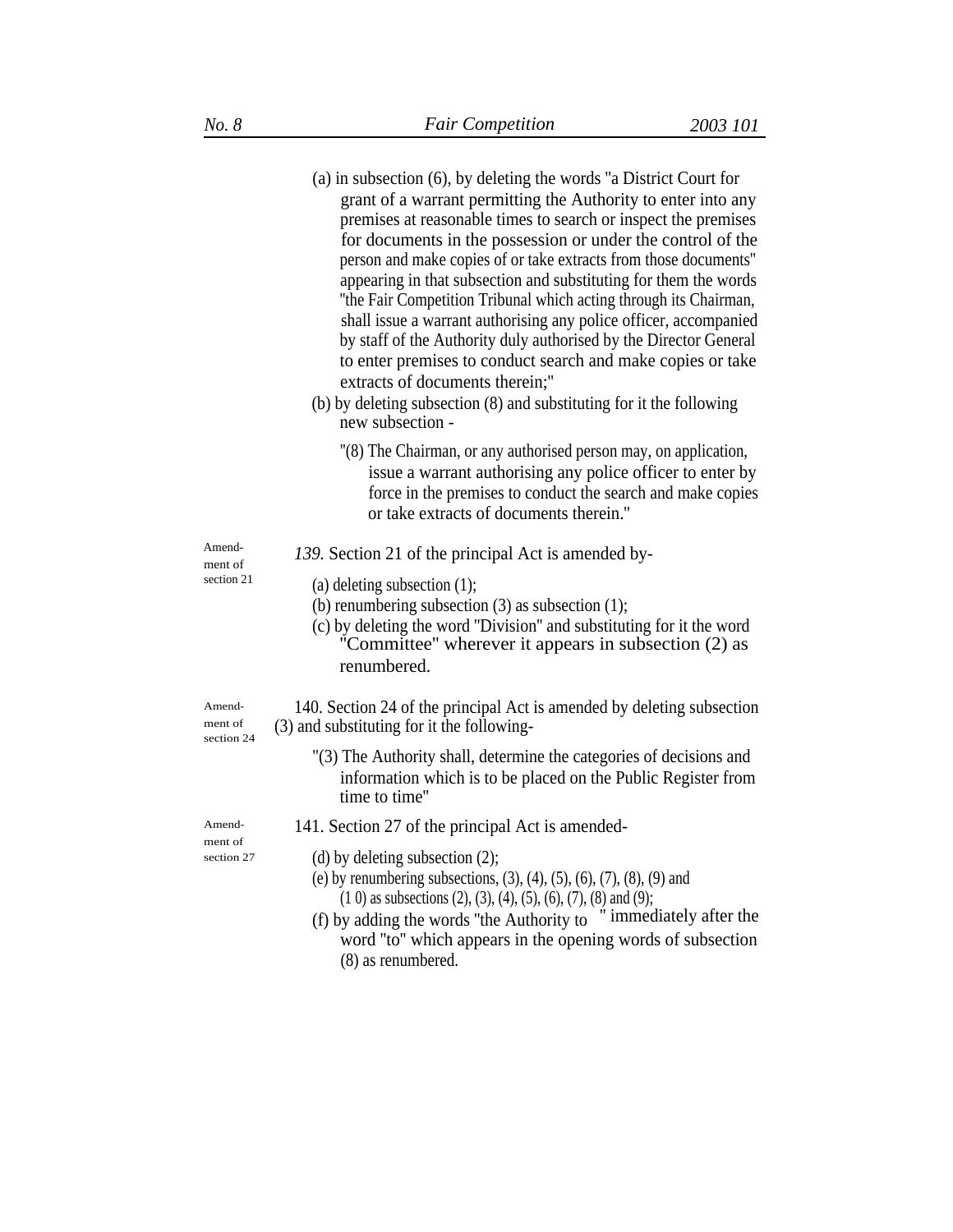| 102<br><b>No. 8</b>    | <b>Fair Competition</b>                                                                                                                                                                                                                                    | 2003                            |
|------------------------|------------------------------------------------------------------------------------------------------------------------------------------------------------------------------------------------------------------------------------------------------------|---------------------------------|
|                        | 142. Section 29 of the principal Act is amended in subsection (2) by-                                                                                                                                                                                      | Amend-<br>ment of               |
|                        | (a) deleting paragraph (d)<br>(b) by renaming paragraph (e) as (d).                                                                                                                                                                                        | section 29                      |
| the word "seven"       | 143. Section 30 of the principal Act is amended in subsection (2) by<br>deleting the words "not less than six members or more than ten appearing<br>in the first and second lines of that subsection, and substituting for them                            | Amend-<br>Ment of<br>section 30 |
| for it the word "four" | 144. Section 32 of the principal Act is amended in subsection (6) by<br>deleting the word "five" appearing in that subsection and 'substituting                                                                                                            | Amend-<br>ment of<br>section 32 |
| that subsection.       | 145. Section 34 of the principal Act is amended in subsection (7), by<br>deleting the words "in each Division" appearing in the second line of                                                                                                             | Amend-<br>ment of<br>section 34 |
|                        | 146. Section 35 of the principal Act is amended -<br>(a) designating section 35 as section 35(1);<br>(b) in subsection $(1)$ as designated, by -                                                                                                           | Amend-<br>ment of<br>section 35 |
|                        | (i) deleting paragraph (a) and substituting for it the following -<br>"(a) imposing fine;"                                                                                                                                                                 |                                 |
|                        | (ii) adding immediately after paragraph (e) the following new<br>paragraphs -                                                                                                                                                                              |                                 |
|                        | "(f) requiring specific performance;<br>(g) setting up an escrow accounts;<br>(h) appointing Trustees;<br>(i) for refunds;                                                                                                                                 |                                 |
|                        | 0) such other relief as may be deemed reasonable and necessary".                                                                                                                                                                                           |                                 |
|                        | (iii) under this section the phrase "escrow account" means a<br>bank account, generally held in the name of the depositor<br>and an escrow agent, that is returnable to the depositor or<br>paid to a third person on fulfillment of specified conditions. |                                 |
|                        |                                                                                                                                                                                                                                                            |                                 |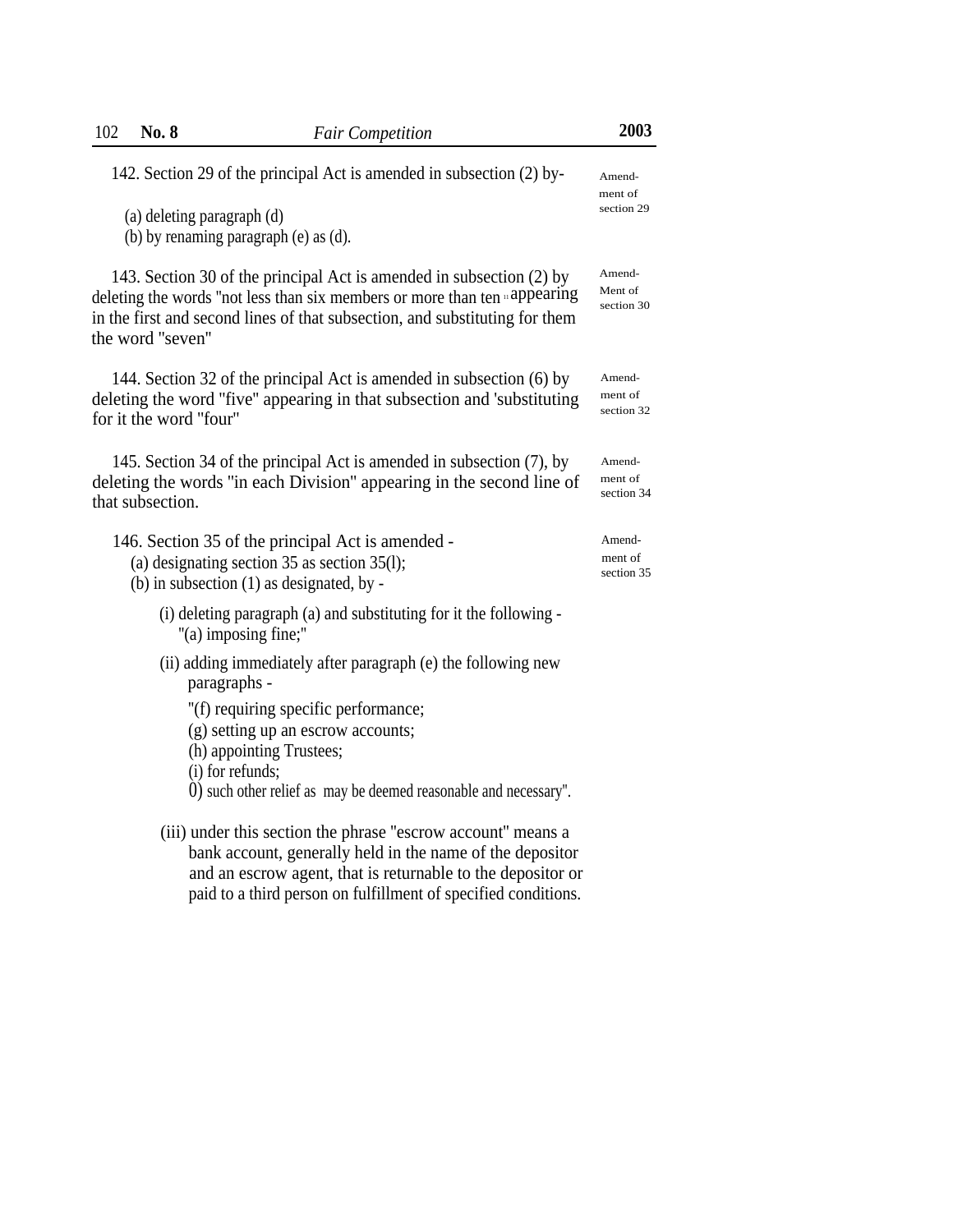| No. 8                           | <b>Fair Competition</b>                                                                                                                                                                                                            | 2003 103 |
|---------------------------------|------------------------------------------------------------------------------------------------------------------------------------------------------------------------------------------------------------------------------------|----------|
| Amend-<br>ment of<br>section 36 | 147. Section 36 of the principal Act is amended by deleting paragraph<br>(c) of subsection $(4)$ .                                                                                                                                 |          |
| Amend-<br>ment of<br>section 40 | 148. Section 40 is amended in subsection (1) by deleting the opening<br>words of that subsection and substituting for it the following -<br>"(1) In consultation with the Minister, the Authority may make<br>rules in respect to" |          |
| Amend-<br>ment of<br>section 41 | 149. Section 41 of the principal Act is amended by deleting the word<br>"specific" appearing between the words "sector" and "Act".                                                                                                 |          |
| Amend-<br>ment of<br>section 43 | 150. Section 43 of the principal Act is amended in subsection $(1)$ , by<br>deleting the word "other" appearing in paragraph $(c)$ and substituting<br>for it the word "the."                                                      |          |
| Amend-<br>ment of<br>section 44 | 151. Section 44 of the principal Act is amended in subsection (1), by<br>deleting the words 'athe end of the financial year sappearing at the end<br>of that subsection.                                                           |          |
| Amend-<br>ment of<br>section 45 | 152. The principal Act is amended by repealing section 44.                                                                                                                                                                         |          |
| Amend-<br>ment of<br>section 47 | 153. Section 47 of the principal Act is amended-<br>$(a)$ in subsection $(1)$ , by deleting the word "on such terms and<br>conditions as the Minister may determine" appearing at the<br>end of that subsection;                   |          |
|                                 | $(b)$ m subsection $(2)$ , by deleting the word "shall" appearing between<br>the words "General" and "conduct" and substituting for it the<br>words "may, in a proper case."                                                       |          |
| Amend-<br>ment of               | 154. Section 48 of the principal Act is amended in subsection (2) by-                                                                                                                                                              |          |
| section 48                      | (c) deleting the figure "46" appearing in paragraph (a) and substituting<br>for it the figure "43";                                                                                                                                |          |
|                                 | (d) deleting the figure "47 appearing in paragraph (b), and substituting<br>for it the figure "43."                                                                                                                                |          |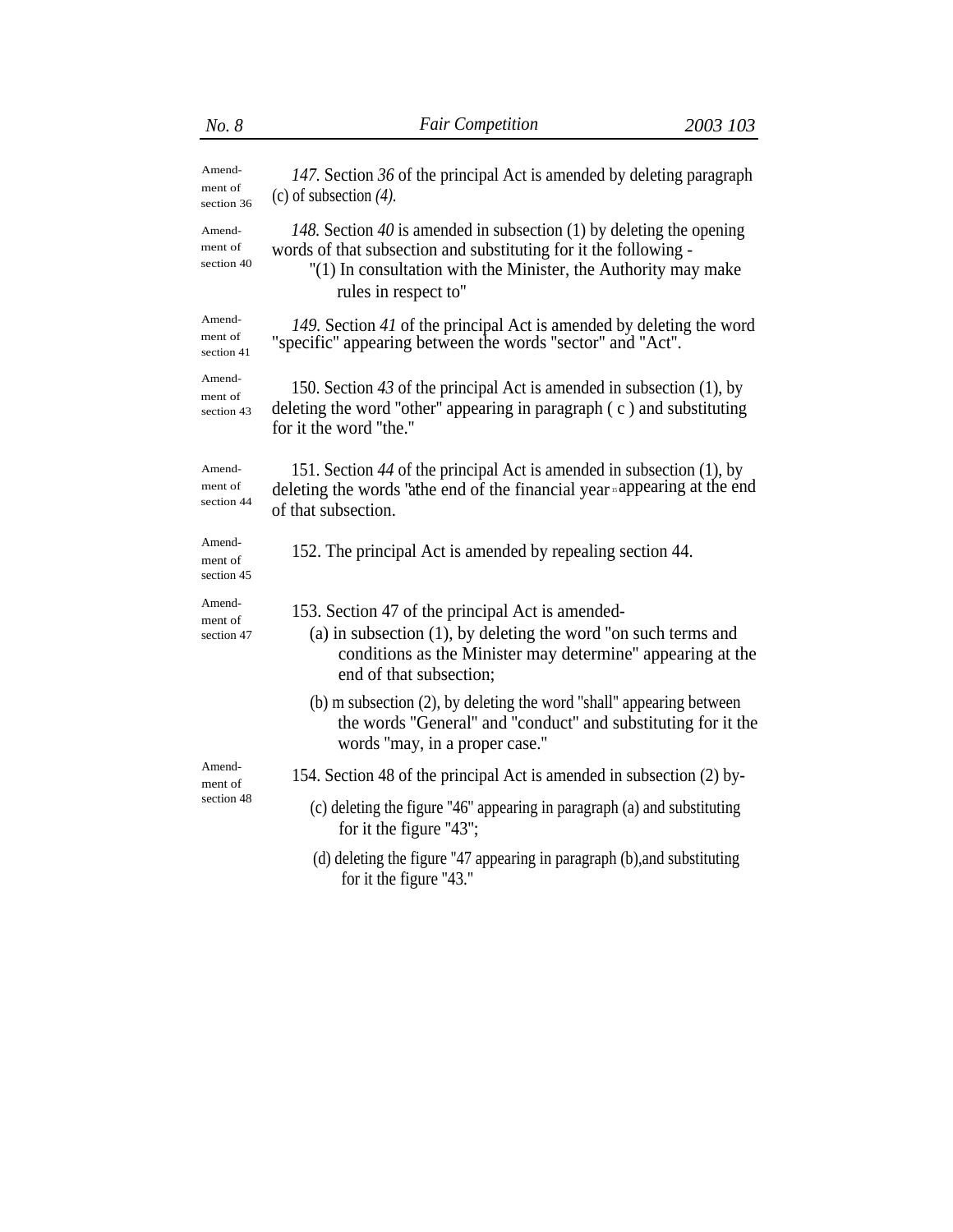# FIRST SCHEDULE

*(Made under sections 63 and 83)*

# THE NOMINATION COMMITTEE

| 1.-(1) The Nomination Committee shall consist of three members, namely:                                                                                                                                                                                                                                                                                                                                                                                                                                                                                                                                                                                                                     | Compos--                      |
|---------------------------------------------------------------------------------------------------------------------------------------------------------------------------------------------------------------------------------------------------------------------------------------------------------------------------------------------------------------------------------------------------------------------------------------------------------------------------------------------------------------------------------------------------------------------------------------------------------------------------------------------------------------------------------------------|-------------------------------|
| (a) the Permanent Secretary of the Ministry responsible for the Commission in<br>the case of appointments to the Commission, or the Permanent Secretary of<br>the Ministry responsible for Justice in the case of appointments to the Tribunal,<br>as the case may be, who shall be the Chairman of the Committee; and<br>(b) two other persons appointed by the Minister, in the case of appointments to<br>the Commission, or by the Attorney-General in the case of appointments to<br>the Tribunal, as the case may be, one nominated by a body recognized as<br>being representative of private sector and one nominated by a body recognized<br>as being representative of consumers. | tion of<br>Committee          |
| (2) In proposing names of persons for appointment to the Nomination Committee,<br>the body representing the private sector and the body representing consumers shall strive<br>to select persons with relevant knowledge, sound integrity and probity who do not have<br>conflicts of interest.                                                                                                                                                                                                                                                                                                                                                                                             |                               |
| 2. The function of the Nomination Committee shall be to nominate persons for                                                                                                                                                                                                                                                                                                                                                                                                                                                                                                                                                                                                                | <b>Functions</b>              |
| appointment as:                                                                                                                                                                                                                                                                                                                                                                                                                                                                                                                                                                                                                                                                             |                               |
| (a) Member of the Commission;<br>(b) Director-General of the Commission; or<br>(c) Member of the Tribunal;                                                                                                                                                                                                                                                                                                                                                                                                                                                                                                                                                                                  |                               |
| 3. -(I) The Nomination Committee shall submit to the Attorney-General twelve names<br>of persons to be forwarded to the President by the Attorney- General to be considered<br>for appointment as members of the Tribunal.                                                                                                                                                                                                                                                                                                                                                                                                                                                                  | Nomina-<br>tion of<br>members |
| (2) The Nomination Committee shall submit to -<br>(a) the Minister, three names of persons to be forwarded to the President by the<br>Minister to be considered for appointment as Chairman;                                                                                                                                                                                                                                                                                                                                                                                                                                                                                                | of the<br>Tribunal            |
| (b) the Minister, six names of persons to be considered for appointment as members<br>of the Commission;<br>(c) the Minister, three names of persons to be considered for appointment as the<br>Director-General of the Commission.                                                                                                                                                                                                                                                                                                                                                                                                                                                         |                               |
| 4.-(1) The Nomination Committee shall meet as often as there arises the need for<br>exercise of the function of the Committee.                                                                                                                                                                                                                                                                                                                                                                                                                                                                                                                                                              | Meetings<br>of<br>Committee   |
| (2) Meetings of the Committee shall be convened by the Chairman and at such<br>places and times as the Chairman may specify in the notice of the meeting.                                                                                                                                                                                                                                                                                                                                                                                                                                                                                                                                   |                               |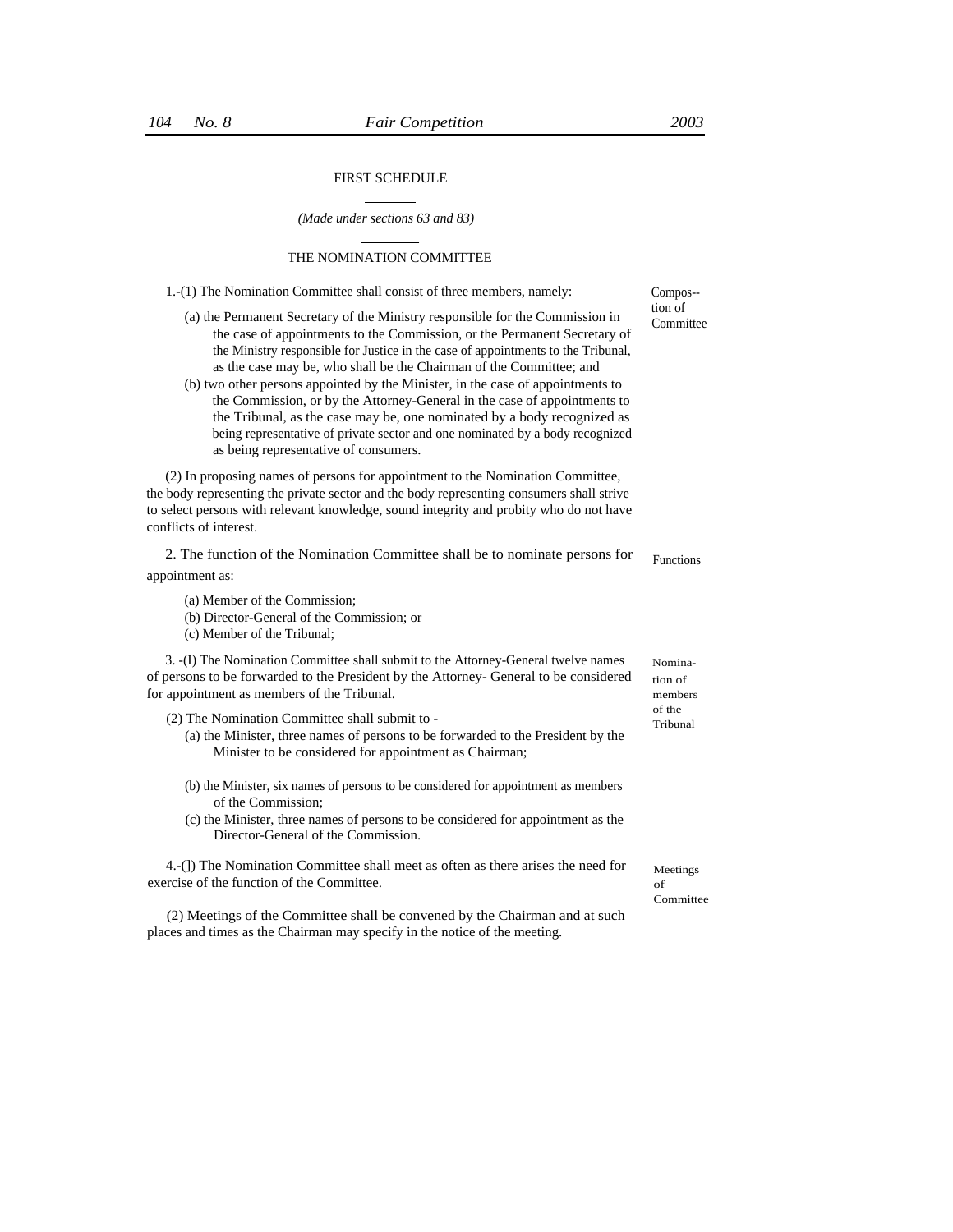-

(3) The Chairman may on his own motion, and shall, if requested in writing in that behalf by at least one of the other members, convene a meeting of the Committee.

(4) The Committee may invite any person who is not a member to participate in the deliberations of the Committee, but any person so invited shall have no vote at the meeting.

(5) A quorum at a meeting of the Committee shall be the Chairman and the two other members.

(6) Minutes in proper form of each meeting of the Committee shall be kept and shall be confirmed by the Committee at its next meeting.

Nomina-<br>5. Nominations by the Committee shall be in writing signed by the Chairman and<br>tions one other member.

ings not invalidated e, by irregularity

Proceed- 6. No act or proceeding of the Committee shall be invalid by reason of any defect or irregularity in the appointment of any member or by reason that any person who purported *bona fide* to act as a member at the time of the act or proceeding was in fact disqualified or not entitled to act as a member.

Absence from three consecutive meeting

regulate its own proceed-

7. Where any member absents himself from three consecutive meetings of the Committee without sufficient cause, the Committee shall advise the Minister or the Attorney-General, as the case may be, of the fact and the Minister or the Attorney-General may terminate the appointment of the member and appoint another member in his place.

Committee 8. Subject to this Act, the Committee shall have power to regulate its procedure in may relation to its meetings and the transaction of its business.

#### ings SECOND SCHEDULE

*(Made under section 62)*

QUALIFICATIONS AND FUNCTIONS OF THE DIRECTOR - GENERAL

Qualifica- I.-(I) A person appointed as the Director-General shall tions

- (a) be graduate of a recognised university;
- (b) possess at least ten years experience in one or more of the fields of management, law, economics or finance;
- (c) satisfy the Board that he is unlikely to have a conflict of interest under section I 1;